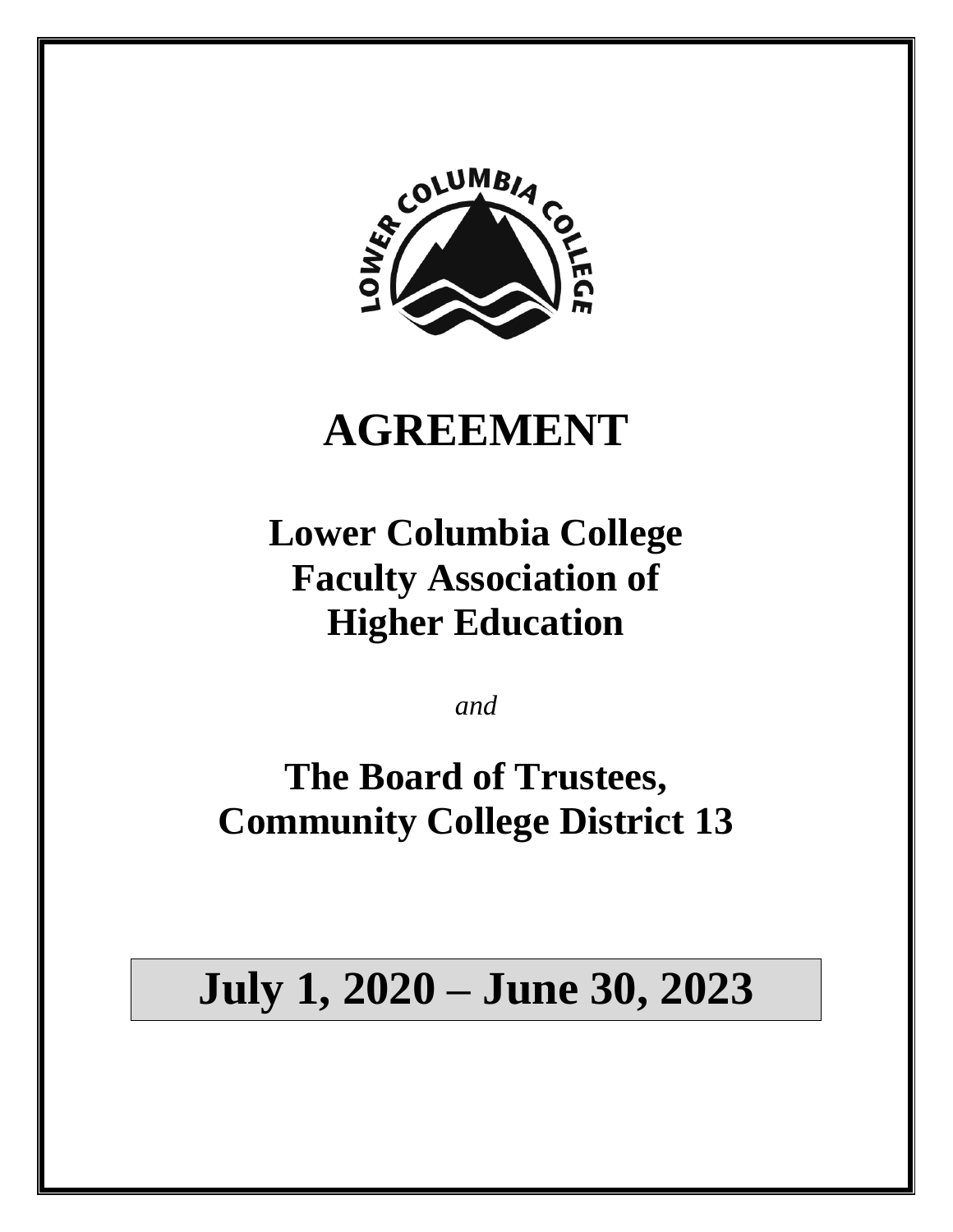## **TABLE OF CONTENTS**

<span id="page-1-0"></span>

| 101 |       |  |  |
|-----|-------|--|--|
| 102 |       |  |  |
|     | 102.1 |  |  |
|     | 102.2 |  |  |
| 103 |       |  |  |
| 104 |       |  |  |
| 105 |       |  |  |
| 106 |       |  |  |
| 107 |       |  |  |
| 108 |       |  |  |
|     | 108.1 |  |  |
|     | 108.2 |  |  |
| 109 |       |  |  |
|     | 109.1 |  |  |
|     | 109.2 |  |  |
|     | 109.3 |  |  |
|     | 109.4 |  |  |
|     | 109.5 |  |  |
| 110 |       |  |  |
| 111 |       |  |  |
| 112 |       |  |  |
| 113 |       |  |  |
|     |       |  |  |
| 201 |       |  |  |
| 202 |       |  |  |
|     | 202.1 |  |  |
|     | 202.2 |  |  |
|     | 202.3 |  |  |
|     | 202.4 |  |  |
|     | 202.5 |  |  |
|     | 202.6 |  |  |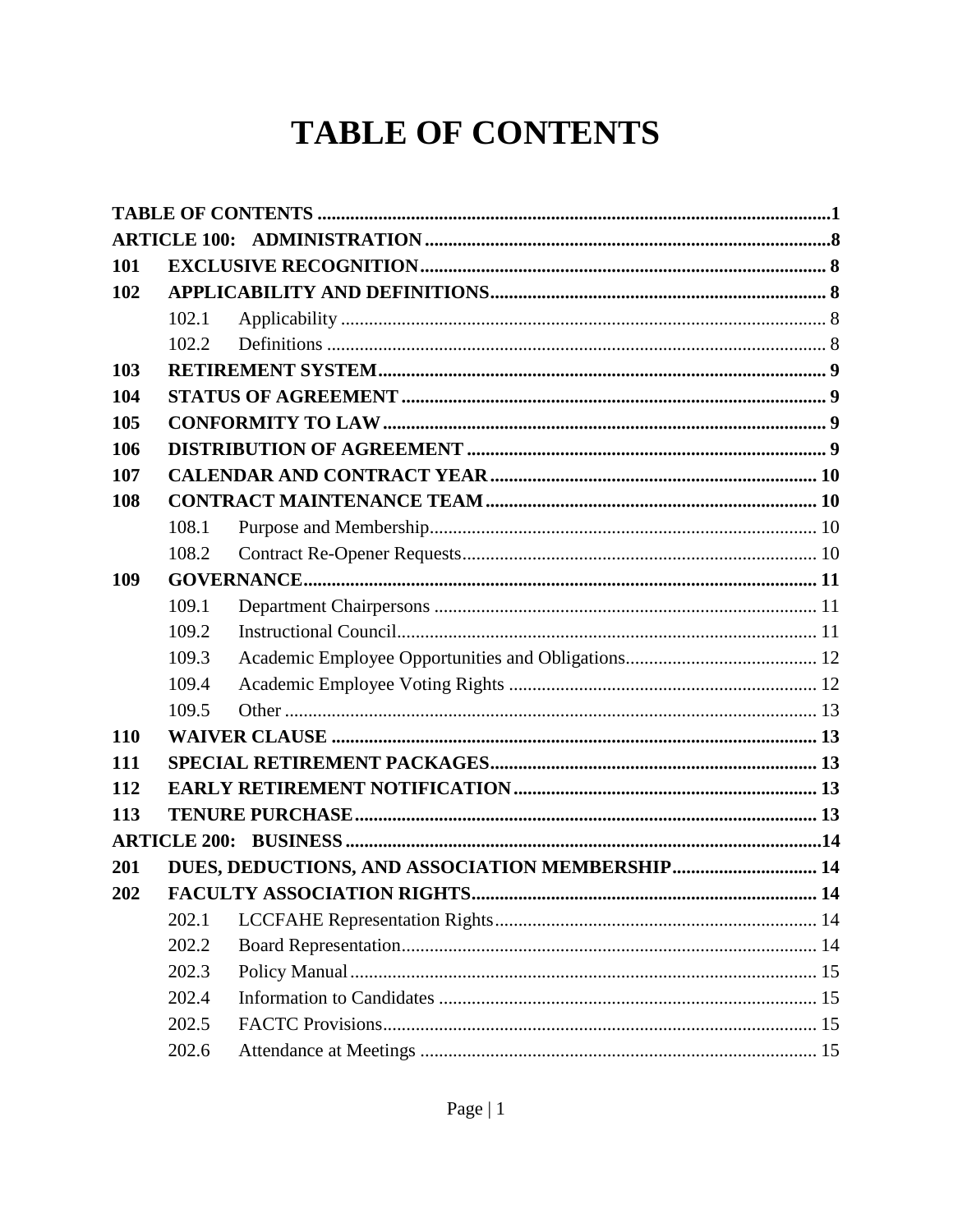|     | 202.7 |                                                                            |  |
|-----|-------|----------------------------------------------------------------------------|--|
|     | 202.8 |                                                                            |  |
|     | 202.9 |                                                                            |  |
| 203 |       | USE OF STATE FACILITIES, RESOURCES AND EQUIPMENT  17                       |  |
|     | 203.1 |                                                                            |  |
|     | 203.2 |                                                                            |  |
|     | 203.3 |                                                                            |  |
|     | 203.4 |                                                                            |  |
|     |       |                                                                            |  |
| 301 |       |                                                                            |  |
|     | 301.1 |                                                                            |  |
|     | 301.2 |                                                                            |  |
|     | 301.3 |                                                                            |  |
|     | 301.4 |                                                                            |  |
| 302 |       |                                                                            |  |
|     |       |                                                                            |  |
| 303 |       |                                                                            |  |
| 304 |       |                                                                            |  |
|     | 304.1 |                                                                            |  |
|     | 304.2 |                                                                            |  |
|     | 304.3 | Probationary Review Committee Meeting Minutes and Documentation 23         |  |
|     |       | 304.4 Consideration of Unsolicited, Disciplinary, or Other Information  23 |  |
|     | 304.5 |                                                                            |  |
|     | 304.6 |                                                                            |  |
| 305 |       |                                                                            |  |
| 306 |       |                                                                            |  |
|     | 306.1 |                                                                            |  |
|     | 306.2 |                                                                            |  |
| 307 |       |                                                                            |  |
|     | 307.1 |                                                                            |  |
| 308 |       |                                                                            |  |
|     | 308.1 |                                                                            |  |
|     | 308.2 |                                                                            |  |
|     | 308.3 |                                                                            |  |
|     | 308.4 |                                                                            |  |
|     | 308.5 |                                                                            |  |
|     | 308.6 |                                                                            |  |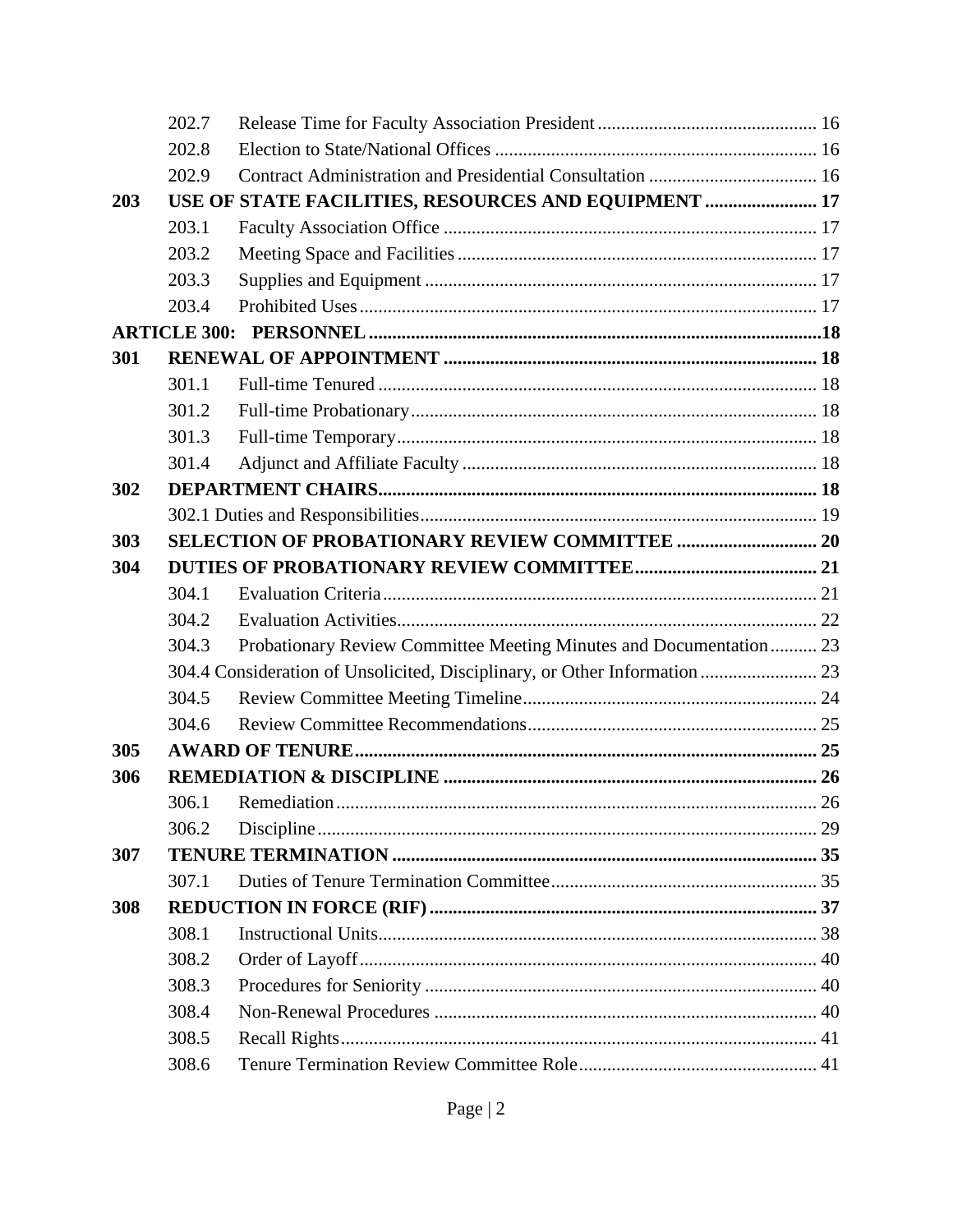|     | 308.7               |                                                           |  |
|-----|---------------------|-----------------------------------------------------------|--|
| 309 |                     |                                                           |  |
| 310 |                     |                                                           |  |
| 311 |                     |                                                           |  |
| 312 |                     |                                                           |  |
| 313 |                     | PROFESSIONAL PARTNER PROGRAM FOR ADJUNCT AND FULL-TIME    |  |
|     |                     |                                                           |  |
|     | 313.1               |                                                           |  |
|     | 313.2               |                                                           |  |
| 314 |                     |                                                           |  |
|     | 314.1               |                                                           |  |
|     | 314.2               |                                                           |  |
|     | <b>ARTICLE 400:</b> | <b>ACADEMIC EMPLOYEE RIGHTS AND WORKING CONDITIONS 45</b> |  |
| 401 |                     |                                                           |  |
| 402 |                     |                                                           |  |
|     | 402.1               |                                                           |  |
|     | 402.2               |                                                           |  |
|     | 402.3               |                                                           |  |
| 403 |                     |                                                           |  |
| 404 |                     |                                                           |  |
| 405 |                     |                                                           |  |
|     | 405.1               |                                                           |  |
|     | 405.2               |                                                           |  |
|     | 405.3               |                                                           |  |
|     | 405.4               |                                                           |  |
| 406 |                     |                                                           |  |
|     | 406.1               |                                                           |  |
|     | 406.2               |                                                           |  |
| 407 |                     |                                                           |  |
|     | 407.1               |                                                           |  |
|     | 407.2               |                                                           |  |
| 408 |                     |                                                           |  |
| 409 |                     |                                                           |  |
|     | 409.1               |                                                           |  |
|     | 409.2               |                                                           |  |
| 410 |                     |                                                           |  |
|     | 410.1               |                                                           |  |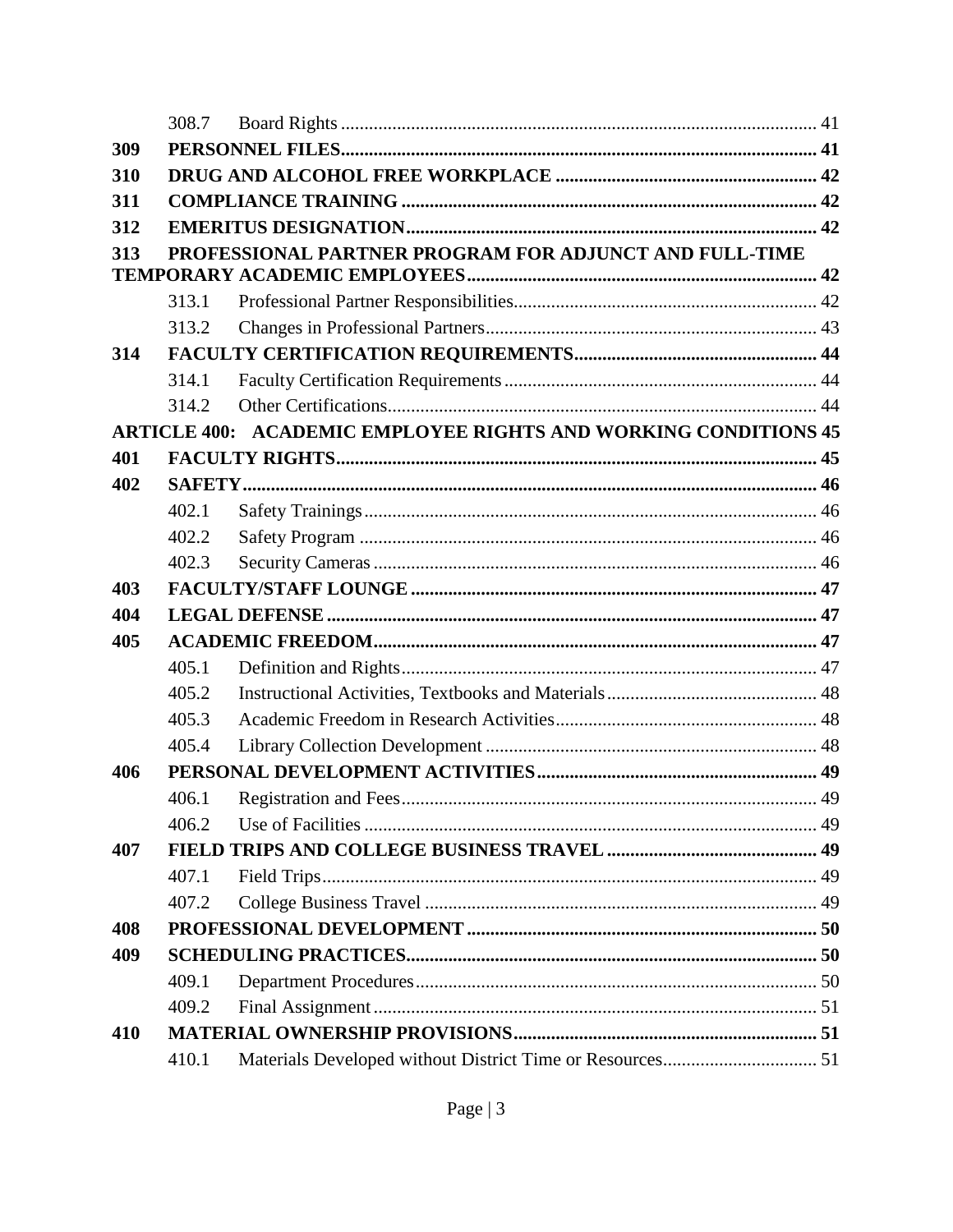|     | 410.2 |                                                     |  |
|-----|-------|-----------------------------------------------------|--|
|     | 410.3 |                                                     |  |
| 411 |       |                                                     |  |
|     | 411.1 |                                                     |  |
| 412 |       |                                                     |  |
|     |       |                                                     |  |
| 501 |       | SALARY PLACEMENT - FULL-TIME ACADEMIC EMPLOYEES  54 |  |
|     | 501.1 |                                                     |  |
|     | 501.2 |                                                     |  |
|     | 501.3 |                                                     |  |
|     | 501.4 |                                                     |  |
| 502 |       | DISTRIBUTION OF NEW FUNDS AND TURNOVER SAVINGS  56  |  |
| 503 |       |                                                     |  |
| 504 |       |                                                     |  |
| 505 |       |                                                     |  |
| 506 |       |                                                     |  |
| 507 |       |                                                     |  |
| 508 |       |                                                     |  |
| 509 |       |                                                     |  |
|     | 509.1 |                                                     |  |
|     | 509.2 |                                                     |  |
|     | 509.3 |                                                     |  |
|     | 509.4 |                                                     |  |
|     | 509.5 |                                                     |  |
|     | 509.6 |                                                     |  |
| 510 |       |                                                     |  |
| 511 |       |                                                     |  |
| 512 |       |                                                     |  |
|     |       |                                                     |  |
|     | 601.1 |                                                     |  |
|     | 601.2 |                                                     |  |
|     | 601.3 |                                                     |  |
|     | 601.4 |                                                     |  |
|     | 601.5 |                                                     |  |
|     | 601.6 |                                                     |  |
| 602 |       |                                                     |  |
|     |       |                                                     |  |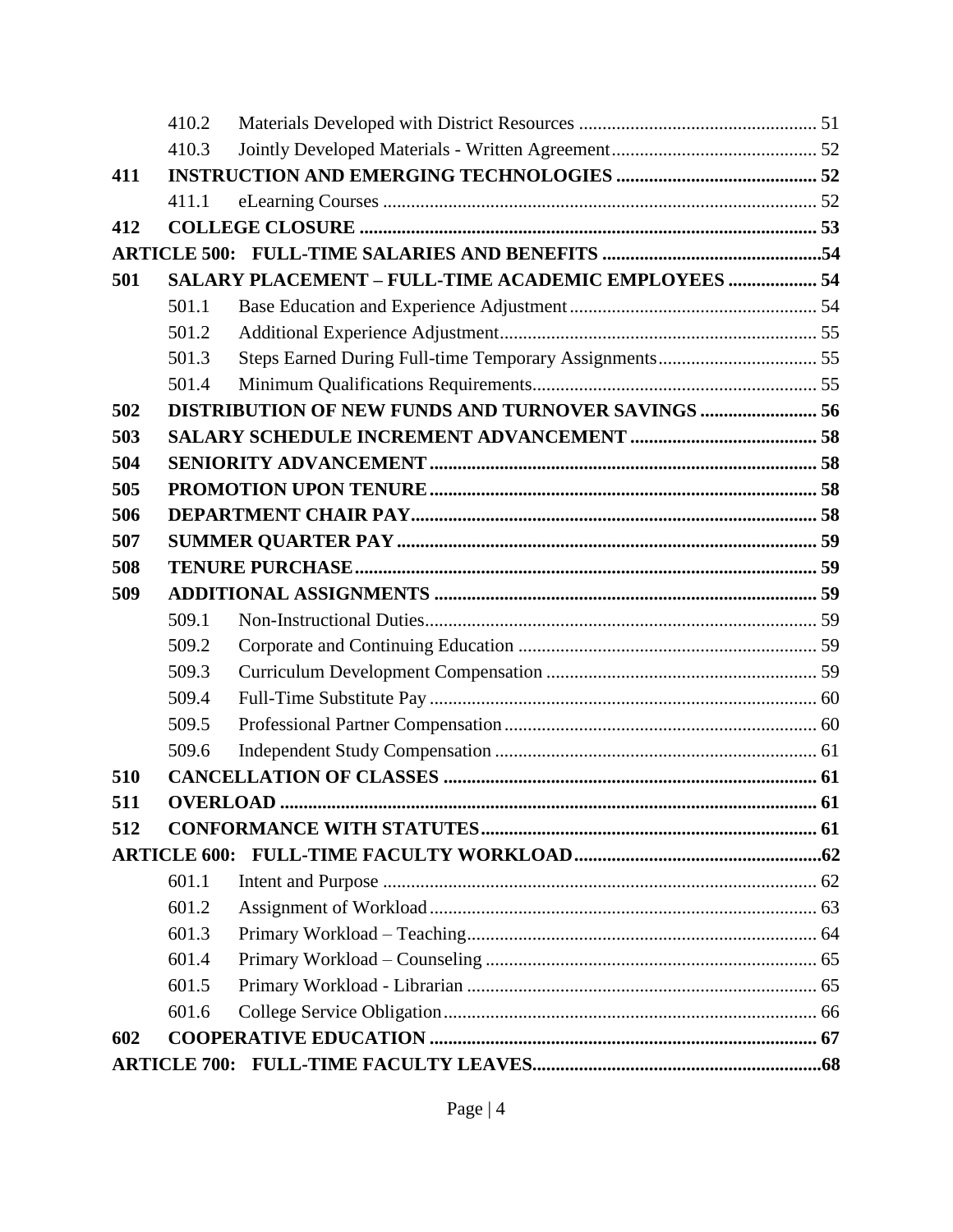| 701 |                     |                                                          |  |  |
|-----|---------------------|----------------------------------------------------------|--|--|
| 702 |                     |                                                          |  |  |
| 703 |                     |                                                          |  |  |
| 704 |                     |                                                          |  |  |
| 705 |                     |                                                          |  |  |
| 706 |                     |                                                          |  |  |
| 707 |                     |                                                          |  |  |
|     | 707.1               |                                                          |  |  |
|     | 707.2               |                                                          |  |  |
|     | 707.3               |                                                          |  |  |
|     | 707.4               |                                                          |  |  |
|     | 707.5               |                                                          |  |  |
|     | 707.6               |                                                          |  |  |
|     | 707.7               |                                                          |  |  |
|     | 707.8               |                                                          |  |  |
|     | 707.9               |                                                          |  |  |
| 708 |                     |                                                          |  |  |
| 709 |                     |                                                          |  |  |
| 710 |                     |                                                          |  |  |
| 711 |                     |                                                          |  |  |
|     | <b>ARTICLE 800:</b> | <b>EVALUATION OF NON-PROBATIONARY ACADEMIC</b>           |  |  |
|     | <b>EMPLOYEES</b>    | 77                                                       |  |  |
| 801 |                     |                                                          |  |  |
| 802 |                     |                                                          |  |  |
| 803 | <b>EMPLOYEES 79</b> | STUDENT EVALUATION OF INSTRUCTION FOR FULL-TIME ACADEMIC |  |  |
|     | 803.1               |                                                          |  |  |
|     | 803.2               |                                                          |  |  |
|     | 803.3               |                                                          |  |  |
|     | 803.4               |                                                          |  |  |
| 804 |                     |                                                          |  |  |
|     |                     |                                                          |  |  |
|     |                     |                                                          |  |  |
| 805 |                     |                                                          |  |  |
| 806 |                     |                                                          |  |  |
| 807 |                     |                                                          |  |  |
| 808 |                     |                                                          |  |  |
|     |                     |                                                          |  |  |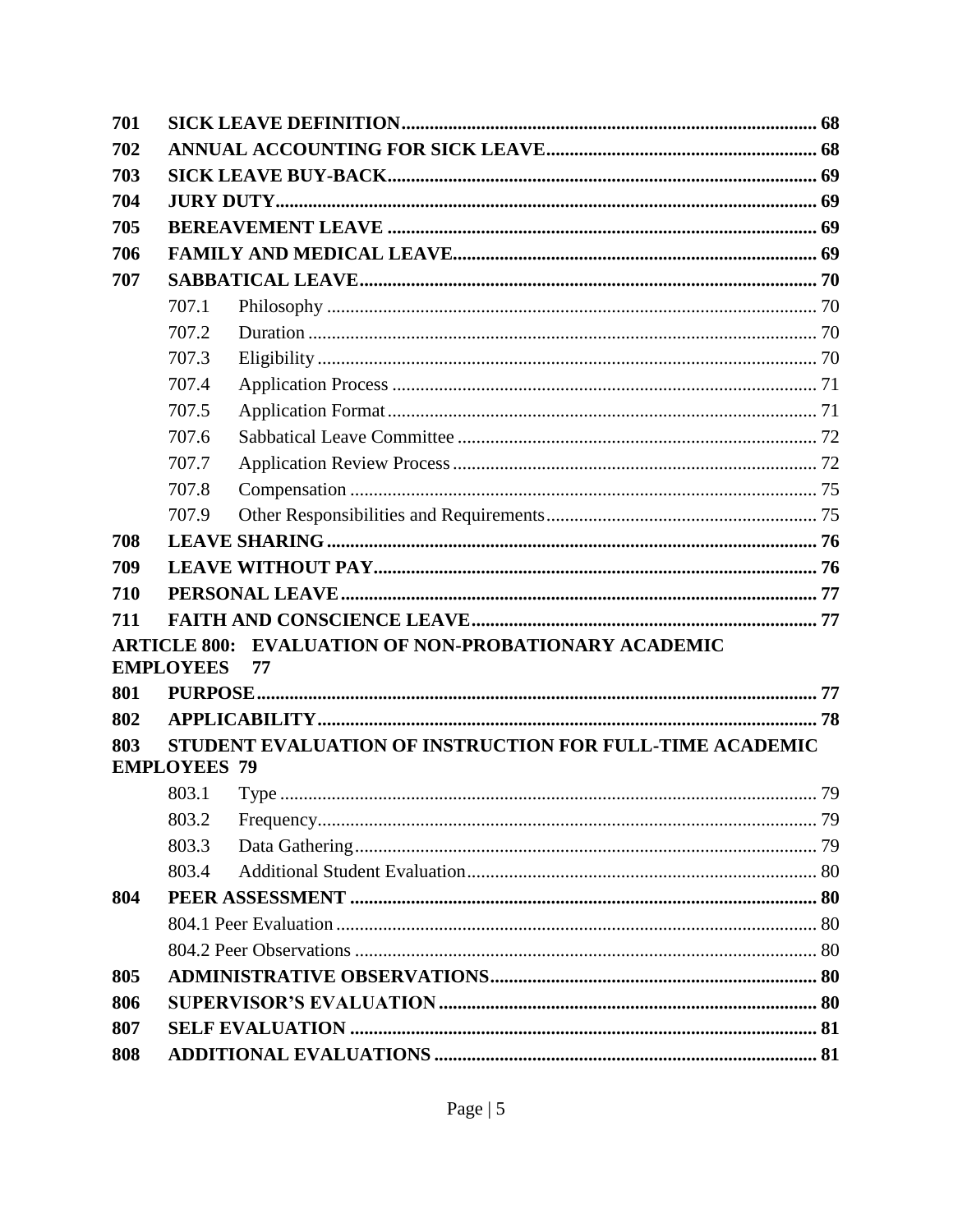| 809   |                      |                                                          |  |
|-------|----------------------|----------------------------------------------------------|--|
|       | 809.1                |                                                          |  |
|       | 809.2                |                                                          |  |
|       | 809.3                |                                                          |  |
| 810   |                      | TEACHING EFFECTIVENESS/PROFESSIONAL DEVELOPMENT PLAN  82 |  |
|       | 810.1                |                                                          |  |
|       | 810.2                | Requirements: Full-Time Temporary Academic Employee 82   |  |
|       |                      |                                                          |  |
|       |                      |                                                          |  |
| 811   |                      |                                                          |  |
| 811.1 |                      |                                                          |  |
|       | 811.2                |                                                          |  |
|       |                      |                                                          |  |
| 901   |                      |                                                          |  |
| 902   |                      |                                                          |  |
|       |                      |                                                          |  |
|       |                      |                                                          |  |
|       |                      |                                                          |  |
|       |                      |                                                          |  |
|       |                      |                                                          |  |
| 903   |                      |                                                          |  |
| 904   |                      |                                                          |  |
|       | 904.1                |                                                          |  |
|       | 904.2                |                                                          |  |
|       | 904.3                |                                                          |  |
|       | 904.4                |                                                          |  |
| 905   |                      | STUDENT EVALUATIONS FOR ADJUNCT ACADEMIC EMPLOYEES  92   |  |
|       | 905.1                |                                                          |  |
|       | 905.2                |                                                          |  |
|       | 905.3                |                                                          |  |
| 906   |                      |                                                          |  |
|       | <b>ARTICLE 1000:</b> |                                                          |  |
| 1001  |                      |                                                          |  |
| 1002  |                      |                                                          |  |
| 1003  |                      |                                                          |  |
|       | 1003.1               |                                                          |  |
|       |                      |                                                          |  |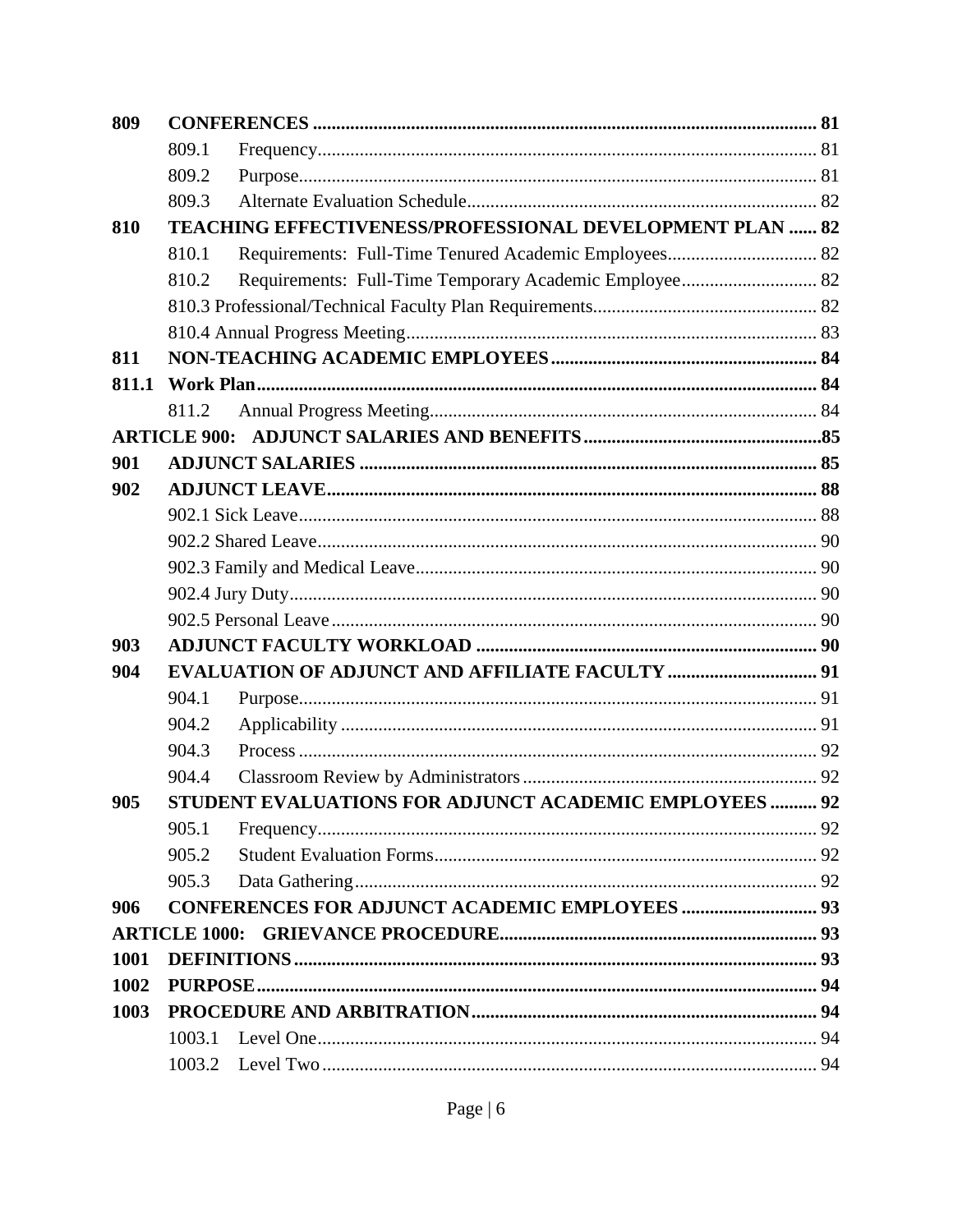| APPENDIX B: SALARY SCHEDULE FOR FULL-TIME ACADEMIC EMPLOYEES<br>102  |  |
|----------------------------------------------------------------------|--|
|                                                                      |  |
|                                                                      |  |
| <b>APPENDIX E: PLACEMENT WORKSHEET FOR NEW FULL-TIME FACULTY 106</b> |  |
| APPENDIX F: SAMPLE CHECKLIST FOR PROBATIONARY PROCESS107             |  |
| APPENDIX G: INSTRUCTIONS FOR LCC FACULTY PEER EVALUATION109          |  |
| APPENDIX H: TEACHING EFFECTIVENESS PLAN: PROBATIONARY FACULTY-       |  |
| APPENDIX I: LCC ONLINE COURSE DESIGN CHECKLIST AND RUBRIC 113        |  |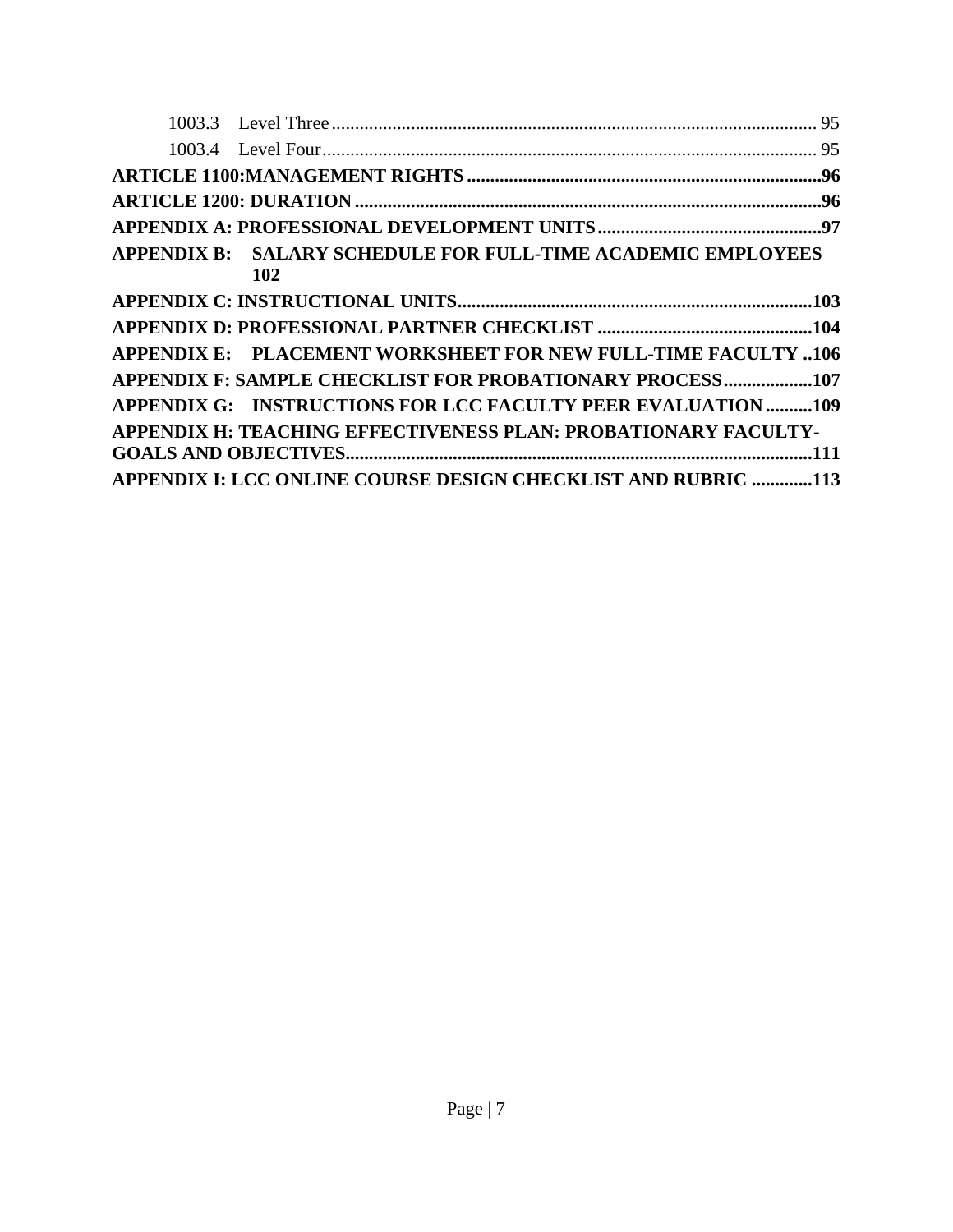## **SECTION I: GENERAL PROVISIONS**

#### <span id="page-8-0"></span>**ARTICLE 100: ADMINISTRATION**

#### <span id="page-8-1"></span>**101 EXCLUSIVE RECOGNITION**

The District recognizes the LCCFAHE as the exclusive bargaining agent per RCW 28B.52, as now or hereinafter amended, for all academic employees employed by the District.

#### <span id="page-8-3"></span><span id="page-8-2"></span>**102 APPLICABILITY AND DEFINITIONS**

#### **102.1 Applicability**

This Agreement sets forth the terms and conditions of employment for all academic employees of the District. Disputes related to the classification of employees shall be handled by the Public Employment Relations Commission. For purposes of this Agreement, the terms "part-time, adjunct, and affiliate" shall refer to faculty employed on quarterly contracts. Under no circumstances do any of these terms imply obligation of continuing employment at or by Lower Columbia College.

#### <span id="page-8-4"></span>**102.2 Definitions**

- A. The term "academic employee" is, for the purposes of this Agreement, interchangeable with the terms "faculty" and "instructor," and includes all teachers, counselors, librarians, faculty department heads, faculty program coordinators, and faculty program directors, whether full or part-time, consistent with RCW 28B.52.020.
- B. The term "appropriate supervising administrator" shall mean the Dean or Vice President for the unit to which the academic employee is assigned.
- C. The term "appropriate administrator" shall mean any administrator, administrative director, or support staff authorized by the District, President, Vice President, or Dean to perform functions related to items specified in this agreement.
- D. The term "teaching effectiveness plan" is, for the purposes of this agreement, interchangeable with the terms "professional development plan," "professional improvement plan," or other terms used in State Board for Community and Technical Colleges policies and procedures, Revised Code of Washington, Washington Administrative Code, and other laws, rules, and regulations related to maintaining and improving the competencies of faculty.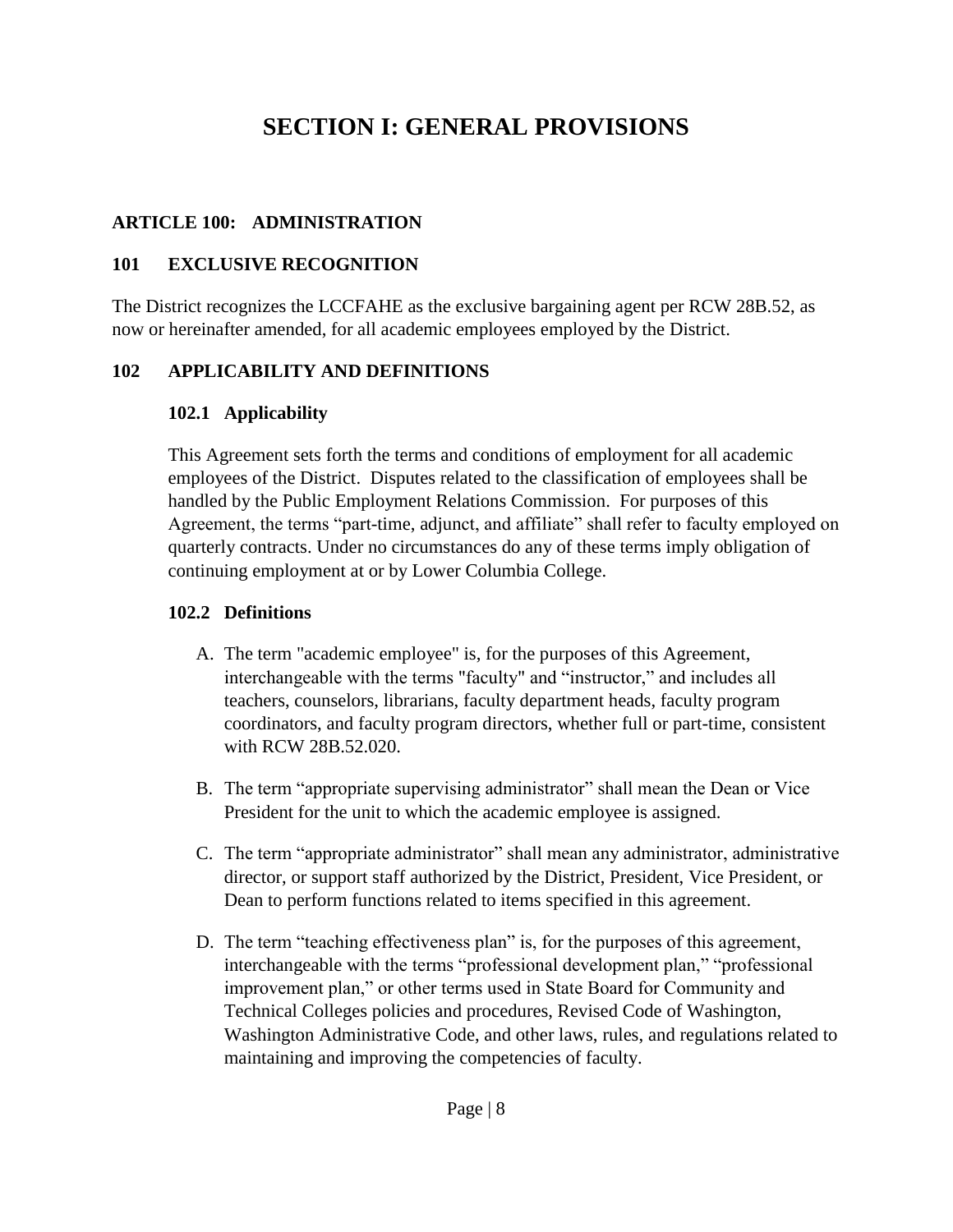- E. The term "Cooperative Education" refers to supervised work-based learning.
- F. The term "Cooperative Education Instructor Coordinator" refers to a faculty member participating in a work-based learning agreement with a student and the work site supervisor.
- G. The term "Work-based Learning Coordinator" refers to the District staff person coordinating cooperative education among faculty, enrolled students and job sites.

#### <span id="page-9-0"></span>**103 RETIREMENT SYSTEM**

Such matters shall be handled in accordance with the laws of the State of Washington as they now exist or hereafter may be amended.

#### <span id="page-9-1"></span>**104 STATUS OF AGREEMENT**

This Agreement constitutes the negotiated agreement between the District and the LCCFAHE and supersedes any previous agreements or understandings, whether oral or written, between the parties. In addition, this Agreement supersedes any rules, regulations, policies, resolutions, or practices of the District which shall be contrary to or inconsistent with its terms.

## <span id="page-9-2"></span>**105 CONFORMITY TO LAW**

It is the belief of both parties that all provisions of this Agreement are lawful and in compliance with the RCWs and WACs of the State of Washington, including the State's Ethics Law (RCW 42.52) which supersedes all other College policies. If any section of this Agreement should be found to be unlawful, the remainder of the Agreement shall not be affected thereby, and the parties shall enter into immediate collective bargaining for the purpose of arriving at a mutually satisfactory replacement of such section. Disputes regarding the interpretation of such statutes shall be addressed utilizing the Presidential Consultation process (Article 202.9). However, nothing in the section precludes either party from exercising other legal or contractual remedies. Pursuant to RCW 28B.52.035, if any provision of a salary increase is changed by subsequent modification of the appropriations act by the legislature, both parties shall immediately enter into collective bargaining for the sole purpose of arriving at a mutually agreed-upon replacement for the modified provision . Pursuant to RCW 28B.52.035, a board of trustees may provide additional compensation to academic employees that exceeds that provided by the legislature.

## <span id="page-9-3"></span>**106 DISTRIBUTION OF AGREEMENT**

Within thirty (30) calendar days following ratification and signing of this Agreement, the District shall post a copy of this agreement to the District website. The District shall provide a print copy to an academic employee upon request. The style and format shall be mutually determined by the District and the LCCFAHE prior to printing. Additional copies shall be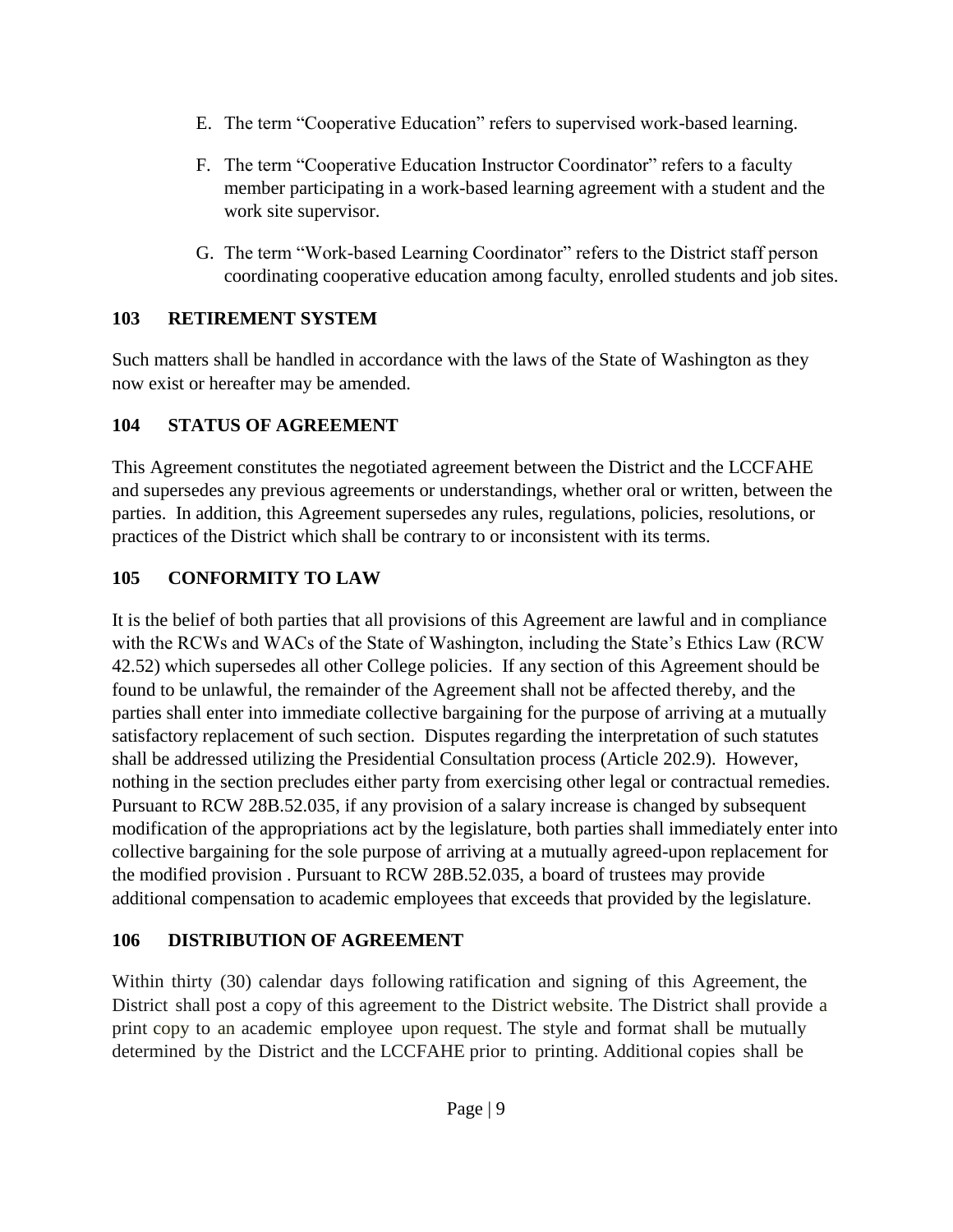provided to the LCCFAHE and will also be available in Human Resource Services. All new academic employees will be informed of how to access this agreement by the District upon issuance of their initial contract. This Agreement shall be available upon request to any applicant applying for a faculty position.

## <span id="page-10-0"></span>**107 CALENDAR AND CONTRACT YEAR**

For calendars prepared during the term of this Agreement, the following shall apply:

- A. An academic year shall be defined as Fall, Winter and Spring quarters
- B. A contract year for a full-time academic employee shall be three (3) instructional quarters consisting of 173 days (or equivalent).
- C. The Governance Council shall be involved in developing the annual calendar(s). Fall in-service week will have one planning day with no required meetings. A good-faith effort will be made to schedule one work day with no meetings during fall and winter final exam weeks.

## <span id="page-10-2"></span><span id="page-10-1"></span>**108 CONTRACT MAINTENANCE TEAM**

## **108.1 Purpose and Membership**

The Contract Maintenance Team is established for the purpose of carrying out regular, reoccurring contract maintenance and interpreting existing contract language in specific sections of the contract as listed below. The team shall consist of three (3) faculty members selected by the LCCFAHE and three (3) administrative representatives appointed by the College president. The team shall meet as needed to accomplish the following tasks:

- A. Resolve disputes related to instructional unit assignments as required in 308.1.
- B. Distribute salary enhancement, increment money, and cost-of-living money made available by the legislature according to the provisions of this contract.
- C. Review faculty evaluation form(s), and oversee needed modifications.

## <span id="page-10-3"></span>**108.2 Contract Re-Opener Requests**

<span id="page-10-4"></span>Requests by either party to re-open a contract section as outlined in Article 110 shall be initiated through the Contract Maintenance Team. Such requests are subject to the approval of each party's respective constituencies.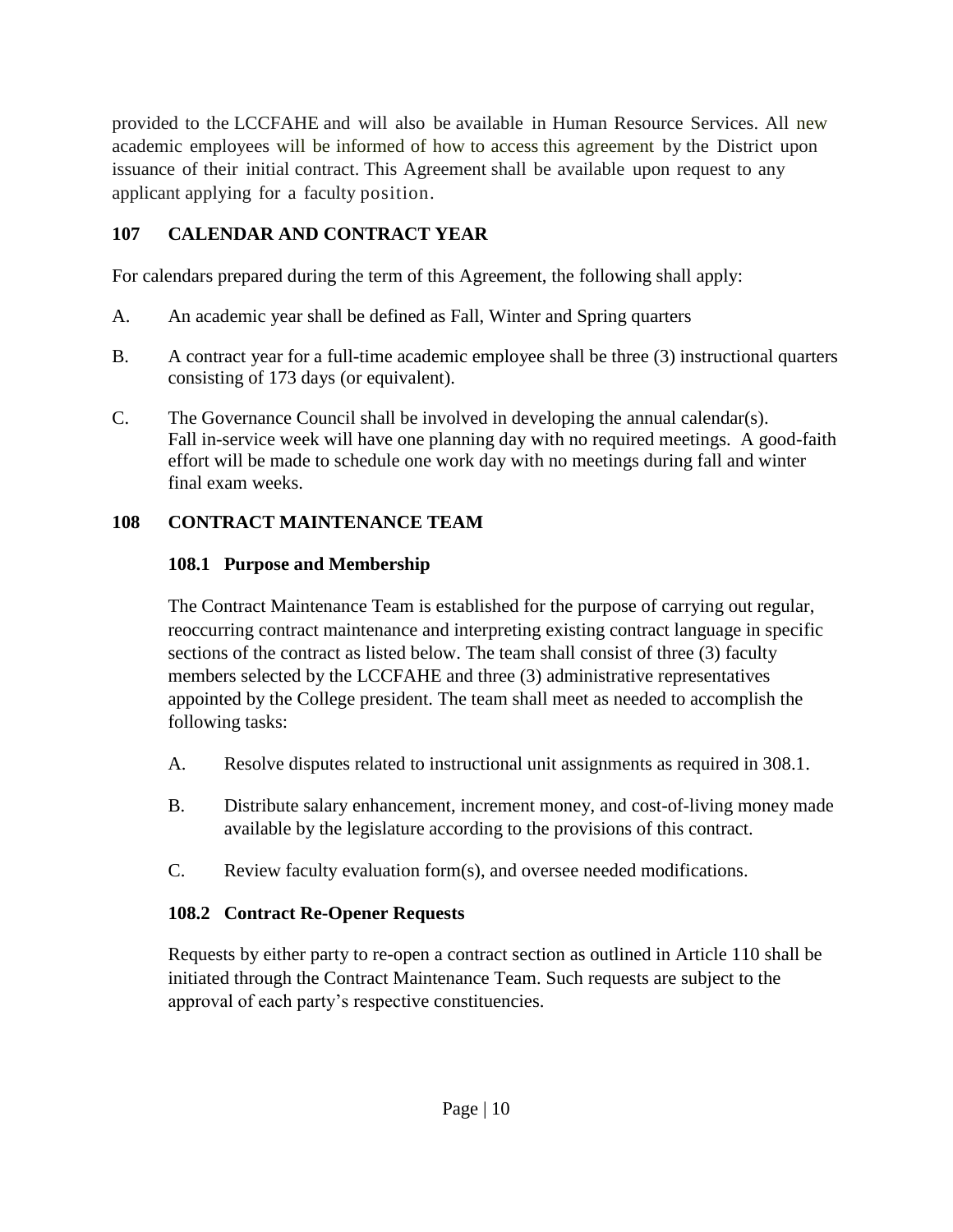#### **109 GOVERNANCE**

- A. A governance system which allows effective and orderly utilization of academic employees' professional judgment and expertise shall be maintained at all times during the life of this Agreement. Accordingly, the Governance Council as presently constituted shall be continued during the life of this Agreement unless otherwise agreed by all the parties.
- B. The College Governance Council shall provide meaningful involvement of administration and academic employees in the development, implementation and review of administrative policy and procedures. The Governance Council shall consist of the College president and the vice presidents for the administration, the FAHE President and an equal number of faculty members from the FAHE Executive Council chosen by that council. Additional administrators and/or faculty members may be invited to participate in Governance Council meetings to address specific issues by agreement of both parties. The Governance council shall meet no less than once quarterly, September through June and shall operate in accordance with internal rules and procedures which it shall develop.
- C. The Governance Council shall advise the College administration on all matters which may significantly affect faculty-board, faculty-administration, faculty-faculty or facultystudent interaction. Such matters will include but not be limited to changes in educational policies and/or procedures not covered by this Agreement, remodeling or construction of physical facilities, new or modified fiscal, budgetary, long-range institutional planning, etc.
- D. In the context of policy governance and consistent with appropriate accreditation standards, the LCCFAHE as well as other constituencies will be provided the opportunity to provide input through established Board processes.
- E. The Lower Columbia College president and the president of the LCCFAHE shall meet as needed, but not less than once per quarter to discuss issues, concerns, planning, or any other matters that may relate to or impact faculty. If agreed to by both parties, up to two (2) administrative representatives and up to two (2) LCCFAHE selected members may be added to but not replace a president in a meeting.

#### <span id="page-11-0"></span>**109.1 Department Chairpersons**

The parties agree that advice and recommendations from academic employees regarding many of the operational decisions which the district must make is desirable. Accordingly, it is agreed that the department chairperson structure shall be maintained during the life of this Agreement.

#### <span id="page-11-1"></span>**109.2 Instructional Council**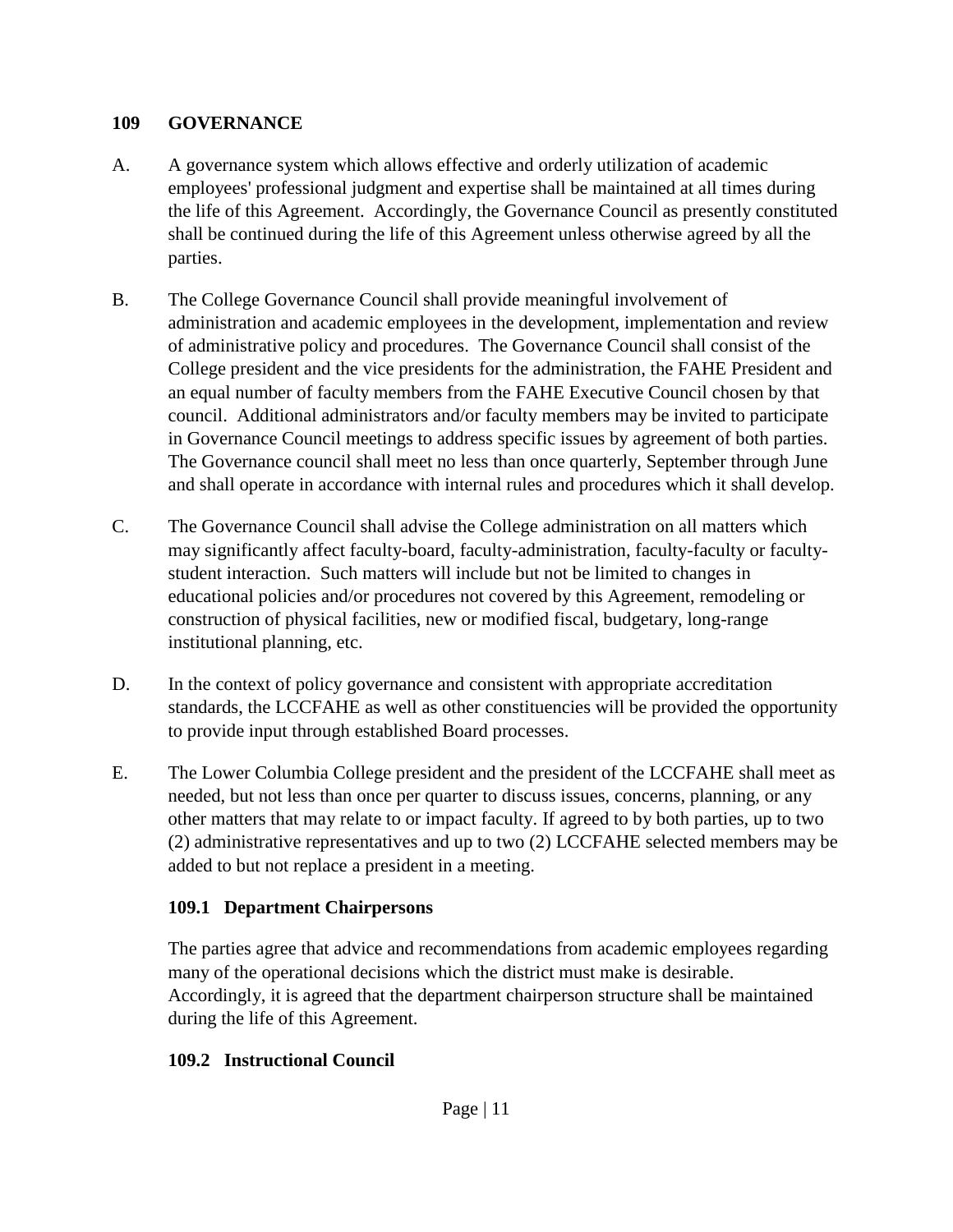The District agrees to continue the utilization of the Instructional Council for the life of this Agreement unless mutually agreed otherwise.

## <span id="page-12-0"></span>**109.3 Academic Employee Opportunities and Obligations**

Academic employees shall have the opportunity and obligation to:

- A. Participate in the development of their departmental budgets.
- B. Participate in the selection of academic and administrative employee candidates through the LCC Recruitment and Selection Procedure.
- C. Participate in councils, task forces, advisory committees and other structures relating to the academic affairs of the District.

## <span id="page-12-1"></span>**109.4 Academic Employee Voting Rights**

- A. For campus-wide situations requiring a vote of the faculty, each full-time tenured and probationary academic employee and each full-time, temporary academic employee with one or more years of seniority, has one vote in his/her primary department or division. In his/her primary department, temporary full-time academic employees with less than one full year seniority are not eligible to vote.
- B. Each full-time probationary and tenured academic employee and each full-time temporary academic employee with one or more years of seniority shall be eligible to vote for department chair in his/her primary department. Temporary full-time employees with less than one full year seniority are not eligible to vote. Any member of the department who has been denied tenure or a probationary employee who has submitted a letter of resignation is not eligible to vote. If a member of the department is on a professional leave or leave of absence, the member is eligible to vote and is responsible to contact the department chair to make arrangements to vote.
- C. For intra-department business other than the election of department chairs, all full-time academic employees and employees assigned to a department as a liaison have one vote each.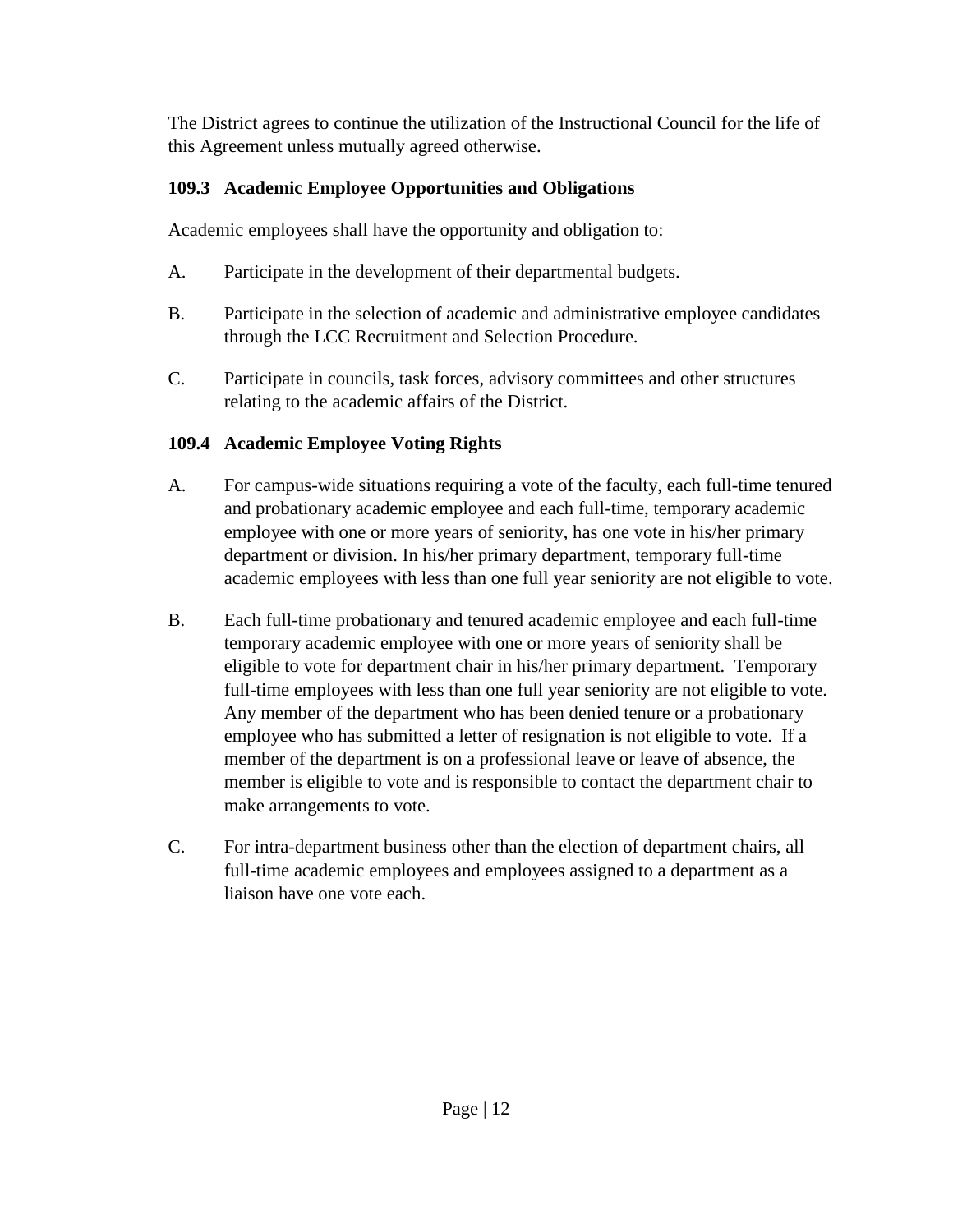#### <span id="page-13-0"></span>**109.5 Other**

Substantive decisions made by the District under Article 109 shall not be grievable under this Agreement. Alleged procedural dispute related to Article 109 shall be initiated at Level Three of the Grievance Procedure, Article 1000.

#### <span id="page-13-1"></span>**110 WAIVER CLAUSE**

The parties acknowledge that each made demands and proposals with respect to matters deemed proper subjects for negotiations. The results of the exercise of that right and opportunity are set forth in the Agreement. Therefore, the District and the LCCFAHE, for the duration of this Agreement, each voluntarily and unqualifiedly agree to waive the right to oblige the other party to negotiate further on any subject matter covered or not covered in this Agreement regardless of whether such matter was in the contemplation of either party during negotiations. This section shall not apply in instances providing a re-opener under this agreement or when otherwise mutually agreed by the parties.

## <span id="page-13-2"></span>**111 SPECIAL RETIREMENT PACKAGES**

The District reserves the right to negotiate special retirement packages for full-time academic employees. In reaching these agreements, the District will consider consistency and equity between agreements while at the same time maintaining the flexibility to meet the individual needs of the employee, the department, and the District. The District will encourage the employee to contact the LCCFAHE during the course of the discussion and before agreement is reached. An effort will be made to keep the length of such agreements to two years or less. The District agrees to consult in good faith with LCCFAHE before finalizing any agreement of more than two years.

## <span id="page-13-3"></span>**112 EARLY RETIREMENT NOTIFICATION**

The District may at its discretion offer an early retirement notification incentive. Such incentives shall be offered at a uniform amount to each academic employee.

## <span id="page-13-4"></span>**113 TENURE PURCHASE**

Tenure purchase incentives shall be mutually agreed upon by the individual academic employee and the District. All such agreements shall be reduced to writing and enforceable through the grievance procedure outlined in Article 1000. The District shall provide a copy of the written agreement to the LCCFAHE. Tenure purchase compensation shall not count toward retirement calculations.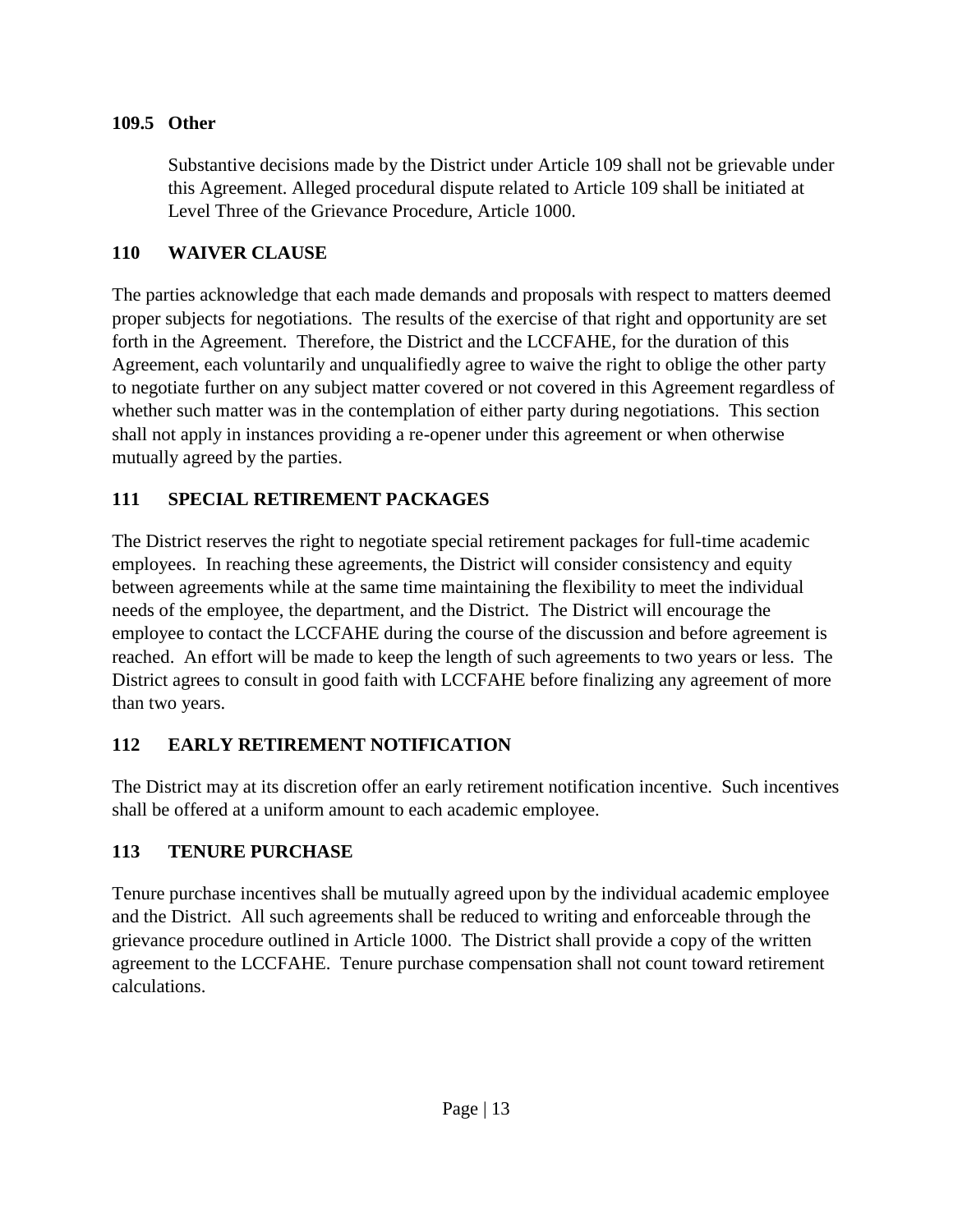#### <span id="page-14-0"></span>**ARTICLE 200: BUSINESS**

#### <span id="page-14-1"></span>**201 DUES, DEDUCTIONS, AND ASSOCIATION MEMBERSHIP**

Membership in the LCCFAHE shall be governed by the following provisions:

- A. Full-time faculty members may only join the faculty association during the first thirty calendar days from the start of fall quarter or in the case of a mid-year hire, the first thirty calendar days of employment
- B. Full-time faculty members may choose to opt out at any time throughout the year but must forfeit all dues paid to the date of exercising this right. The opt-out notification must be delivered in a written or electronic format to the president of the LCCFAHE and the Human Resource Services department.
- C. Adjunct faculty may join the faculty association within the first thirty calendar days of any quarter in which they are employed by the college. Their membership will stay in effect based on the continuation of their employment or until they have chosen to opt out.
- D. Full-time faculty members that have chosen to opt-out may only regain membership within 30 calendar days after the beginning of the next fall quarter. Adjunct faculty members that have chosen to opt-out may only regain membership within 30 calendar days after the beginning of the next fall quarter or within 30 calendar days of reemployment by the college, whichever is later.

#### <span id="page-14-3"></span><span id="page-14-2"></span>**202 FACULTY ASSOCIATION RIGHTS**

#### **202.1 LCCFAHE Representation Rights**

The LCCFAHE shall enjoy all rights available under law with respect to its representation responsibilities.

#### <span id="page-14-4"></span>**202.2 Board Representation**

The LCCFAHE shall have the right to request appropriate matters be placed on the Board agenda, as well as to enter in the Board agenda background materials on any issue to be brought before the Board. The LCCFAHE must supply such material at least nine (9) calendar days prior to the meeting. The LCCFAHE shall be furnished one copy of minutes, agenda, and related study materials at the same time and in the same form as those materials furnished the public and the Board. Such information shall not include information forwarded to the Board for executive session or the President's management letter.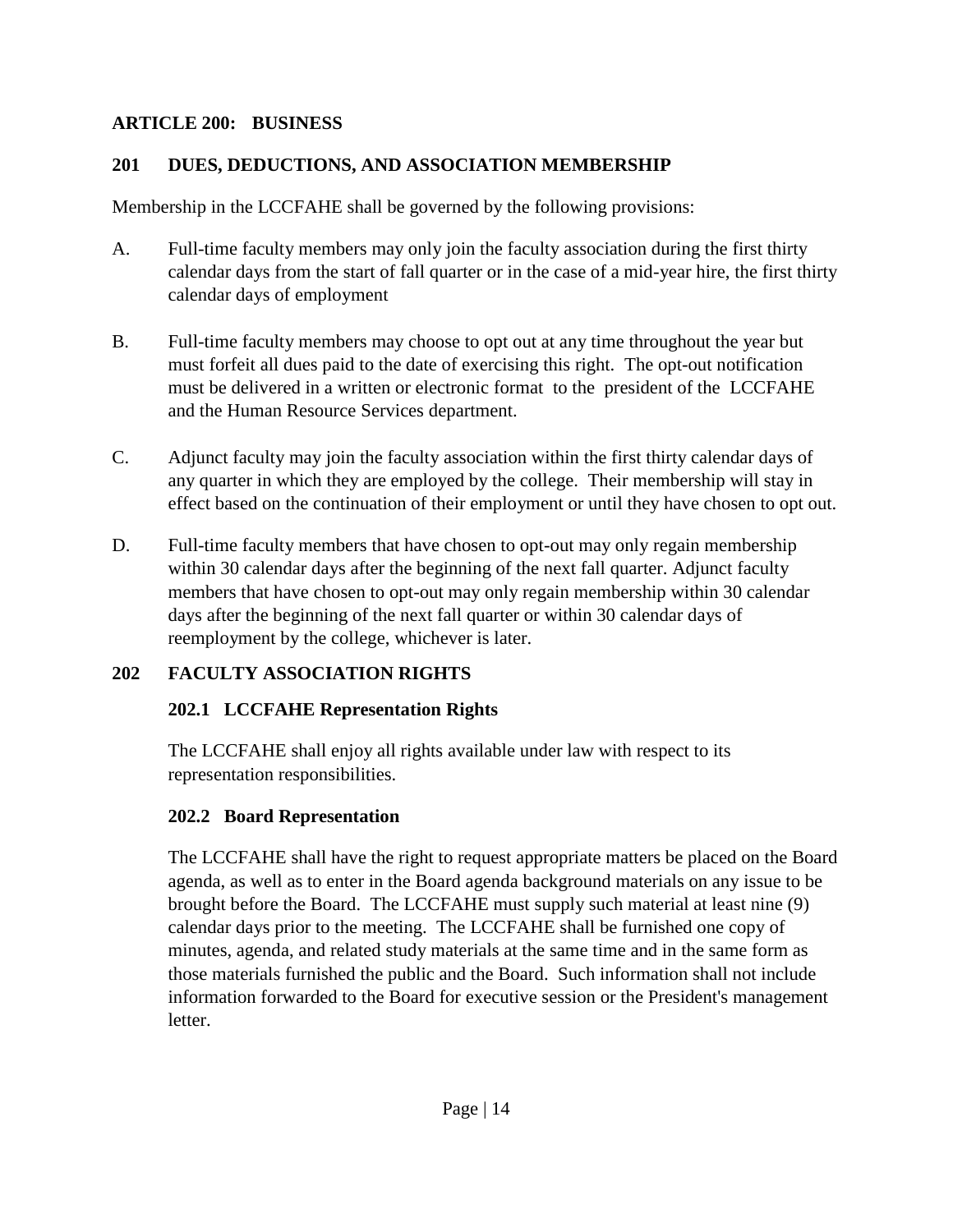#### <span id="page-15-0"></span>**202.3 Policy Manual**

District policies and procedures will be available online. The District will maintain and update policies and procedures according to the administrative policy review cycle.

#### <span id="page-15-1"></span>**202.4 Information to Candidates**

All finalists for full-time academic positions shall be given the opportunity to review the contract between the District and the LCCFAHE. Before a full-time offer of employment is tendered, the District will review the candidate's initial placement on the salary schedule with a designated representative of the LCCFAHE. At the time an offer of fulltime employment is tendered, the candidate shall be given the contact information of the LCCFAHE president or their designated representative. The LCCFAHE president or designated representative will also at the time an offer is tendered be given the contact information of the candidate. Both parties agree to make a good faith effort to complete this review in a timely manner so as not to hinder the hiring process.

#### <span id="page-15-2"></span>**202.5 FACTC Provisions**

Lower Columbia College Faculty Association shall elect a FACTC representative from its membership. The District shall provide the elected FACTC representative time and funds to attend FACTC meetings.

#### <span id="page-15-3"></span>**202.6 Attendance at Meetings**

Officers, Executive Council members, and other elected representatives of the LCCFAHE may attend legislative committee hearings, SBCTC meetings and SBCTC committee meetings, faculty association sponsored regional, statewide, or national meetings/conferences on contracted days without loss of pay with the following provisions:

- A. No more than an aggregate total of nine (9) contract days will be taken in a contract year.
- B. Two representatives (officers, Executive Council members, and/or other elected representatives) may attend each meeting; additional representatives may be approved by the Vice President for Instruction.
- C. The academic employees shall arrange to have their duties covered during the absence. The arrangements must be submitted to and approved by the appropriate dean or supervising administrator in a timely manner at least 3 working days prior to departure. Requests with less than 3 days' notice may be granted at the discretion of the appropriate dean or supervising administrator.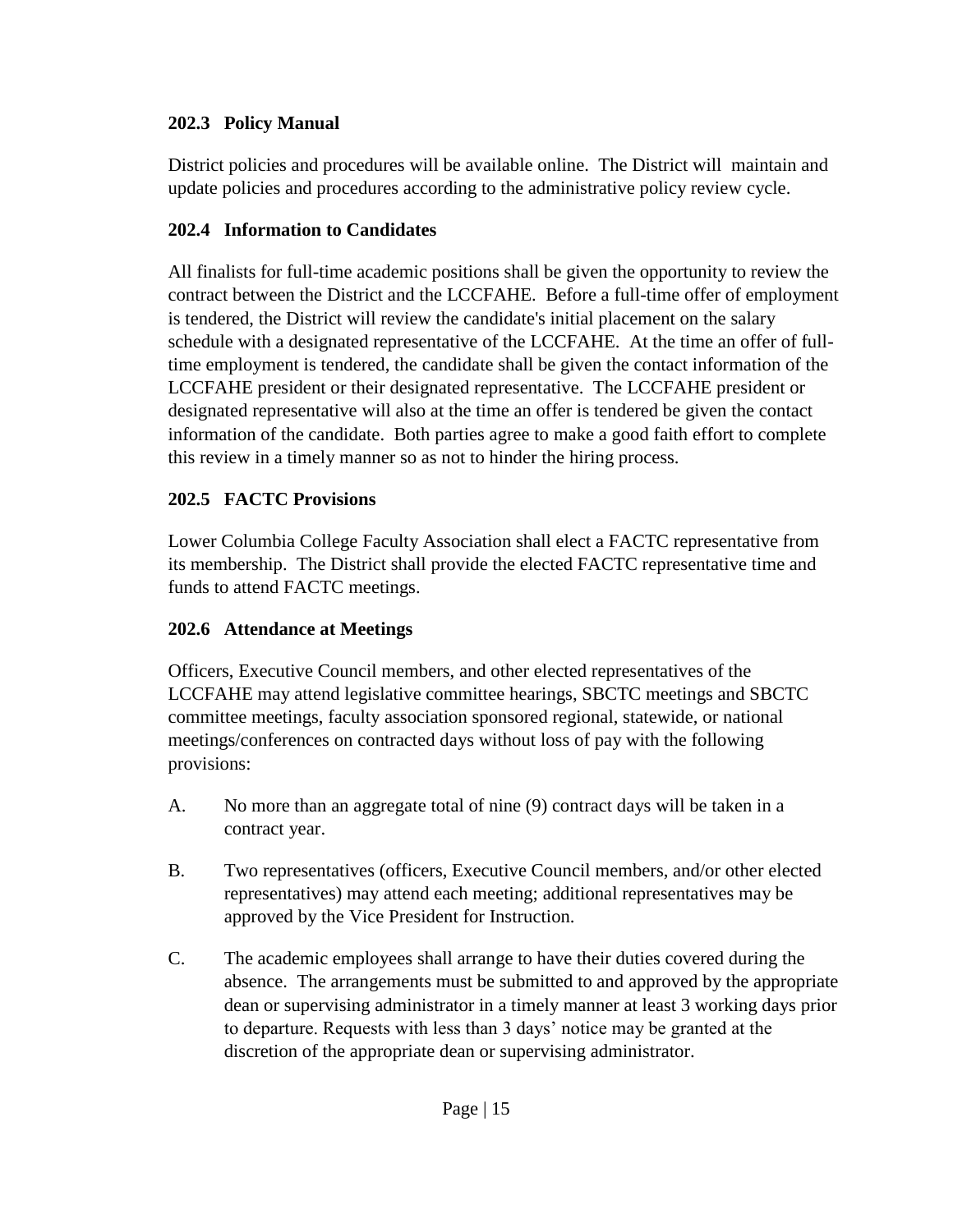#### <span id="page-16-0"></span>**202.7 Release Time for Faculty Association President**

The president or vice-president of the LCCFAHE shall be granted upon request release time for the purpose of conducting Association business, subject to the following provisions:

- A. The District shall provide one-third release time for three quarters annually as mutually agreed upon by the District and LCCFAHE.
- B. The purpose of the release time is to:
	- 1. Improve communication among bargaining unit members and the District.
	- 2. Assure that this agreement is executed according to mutual expectations.
	- 3. Work cooperatively with District toward amicable solutions to problems which may arise in the administration of the provisions of this agreement.
	- 4. Work on special projects as mutually agreed upon.
	- 5. The LCCFAHE president will meet at least quarterly with the president, and be available to meet with the president, vice presidents, Cabinet, and the deans as needed.
- C. Serving as LCCFAHE president or vice president shall satisfy the College service obligation outlined in Article 601.4.
- D. The District reserves the right to rescind the above release time for nonperformance of agreed-upon duties and projects.
- E. Activities as outlined in Article 202.6 conducted during release time will count toward the nine (9) contract day annual total, and all other provisions of 202.6 must be followed.

#### <span id="page-16-1"></span>**202.8 Election to State/National Offices**

If a faculty member is elected to a state or national office, a memo of agreement acknowledging released time and the terms and conditions will be written.

#### <span id="page-16-2"></span>**202.9 Contract Administration and Presidential Consultation**

The College president and up to two (2) designees of his/her choice shall meet with up to three (3) official representatives of the LCCFAHE as requested by either party, as necessary for the purpose of interpretation of the language and intent of this Agreement,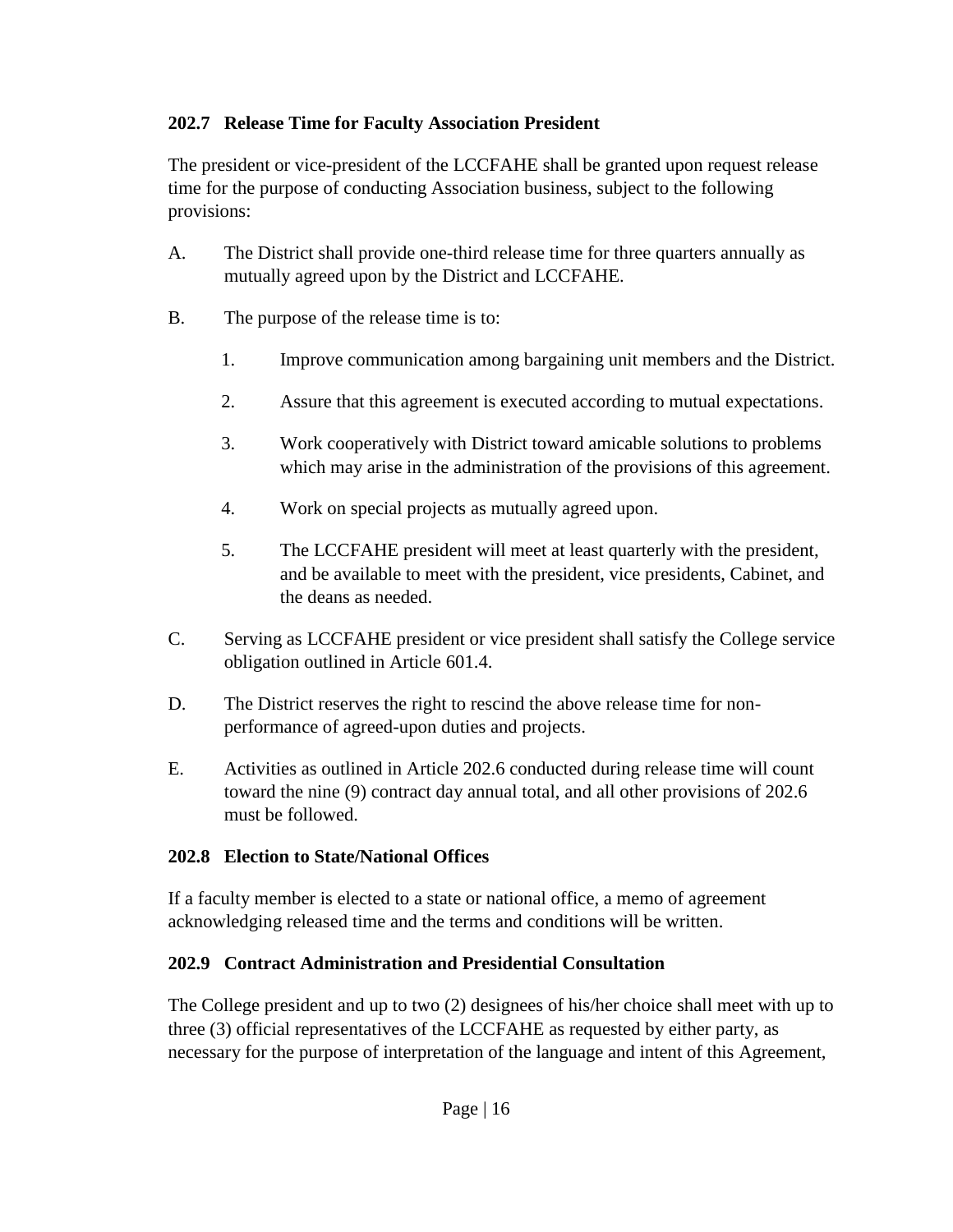as well as to discuss other matters of concern related to the terms and conditions of employment.

## <span id="page-17-1"></span><span id="page-17-0"></span>**203 USE OF STATE FACILITIES, RESOURCES AND EQUIPMENT**

## **203.1 Faculty Association Office**

Depending on the availability of space, the District shall provide at no cost, a separate office for the Association's exclusive use on campus. The office will be equipped by the District to include a desk, telephone and internet access. A computer may be provided at the discretion of the District. No computer shall be hooked into the network without the consent of the District. Use of the office may be rescinded by the District giving one quarter notice to the Association, should space constraints dictate that the space be needed for other purposes.

## <span id="page-17-2"></span>**203.2 Meeting Space and Facilities**

The District's facilities may be used by LCCFAHE to hold meetings subject to the District's policy, state ethics laws, availability of the space and with prior authorization of the District.

## <span id="page-17-3"></span>**203.3 Supplies and Equipment**

The LCCFAHE will not use state-purchased supplies or equipment to conduct LCCFAHE business or representational activities. This does not preclude the use of the equipment for representational activities if there is no cost to the District, the use is brief in duration and it does not disrupt or distract from District business.

Desiring to be in full compliance with provisions of the Ethics in Public Service Act, appropriate use of College electronic resources (email) will be confined to use through the email system of messages, notices, and announcements related to administering the negotiated agreement and conducting official LCCFAHE business (e.g. posting minutes, announcing Association election results, faculty meetings). The LCCFAHE will only provide material that clearly indicates that the LCCFAHE is the distributor of the material and that the material is related to the representative function of the LCCFAHE.

It is understood that College resources may not be used to lobby legislators or other governmental officials or for other excluded political usage.

## <span id="page-17-4"></span>**203.4 Prohibited Uses**

LCCFAHE members will not use the above-referenced District equipment for LCCFAHE organizing, or any other purpose prohibited by the Executive Ethics Board.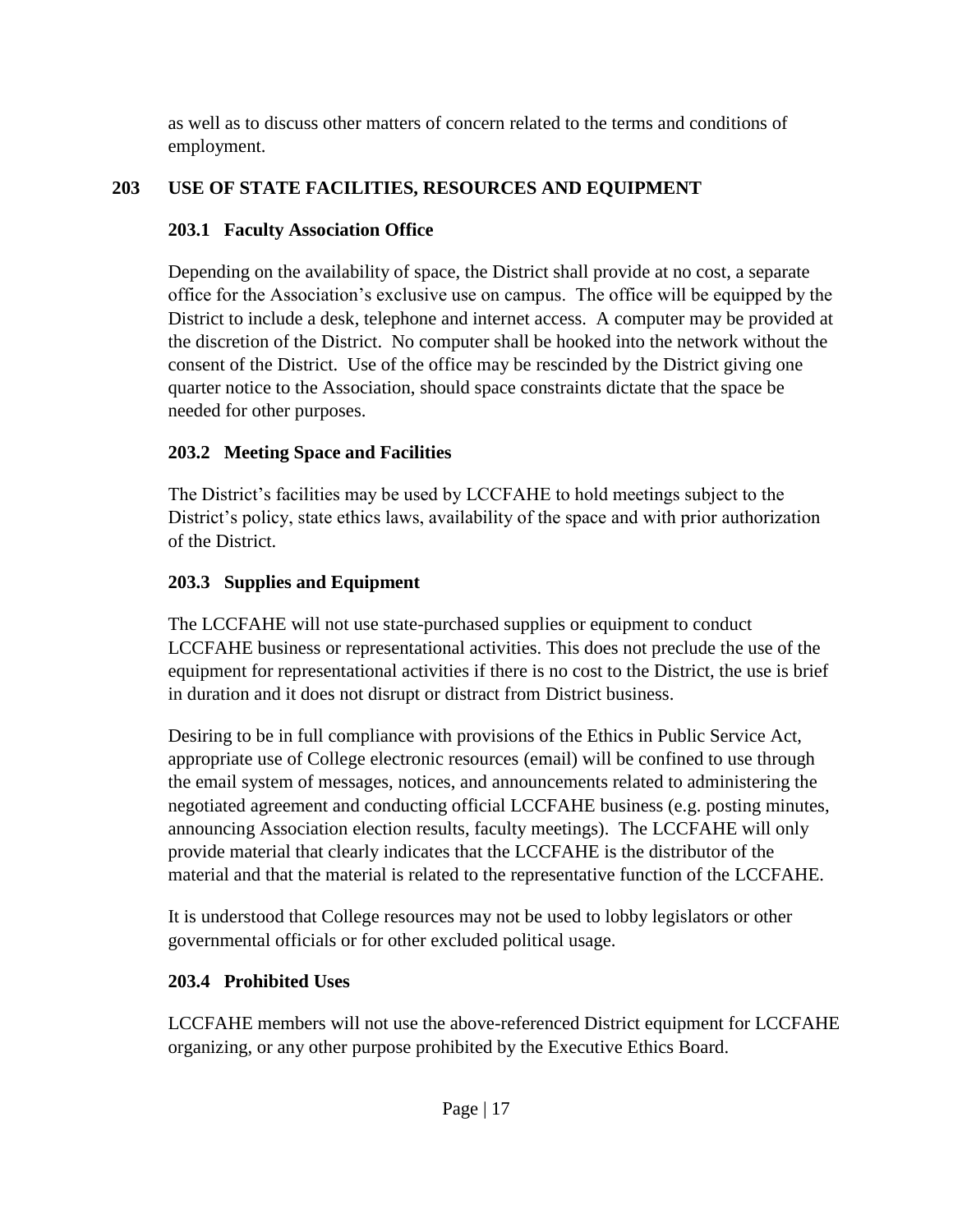Communication that occurs over District-owned equipment is the property of the District and may be subject to public disclosure.

#### <span id="page-18-0"></span>**ARTICLE 300: PERSONNEL**

## <span id="page-18-2"></span><span id="page-18-1"></span>**301 RENEWAL OF APPOINTMENT**

## **301.1 Full-time Tenured**

Full-time tenured academic employees are appointed for an indefinite period of time. The appointment may be revoked only for adequate cause and by due process (RCW 28B.50.851). They are placed on the full-time academic employee salary schedule.

#### <span id="page-18-3"></span>**301.2 Full-time Probationary**

Probationary academic employees are full-time academic employees whose appointment may lead to tenure. Probationary appointments are for a designated period of time and may be terminated without cause upon expiration of the probationer's term of employment (RCW 28B.50.851 and in accordance with RCW 28B.50.857). They are placed on the full-time academic employee salary schedule.

## <span id="page-18-4"></span>**301.3 Full-time Temporary**

Full-time temporary faculty are academic employees contracted for a designated period of time without the expectation of continued employment. They are placed on the fulltime academic employee salary schedule. This appointment type is not subject to the provisions of RCW 28B.50.850 through 28B.50.869 (Faculty Tenure).

## <span id="page-18-5"></span>**301.4 Adjunct and Affiliate Faculty**

Adjunct and affiliate faculty are academic employees contracted on a quarterly basis without the expectation of continued employment. They are not placed on the full-time academic employee salary schedule but are paid according to the rates established in Article 901. This appointment type is not subject to the provisions of RCW 28B.50.850 through 28B.50.869 (Faculty Tenure).

## <span id="page-18-6"></span>**302 DEPARTMENT CHAIRS**

Department chairs serve as a representative of all academic employees in their departments and assist the administration with the operation of the department with the understanding that the functions of the department chair are advisory in nature and that nothing in this section shall confer or imply administrative authority to such employees.

Academic employees shall have the opportunity to elect and/or recall the Department Chair in their respective departments. The term of office shall be three years. One-third of the department chairs will be elected each year. A mutually agreed- upon election schedule shall be developed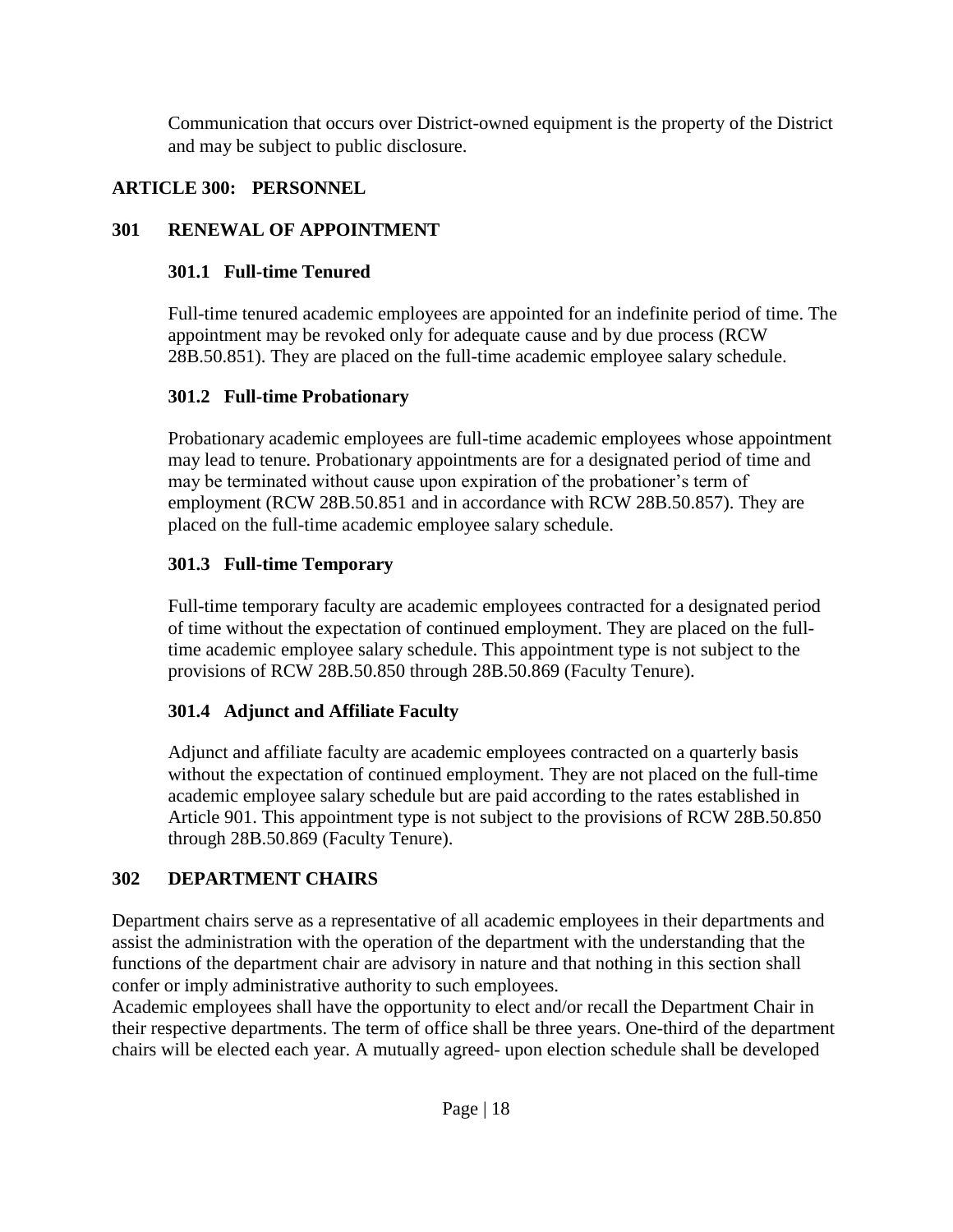by the District and the LCCFAHE. Department chairs may also be relieved of duties by the Vice President of Instruction for just cause. If a vacancy occurs, another department chair shall be elected by the academic employees in the department for the remainder of the term.

#### <span id="page-19-0"></span>**302.1 Duties and Responsibilities**

- A. All department chairs have the responsibility to coordinate with their respective deans and academic employees while carrying out the following duties and responsibilities:
	- 1. Serve as the department representative on Instructional Council in order to inform the department of critical issues and initiatives, provide feedback to the Council, and coordinate and integrate the activities of the department with the rest of the College.
	- 2. Attend meetings as needed with the appropriate dean and the vice president of instruction.
	- 3. Schedule and preside at department meetings once each quarter with sufficient frequency and duration to ensure that the business of the department can be adequately addressed. Department chairs will submit meeting minutes or notes to the appropriate dean.
	- 4. Promptly disseminate information from other departments or individual faculty members, the administration, Instructional Council, or other appropriate college entities.
- B. Department chairs will develop collaboratively with their dean a mutually agreedupon job description for the remainder of their duties in order to account for the unique requirements of each department. The final job description is subject to the approval of the vice president of instruction. Duties may include:
	- 1. Assist with facilitating academic scheduling as outlined in Article 409. The final schedule is the responsibility of the division dean.
	- 2. Assist the appropriate dean with recruiting and hiring adjunct faculty.
	- 3. In a manner consistent with Article 904, assist the appropriate dean with evaluating adjunct faculty by completing and/or designating department members, subject to the dean's approval, to assist with class, lab, and/or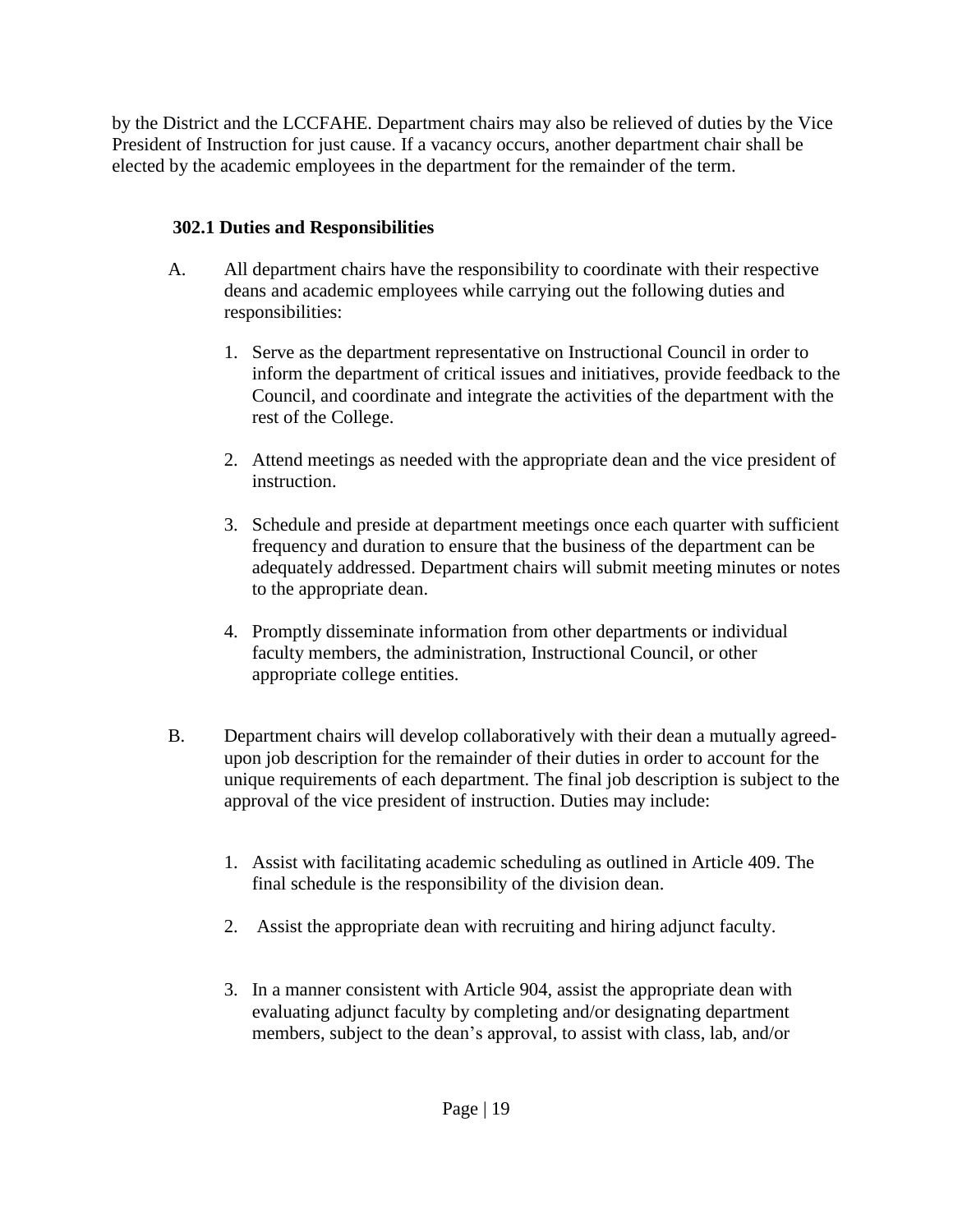clinical observations. Appropriate follow-up action based on the information collected is the responsibility of the dean.

- 4. Facilitate the departmental review of any curricular or program changes for programs.
- 5. Assist with department budget development and oversight for programs associated with the department, including work study and student help budgets, in order to ensure timely development and equitable distribution.
- 6. Assist with the facilitation of department assessment activities.
- 7. Collaborate with the supervising dean and Vice President of Instruction on the end-of-the-year report and annual priorities for department members, the department's goals and activities, and outcomes for the year.
- 8. In the event a department chair and supervising administrator mutually agree to activities in addition to the normal department chair workload, additional funding/release time will be provided.

## <span id="page-20-0"></span>**303 SELECTION OF PROBATIONARY REVIEW COMMITTEE**

- A. A probationary review committee shall be established for each probationary academic employee. In accordance with RCW 28B.50.850 through 28B.50.869, the committee shall be the legally authorized committee to make recommendations to the Board of Trustees regarding the continuance of probation or the granting or denial of tenure to probationary academic employees. The committee shall evaluate and provide guidance and assistance to each probationary academic employee assigned to it until the probationer is either granted tenure or is no longer employed at the College.
- B. Each probationary review committee shall be composed of five members as follows:
	- 1. The president or the president's designee shall appoint one administrative member, who will serve as the chair of the committee.
	- 2. In accordance with RCW 28B.50.869, three tenured faculty members shall be selected by procedures established by the LCCFAHE in consultation with the vice president of instruction. The established procedures will ensure that the tenured faculty members appointed to probationary committees are selected by a majority vote of the faculty acting as a body.
	- 3. One full-time student representative shall be selected by the Associated Students Executive Council.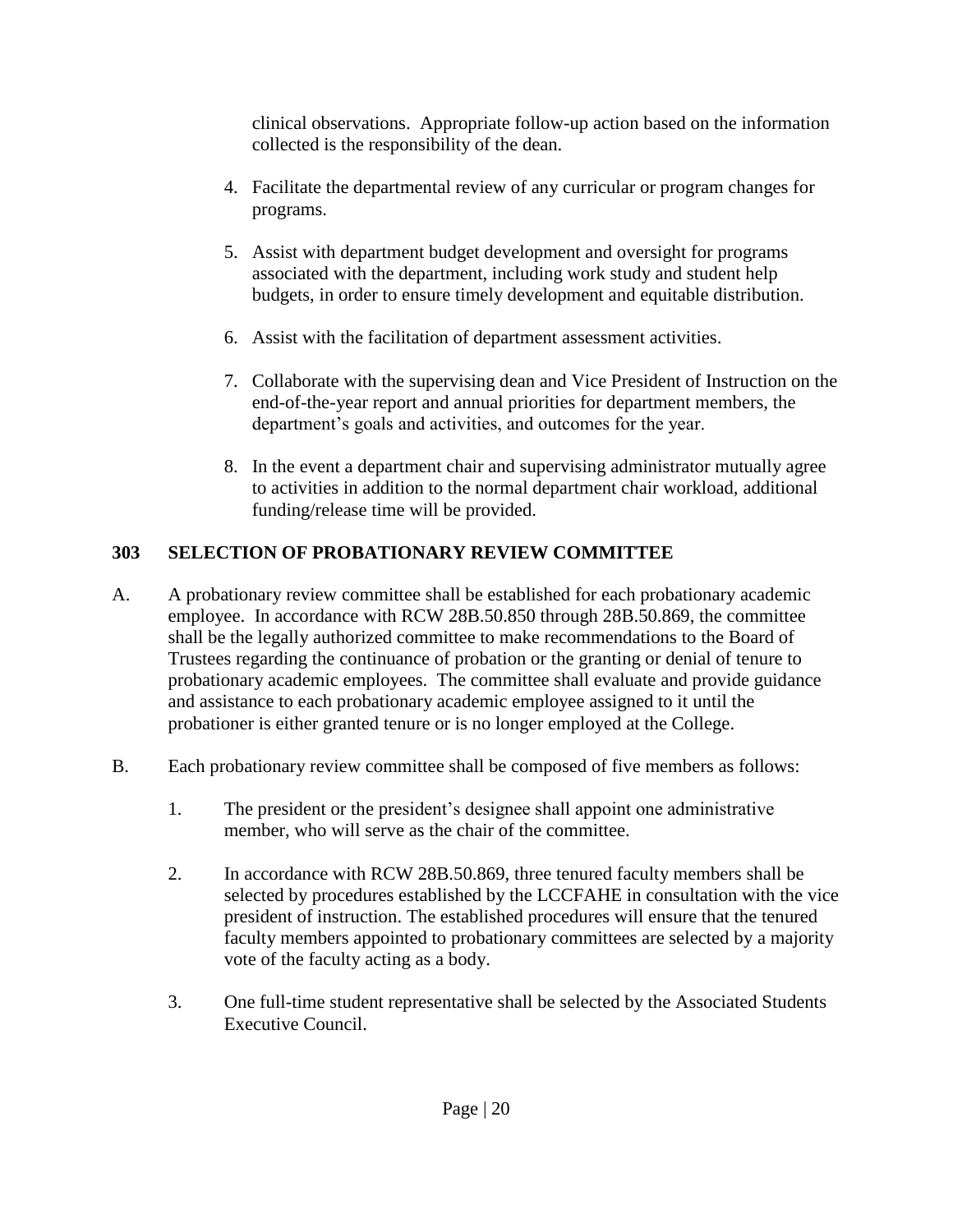- C. A probationary review committee member should recuse themselves for a conflict of interest and notify the committee chair. If they do not recuse themselves, the committee chair will notify the vice president of instruction and LCCFAHE president.
- D. If a vacancy occurs on a probationary committee, an administrator, faculty member, or student member as appropriate, will be chosen as outlined in Article 303 B above to fill the vacancy.

#### <span id="page-21-0"></span>**304 DUTIES OF PROBATIONARY REVIEW COMMITTEE**

Each probationary review committee is responsible for evaluating the performance of and providing feedback and coaching as needed to its assigned probationary faculty member. The feedback and coaching shall focus on helping the probationary faculty member meet performance expectations and function effectively within the college environment.

#### <span id="page-21-1"></span>**304.1 Evaluation Criteria**

Probationary review committees shall consider the following criteria in the course of evaluating the effectiveness of probationary faculty. Probationers shall demonstrate effectiveness in:

- A. Teaching, advising, and/or counseling skills or skills as a librarian.
- B. Interacting with students.
- C. Articulating current knowledge in their subject/discipline area.
- D. Maintaining/developing curriculum and programs.
- E. Performing program/discipline assessment activities.
- F. Collaborating with faculty, staff, and external agencies or groups.
- G. Staying current on regulatory requirements affecting instruction (FERPA, ADA, etc.) and college safety, security, and emergency procedures.
- H. Adhering to established college policies and procedures.
- I. Managing personal professional development.
- J. Managing and/or maintaining instructional labs if applicable to the work assignment.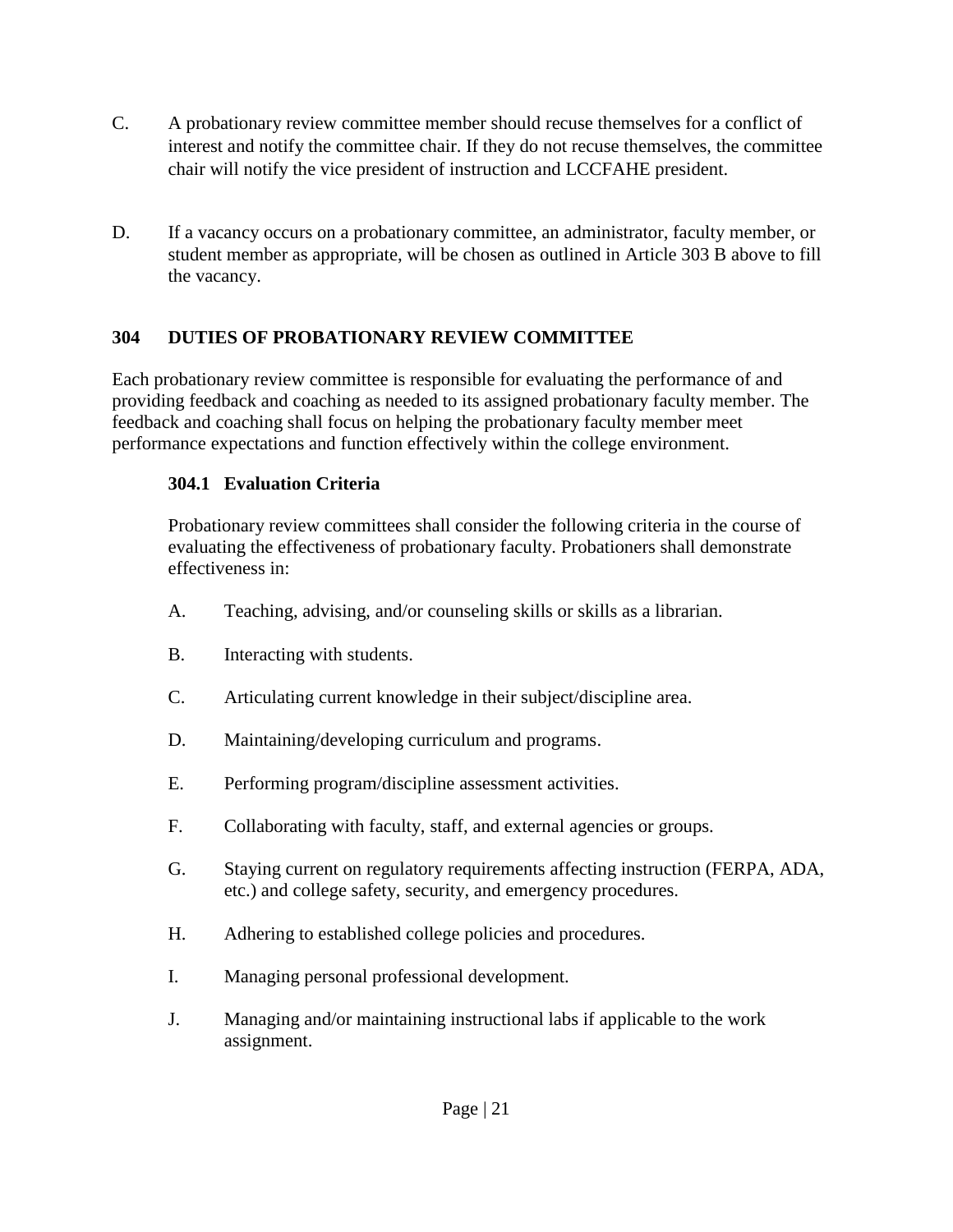#### <span id="page-22-0"></span>**304.2 Evaluation Activities**

The evaluation process used by the committee must include the following activities:

- A. Completion by the probationer of required orientation activities, including reviews of (a) the duties and responsibilities of instructors, (b) guidelines for probationary review committees, and (c) departmental objectives, the probationer's job description, and teaching and/or work assignment.
- B. The teaching effectiveness professional development plan (see Appendix H) includes a set of long-range and quarterly goals with supporting activities, that are mutually agreed upon by the probationer and the probationary review committee. If mutual agreement cannot be reached, the vice president of instruction will make the final decision. In cases where major revision is desired, the goals and objectives should be re-submitted for approval. It is the responsibility of the committee to determine when an adjustment requires resubmission.
- C. The collection and evaluation of quarterly Student Appraisals of Instruction using district evaluation forms developed under Article 803.1 or, in the case of nonteaching faculty, appraisal data collected from clients served;
- D. Observations of probationer teaching in classroom, lab, and/or clinical settings or, for non-teaching faculty, carrying out their duties;
- E. Peer evaluations by the members of the probationer's department, collected at least annually, utilizing a form mutually agreed upon by the District and the LCCFAHE. Faculty, staff, and other individuals may be added to the group participating in the probationer's peer evaluation provided that they have sufficient interaction with the probationer, and a majority of the review committee members approve of the additions.
- F. Attendance at one of each of the following committee or council meetings: Curriculum Committee, Instructional Assessment Committee, Academic Standards Committee, Instructional Council, Governance Council, and the College Board of Trustees. Meeting minutes listing the probationer's name as a guest are suggested as a method of documenting progress.
- G. Assessment by the probationer's supervisor, reported at review committee meetings, reviewing general aspects of the probationer's performance.
- H. An annual written self-evaluation by the probationer assessing evaluation data, summarizing progress towards goals and objectives, and summarizing actions taken or contemplated in order to address areas of concern.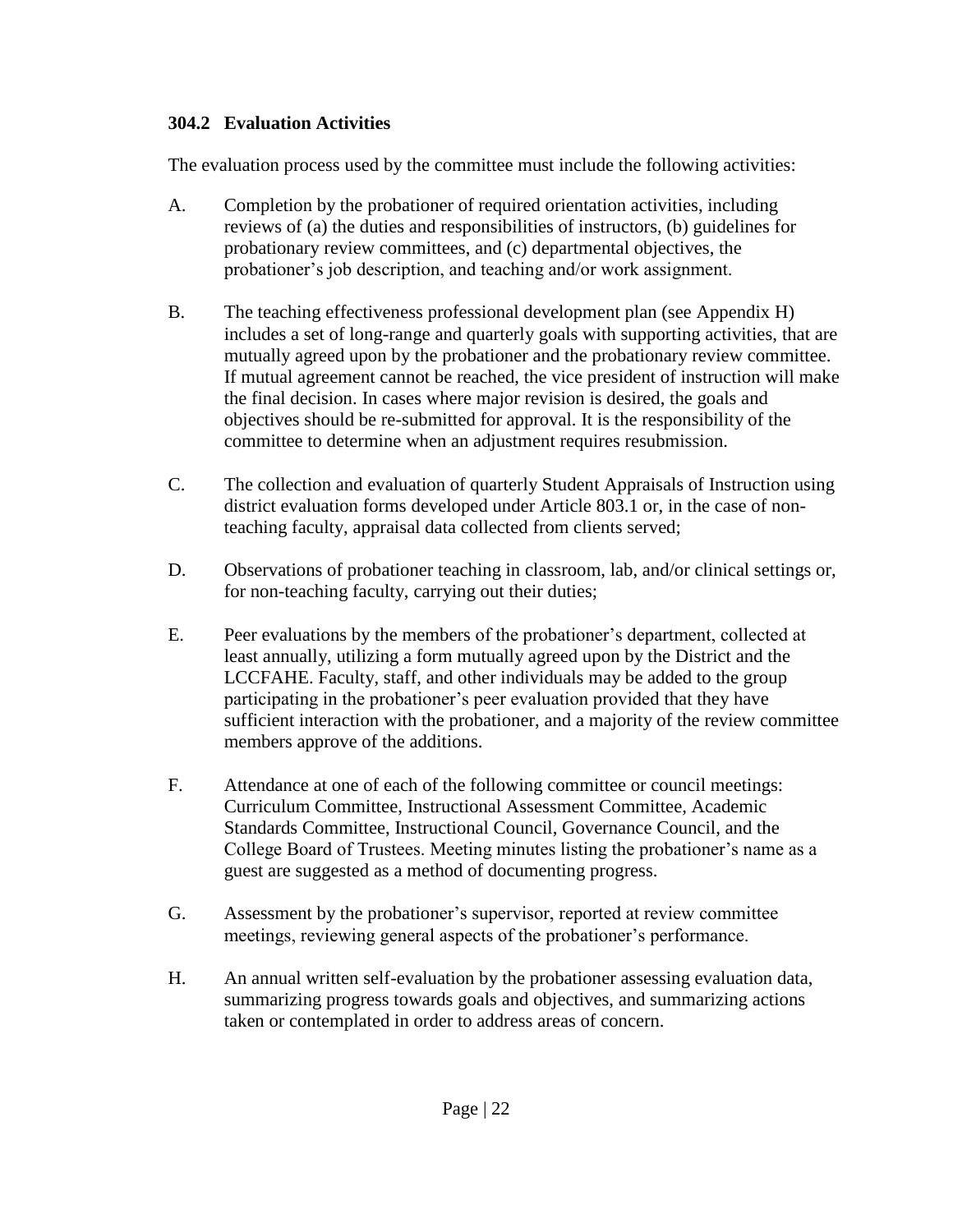Additional evaluation methods and activities may be mutually developed by the probationer and the committee and used to evaluate performance.

## <span id="page-23-0"></span>**304.3 Probationary Review Committee Meeting Minutes and Documentation**

Written minutes documenting the probationary review committee's assessment of the probationer's performance and advising the probationer of his or her progress shall be completed for each meeting. The written minutes serve as the official progress report required in RCW 28B.50.856, and shall be signed by the probationer to acknowledge receipt of the report, as well as by review committee members to acknowledge their review and approval. The minutes produced shall use a standard template produced by the Office of Instruction and that is approved annually by the Contract Maintenance Team. The minutes will include at a minimum the following sections:

- A. A list of the review committee members in attendance and the date, time, and location of the meeting.
- B. Results and analysis of information collected through evaluation.
- C. A summary of the supervisor's assessment shared as a part of the review committee's proceedings.
- D. A summary section advising the probationer of his or her progress and listing specific commendations and recommendations.
- E. Signatures of review committee members and the probationer.

The recommendations shall reflect the majority opinion of the review committee. If consensus on the minutes is not reached, the majority opinion shall be determined by vote. Those expressing a minority viewpoint may request that a minority opinion be included in the minutes stating the specific issue or issues disputed and offering a summary of the opposing point of view.

The minutes for each meeting shall be incorporated into a notebook, prepared for each probationary faculty member, that also includes the dates of attendance at required orientation activities, teaching effectiveness plans, student evaluations of instruction (or alternate evaluation for non-teaching faculty), observation summaries, peer evaluations, documentation of attendance at required meetings, self-evaluation reports, and other documentation of additional mutually agreed-upon evaluations.

## <span id="page-23-1"></span>**304.4 Consideration of Unsolicited, Disciplinary, or Other Information**

Evaluations completed during the probationary review process and decisions regarding contract renewal or tenure award recommendations are not based on rumor or unsolicited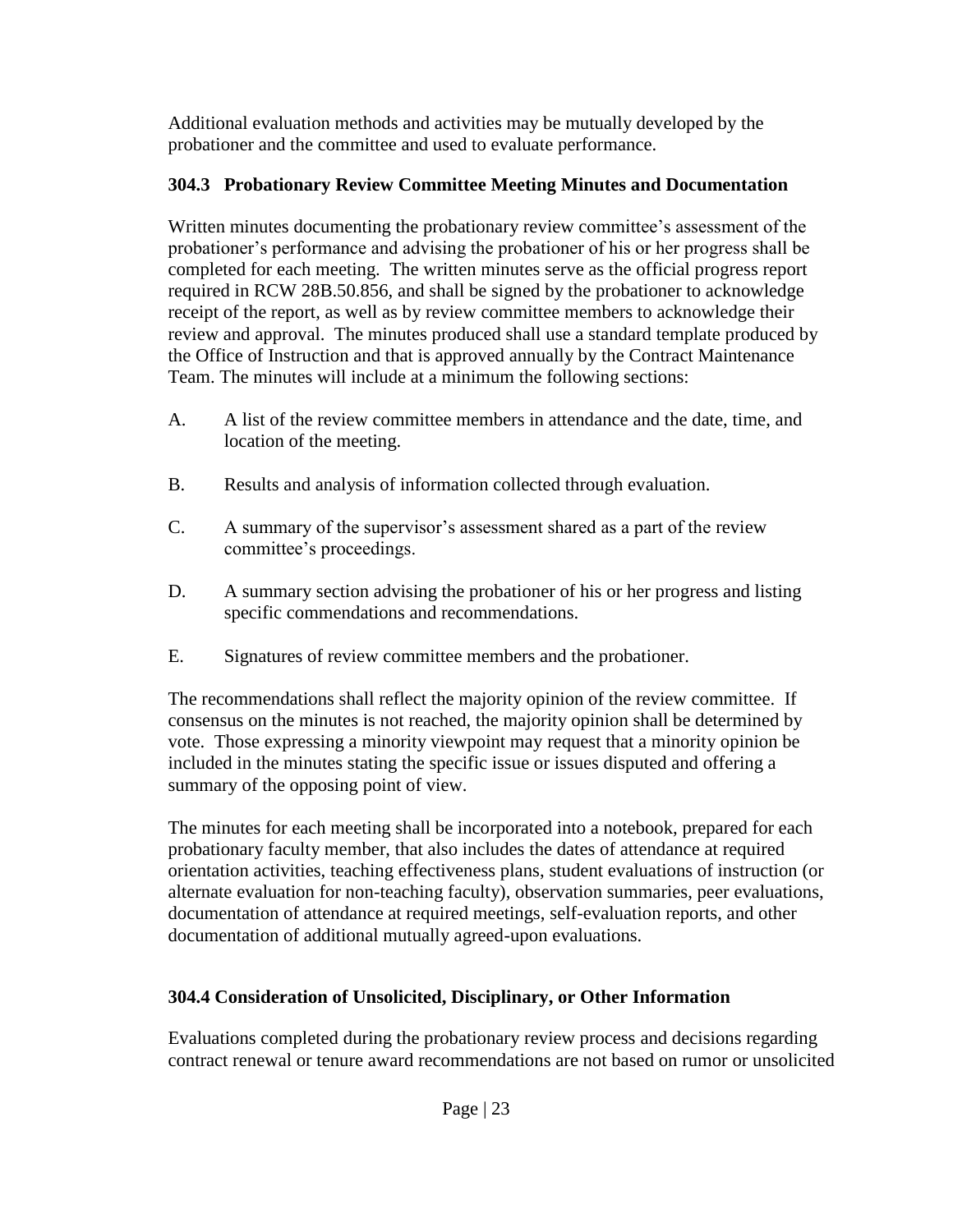information. Further, in cases where the District is investigating a complaint that could lead to disciplinary action, probationary faculty members have the same confidentiality rights as all other faculty. Nevertheless, in order to fully evaluate the performance of the probationer and make a responsible recommendation, the probationary committee may consider additional information on the probationer's performance, subject to the following guidelines:

- A. The probationary committee shall be apprised by the dean responsible for chairing the committee of situations where the district has information on the probationer's performance that may impact the decision of the Board of Trustees when considering the granting of tenure. The District, in order to ensure confidentiality, shall determine how much information may be disclosed. The District has the responsibility to investigate and follow up on such information. The committee has the responsibility, as with all information in the probationary process, of maintaining confidentiality and determining whether or not to include the information in its evaluation.
- B. If unsolicited concerns are brought to the attention of the committee through informal channels, the committee shall investigate the concern before deciding whether or not they are to be included in the evaluation. If unsolicited information is included, the probationer will be informed in a reasonable amount of time.

#### <span id="page-24-0"></span>**304.5 Review Committee Meeting Timeline**

- A. Each committee shall have its first meeting no later than the fourth  $(4<sup>th</sup>)$  week of the first quarter of the first year of the tenure track process. During this meeting the committee shall:
	- 1. Provide an orientation to the process and its components;
	- 2. Assign dates and times of classroom observations to be completed during the quarter.
- B. The committee shall meet no later than the ninth  $(9<sup>th</sup>)$  week of each quarter in order to review data completed and plan the next quarter's activities.
- C. The committee shall work with the probationer to develop an activity schedule similar to the sample provided in Appendix F. The schedule may be modified during the probationary process by mutual agreement of the probationer and the committee. The purpose of the schedule is to clarify the expectations of all parties as to the activities to be completed as a part of the probationary process.
- D. Unless special circumstances arise as recognized and approved by the committee, probationers should submit their long range and quarterly goals and objectives to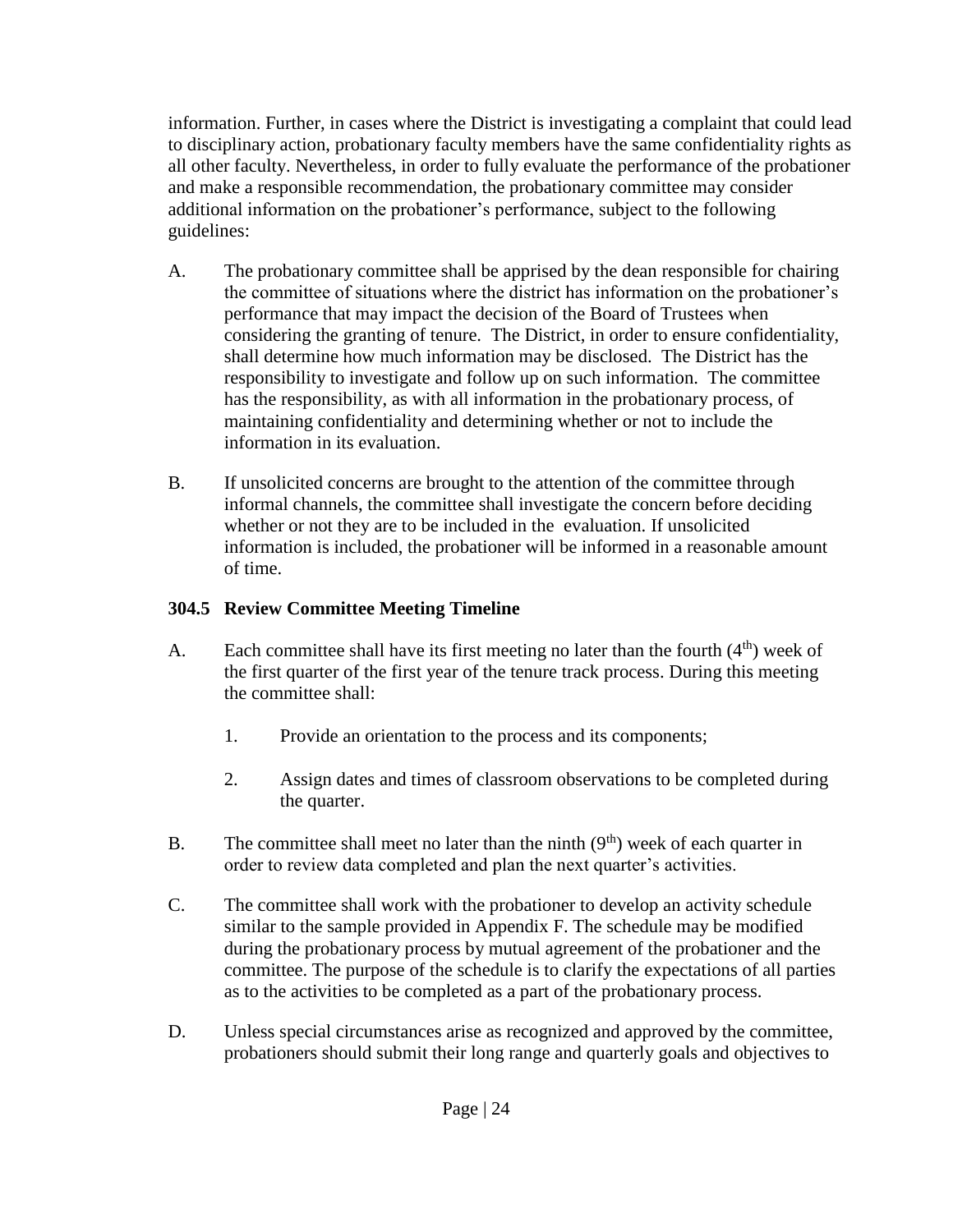the vice president of instruction by the end of the second quarter of the probationer's first year. The purpose of this requirement is to ensure that the probationers' goals are equitable in relation to other probationary faculty and consistent with the instructional goals of the institution. Approved goals or recommended revisions will be returned to the probationer no later than two weeks after the start of the third quarter.

- E. At least one observation of probationers carrying out their duties will occur each quarter.
- F. Student evaluations of instruction, or alternate evaluations for non-teaching faculty, will be carried out for all classes each quarter.
- G. The committee will make recommendations to the Board of Trustees regarding the renewal/non-renewal of probationary probationer's appointments or the awarding/not awarding of tenure at the Winter Quarter meeting of each academic year during the probationary period.

#### <span id="page-25-0"></span>**304.6 Review Committee Recommendations**

The review committee's recommendation to renew or not renew a probationer's appointment, or to award or not award tenure, shall be based solely on the criteria listed in Article 304.1, as assessed using the data and input collected from the evaluation activities listed in Article 304.2 and documented in the review committee minutes.

#### <span id="page-25-1"></span>**305 AWARD OF TENURE**

- 1. Tenure shall be awarded or denied as provided in RCW 28B.50.852. The appointing authority shall give reasonable consideration to the tenure recommendation of the probationary review committee. Nothing herein shall be construed to limit the Board's consideration exclusively to the recommendation of the probationary review committee.
- 2. The LCCFAHE agrees that the ultimate authority to grant or deny tenure is vested with the District. The District agrees that any decision to grant or deny tenure which is contrary to the probationary review committee recommendations shall be immediately disclosed to both the probationer and the applicable probationary review committee. It is further agreed that any and all decisions relating to the awarding or withholding of tenure as well as the non-renewal or renewal of individual contracts including all decisions relating to the dismissal or discharge of an academic employee shall not be subject to the grievance procedure of this Agreement.
- 3. Completion of a satisfactory quarter requires the incumbent probationary faculty member to perform a minimum of 51% of the instructional days for each academic quarter. The probationary period may be extended for up to three additional college quarters to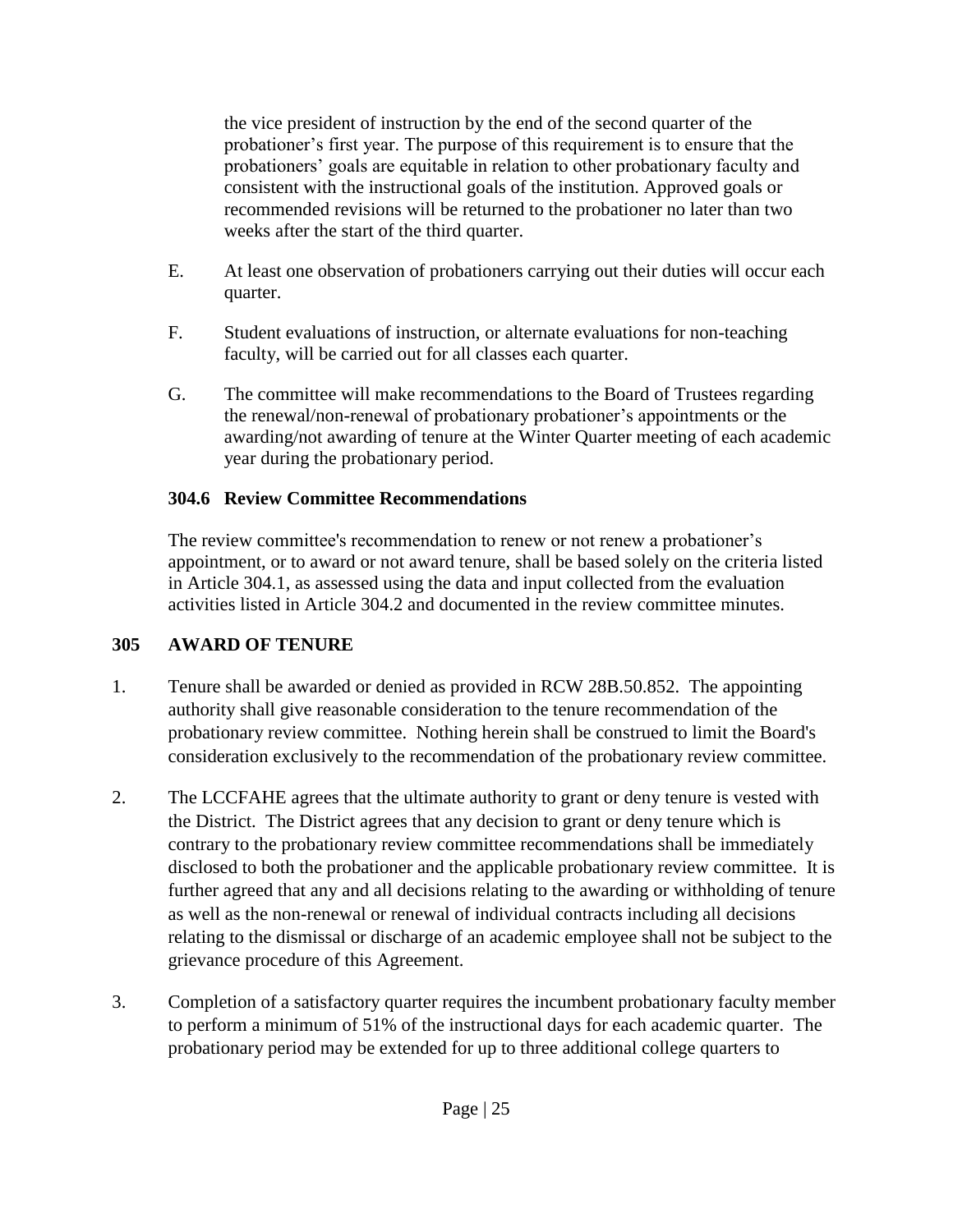provide the probationary faculty member an opportunity to make up for approved leaves of absence or circumstances as indicated in RCW 28B.50.852.

- 4. An academic employee holding an unexpired probationary appointment shall not be dismissed prior to the expiration of the employee's appointment without being afforded the same services and procedures as tenured academic employees.
- 5. A tenured employee, upon appointment to an administrative position, with the exception of president, shall be allowed to retain his/her tenure as an academic employee as pursuant to RCW 28B.50.860. Time spent in an appointment to an administrative position shall not be considered for seniority purposes as an academic employee.

#### <span id="page-26-0"></span>**306 REMEDIATION & DISCIPLINE**

All faculty are expected to perform their duties to the best of their abilities. Remediation and discipline are separate processes. At the beginning of either process, the faculty member will be informed which process is being employed and they have the right to contact the LCCFAHE for representation in any and all meetings.

## <span id="page-26-1"></span>**306.1 Remediation**

## **A. Purpose of Remediation Process**

Remediation is a process used to address unsatisfactory performance, where that performance is reasonably likely to be corrected through intervention, training or some other form of assistance. The intent of remediation is not punitive and remediation is not discipline as defined in Article 306.2-Discipline; however, academic employees have the obligation to carry out the terms of a remediation plan that is developed according to the provisions of 306.1. Remediation does not limit or replace a supervising administrator's right to critique, coach, or evaluate an academic employee on an ad-hoc basis on performance and/or expected behavior. This section does not apply to decisions regarding renewal or rehire of probationers, adjunct instructors, extra-contractual employees, nor supplemental employees. See RCW 28B.50.

## **B. Initiation of Remediation Process**

All faculty members are expected to perform the duties and responsibilities of their primary work assignment as described in Articles 600 and 903, and to comply with Board Policies, the District's rules, regulations and administrative policies and procedures, and state and federal laws. When a supervising administrator, consistent with 306.1 C, determines that cause for remediation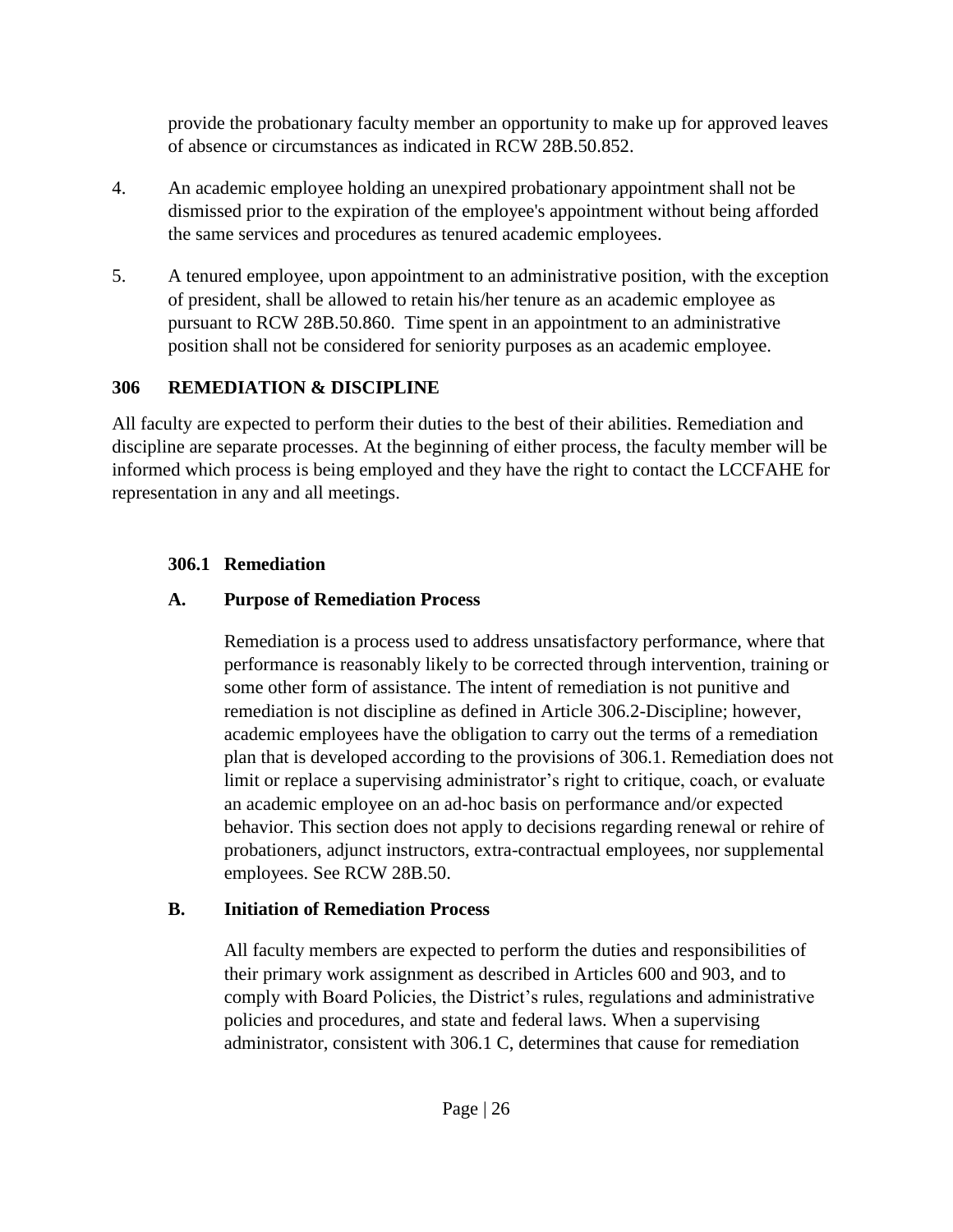exists, informal or formal remediation will be initiated. The determination of whether informal or formal remediation will be consistent with Article 306.1 D. The supervising administrator will inform the employee of the need for remediation and schedule follow-up meetings. The academic employee may request LCCFAHE union representation at any and all remediation meetings. It is the responsibility of the academic employee to contact the LCCFAHE.

#### **C. Cause for Remediation and Due Process**

When a supervising administrator believes that cause for remediation may exist, the administrator will exercise due diligence in investigating, collecting information, and comparing behavior among faculty to ensure fairness. Academic employees have the right to due process before remediation, which includes at a minimum the right to be informed of the issues related to the unsatisfactory performance, the information and/or evidence collected, and the right to respond verbally and/or in writing. Academic employees have the right to utilize the grievance process to settle issues related to whether or not remediation is appropriate.

Causes leading to the remediation process may include, but are not limited to:

- 1. Issues identified as a result of evaluation activities occurring in Articles 800 and 900 that indicate a pattern of unsatisfactory performance;
- 2. A pattern of student complaints;
- 3. A pattern of complaints regarding clinical site work;
- 4. Recurring program accreditation evaluation complaints that are within the academic employee's control;
- 5. A pattern of excessive student withdrawals when compared to comparable sections;
- 6. A pattern of under-enrolled sections when comparable sections taught by other faculty are adequately enrolled;
- 7. A pattern of excessive absenteeism or reoccurring failure to meet classes or attend committee assignments regularly;
- 8. A failure to fulfill professional responsibilities, per Articles 600 and 903.

#### **D. Informal vs. Formal Remediation**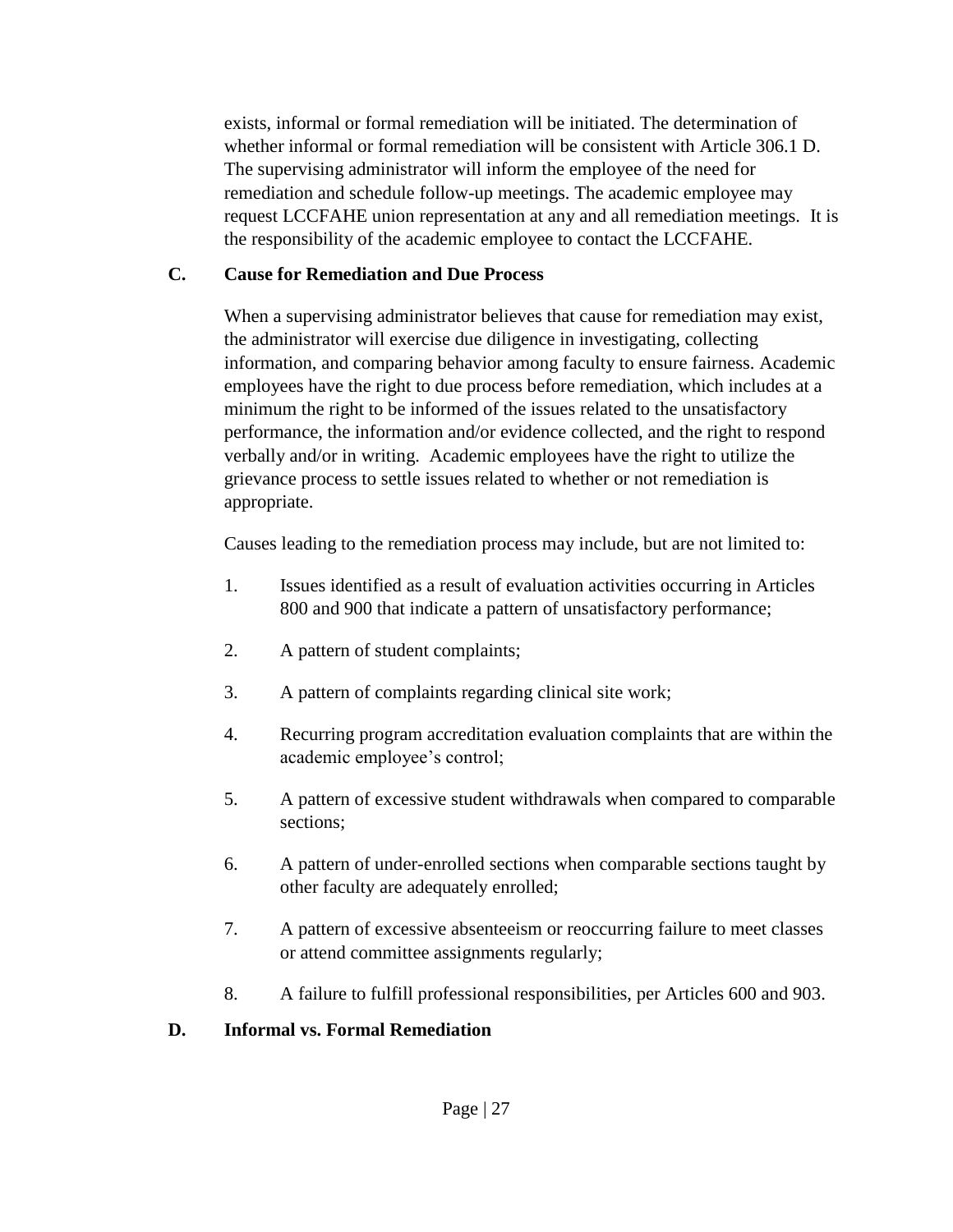- 1. Informal remediation is appropriate when unsatisfactory performance first emerges, the impact on instruction and/or operations is relatively minor, and the academic employee has no dispute with the recognition of the performance issue and the proposed remediation. The agreed corrective actions and verification of completion may be verbal or written.
- 2. Formal remediation is appropriate in situations where a documented pattern of unsatisfactory performance exists, the impact on instruction and/or operations is significant, and/or the academic employee disputes the need for remediation or the remediation proposed. Formal remediation may also be used in the event that an informal attempt at remediation is unsuccessful.

A confidential meeting will be scheduled at a mutually convenient time between the academic employee, the appropriate supervising administrator, and an LCCFAHE representative if requested. Others may attend the meeting if mutually agreed upon by the parties. The appropriate supervising administrator will prepare a written summary following the meeting for signature by the academic employee and the administrator.

The supervising administrator will give a written notice of the unsatisfactory performance issues in writing to the academic employee. The written notice will state the specific performance issues to be remediated, communicate the need to develop an improvement plan, a list of potential remediation activities, and the consequences of not completing the plan and improving performance. The supervising administrator and the faculty member will then seek to develop a mutually-acceptable remediation plan including the items specified in 306.1 E, with the supervising administrator making the final decision on when the plan is sufficient to address the specific performance issues.

If the academic employee concurs with the plan, both the supervising administrator and the employee will make arrangements to produce a final copy, which will be signed by both parties. If the academic employee does not agree that remediation is warranted, or does not agree with the plan, the grievance procedure may be used to resolve these issues.

#### **E. Remediation Plans**

Whether formal or informal, remediation plans should address the following:

1. A clear description of the performance issues to be addressed;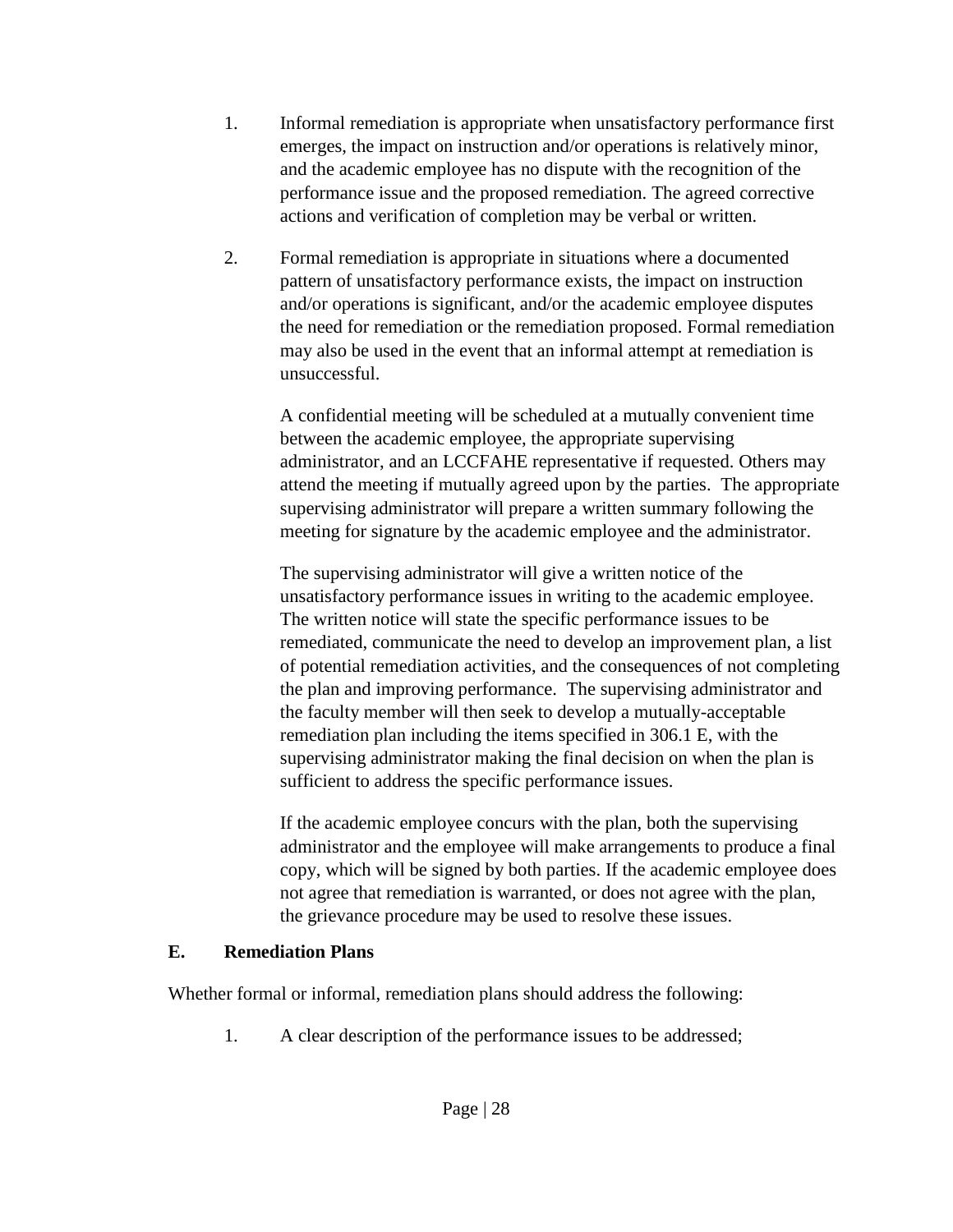- 2. Specific actions to be taken, along with timelines and milestone events, which may include but are not limited to:
	- a. Mentoring by other faculty;
	- b. Coaching by appropriate third party;
	- c. Counseling;
	- d. Referral for professional assistance;
	- e. Additional training in the skill area(s) needing improvement.
- 3. A method for verifying completion of actions;
- 4. The consequences of not complying with the plan.

For formal remediation plans, the above will be specified in writing and signed by the academic employee and the supervising administrator. Should circumstances arise during the execution of the plan that affect the academic employee's ability to successfully complete the plan, the academic employee may request revisions to the plan. Requests must be in writing and are subject to the approval of the supervising administrator. If accepted, the request will be signed by both the supervising administrator and the academic employee and attached to the original remediation plan.

#### <span id="page-29-0"></span>**306.2 Discipline**

#### **A. Intent**

All faculty members are expected to perform the duties and responsibilities of their primary work assignment, as referenced in Articles 600 and 903, and to comply with Board policies, the District's rules, regulations and administrative policies and procedures, and state and federal laws. This section does not apply to decisions regarding renewal or rehire of probationers, adjunct instructors, extracontractual employees, nor supplemental employees. See RCW 28B.50. Discipline is a response to a violation of this Agreement or any Board policies; the District's rules, regulations, and administrative policies and procedures; state and federal law, or unprofessional conduct. It is not appropriate for patterns of unsatisfactory performance that may be corrected through the process outlined in 306.1 (Remediation).

## **B**. **Attempt at Informal Resolution**

Although there are some matters under law that require mandatory reporting, other than such exceptions, nothing in this Agreement precludes the supervising administrator from attempting to resolve any matter, allowable under the law, informally with a faculty member. At any point, the faculty member may request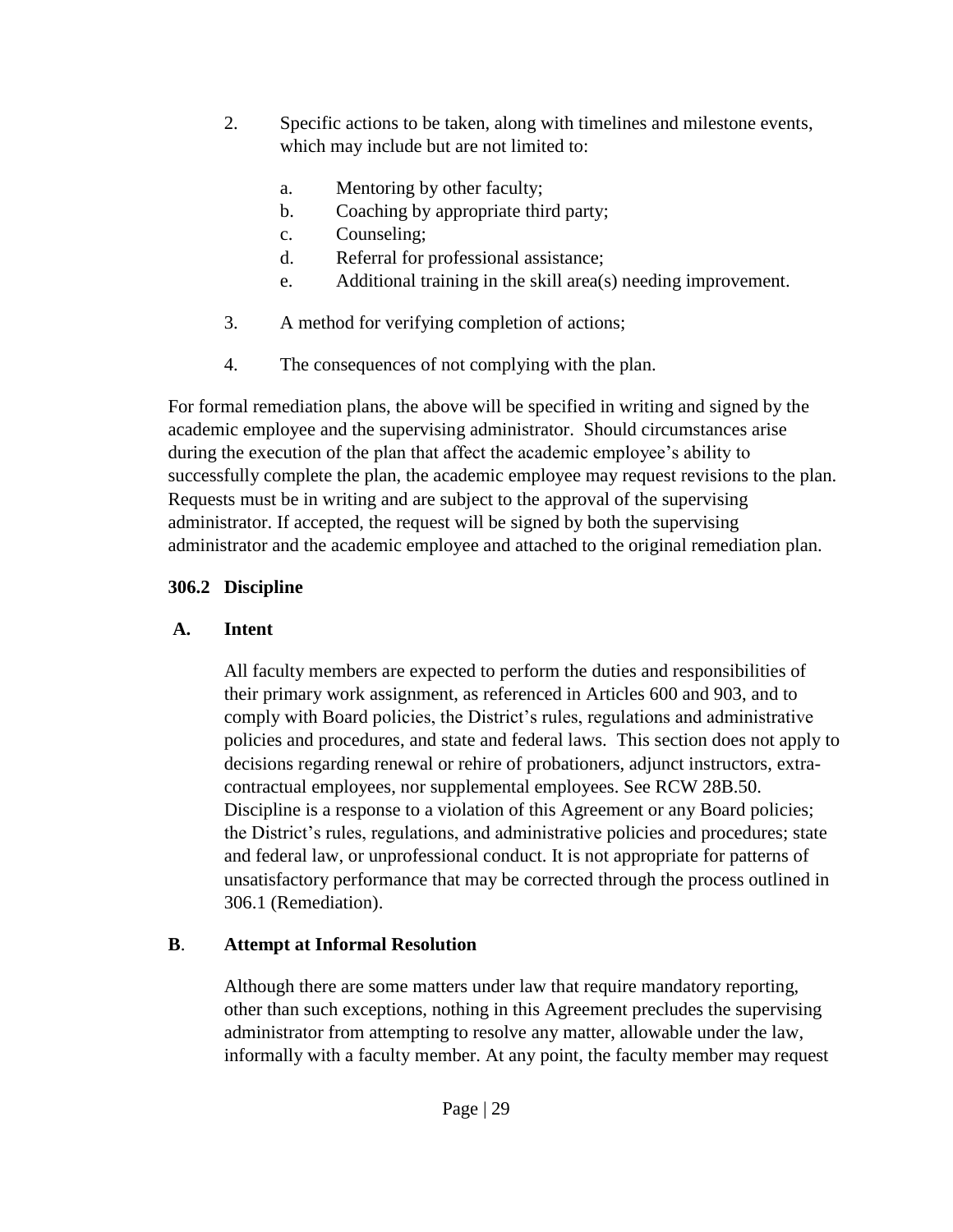representation be present during the informal process. If, during a meeting between the supervising administrator and the faculty member, the supervising administrator concludes that discipline could reasonably result from the information provided by the faculty member, the supervisory administrator shall inform the faculty member of the possibility of discipline and allow the faculty member to seek representation from the LCCFAHE.

#### **C. Right to Representation**

#### 1. **Investigation Interviews and Disciplinary Meetings**

A faculty member shall have the right to have an LCCFAHE representative present at an investigation interview called by the District. If the faculty member reasonably believes discipline could result at any meeting, the faculty member shall have the right to request that an LCCFAHE representative or representative of their choice be present. Once a request for LCCFAHE representation is requested, the District will cease any proceedings at the request of a faculty member to allow him or her to obtain representation.

#### 2. **Faculty Member Responsible for Contacting LCCFAHE**

Faculty members seeking representation are responsible for contacting the representative of their choice. If the requested representative is not reasonably available, the faculty member will select another available LCCFAHE representative. If a representative is still not available, the meeting will be rescheduled at a mutually agreeable time, but no later than five (5) business days after the first meeting was scheduled.

#### 3. **No Interference**

The exercise of rights in this Article will not interfere with the District's right to conduct an investigation. The role of the LCCFAHE representative in regard to District initiated investigations is to provide assistance and counsel to the employee.

#### **D. INVESTIGATIONS**

If the subject of an investigation is regarding allegations of "Sexual Harassment" as defined in 34 CFR sec. 106.30, the District's Title IX Grievance Procedure and Supplemental Title IX Employee Disciplinary Hearing Procedure shall be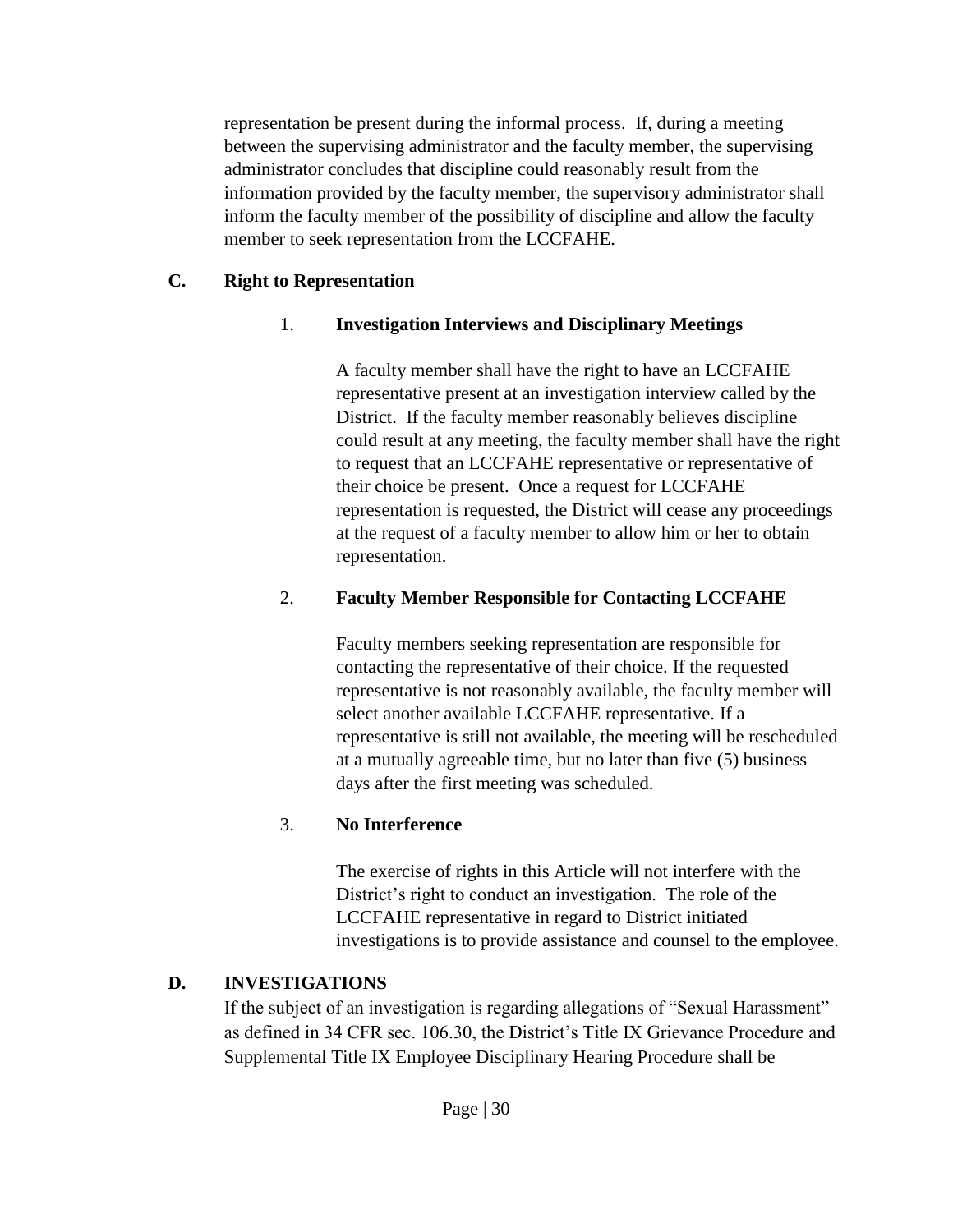followed. In limited instances where Articles within this collective bargaining agreement conflict with the policies and procedures required by these federal laws, these procedures will take precedent.

#### 1. **Right to Conduct an Investigation**

The District reserves the right to conduct an investigation into any allegation of failure to perform the duties and responsibilities of the primary work assignment or any alleged violation of this Agreement or any Board Policies; the District's rules, regulations, and administrative policies and procedures; state and federal law. All faculty members shall cooperate with the District's investigation and shall answer appropriate questions truthfully to the best of their knowledge.

#### 2. **Timely Resolution**

The District and LCCFAHE agree to cooperate to ensure the timely resolution of investigations of alleged faculty member misconduct.

#### 3. **Complaint**

When Human Resource Services, after reviewing the complaint, determines that an investigation is warranted, notice will be given to the faculty member within ten (10) business days of that decision. Student Academic Grievances (defined in the District Student Handbook) will be handled in accordance with the District Student Handbook Student Grievance – Academic process currently enacted or hereafter amended.

#### 4. **Investigation Process**

District has the authority to determine the method of conducting their investigations. Human Resource Services may assign an administrator or independent third party, as appropriate, to conduct an investigation.

## 5. **Administrative Leave**

When determined appropriate by Human Resource Services, a faculty member may be placed on administrative leave with pay,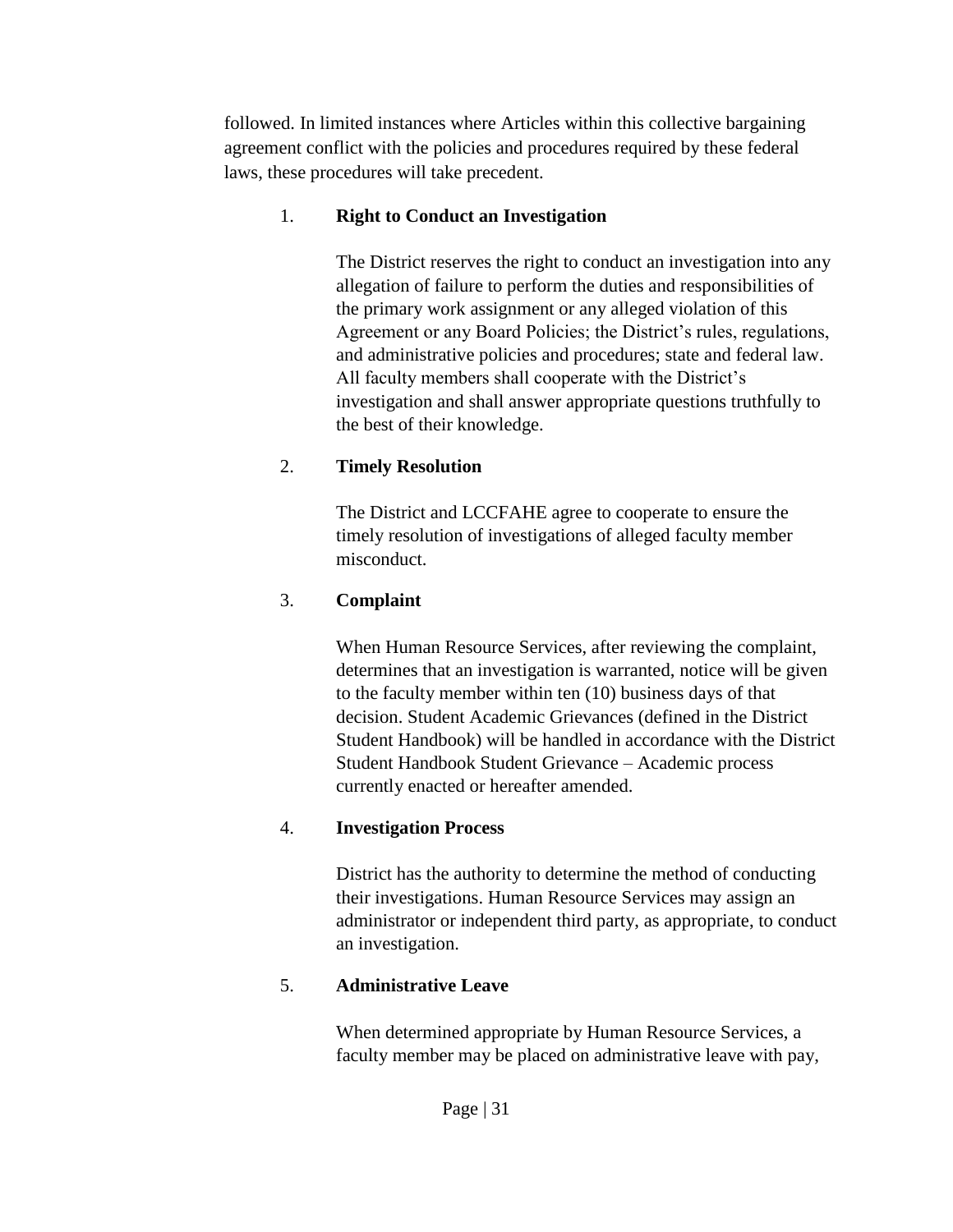pending the outcome of the investigation and/or imposition of discipline. A faculty member placed on administrative leave will not be prohibited from contacting an LCCFAHE representative.

#### 6. **Investigation Findings**

A summary of the investigation findings will be made available to the faculty member within thirty (30) business days of the conclusion of the investigation and before any disciplinary action is taken. Third-party requests for disclosure of any investigation report filed by the assigned investigator will be filled by the District pursuant to state and federal disclosure laws. The faculty member will be notified at least one day prior to the release of any investigation findings to any third party.

#### **E. Discipline**

The District has the authority to impose discipline, which may be grieved as set forth in Article 1000. If the possible discipline is regarding allegations of "Sexual Harassment" as defined in 34 CFR sec. 106.30, the District's Title IX Grievance Procedure and Supplemental Title IX Employee Disciplinary Hearing Procedure shall be followed. In limited instances where Articles within this collective bargaining agreement conflict with the policies and procedures required by these federal laws, these procedures will take precedent. In imposing discipline, the following will apply:

#### 1. **Just Cause**

No faculty member shall be disciplined without just cause. The seven tenets of just cause are the following:

a. Notice.

The District gave the faculty member forewarning or foreknowledge of the possible or probable consequences of the faculty member's disciplinary conduct.

b. Reasonable Rule or Order. The District's rules or managerial orders, as identified in Section 306.2, are reasonably related to (a) the orderly, efficient, and safe operation of the District's business, and (b) the performance that the District might properly expect of the faculty member.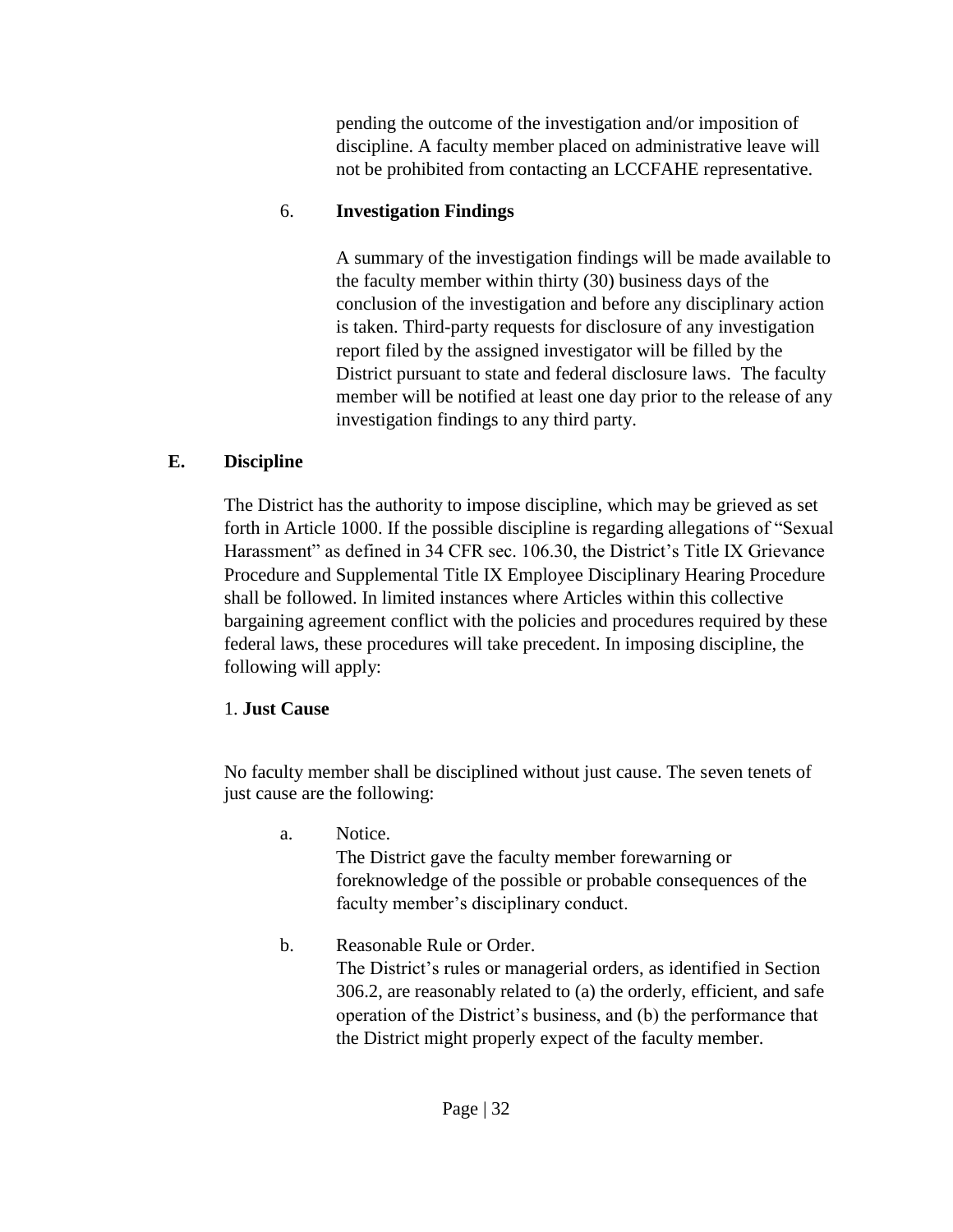c. Investigation.

The District, before administering the discipline, made an effort to discover whether the faculty member did in fact violate or disobey a rule or order of the District.

- d. Fair Investigation. The District's investigation was conducted fairly and objectively.
- e. Proof. The investigator obtained evidence or proof that the faculty member more likely than not engaged in the alleged behavior.

#### f. Equitable Treatment. The District has applied its rules, orders and penalties evenhandedly and without discrimination to all faculty members.

g. Penalty.

The degree of discipline administered by the District in the particular case was reasonably related to (a) the seriousness of the faculty member's offense, and (b) the record of the faculty member in his/her service with the District.

#### 2. **Progressive Discipline**

The District shall apply, where appropriate, the principles of progressive discipline as follows: verbal warning, written reprimand, suspension with or without pay, and finally dismissal (refer to Article 307 - Selection of Tenure Termination Review Committee). The District will not be required to apply progressive discipline where the nature of the misconduct calls for the imposition of serious discipline or discharge.

#### 3. **Time Limitations**

No disciplinary action older than three (3) calendar years may be used to justify current disciplinary action, except for last chance agreements or repeat misconduct. A repeat of the same misconduct can renew the threeyear period for which the disciplinary action could be used as a basis for or step in progressive discipline.

#### 4. **Notice to Faculty Member**

Verbal warnings and written reprimands will be identified as such. Prior to taking disciplinary action other than a verbal warning or written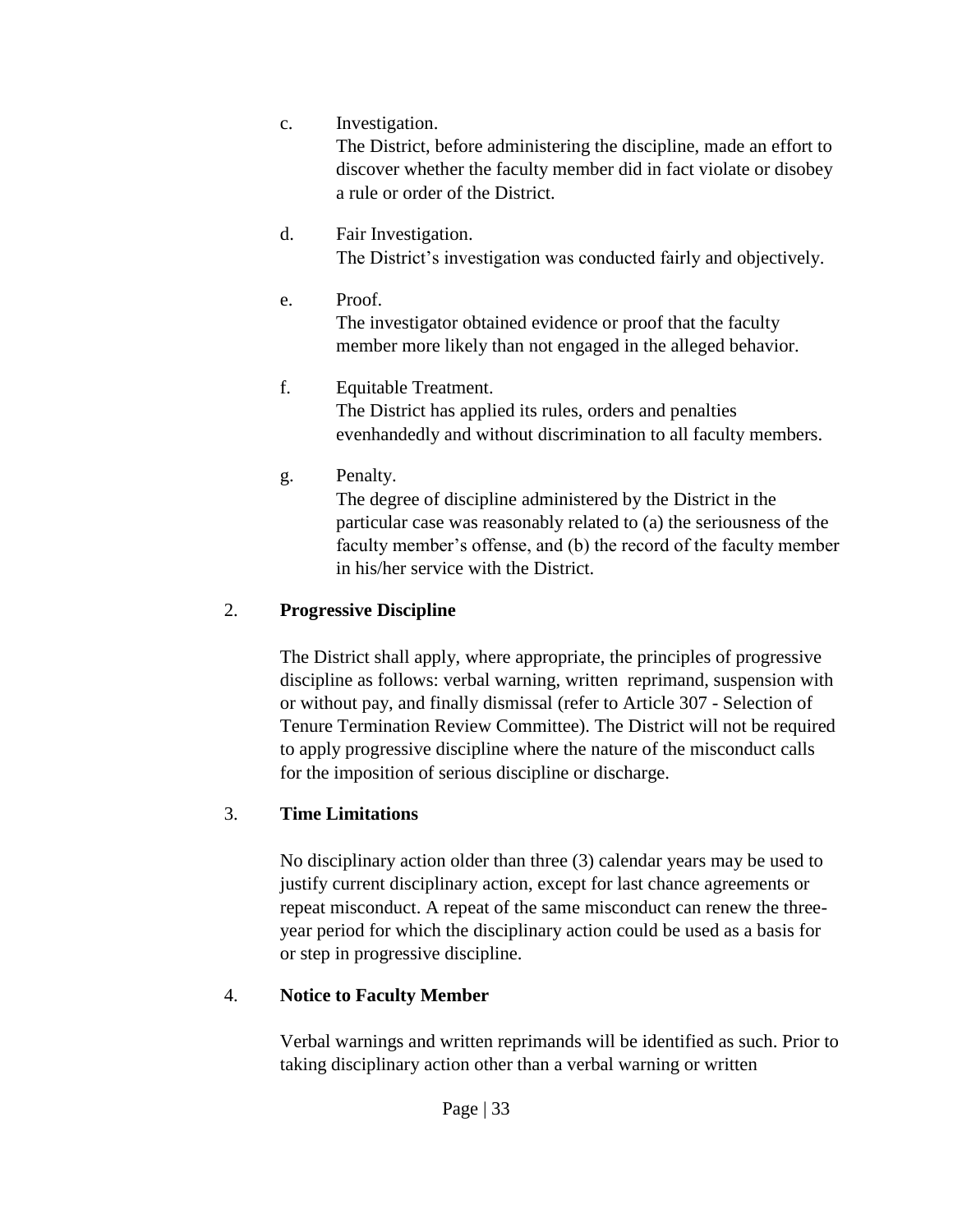reprimand, the appropriate administrator will issue a "Notice of Proposed Disciplinary Action" to the faculty member, with a copy to the LCCFAHE. Such notice will list the charge(s), an explanation of the evidence which forms the basis of the charge(s), and the action contemplated. The notice will also provide a meeting date and time at which the faculty member, with the assistance of an LCCFAHE representative if requested by the faculty member, may provide information and reasons orally or in writing why the discipline should not be imposed.

#### 5. **Imposition of Disciplinary Action**

Once the supervising administrator and/or appropriate vice president has considered the information provided by the faculty member in Section 4 and determines disciplinary action to be appropriate, the faculty member will be provided a "Letter of Disciplinary Action," with a copy to the LCCFAHE.

#### 6. **Privacy**

When disciplining a faculty member, the District will make an effort to protect the privacy of the faculty member, unless otherwise required by law.

## 7. **Off-Duty Conduct**

Certain off-duty activities of a faculty member may be grounds for disciplinary action if said activities are a conflict of interest as set forth in RCW 42.52, as currently enacted or hereafter amended, are detrimental to the faculty member's work performance or the programs of the District, or otherwise constitute just cause. Unless prevented by extenuating circumstances, faculty members will report to the District, within twentyfour (24) hours of the action or prior to the faculty member's scheduled shift, whichever occurs first, arrests and court-imposed sanctions or conditions that substantially affect his or her ability to perform his or her duties and responsibilities.

## 8. **Personnel Files**

Upon request by an academic employee, records of disciplinary action older than three (3) years will be removed from their personnel file provided there has been no subsequent discipline and with the exception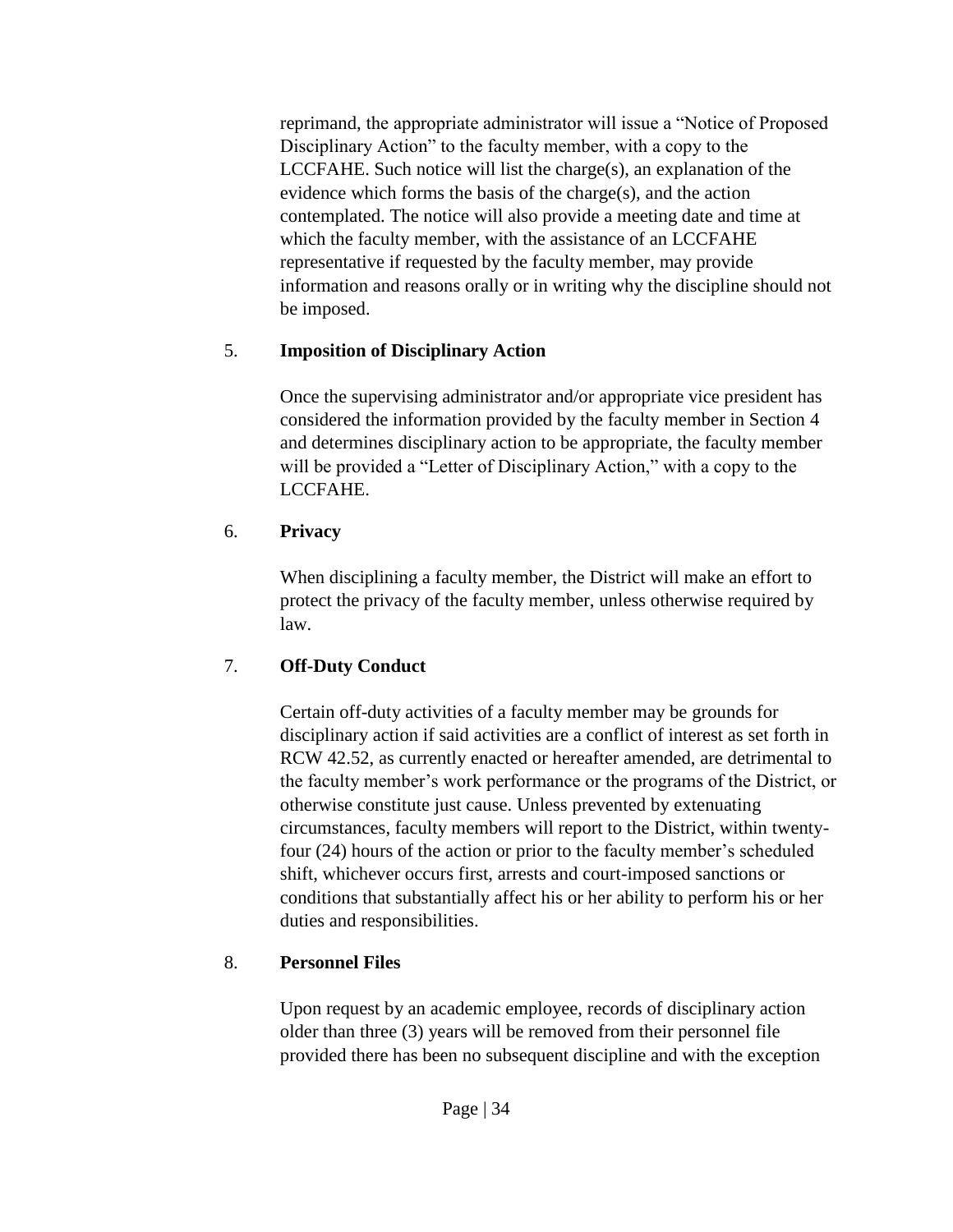of violations of affirmative action policies, discrimination or harassment as required by law, last-chance letters, or where statutes require that records be kept for more than three years.

#### <span id="page-35-0"></span>**307 TENURE TERMINATION**

If the District seeks to dismiss a tenured faculty or probationary faculty member based upon allegations of "Sexual Harassment" as defined in 34 CFR sec. 106.30, the District's Title IX Grievance Procedure and Supplemental Title IX Employee Disciplinary Hearing Procedure, the matter will be referred to the Tenure Termination Committee for a hearing pursuant to RCW 28B.50.863 and applicable procedures set forth herein. To the extent the Tenure Termination Committee procedures are inconsistent or conflict with Sections II through VII of the Supplemental Title IX Employee Disciplinary Hearing Procedure, the Supplemental Title IX Procedure sections will prevail. At the end of the hearing, the Tenure Termination Committee will issue a Recommendation consistent with the provisions set forth in the Supplemental Title IX Employee Disciplinary Hearing Procedure. Complainant shall have the same right to appear and participate in the proceedings as the Respondent, including the right to present their position on the Recommendation to the Board of Trustees before final action is taken.

When the College seeks to dismiss for adequate or sufficient cause a tenured academic employee or an academic employee holding an unexpired probationary appointment, the case shall first be reviewed by the Tenure Termination Review Committee. The committee shall be made up of five members, consisting of three tenured academic employees to be elected by the tenured academic employees, one administrator appointed by the President, and one student chosen by the Associated Students of Lower Columbia College, as follows:

- A. Three tenured academic employees shall be chosen annually by an election conducted by the Office of Instruction with oversight by the LCCFAHE president or designee, in which the electorate shall be all tenured academic employees.
- B. Each department shall nominate one tenured academic employee from the members in their department. The three tenured academic employees receiving the highest number of votes shall serve during the academic year in which elected. The tenured academic employee receiving the fourth greatest number of votes will be an alternate.
- C. The president shall appoint one person from those holding administrative appointments. The student representative shall be a full-time student chosen by the Associated Students of Lower Columbia College in such a manner as the governing body of the Associated Students shall determine.
- <span id="page-35-1"></span>D. In no instance shall a review committee member serve if such service represents an actual or potential conflict of interest.

## **307.1 Duties of Tenure Termination Committee**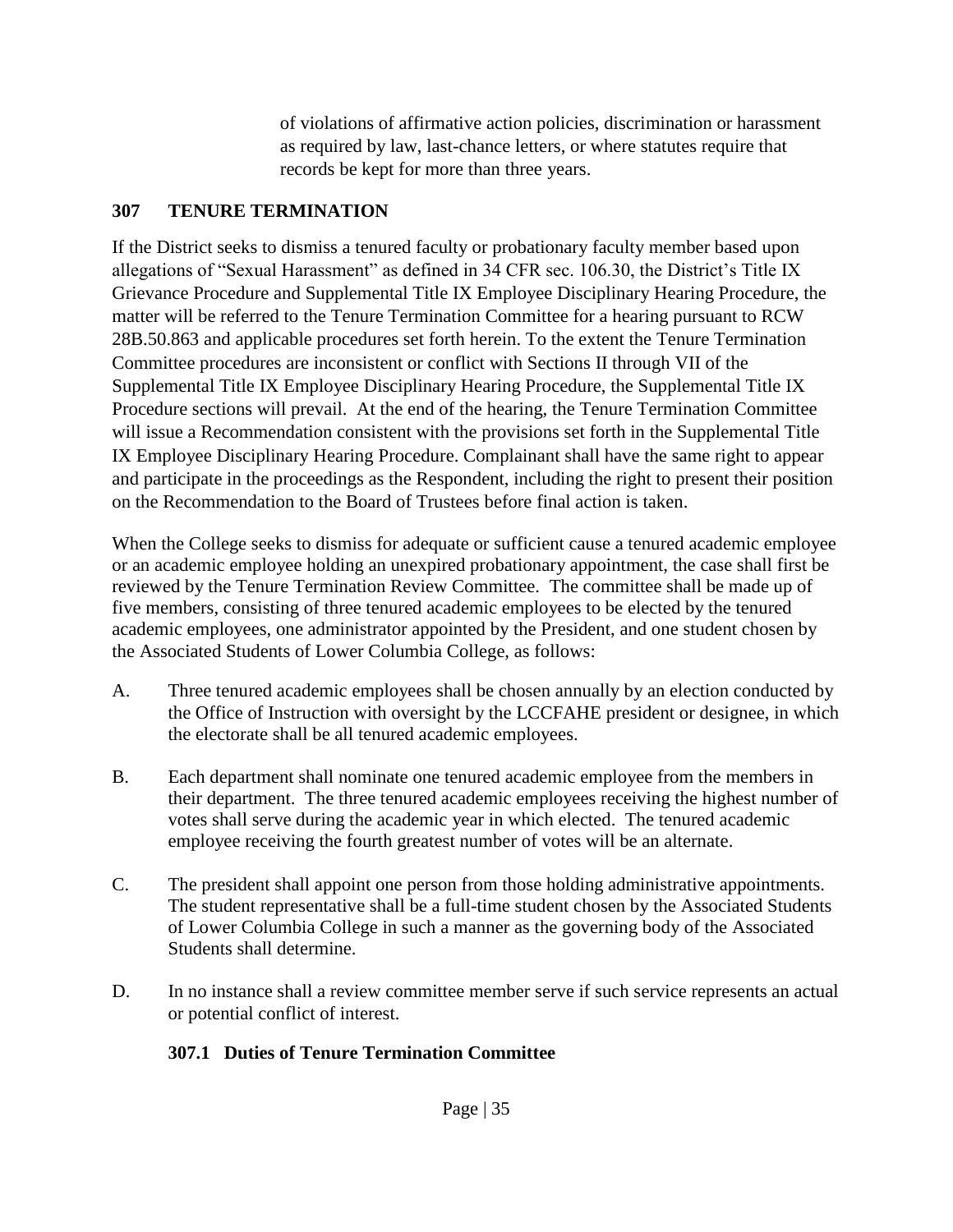- A. Upon receipt of a request for a hearing from an affected faculty member, the College President shall notify the Board of Trustees and request that the Board appoint an impartial hearing officer who shall be a neutral person who is experienced in adjudicating personnel/legal disputes and shall not be, with the exception of Administrative Law Judges, an employee of the State of Washington or any of its political subdivisions or be a member of the Board of Trustees of any community college in the State of Washington.
- B. The Tenure Termination Review Committee shall operate in conjunction with a presiding officer selected in accordance with RCW 34.05 as now or hereafter amended. The presiding officer shall perform duties and develop a full record in accordance with RCW 34.05. Such record shall include the recommendation of the Tenure Termination Review Committee. Upon mutual written agreement between the academic employee and the District, statutory remedies may be waived.
- C. Unless otherwise provided herein, the procedures afforded a dismissed tenured academic employee or a probationary academic employee during the term of appointment shall be pursuant to Chapter 34.05 RCW. Rights and limitations shall be consistent with RCW 28B.50.850 through 28B.50.873. In any instance of dismissal for sufficient cause, the following procedures shall as a minimum apply:
	- 1. The President shall notify the affected individual of the intent to initiate dismissal. This notice shall include, at a minimum, the reason for the proposed action and notification of the employee's right to request a hearing.
	- 2. The employee must request a hearing within seven (7) calendar days of receipt of the notice.
	- 3. Upon receipt of a request for a hearing, the President shall notify the employee and the Tenure Termination Review Committee that a hearing will be held. This notice shall include:
		- a. A statement of the time, place, and nature of the proceeding; the date of such hearing shall be not less than ten (10) calendar days after notice of such hearing;
		- b. A reference to the particular policies and/or rules of the institution involved; and
		- c. A short and plain statement of the matters asserted.
	- 4. The presiding officer and the Tenure Termination Review Committee shall jointly hear all cases brought under this section.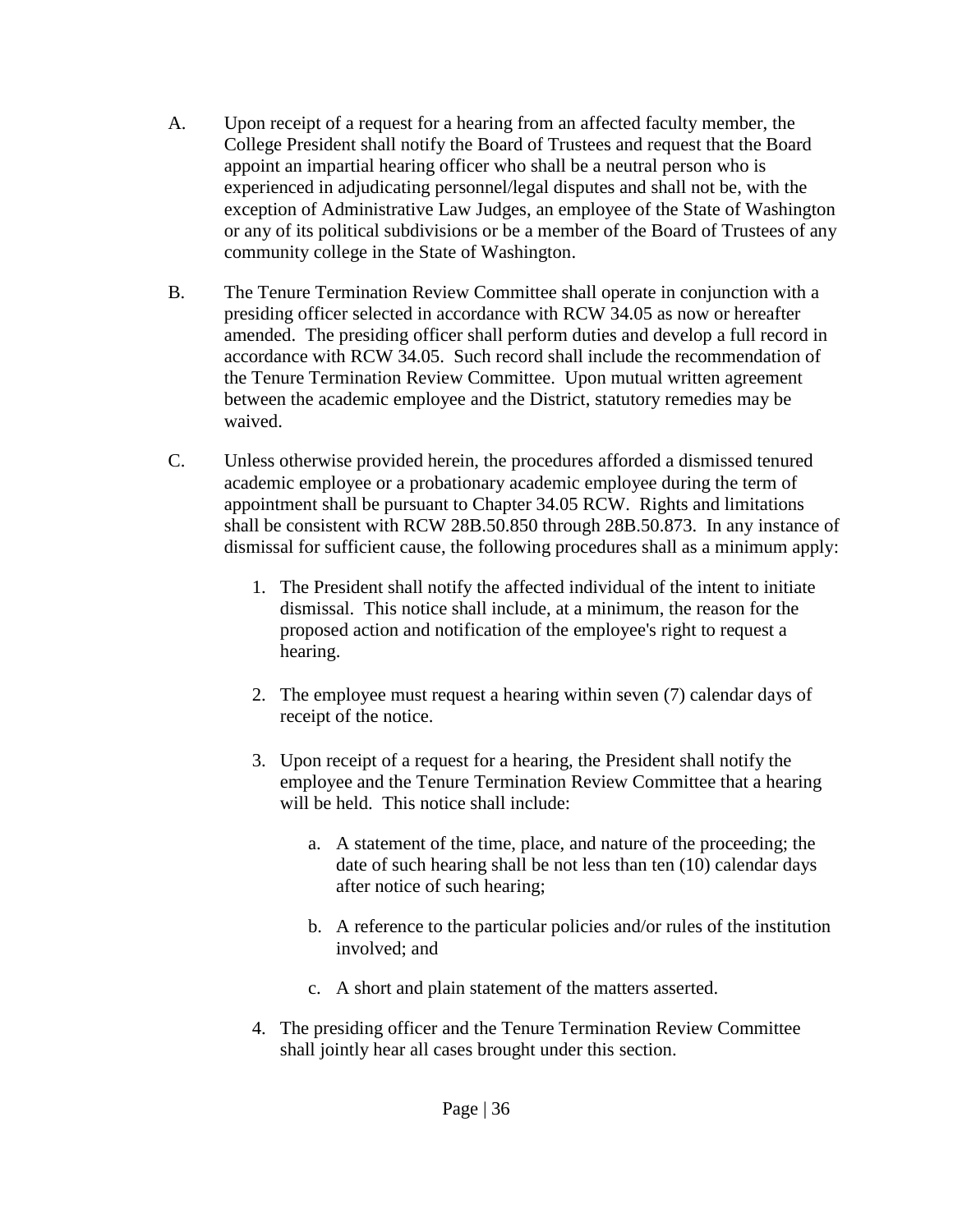- 5. The Board of Trustees shall review the record and findings, conclusions, and recommendations.
- 6. The Board of Trustees shall, within a reasonable time after such review, issue its final decision.
- D. Nothing in this section shall be construed to affect the right of the Board of Trustees or its designated appointing authority to deny renewal or tenure to a probationer pursuant to RCW 28B.50.857.

### **308 REDUCTION IN FORCE (RIF)**

This section provides an orderly process for a reduction-in-force made necessary due to one or more of the following reasons: a financial emergency; decrease in enrollment; changes in Board approved educational policy; program reduction or termination; or State agency regulations/standards; or SBCTC declared RIF pursuant to RCW 28.B.50.873. To implement a reduction in force, the following procedures and criteria shall be used:

- A. The president, with consultation from his/her administrative staff and appropriate department chair, will review the nature of the problem facing the District if a financial emergency, decrease in enrollment, changes in Board approved educational policy, program reduction or termination, change in State agency regulations/standards or emergency RIF is determined to be likely. If the President determines that reductions in staff are, or will be necessary, he/she will give notice of the potential reduction-in-force to the Lower Columbia College Faculty Association within seven (7) calendar days of this determination. The notice which the President gives to the LCCFAHE shall include:
	- 1. The reason(s) for the proposed reduction-in-force.
	- 2. The number of full-time academic employees to be considered for layoff.
- B. If requested by LCCFAHE, representatives of the LCCFAHE shall have the right to meet with the president and his/her designee(s) within seven (7) calendar days of the notice of the intended reduction-in-force. The president shall explain and justify the need for such reduction(s) in staff and major criteria to be used to identify those to be laid off.
- C. The need for a reduction-in-force shall be determined by the president, who shall consider, but not be limited to, the following factors:
	- 1. The goals, standards, and objectives of Lower Columbia College and the State Board for Community and Technical Colleges.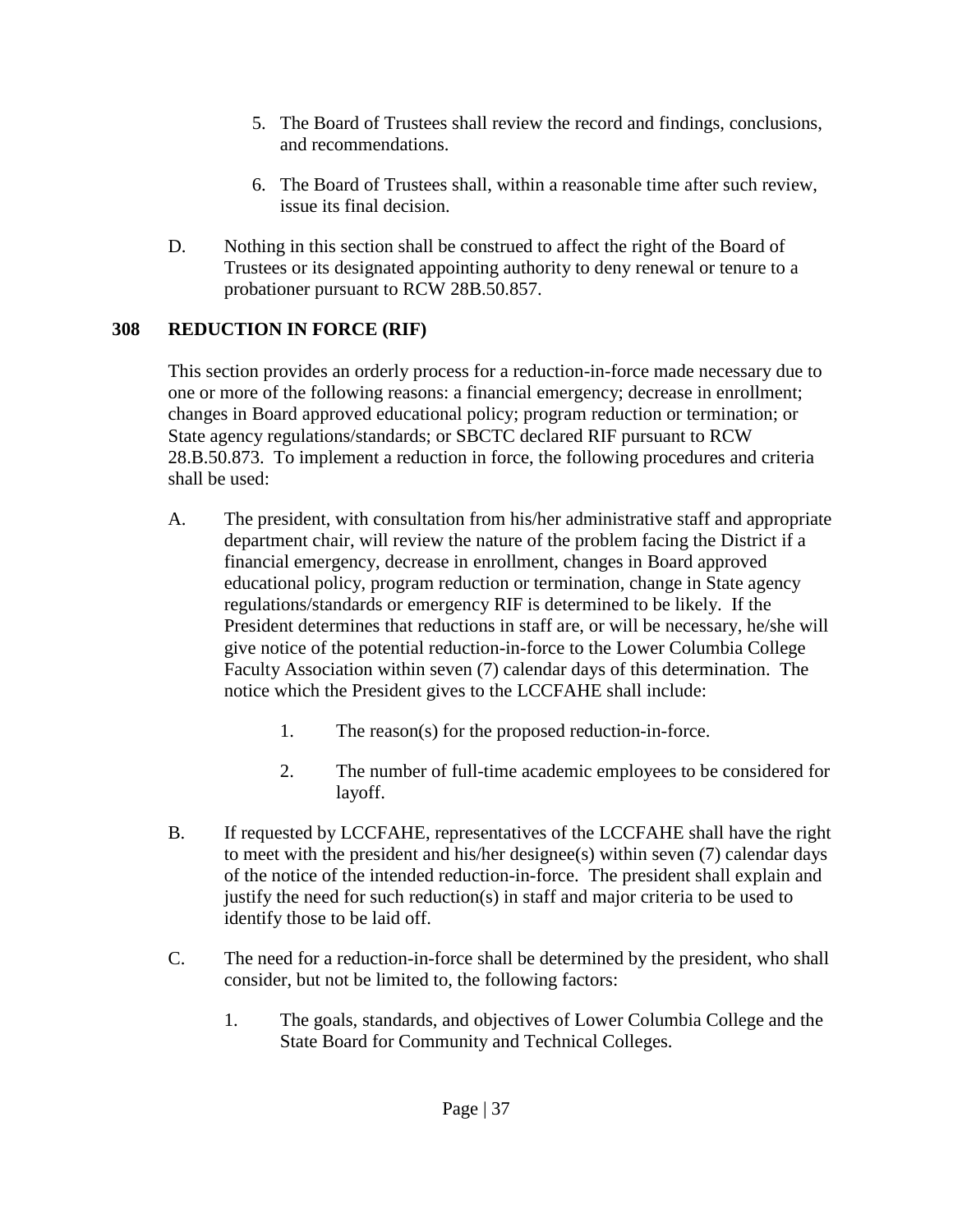- 2. The course offerings and/or other services most necessary in order to maintain quality education at Lower Columbia College.
- 3. The enrollment and the trends in enrollment for not less than four (4) consecutive quarters, if applicable, and their effect upon the discipline/program.
- 4. Information concerning academic employee, staff and administrative vacancies occurring through retirement, resignation, sabbaticals, and leaves of absence.

### **308.1 Instructional Units**

- A. A list of instructional units shall be created during the normally-scheduled bargaining session specified in Article 1200 of this agreement. A list of instructional units shall be contained in Appendix C of this Agreement.
- B. The agreed-upon instructional units shall remain in effect for the duration of the Agreement, with the following exceptions:
	- 1. In the event that a new program of study is established that the District believes warrants a new instructional unit, the Contract Maintenance Team shall meet to consider the new unit and, if mutually agreeable, modify Appendix C.
	- 2. In the event that the District closes a program, the instructional unit shall be removed from Appendix C, and any faculty who were approved for that unit as a second unit shall be given 15 contract days from the time of notification of removal to submit a written request for an additional unit.
- C. The vice president of instruction shall assign full time probationary and tenured faculty members to the appropriate instructional unit based on criteria outlined in WAC 131-16-080 through WAC 131-16-091. This assignment shall be their primary assignment.
- D. For reduction-in-force purposes, the College shall provide the opportunity for each full time probationary or tenured faculty member to claim rights to one additional instructional unit as follows:
	- 1. The criteria for assignment to a second unit is as follows:
		- a. The faculty member meets or exceeds the degree requirement for teaching in the discipline, consistent with WAC 131-16-080 through WAC 131-16- 091, or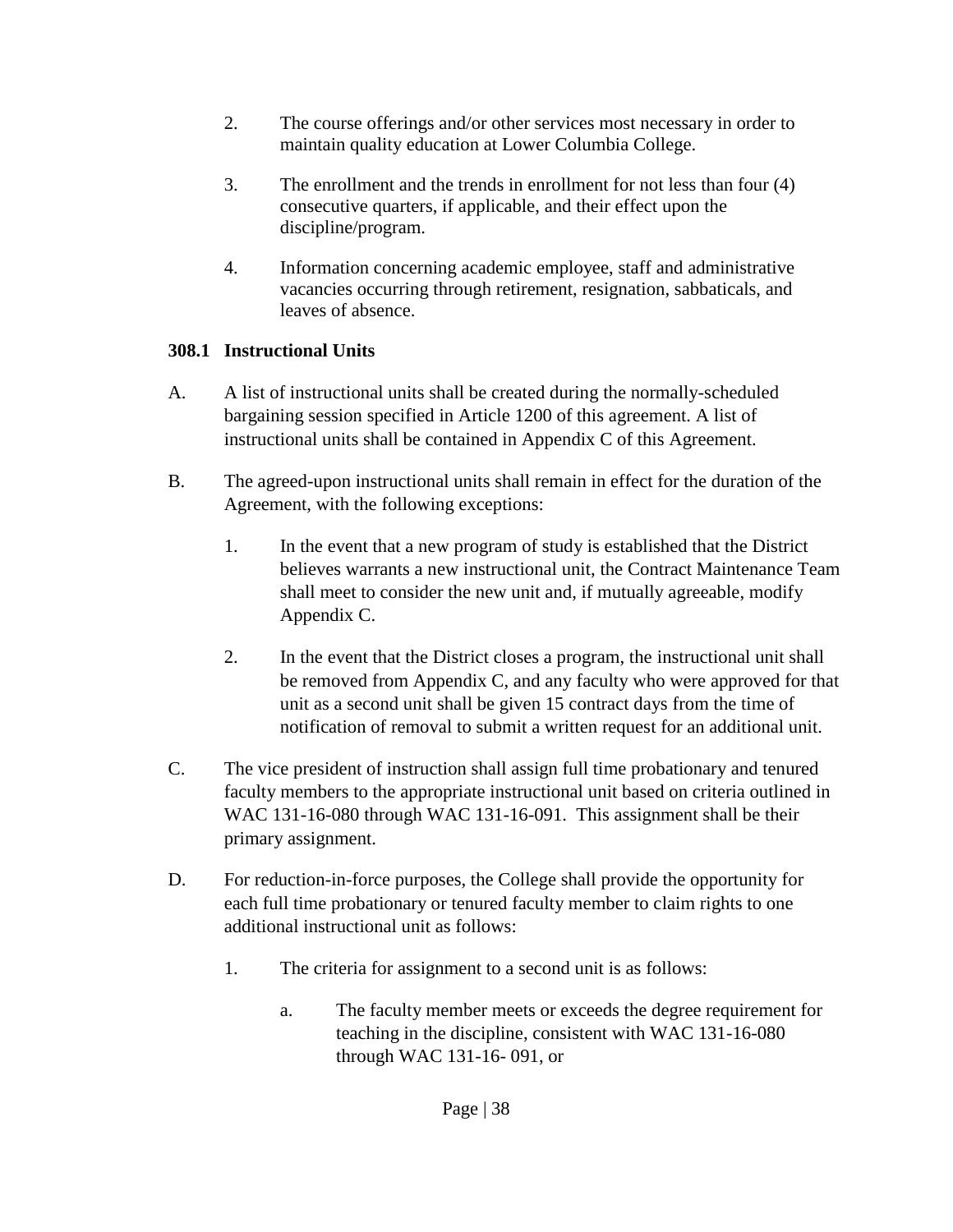- b. The faculty member has significant prior teaching experience in one or more fields taught within the instructional unit and has taught representative courses in the additional unit within the last three (3) academic years, or
- c. The faculty member has sufficient relevant work experience in the unit to qualify for vocational certification as outlined in WAC 131- 16-091.
- 2. Review, second unit requests, and change requests will take place as follows:
	- a. When contract negotiations for this agreement conclude and the contract is approved by both parties, the list of instructional units, unit assignments, and assignment criteria will be distributed to faculty no later than 15 contract days after approval by both parties.
	- b. By the end of the 15th contract day after the instructional unit information is distributed, faculty may request assignment to a second unit and/or changes of their instructional unit assignment(s) by submitting a written request to the vice president of foundation, human resources, and legal affairs. The vice president of instruction then will evaluate the request, and faculty will be notified of the final decision within 10 contract days. Disputes resulting from this process shall be submitted in writing to the vice president of foundation, human resources, and legal affairs within 10 contract days of the receipt of the decision. The vice president of foundation, human resources, and legal affairs will convene the Contract Maintenance Team to resolve the dispute and provide a response with a final decision within 10 contact days.
	- c. If a faculty member obtains additional credentials during the contract period for a given set of instructional units that would allow qualification for a second unit, the faculty member may submit a request to the vice president of foundation, human resources, and legal affairs. The vice president of instruction shall evaluate the request, and the faculty member will be notified of the decision within 10 contract days. Disputes resulting from this process shall be submitted in writing to the vice president of foundation, human resources, and legal affairs within 10 contract days of the receipt of the decision. The vice president of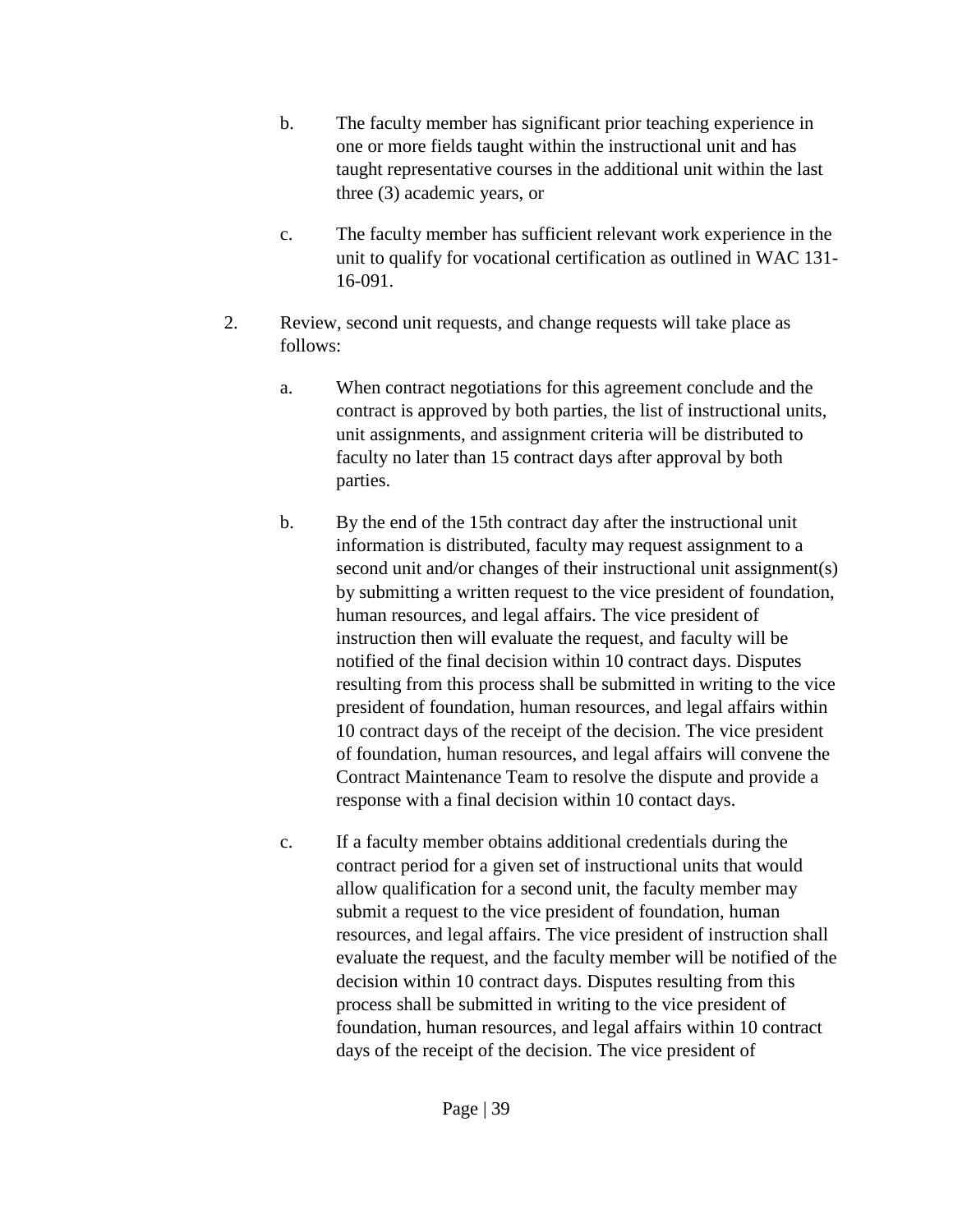foundation, human resources, and legal affairs will convene the Contract Maintenance Team to resolve the dispute and provide a response with a final decision within 10 contact days.

E. Each academic employee shall be ranked in their instruction unit(s) in accordance with the seniority procedures defined in 308.3.

#### **308.2 Order of Layoff**

If a reduction is determined by the president to be necessary within any reduction-inforce unit, the following order of layoff ordinarily will be utilized: first, full-time temporary academic employees; second, probationary appointees with the least seniority; then, full-time tenured academic employees with the least seniority.

### **308.3 Procedures for Seniority**

Seniority for a full-time academic employee shall be based on the first contract date of hire of the first full-time probationary contract for the most recent period of continuous full-time professional service for Lower Columbia College, which shall include sabbatical leaves and periods of layoffs. Upon hire as a probationary faculty member, academic employees who have worked at least three quarters on a temporary full-time contract shall have one year of service awarded for seniority purposes only. Academic employees hired prior to January 1, 2008 will maintain their established seniority date as identified in the Human Resource Services Office as of January 1, 2008. The longest terms of employment thus established shall be considered the highest level of seniority. In instances where full-time academic employees have the same beginning date of fulltime professional services, seniority shall be determined in the following order:

- A. First date of application for employment.
- B. If still tied, then by flip of a coin or another method to which the affected individuals agree.

### **308.4 Non-Renewal Procedures**

A full-time tenured academic employee whose appointment is not renewed as a result of this staff reduction procedure has a right to recall to a full-time academic employee position, either a newly created one or a vacancy in the reduction-in-force unit from which this employee was RIF'd. The recall shall be in the order of seniority within the reduction-in-force unit, the most senior first. The right of recall shall extend two (2) years from the date of layoff. Each reduced academic employee is responsible for informing the College of a current mailing address. If the employee is offered reappointment, she/he must accept the offer within fourteen (14) calendar days after the offer is mailed to the current mailing address. Acceptance may be verbal with written confirmation provided within seven (7) days to the College president. Upon recall, full-time tenured academic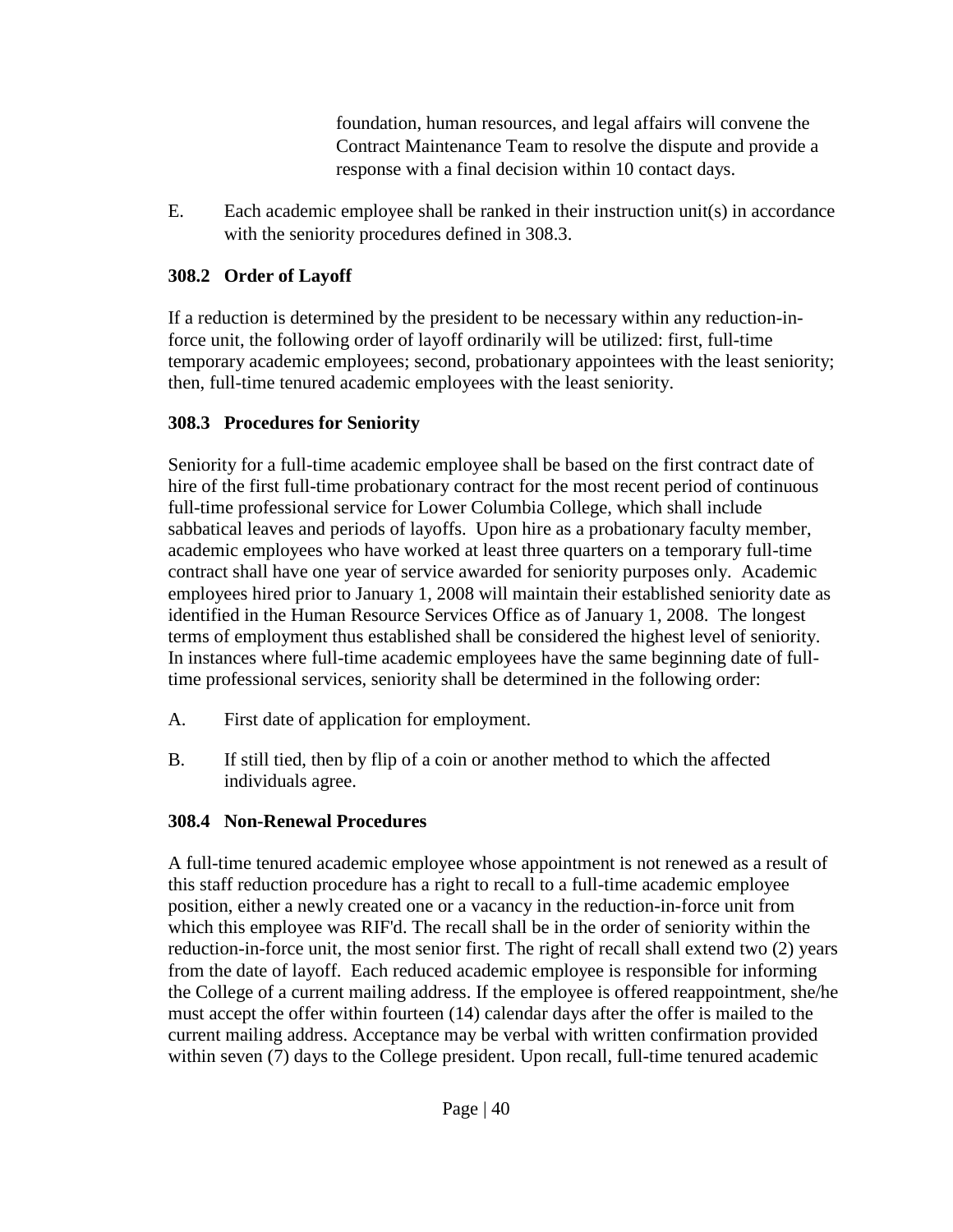employees who have been laid off will retain previously earned sick leave, and seniority, and shall regain their tenured status.

### **308.5 Recall Rights**

An academic employee on recall shall have the first right of refusal to any part-time assignments in her/his reduction-in-force unit(s); provided, failure to accept such assignment shall not alter recall rights to full-time vacancies otherwise established; and further provided nothing herein shall require the District to consolidate part-time positions into a full-time position. In the instances where a full-time academic employee is on recall status, the number of part-time assignments, if any, made in the applicable reduction- in-force unit shall not be increased over the number in existence at the time of reduction in force by more than equivalent of one-half (1/2) of a full-time load.

# **308.6 Tenure Termination Review Committee Role**

The Tenure Termination Review Committee shall hear all cases brought under this section pursuant to and in accordance with Article 307.1 A and B.

# **308.7 Board Rights**

Nothing in this section shall be construed to affect the right of the Board of Trustees or its designated appointing authority to deny renewal or tenure to a probationer pursuant to RCW 28B.50.857.

# **309 PERSONNEL FILES**

The District shall maintain one personnel file for each academic employee. For full-time academic employees, this file shall be in the Human Resource Services Office. Adjunct and Affiliate academic employee files shall be maintained in the Office of Instruction. No other official personnel file shall be maintained by any other office or administrator of the College.

Academic employees may review the contents of their own personnel file by scheduling an appointment with the Human Resource Services Office. Upon request, and at employee expense, a copy of any documents contained therein shall be provided to the academic employee. Except for routine administrative matters, an employee's personnel file will not be viewed by any other individual without the written permission of the academic employee or as otherwise required by law, including RCW 42.56 Public Records Act. Upon receipt of a request to review an academic employee's personnel file, the District shall notify the academic employee of the request within two business days.

Except for routine administrative documents such as employment notices, no information will be placed in an academic employee's personnel file unless the academic employee has been given a copy. The academic employee may append a written response to the information. The response shall be included in the personnel file as an attachment to the information to which it responds.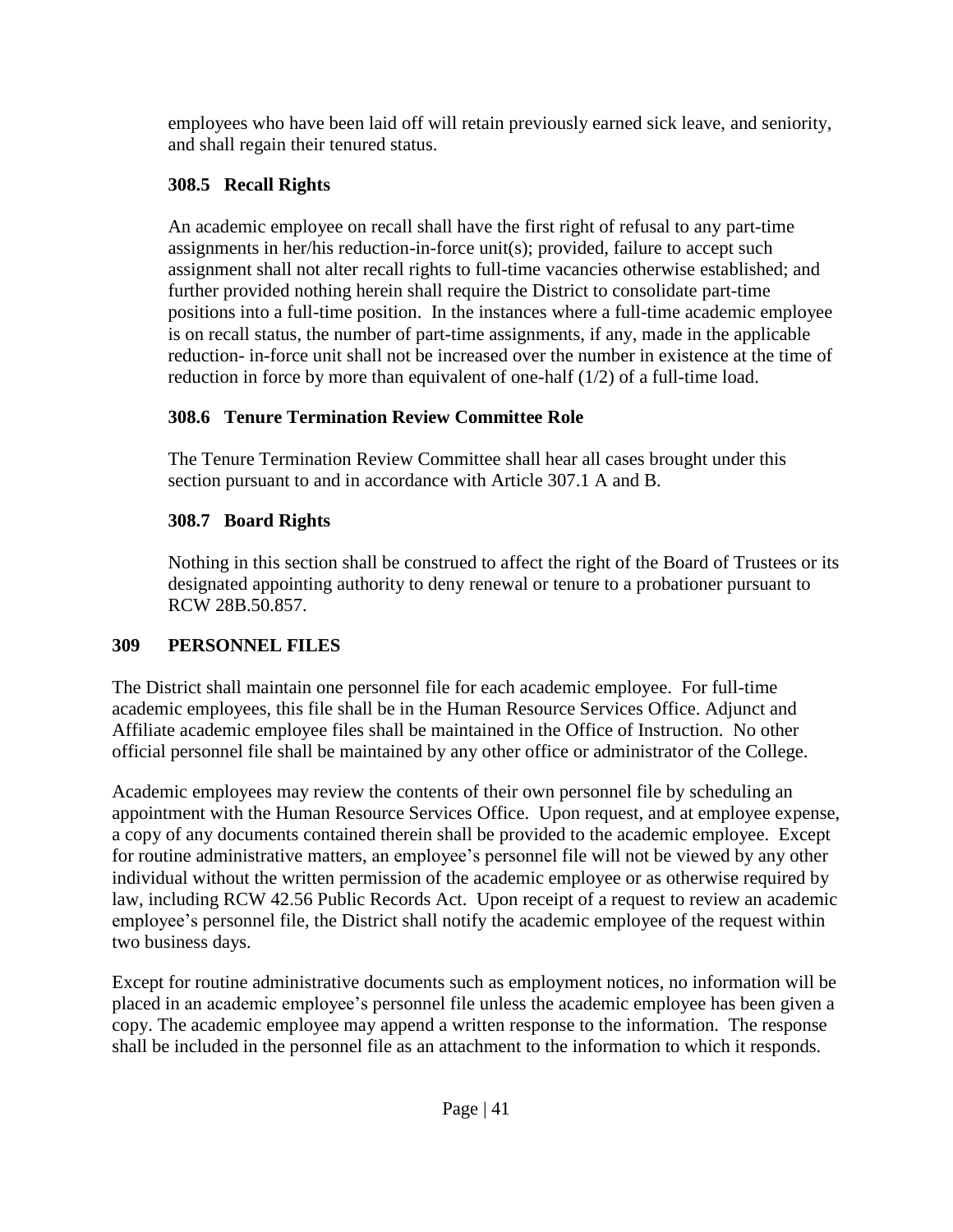Materials in the personnel file may be removed upon reaching mutual agreement between the academic employee and the Director of Human Resource Services and Legal Affairs or as described in section 306.5 H.

# **310 DRUG AND ALCOHOL-FREE WORKPLACE**

All academic employees must report to work in a condition fit to perform their assigned duties and must comply with District policies, state and federal laws.

# **311 COMPLIANCE TRAINING**

The District will provide training on state and federal regulatory requirements to all academic employees. It is the responsibility of all academic employees to stay current with all regulatory requirements related to their duties.

# **312 EMERITUS DESIGNATION**

Emeritus status may be awarded to faculty as outlined in LCC Administrative Policy.

# **313 PROFESSIONAL PARTNER PROGRAM FOR ADJUNCT AND FULL-TIME TEMPORARY ACADEMIC EMPLOYEES**

Each adjunct or full-time temporary academic employee teaching for the first time at the College shall be assigned a professional partner. Appointments will be for the first quarter of employment. Adjuncts that are hired in future quarters and full-time temporary faculty may be assigned a professional partner for up to two additional quarters at the discretion of the appropriate supervising administrator. The appropriate supervisor shall act as the contact person for the professional partner coordinator who shall work with the supervising administrator to identify a mutually acceptable, qualified faculty member to assist the part-time academic employee. The professional partner shall be an experienced academic employee. The coordinator will provide the Professional Partner Checklist provided in Appendix D for monitoring the steps taken to orient the new academic employee. This checklist shall provide a record for the coordinator and the professional partner of what has occurred in the orientation and mentoring processes. The professional partner and the faculty member shall each sign off on checklist items as they are accomplished.

# **313.1 Professional Partner Responsibilities**

A. The professional partner assists in all matters pertaining to College and departmental policies and procedures, acts as a source of professional assistance and serves as a mentor for the period(s) of appointment. The professional partner shall receive a stipend for each quarter as a partner as defined in Article 509.5 and 900.D.8.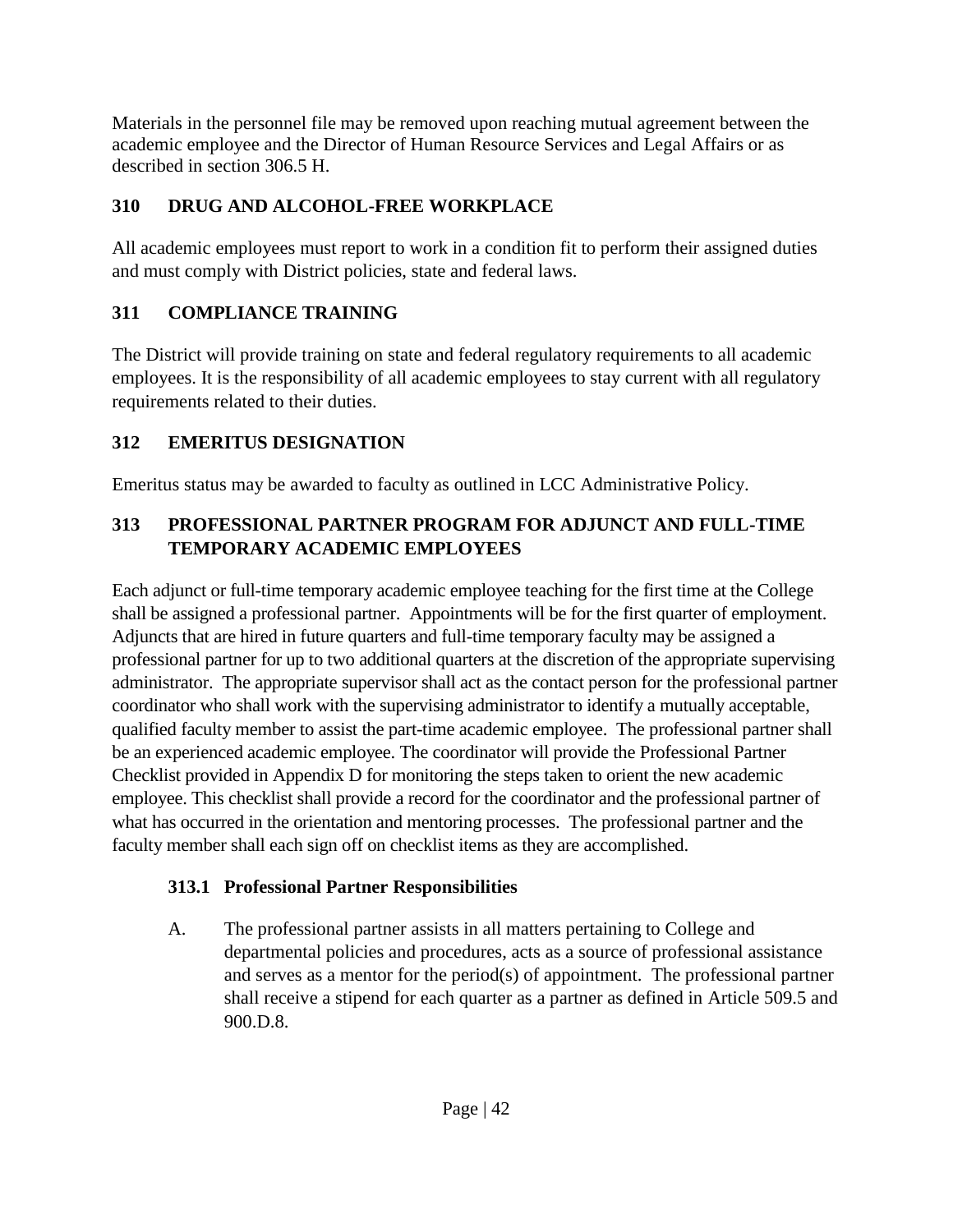- B. Professional partners have the following obligations during the first quarter of the academic employee's appointment:
	- 1. Meet with the academic employee before the quarter begins, if possible, to begin review of course curriculum, textbooks, course plan, sample syllabi, and general processes of the College.
	- 2. Assist the academic employee in becoming familiar with campus policy, departmental procedures and services offered. If the academic employee is local (versus remote/online), the partner shall provide a tour of important places on campus.
	- 3. Complete a classroom visitation and review with the academic employee.
	- 4. No later than the last week of instruction of the quarter, the professional partner forwards the completed checklist to the professional partner coordinator. The coordinator forwards the documents to the supervising administrator, who reviews the information to determine if an additional quarter is needed.
- C. If the supervising administrator determines that additional professional partner appointment(s) are desirable, the professional partner will continue to act as a mentor for the adjunct or full-time temporary faculty member to which they are assigned. Professional partners assigned for additional quarters will be compensated for each quarter as specified in Article 509.5 and 900.D.8.

### **313.2 Changes in Professional Partners**

If the academic employee wishes to change professional partner, the employee may request that the professional partner program coordinator appoint a different professional partner. The professional partner coordinator shall inform the supervising administrator of the change.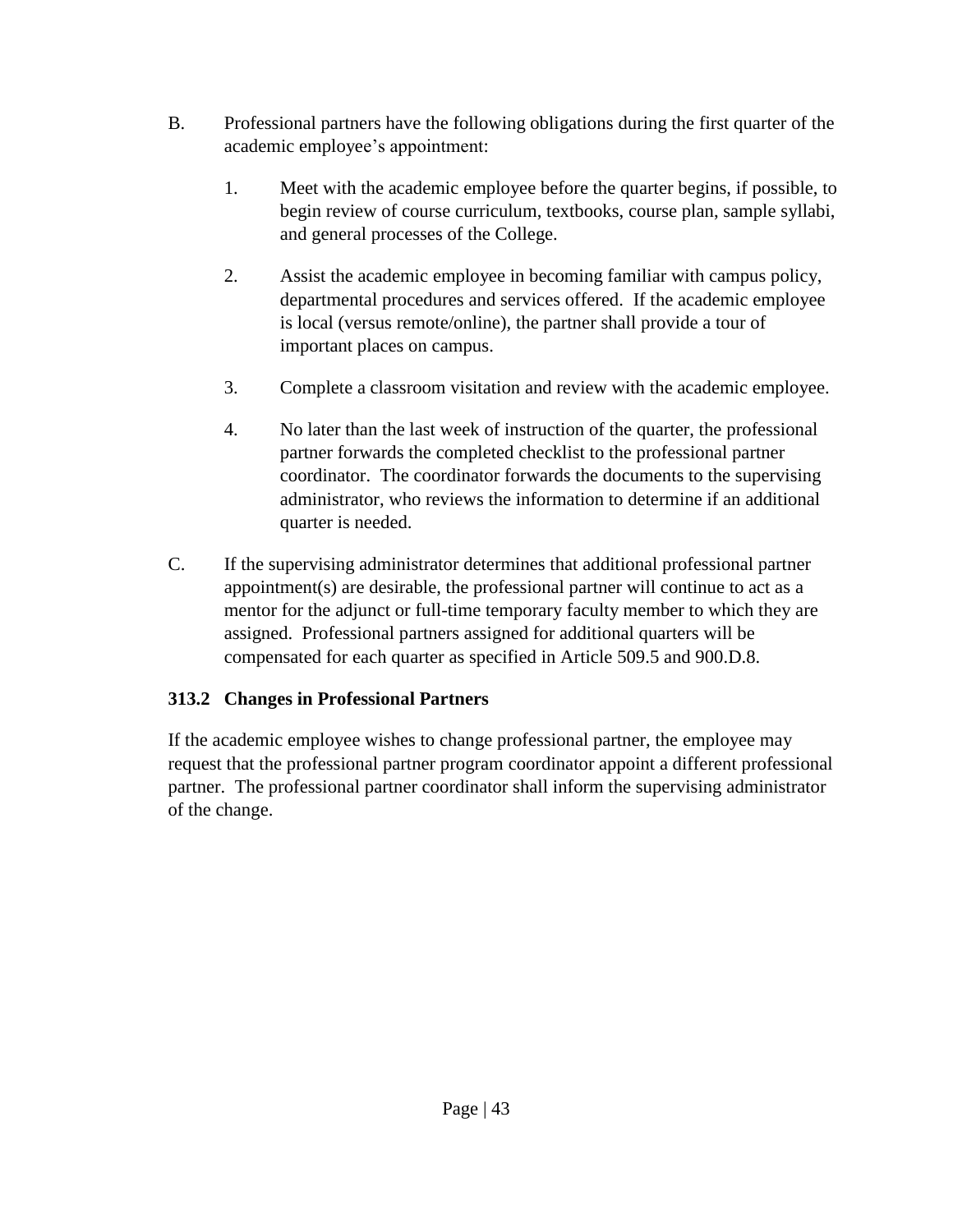### **314 FACULTY CERTIFICATION REQUIREMENTS**

### **314.1 Faculty Certification Requirements**

Faculty members teaching in professional/technical programs are required to acquire and maintain professional technical education certification as outlined in WAC 131-16-091 through WAC 131-16-095. As per WAC, maintenance of a current certificate is a condition of employment.

- A. Initial Certification Upon hire, professional/technical faculty will be issued an initial certification. The certification lasts for three years. During the three year period, the following requirements must be completed: (a) the development of a teaching effectiveness plan as described in Article 810.3, that at a minimum addresses the faculty member's ability to develop, deliver, and assess learnercentered instructional activities and courses, and (b) completion of a minimum of five activities related to the goals in the teaching effectiveness plan and linked to skill standards. The activities completed in support of the teaching effectiveness plan shall equal a minimum of six (6) PDUs worth of activities as outlined in the guidelines in Appendix A of this agreement. Initial certification is not renewable.
- B. Standard Certification After the completion of initial certification requirements, professional/technical faculty will be issued a standard certification. Standard certification is renewable every five years. For renewal, the following requirements must be completed: (a) A teaching effectiveness plan as described in Article 810.3 must be maintained, and (b) of a minimum of five activities related to the goals in the teaching effectiveness plan and linked to skill standards must be completed. The activities completed in support of the teaching effectiveness plan shall equal a minimum of twelve (12) PDUs as outlined in the guidelines in Appendix A.
- C. The chief professional technical administrator shall be responsible for determining the approval of professional development activities to be counted towards professional technical educational certification.

# **314.2 Other Certifications**

Other certifications may be required for certain disciplines as a condition of employment. In such cases, the certification will be specified in the position announcement and job description at the time of hire, or, in cases where the faculty and administration agree to a workload change requiring a specific certification, be specified in writing, acknowledged by both parties, and placed in the faculty member's personnel file. Academic employees holding positions requiring additional certification are required to maintain the certification as a condition of employment.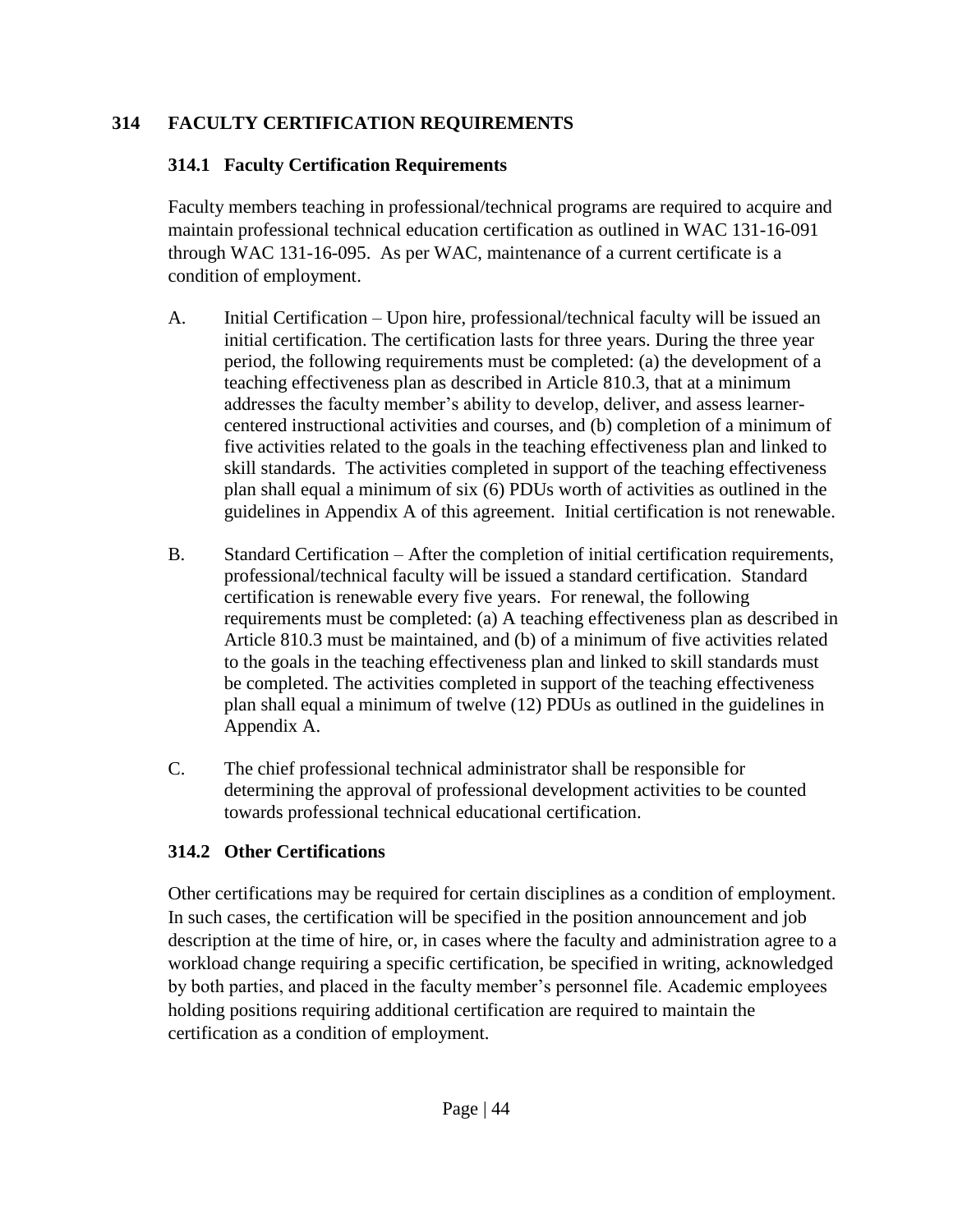#### **ARTICLE 400: ACADEMIC EMPLOYEE RIGHTS AND WORKING CONDITIONS**

#### **401 FACULTY RIGHTS**

- A. The Board of Trustees hereby agrees that it will not discriminate against any faculty with respect to hours, wages, or any terms or conditions of academic employment by reason of their membership in the LCCFAHE, their participation in any lawful activities of the LCCFAHE or collective negotiations with the College, of their institution of any grievance, complaint or proceeding under this Agreement.
- B. Nothing contained within this Agreement shall be construed to deny or restrict to any academic employee rights they may have under applicable laws and regulations. These rights granted to academic employees herein shall be deemed to be in addition to those provided elsewhere.
- C. Academic employees shall have the exclusive right and responsibility to determine grades and other evaluations of students. No grade or evaluation shall be changed without the approval of the Academic Standards Committee. No trustee or administration pressure shall be applied to any academic employee regarding grading or evaluation of students. The Academic Standards Committee shall operate according to published parliamentary procedures (Sturgis) with the following exceptions: (1) in order for a quorum to be established, at least 50% of the faculty members must be present and (2) only members of the committee who are faculty may vote to change a grade. In the case of a tie vote, the motion to change a grade will be lost.
- D. The College shall not provide personal information concerning academic employees, including names, addresses, phone numbers, etc., to any person not required by law, or to any commercial or charitable organization without specific approval by the employee or LCCFAHE agreement.
- E. Prior to subcontracting work customarily performed by bargaining unit academic employees as part of their professional responsibilities, the District will notify the LCCFAHE and bargain the impact.
- F. To preserve the professional relationship between faculty and administration; administrator observations of academic employees performing their instructional or counseling duties, including materials in online course spaces, deemed necessary for other than 1) evaluation activities described in Article 304.2 for probationary faculty and 2) Article 904.4 for adjunct faculty and 806 for non-probationary faculty evaluation should take place after notification. In exigent circumstances, notification will be made as soon as possible after observation.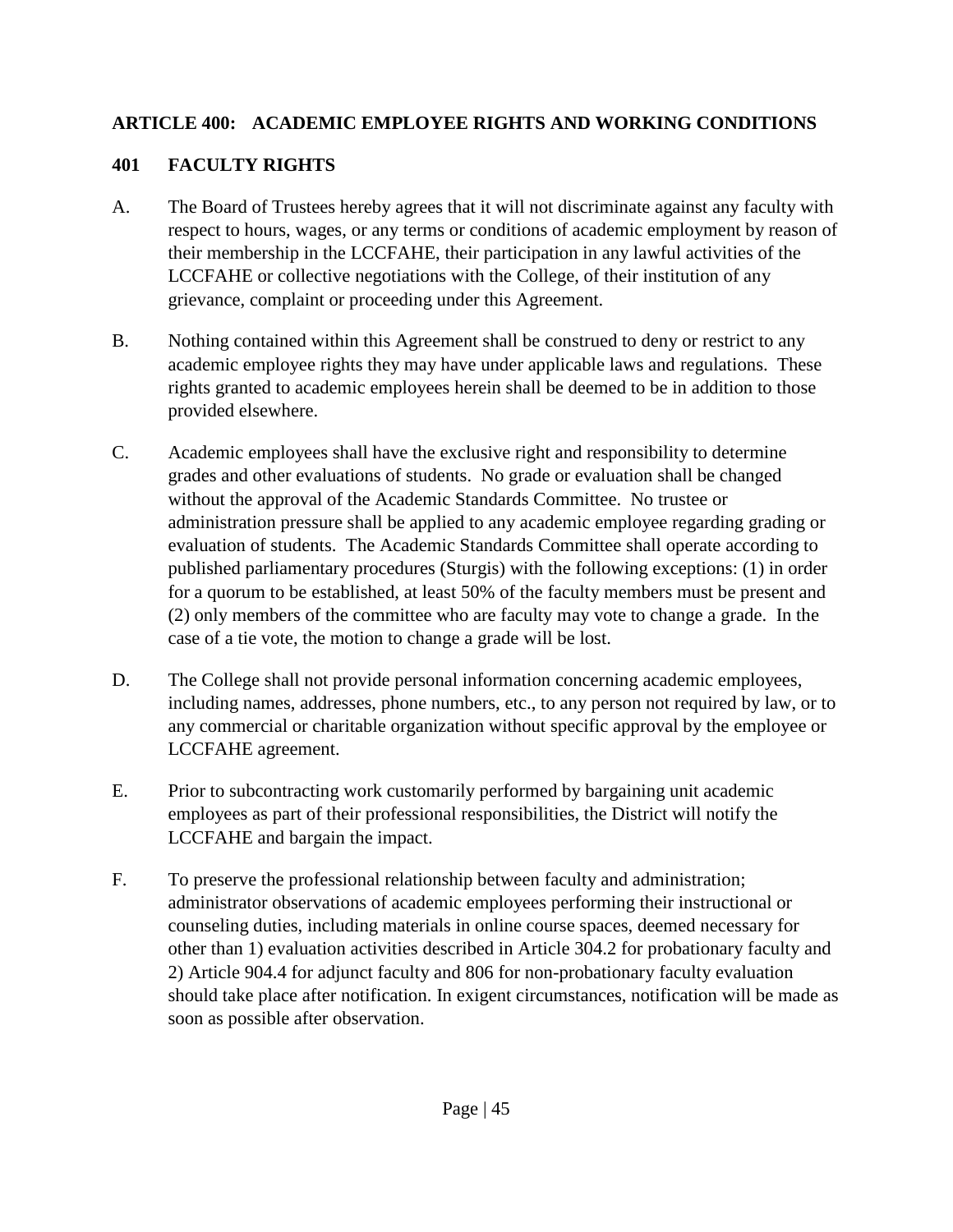#### **402 SAFETY**

The College and Faculty have a shared responsibility for workplace safety. The College will abide by safety standards in accordance with applicable state and federal law. Faculty will comply with applicable safety practices, policies, and standards established by the College.

All academic employees shall be given notice of potential hazards related to their job duties before work is performed. Any hazard that is identified must be mitigated through the use of controls, guards, protective equipment, system modification(s) and/or training.

Academic employees shall report all known safety and health hazards immediately using the college's reporting system. In critical situations, academic employees may order stop-work and/or evacuate themselves and others to a safe location.

#### **402.1 Safety Trainings**

The district will provide academic employees with necessary safety trainings. It is the responsibility of the academic employee and their supervisor to ensure that any necessary safety training is completed before hazardous work is performed and that training is maintained throughout employment so long as the hazardous work continues

### **402.2 Safety Program**

The District will maintain a safety program, formally titled the Accident Prevention Program (APP). The program planning and implementation must include academic employees and be tailored to the specific needs of each work area. The District will provide training about job health and safety as required by laws and regulations. Safety rules, policies, and procedures shall be promptly published and made available to academic employees. Academic employees will be required to attend an orientation of the safety program upon hire and for all significant rule, policy, and procedure changes as they occur.

#### **402.3 Security Cameras**

The District will maintain security cameras that adhere to the college's "Security Cameras: Approved Use and Design Standards" procedure. The procedure must address the following: (1) Placement process for cameras; (2) Retention of video files; and (3) Access to video files.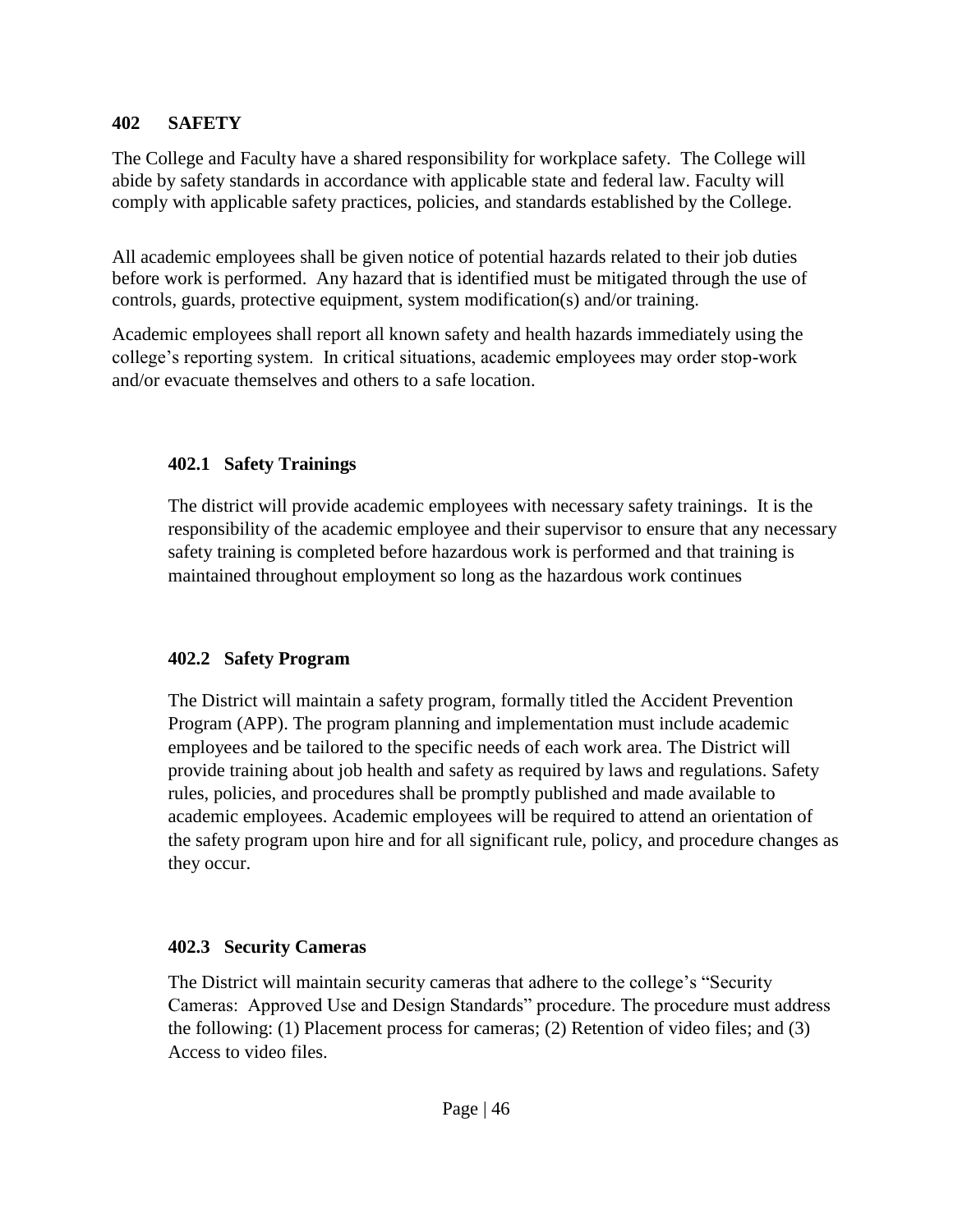#### **403 FACULTY/STAFF LOUNGE**

The District agrees to continue to provide a lounge which shall be reserved exclusively for use by faculty, staff, and their guests.

### **404 LEGAL DEFENSE**

- A. As provided for in RCW 28B.10.842, whenever any action, claim, or proceeding is instituted against an academic employee arising out of the performance or failure of performance of duties for the District, the Board of Trustees may grant a request by an academic employee that the attorney general be authorized to defend said claim, suit or proceeding and the cost of defense of said action shall be paid as provided in RCW 4.92.130.
- B. If a majority of the members of the Board of Trustees is or would be personally affected by such findings and determination, or is otherwise unable to reach any decision on the matter, the attorney general is authorized to grant a request.
- C. When a request for defense has been authorized, then any obligation for payment arising from such an action, claim or proceeding shall be paid from the liability account, notwithstanding the nature of the claim, pursuant to the provisions of RCW 4.92.130 through 4.92.170, as now or hereafter amended.
- D. The provisions of this article shall not apply unless the District has made a finding and determination by resolution that the academic employee was acting in good faith.

### **405 ACADEMIC FREEDOM**

### **405.1 Definition and Rights**

Academic freedom shall be guaranteed to all Lower Columbia College academic employees, and no special limitations shall be placed upon study, investigation, presentation, and interpretation of facts and ideas concerning human society, the physical and biological world, and other branches of learning, subject to accepted standards of professional responsibility. The right to academic freedom herein established shall include the right to support or oppose political causes, issues, and parties outside of normal classroom activities.

Academic employees are citizens, members of learned professions, and members of the institution. When academic employees speak or write as citizens, they should be free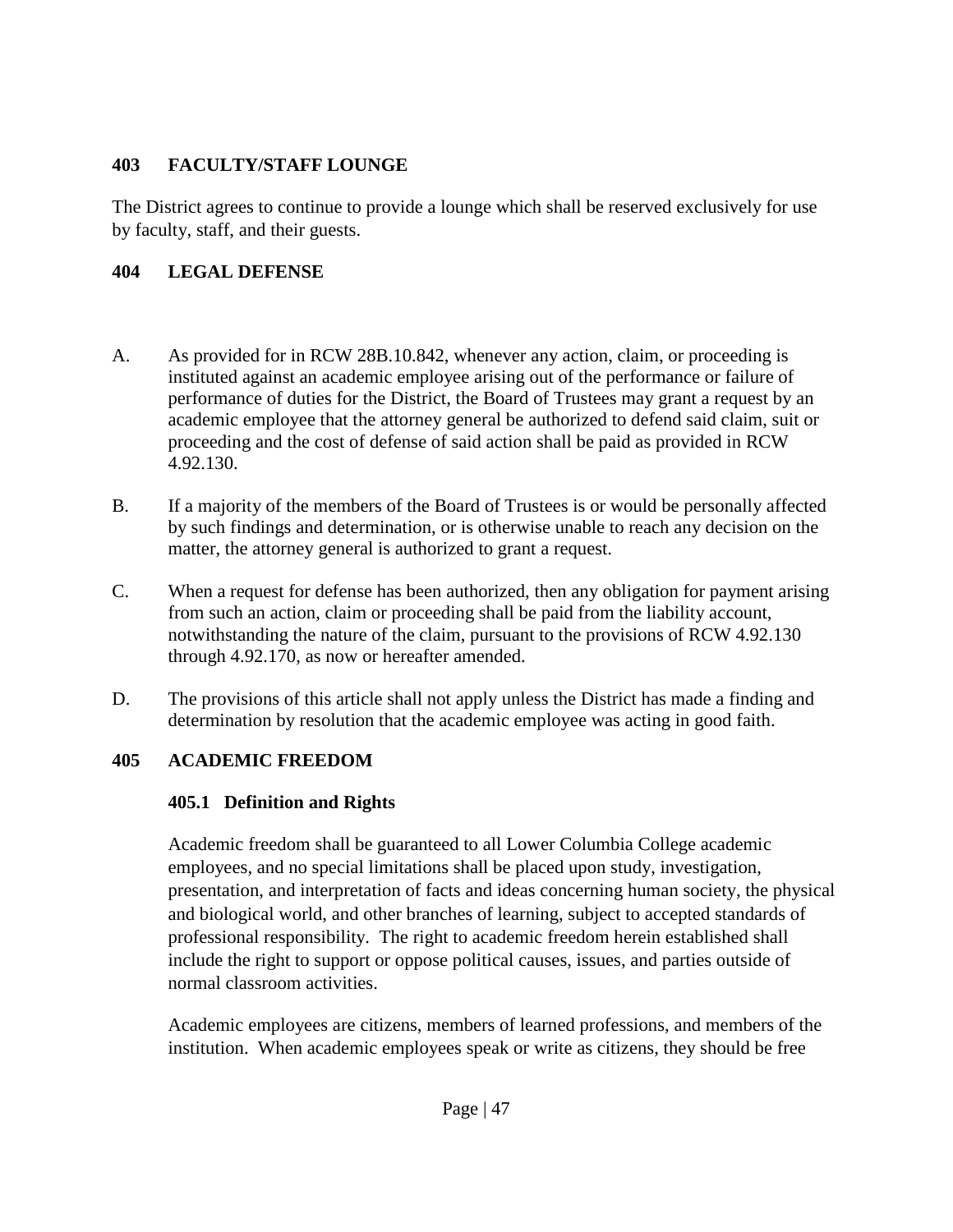from institutional censorship or discipline, provided they clearly indicate they are not representing the institution.

Academic freedom allows academic employees to seek and present the truth as they know it on problems and issues subject to accepted standards of professional responsibility, without fear of interference from administrators, the Board of Trustees, governmental authorities, or pressure groups. Students gain the opportunity to study controversial issues and divergent views and to arrive at their own conclusions. Academic employees have an obligation to protect students' right to freedom of inquiry even when the students' conclusions differ from the academic employees' conclusions.

### **405.2 Instructional Activities, Textbooks and Materials**

Academic employees are entitled to freedom in presenting the subjects they teach and shall be free to select and use textbooks, eBooks, videos, and other instructional materials that they deem suitable for such presentation. Academic employees have the obligation to ensure the material meets the valid educational objectives of the class.

# **405.3 Academic Freedom in Research Activities**

Academic employees may be engaged in research independently without college resources or as a part of their assigned workload. Academic employees are entitled to full freedom in research and other creative activities and in the publication of the results. Academic employees engaged in research activities are responsible for complying with the provisions of this contract related to material ownership, the use of college resources, Administrative Policy 320- Use of Human Subjects, and workload.

# **405.4 Library Collection Development**

Faculty involvement in the development and maintenance of the LCC Library collection is a critical part of supporting and ensuring effective instruction. All faculty are encouraged to recommend additions to the collection, including books, journals, databases, eBooks, video, and other resource materials. Faculty members participate in this activity through the Collection Development Committee and its established guidelines and procedures. Books and other library materials selected should be chosen on the basis of their value in supporting the educational mission of the college and building a diverse collection supporting various points-of-view and ideas. In no case will library materials be excluded because of the race, nationality, sexual orientation, social, political, or religious views of the authors.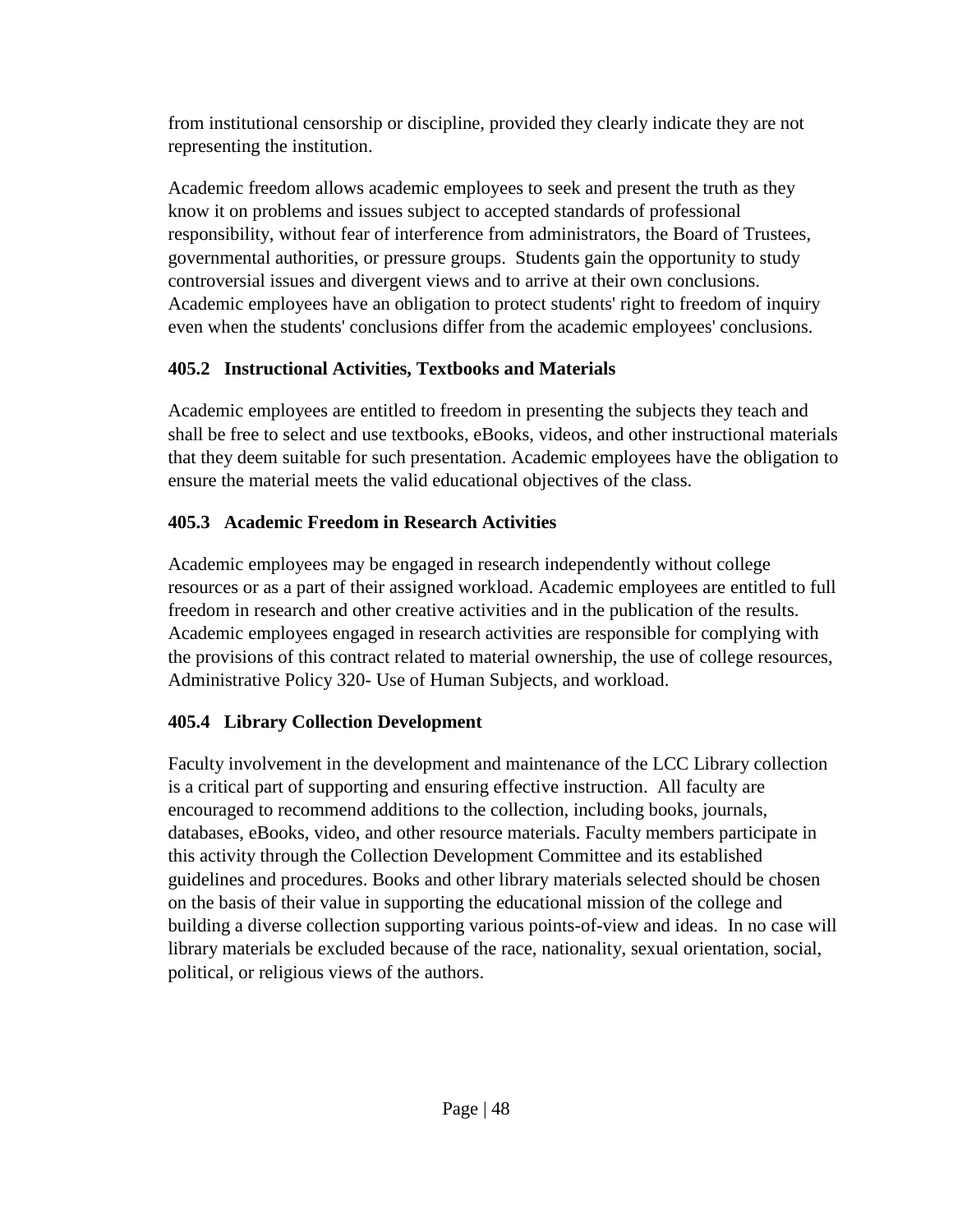#### **406 PERSONAL DEVELOPMENT ACTIVITIES**

#### **406.1 Registration and Fees**

- A. Academic employees shall be allowed to register, at the minimum fee allowed by law and on a space-available basis, for any regular course offered by Lower Columbia College in accordance with RCW 28B.15.558
- B. In the event that the Washington State Legislature or SBCTC allocate tuition waivers for the families or dependents of faculty members, the contract will be reopened immediately to negotiate the implementation of the waivers

### **406.2 Use of Facilities**

- A. Faculty use of college facilities shall follow state ethics laws and LCC facilities policies.
- B. Reserved parking will be available to academic employees in accordance with LCC policies and procedures and shall be actively enforced. Rules and regulations will be developed through a Parking Committee, convened by the vice president for administrative services.

### **407 FIELD TRIPS AND COLLEGE BUSINESS TRAVEL**

### **407.1 Field Trips**

A field trip shall be defined as any approved educational activity which requires students and/or faculty members to leave the campus. Travel shall be in compliance with LCC Policy 325- Field Trips and any accompanying procedures.

### **407.2 College Business Travel**

Faculty travelling on college business must submit a Prior Approval for Travel form to their dean and follow college travel policies and procedures.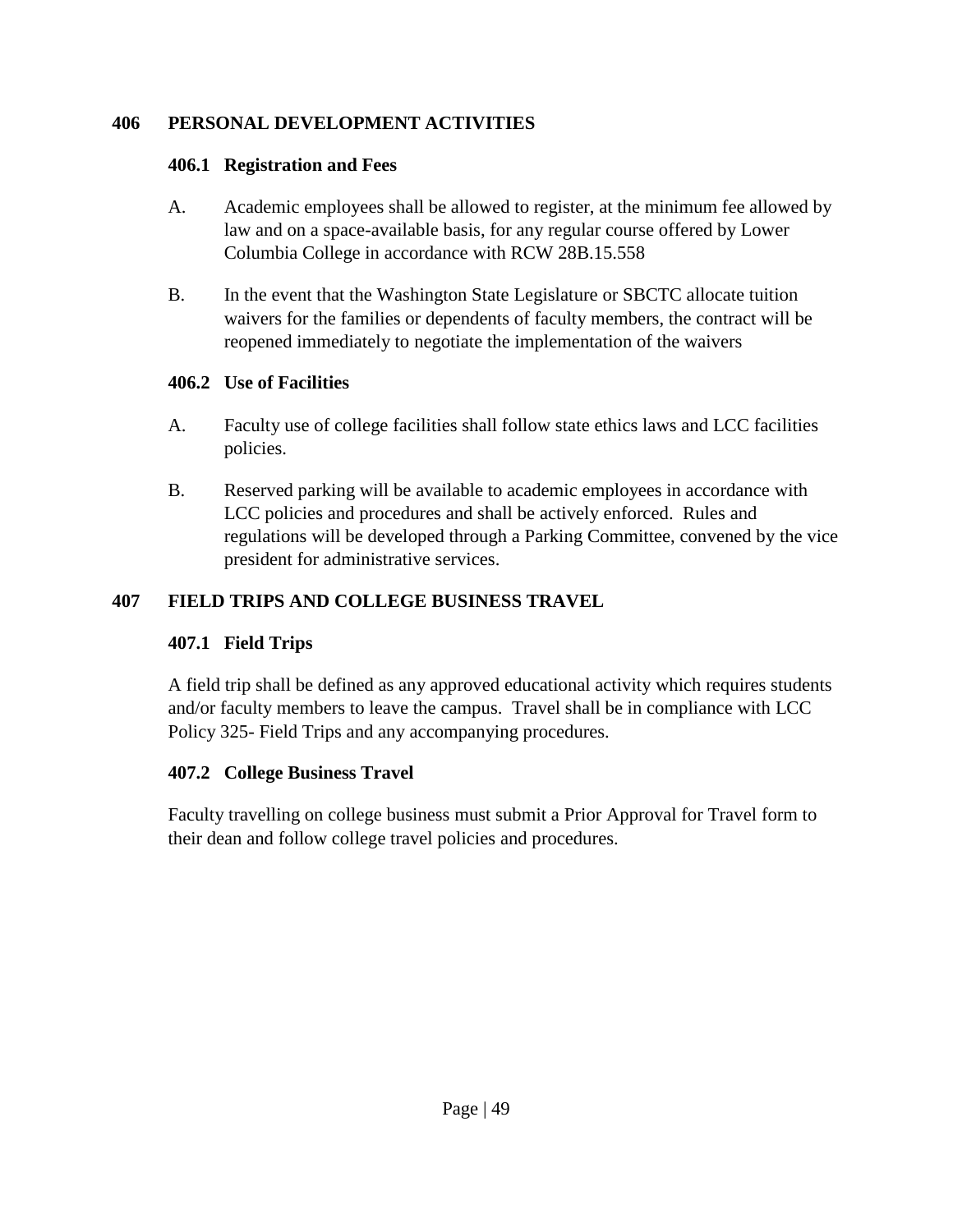#### **408 PROFESSIONAL DEVELOPMENT**

Professional development activities shall serve as the basis for advancement on the salary schedule. The professional development system is described in Appendix A of this agreement.

### **409 SCHEDULING PRACTICES**

It is the intent of the LCCFAHE and the District to establish fair and consistent practices for the development of the schedule, base workload, and the assignment of overload and adjunct courses. Base load, overload, and adjunct assignments are subject to the approval of the appropriate supervising administrator. All parties are encouraged to work collaboratively to allow for fair and timely schedule development.

### **409.1 Department Procedures**

The following guidelines shall be used by all departments:

- A. A draft schedule will be provided by the Office of Instruction for revision by the department. Department chairs will assist with the notification of department members regarding the availability of the draft schedule and facilitate as necessary its review and proposed modification.
- B. Faculty members are highly encouraged to discuss with their peers potential and desired teaching assignments. In situations where scheduling compromises are not able to be reached, faculty members will be given the opportunity to indicate which courses they prefer to teach in the following order:
	- 1. Tenured, probationary, and full-time temporary faculty, in that order, will indicate which courses that they propose to teach as part of their regular teaching load, as well as any overloads they propose to teach.
	- 2. Affiliate adjunct faculty members will indicate which classes they propose to teach from the remaining unassigned sections.
	- 3. Regular adjunct faculty members will indicate which classes they propose to teach from the remaining unassigned sections.
- C. The department chair will ensure the completion and submission of the draft schedule with all revisions and proposed assignments of full-time, affiliate, and regular adjunct faculty to the appropriate supervising administrator or designee in the Office of Instruction. Any course sections unfilled and having no recommendations for adjunct faculty by the department shall be specifically identified.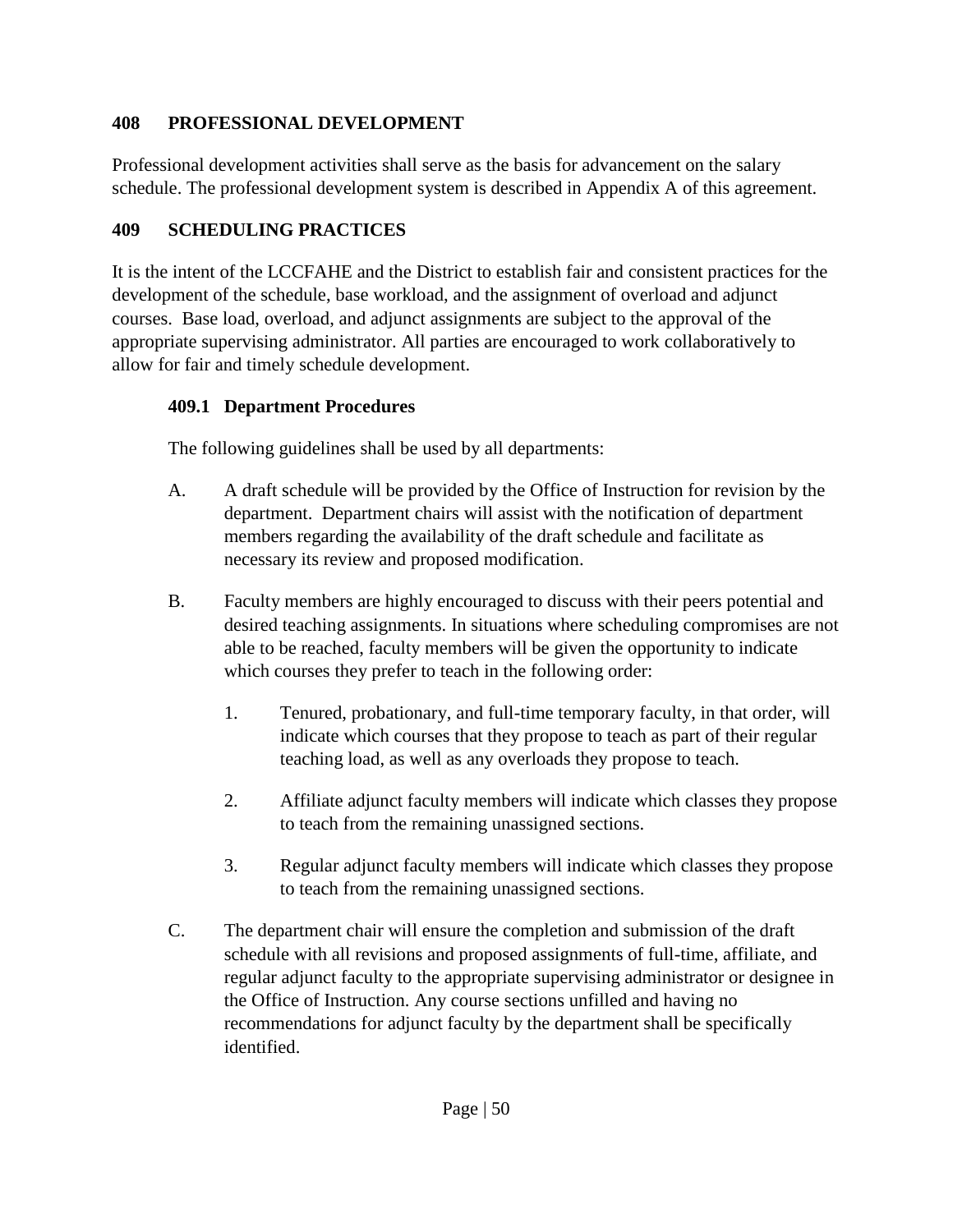#### **409.2 Final Assignment**

- A. The appropriate supervising administrator reviews the schedule and, in consultation with the department chair and affected faculty, makes adjustments to the schedule and faculty assignments. In exigent circumstances, the supervising administrator may make changes without consultation but still must notify the department chair and affected faculty about such changes as soon as possible.
- B. It is the responsibility of the appropriate supervising administrator to ensure that unassigned course sections are filled, and he or she will take the actions necessary to do so. Collaboration between the supervising administrator, the department chair, and the department faculty is generally expected.
- C. If the appropriate supervising administrator chooses to advertise the adjunct position, action will be initiated through normal College procedures with the Human Resources Department. Faculty from the department should be included in the interviewing/selection process. In exigent circumstances, the appropriate supervising administrator may need to make a hiring decision in a timely manner that could preclude affording the department the opportunity for input in the hiring decision for the adjunct position.
- D. Once the appropriate supervising administrator has reviewed and finalized the schedule, it will be made available for faculty to review for errors before being sent for final publication. Any concerns with the schedule identified by faculty are to be taken directly to the appropriate supervising administrator.

### **410 MATERIAL OWNERSHIP PROVISIONS**

### **410.1 Materials Developed without District Time or Resources**

The ownership of any materials, processes, or inventions developed solely by an academic employee's individual effort and expenses all vest in the academic employee and may be copyrighted or patented in their name. For their protection, academic employees engaged in development activities have the responsibility to maintain adequate documentation confirming that activities took place without the use of District resources.

### **410.2 Materials Developed with District Resources**

The ownership of any materials, online courses, processes, or inventions produced solely for the District and at District expense shall vest in the District and may be copyrighted or patented in the District's name. Faculty may develop openly licensed course materials using a Creative Commons noncommercial license.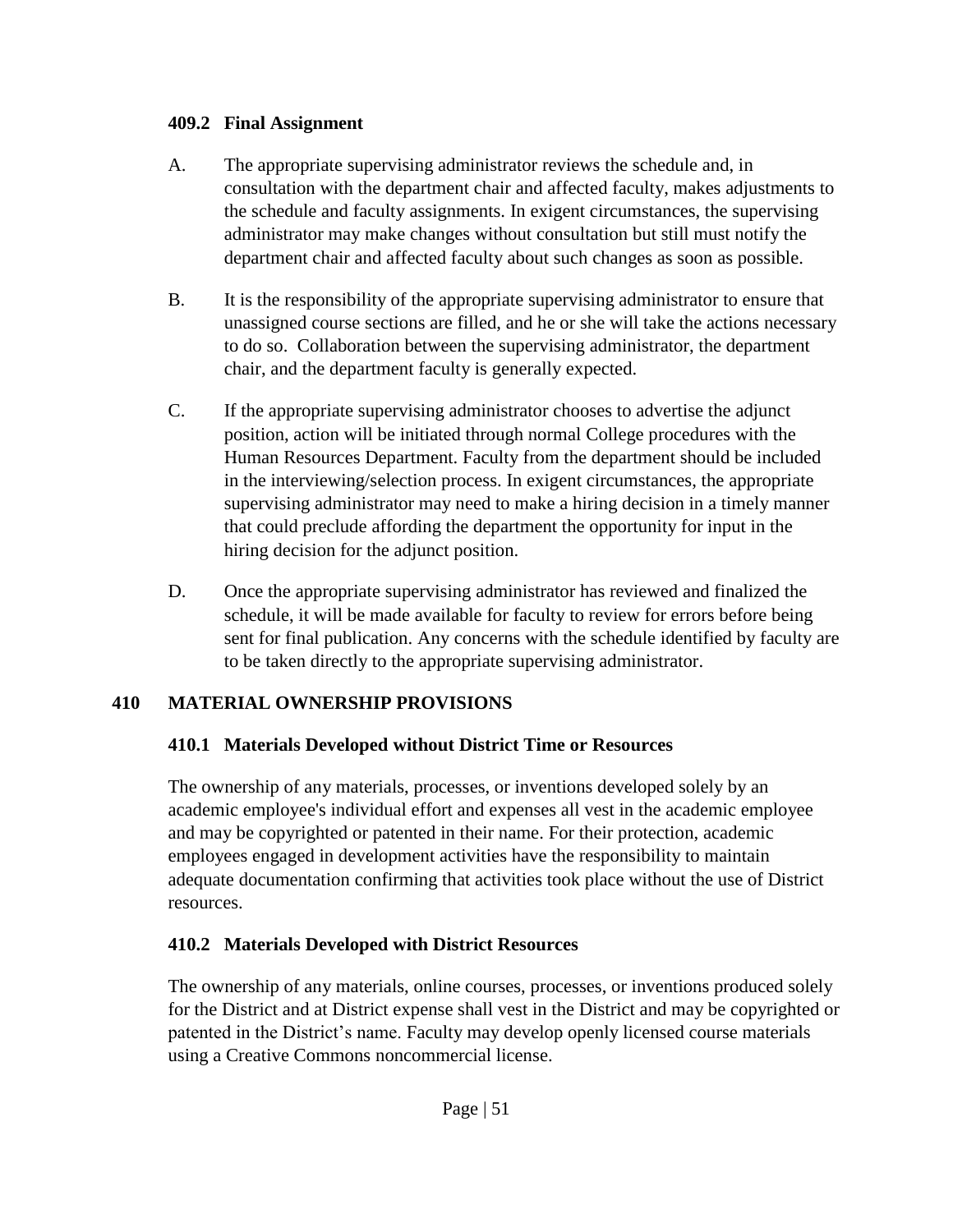### **410.3 Jointly Developed Materials - Written Agreement**

In instances where materials, processes, or inventions are produced by an academic employee with District support by way of use of significant support personnel time, facilities, or other District resources, a written agreement shall be negotiated between the District and the academic employee prior to the start of development. Ownership of the materials, processes, or inventions shall vest in and may be copyrighted or patented by the party designated in the written agreement. In the event no such written agreement is established, the ownership shall vest in the District.

### **411 INSTRUCTION AND EMERGING TECHNOLOGIES**

The District and the LCCFAHE recognize that emerging technologies affect the work environment and potentially the delivery of education. In support of student success and quality education, innovation and creativity through the use of emerging technologies is encouraged.

The District will consult with affected faculty before adopting significant additions or alterations to educational technology, including software. When new technology, software, or updates to existing technology equipment affects instructional delivery, the District will provide training for all faculty affected by this change.

### **411.1 eLearning Courses**

At LCC, online or distance education courses are referred to as eLearning courses. These courses use an online learning management system to provide instruction through enhanced, hybrid, and online modalities. Students should demonstrate equivalent learning outcomes regardless of instructional modality. The same responsibilities and standards that apply to face-to-face classroom instruction also apply to all modalities of eLearning.

- A. eLearning modalities are defined as:
	- 1. Enhanced Students and instructors meet together in a classroom and on a regular schedule. No classroom time is replaced by online instruction, but some level of participation in the learning management system, as determined by the instructor, will be required of the student.
	- 2. Hybrid classes Hybrid classes combine face-to-face classroom time with instruction. Students in a hybrid class come to campus at scheduled times and meet face-to-face with instructors and students. Some classroom time is replaced by online instruction.
	- 3. Online Online classes consist entirely of online elements with no faceto-face component. All instruction and course interaction takes place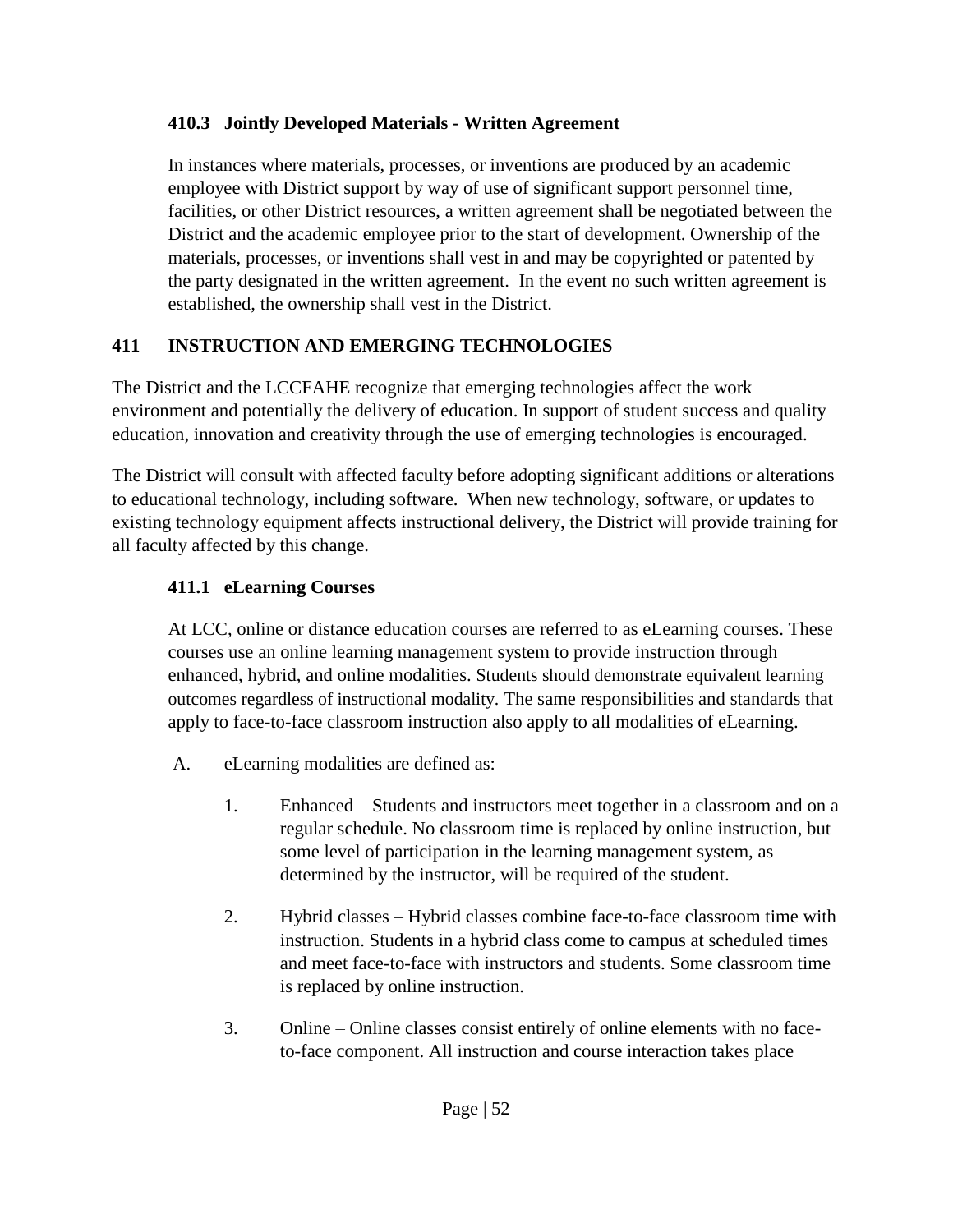online. If an instructor requires a proctored exam, an online option, or a face-to-face option local to the student (such as a college proctoring center) must be made available by the instructor. Some online classes require students to interact with each other, the faculty, and content at specific times.

- B. Before developing and/or facilitating an enhanced, hybrid, or online course for the first time (except under exigent circumstances), an instructor must complete an online course development training approved by the vice president of instruction. Evidence of prior training and experience in online instruction may be reviewed and considered for substitution by the eLearning director and dean. New online courses will be developed in accordance with Article 509.3 and 901.F.
- C. Faculty members agree to utilize the College's officially supported learning management systems when teaching enhanced, hybrid, or online courses. An alternative or supplemental learning management system to the college supported learning management systems may be used if mutually agreed to by the academic employee and the appropriate supervising administrator. If such an agreement is made, the following conditions will apply:
	- 1. The faculty member shall provide the appropriate supervising administrator the information necessary to access the course.
	- 2. The agreement will explicitly state how and by whom the students and instructor will be provided with technical support.
	- 3. The alternative or supplemental learning management system will be noted in the class schedule and in the class syllabus.

### **412 COLLEGE CLOSURE**

The president of Lower Columbia College may determine that the public health, property or safety is jeopardized, and it is advisable due to emergency conditions to suspend operation of all or any portion of the institution. When suspended operations are necessary, the following guidelines are to be placed in effect for faculty:

- A. The vice president for instruction determines the need to conduct missed classes and notifies faculty and students, if when, and where classes will be scheduled.
- B. In the event that it becomes necessary to close the College or cancel classes because of inclement weather or other emergencies, the College shall follow the campus closure process. No faculty member shall remain on campus after the College has given notification to close the campus. Hazardous health and safety conditions that require the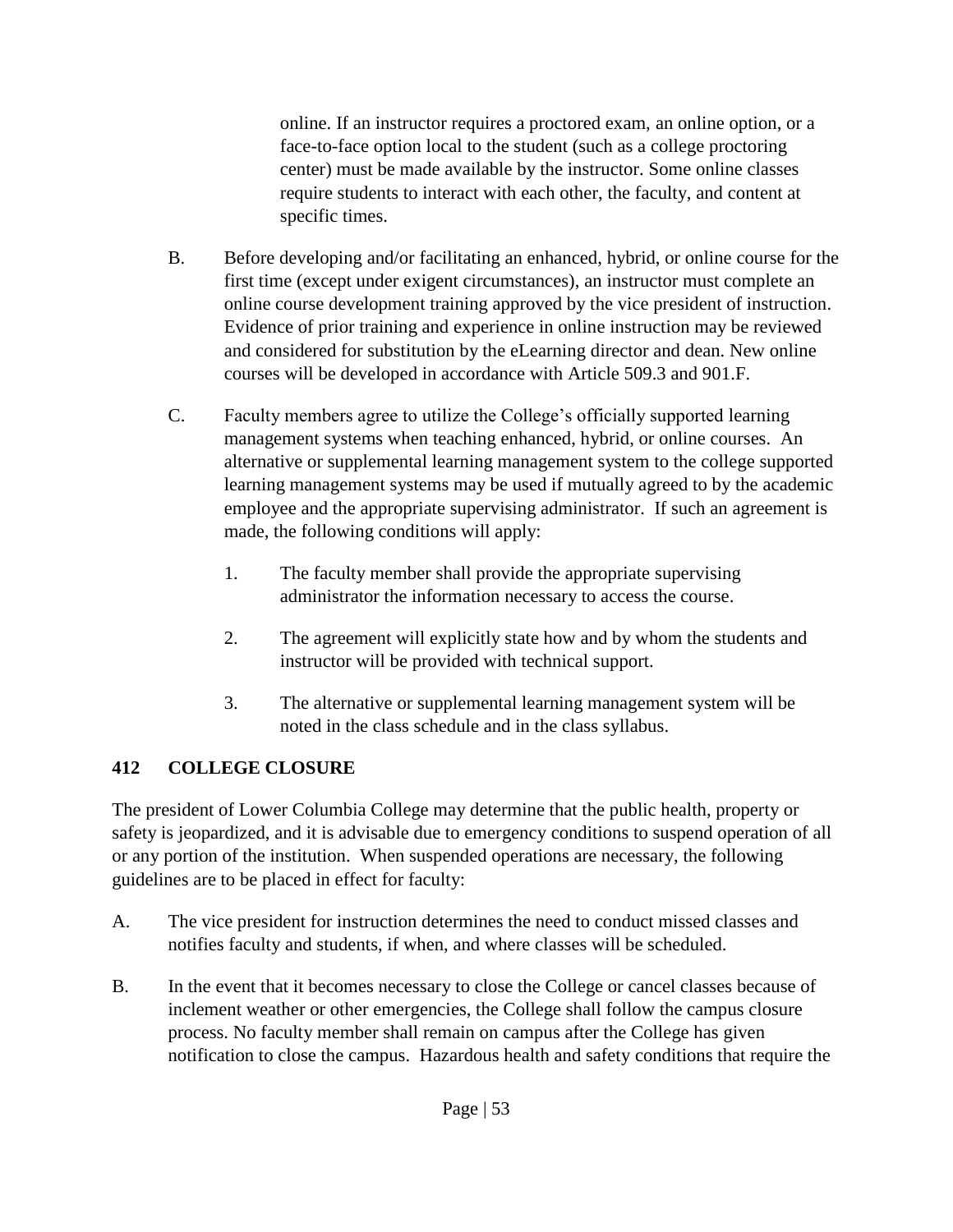closing of a building for students shall apply equally to all faculty members housed in the facility.

- C. When the College is closed because of inclement weather, ice, snow or other emergencies, or hazardous conditions, faculty members shall not be required to report to campus or perform any duties. Faculty will suffer no loss of pay or benefits, provided the closure is three (3) contract days or less and instructional requirements can be accomplished within the established calendar. In the event the closure is greater than three (3) contract days, the president will resolve how to adjust the calendar and/or course delivery methods. Faculty shall not assign additional work during College closures. Faculty may adjust assignment due dates for College closures.
- D. When the College is closed early, faculty members shall be permitted to leave immediately after students are dismissed.

# **SECTION II: FULL-TIME FACULTY PROVISIONS**

### **ARTICLE 500: FULL-TIME SALARIES AND BENEFITS**

The salary schedule for full-time academic employees is listed in Appendix B of this Agreement. All salary rates are for 173 contract days.

### **501 SALARY PLACEMENT – FULL-TIME ACADEMIC EMPLOYEES**

Placement for full-time academic employees, including full-time temporary appointments, shall be based on a combination of educational attainment and relevant work experience. Salary schedule steps will be awarded first according to Article 501.1 below. Any additional years of experience not considered in Article 501.1 shall be awarded according to the criteria in Article 501.2 below.Additional steps shall be awarded for tenure-track faculty who held a full-time temporary position prior to their tenure track appointment according to the criteria in 501.3 below.

### **501.1 Base Education and Experience Adjustment**

Newly hired full-time academic employees shall be placed on the salary schedule according to the following criteria. All academic credits referenced below are quarter credits; adjustments shall be made for semester credits at an exchange of 1 semester credit = 1.5 quarter credits. All years referenced below refer to years of relevant work experience.

| <b>Qualification</b>             | <b>Step Placement</b> |
|----------------------------------|-----------------------|
| Bachelor's Degree or Journeyman, |                       |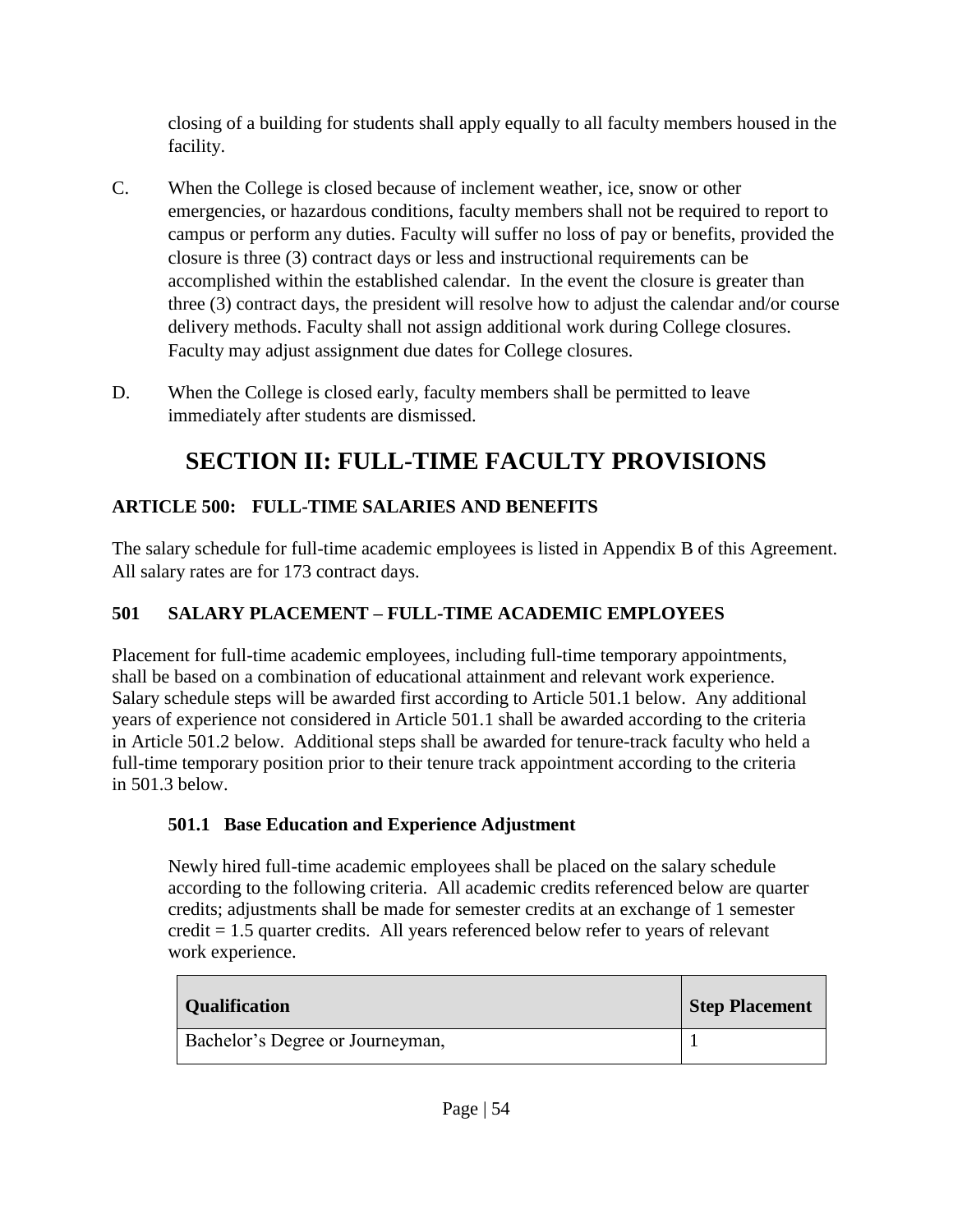| Less than Bachelor's/Journeyman and up to 6 yrs. experience.                           |   |
|----------------------------------------------------------------------------------------|---|
| Master's Degree, Bachelor's + 90 credits, Bachelor's + 4 yrs.,<br>Journeyman $+4$ yrs. | 2 |
| Master's + 2 yrs., Master's + 45 credits,                                              |   |
| Bachelor's + 135 credits, Bachelor's + 6 yrs.,                                         | 3 |
| Journeyman $+ 6$ yrs.                                                                  |   |
| Master's $+90$ credits                                                                 | 4 |
| Doctorate Degree                                                                       | 5 |

#### **501.2 Additional Experience Adjustment**

- A. After placing a new academic employee as outlined in Article 501.1, any years of relevant applicable experience not utilized shall be used to adjust the placement upward to a higher step. Placement shall be adjusted for applicable relevant experience beyond that utilized in Article 501.1 based upon two (2) full years equaling one (1) step not to exceed *six (6)* years (*3* steps) beyond initial placement.
- B. In order to recognize additional prior teaching experience, and/or other conditions, an additional one (1) or two (2) steps may be added to the final placement by the District in mutual agreement with the LCCFAHE representative.

#### **501.3 Steps Earned During Full-time Temporary Assignments**

PDUs earned by full-time temporary faculty to complete degrees or other credentials required to meet the minimum requirements of the tenure track position will not be eligible for advancement on the salary schedule or used to add additional steps to the initial salary placement for the position. For professional/technical faculty, PDUs earned in order to complete minimum position requirements that are relevant to vocational certification will count towards vocation certification. Normal PDU guidelines and submission dates as outlined in Appendix A apply.

### **501.4 Minimum Qualifications Requirements**

In the event that a tenure track position has a limited pool of applicants, causing it to be necessary to hire a candidate whose qualifications do not meet the minimum required for the position, the candidate will be required to meet the minimum qualifications for the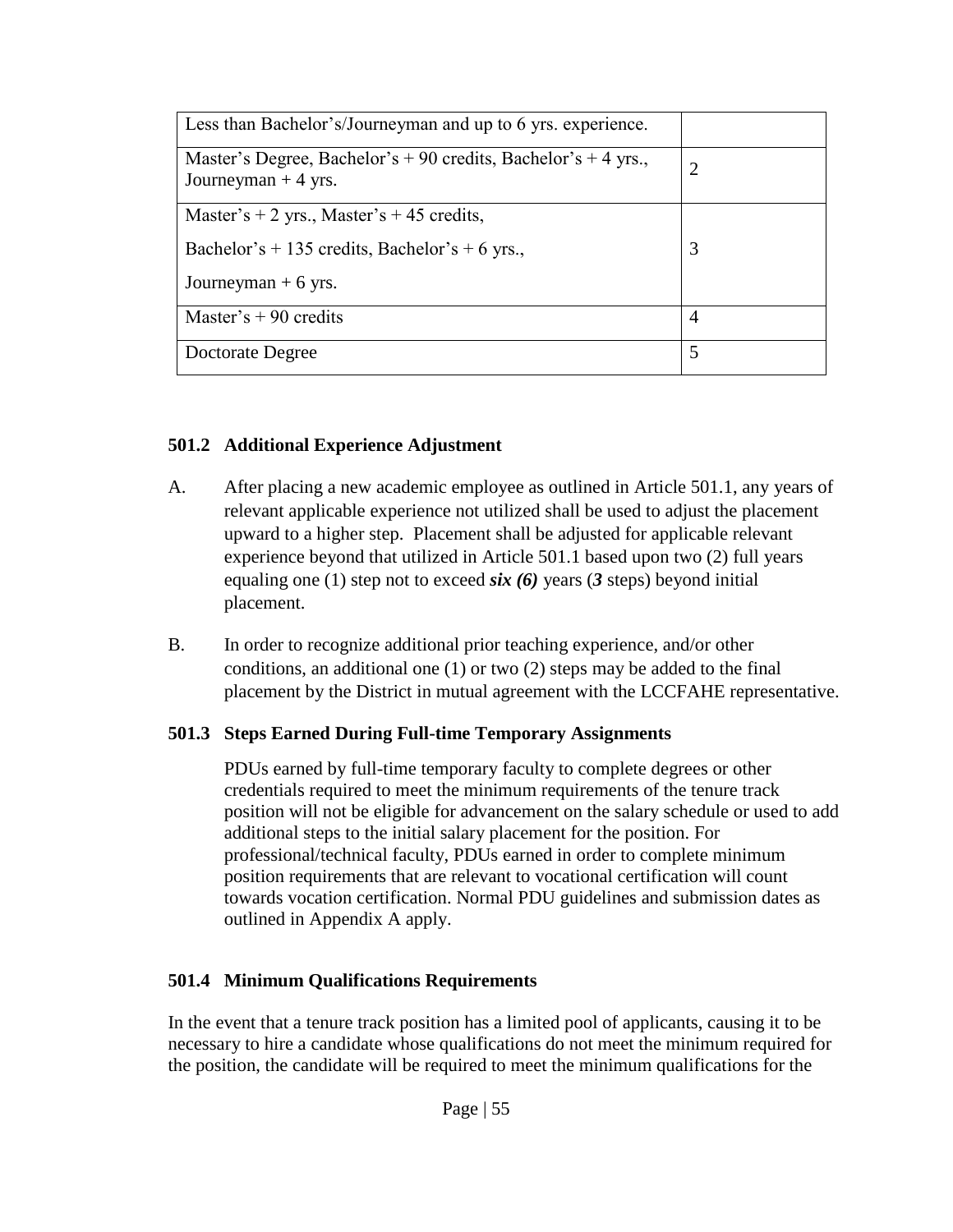position they are to hold by the end of the probationary period. Minimum criteria must be met before the award of tenure. The candidate will be placed when hired on the salary schedule as if they met the minimum qualifications for the position.

### **502 DISTRIBUTION OF NEW FUNDS AND INCREMENTS**

Any salary increases provided by the Legislature earmarked for a specific purpose shall be applied as required and according to the following guidelines:

- A. General salary increase monies shall be applied to each step on the salary schedule on an equal basis. General salary increases shall be effective at the earliest date allowed by the Washington State Legislature.
- B. Increment Monies:
	- 1. The District and the LCCFAHE shall meet no later than October 31 of each academic year to verify the number of advancements earned from the prior academic year. Increment advancements covered by this section shall be effective at the beginning of fall quarter for the given year.
- C. Increment monies shall be applied according to the following order:
	- 1. First paid: Any unpaid earned advancements from the prior year.
		- a. One earned advancement for individuals who have completed a new Bachelor's, Master's, or earned Doctorate degree. (See exclusion in Limitations section of Appendix A.)
		- b. One earned advancement according to order of LCC seniority beginning with the most senior tenure track and probationary faculty followed by the most senior full-time temporary faculty.
		- c. Additional earned advancements, one at a time as outlined in (a) and (b) above in order of seniority, until all unpaid advancements from the prior year are funded or increment/turnover monies are exhausted.
	- 2. Second paid: One earned advancement granted in the following order:
		- a. One earned advancement for individuals who have completed a new Bachelor's, Master's, or earned Doctorate degree. (See exclusion in Limitations section of Appendix A.)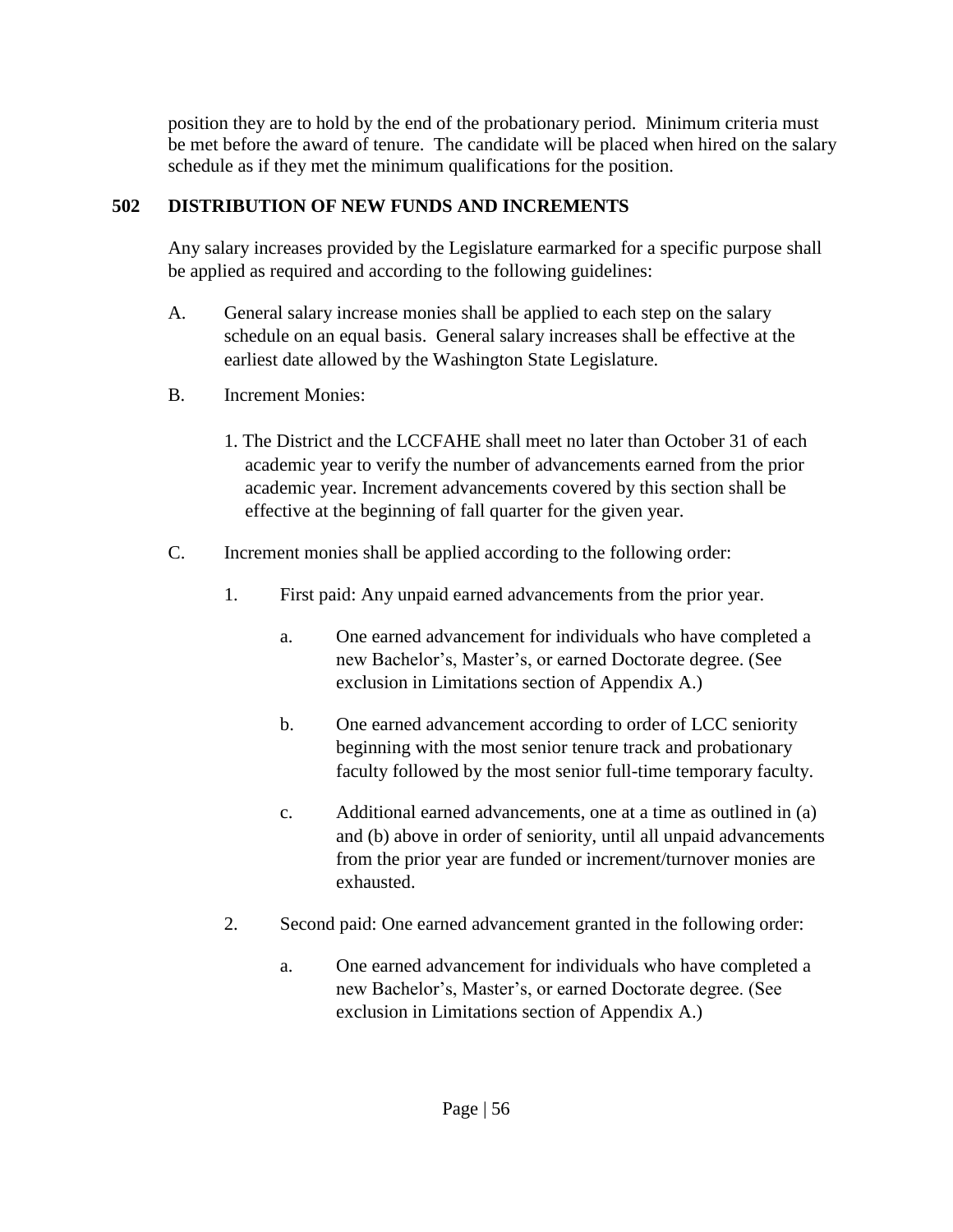- b. One earned advancement according to order of LCC seniority beginning with the most senior tenure track and probationary faculty followed by the most senior full-time temporary faculty.
- c. Additional earned advancements, one at a time as outlined in (a) and (b) above in order of seniority, until all advancements are funded or increment monies are exhausted.
- d. If any earned advancements remain unpaid, they will become first paid advancements in the following year.
- D. Funded Increments
	- 1. Fiscal Year 2021, thirty-six (36) earned increments shall be funded.
	- 2. Every fiscal year thereafter, up to twenty-five (25) increments shall be funded.
- E. Workforce Education Investment Act (WEIA) & General Salary Increases
	- 1. Nurse Educator

a. So long as the legislature funds WEIA appropriations for nurse educator salary increases, all nursing Faculty shall receive retention stipends in the amount equal to 26.5% of their base salary minus any Costof-Living- Allowance (COLA) percentage awarded by the legislature.

b. Effective Fiscal Year 2022 and FY 2023, if the legislature does not fund WEIA appropriations for nurse educators, all nursing faculty shall receive a retention stipend equal to 3% of their base salary. This retention stipend is on top of any legislatively funded COLA.

2. High Demand Faculty & General Faculty

a. Effective Fall Quarter 2020, all non-nursing faculty shall receive a retention stipend equal to 6% of their base salary. This stipend is on top of any legislatively funded COLA.

b. Effective Fiscal Year 2022 and FY 2023, so long as the legislature funds WEIA appropriations for high demand faculty salary increases, all non-nursing faculty shall receive a retention stipend equal to 6% of their base salary. This stipend is on top of any legislatively funded COLA.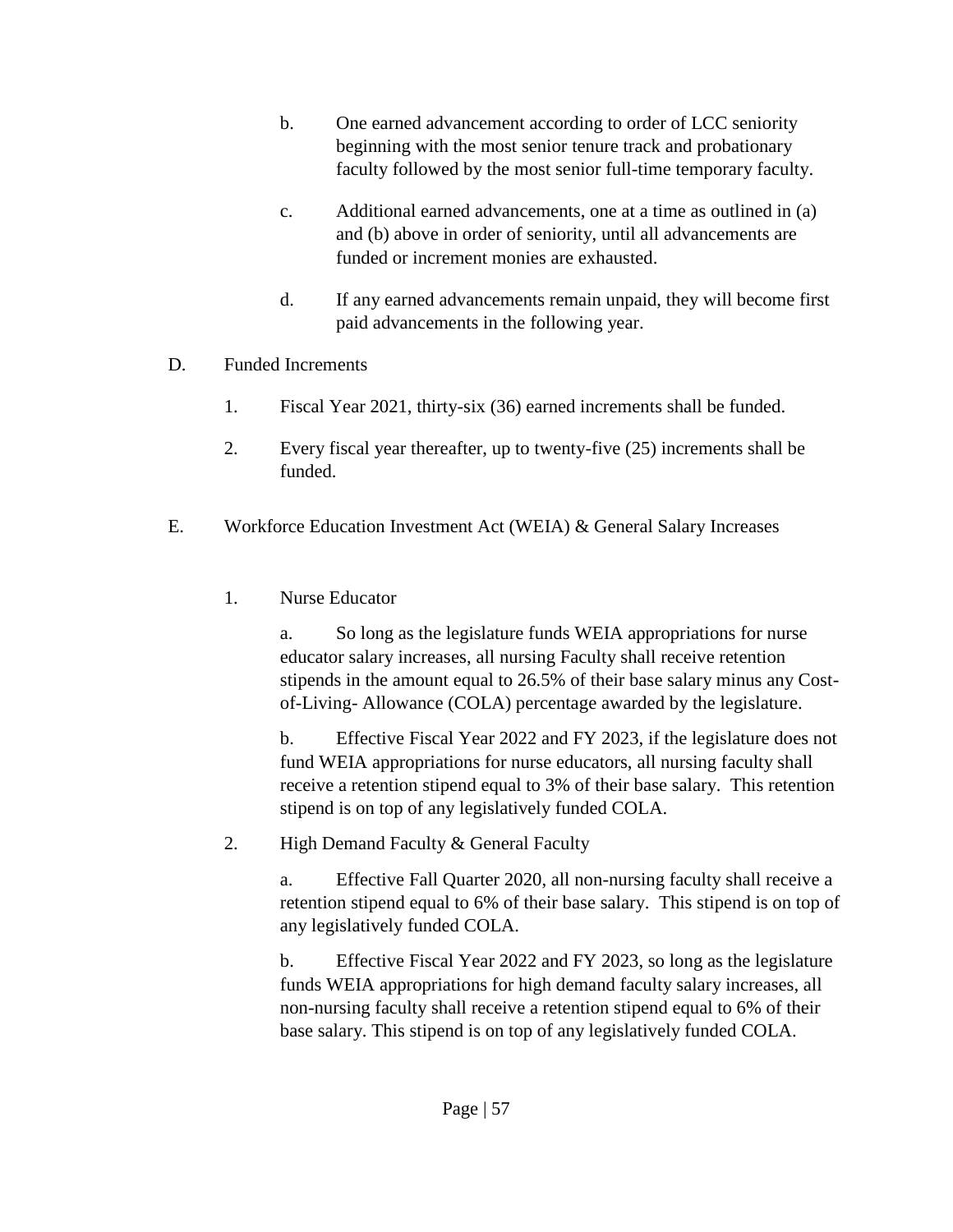c. Effective Fiscal Year 2022 and FY 2023, if the legislature does not fund WEIA appropriations for high demand faculty salary increases, all non-nursing faculty shall receive a retention stipend equal to 3% of their base salary. This retention stipend is on top of any legislatively funded COLA.

# **503 SALARY SCHEDULE INCREMENT ADVANCEMENT**

Academic employees shall advance from step to step on the salary schedule upon the completion of ten (10) professional development units (PDUs) as defined in Appendix A, subject to the following provisions:

- A. There is a step for the employee to move to.
- B. Such movement is consistent with the priorities established in Article 502.

Such movement is effective at the beginning of the subsequent academic year. Any increments due but unpaid shall be carried forward and prioritized as established in Article 502.

Probationary faculty shall continue to accrue PDUs as defined in Appendix A., Probationary faculty will be eligible for step advances earned as outlined above. Any salary increases are applied pursuant to Article 502.

### **504 SENIORITY ADVANCEMENT**

Tenured academic employees shall receive four (4) PDUs for each new year of service completed.

### **505 PROMOTION UPON TENURE**

In recognition of successful completion of the probationary period and the responsibilities attendant to promotion to the tenured status, a faculty member who is awarded tenure shall be granted three (3) additional steps on the salary schedule. Any step movement attributed to such promotions shall be effective the quarter following the promotion and will not be considered a salary increase for the purposes of Article 502.

# **506 DEPARTMENT CHAIR PAY**

Department chair pay shall be \$3,300 per academic year.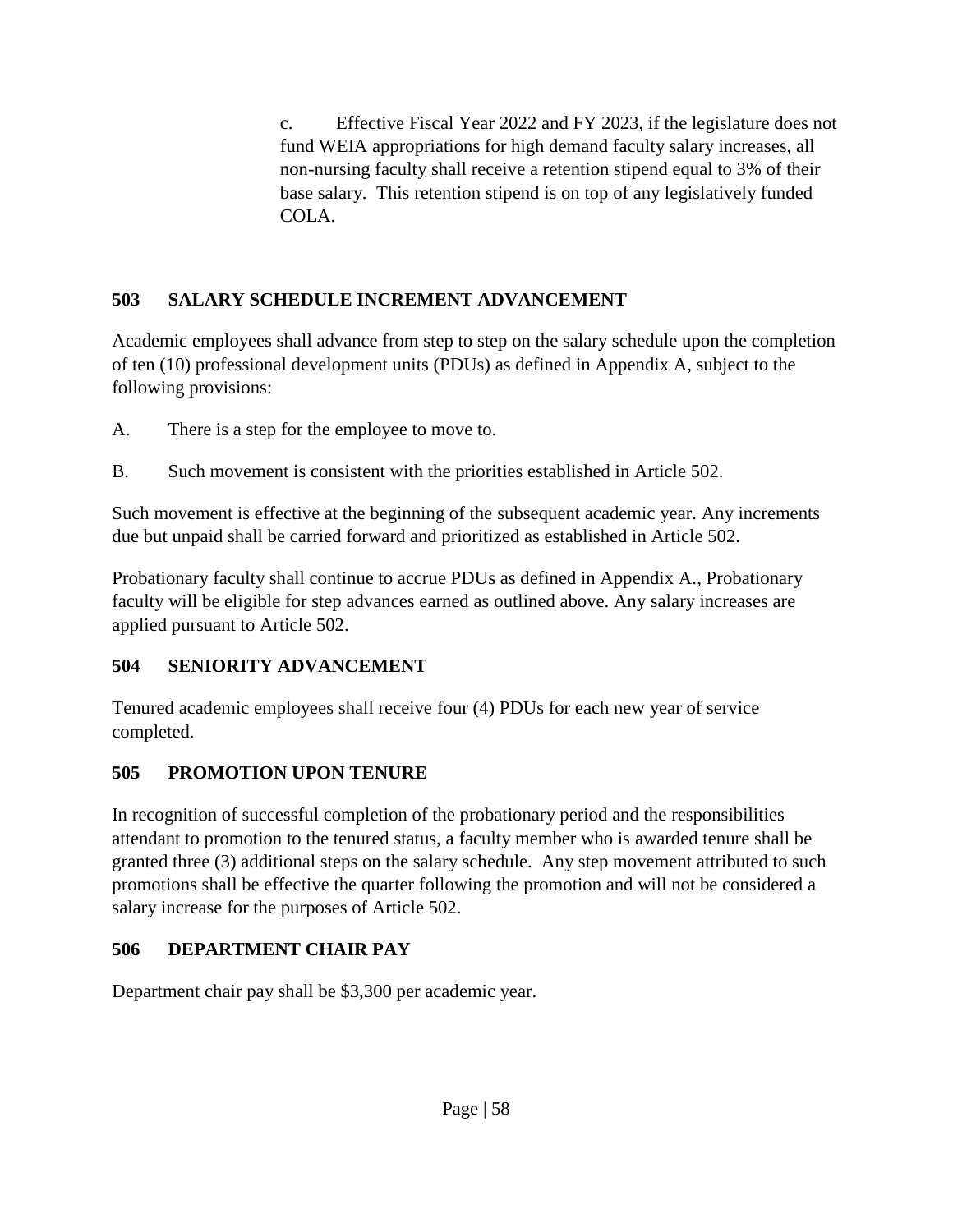#### **507 SUMMER QUARTER PAY**

All academic employees teaching summer quarter shall be paid at the Adjunct Step 2 pay rate in accordance with the adjunct rates established in Article 901.

#### **508 TENURE PURCHASE**

All provisions of Article 508 have been moved to Article 113.

#### **509 ADDITIONAL ASSIGNMENTS**

#### **509.1 Non-Instructional Duties**

The District may choose to employ full-time academic employees beyond their normal 173-day assignment for duties other than instruction. Compensation for such assignment shall be made at a rate equal to the employee's annual contracted salary rate divided by the number of days in the base work year times the number of full-time equivalent days to be worked during the additional assignment.

#### **509.2 Corporate and Continuing Education**

Faculty members, at their option, may participate in Corporate Training, Continuing Education Training, and/or Community Education courses. Instructors delivering these courses or activities are not part of the bargaining unit covered by this contract and are not subject to its provisions.

#### **509.3 Curriculum Development Compensation**

General curriculum and program development and maintenance are a part of each faculty member's base work load. In cases where the amount of work involved in developing a new course or series of courses exceeds the amount expected as a part of general curriculum and program maintenance, the supervising administrator may offer additional compensation, subject to the following provisions:

- A. In order to facilitate flexibility, the compensation amount offered may vary based on the individual needs associated with each development project.
- B. Course development work beyond general curriculum and program development and maintenance is optional for faculty members.
- C. The compensation will be determined by the supervising administrator in consultation with the faculty member prior to the development of the course.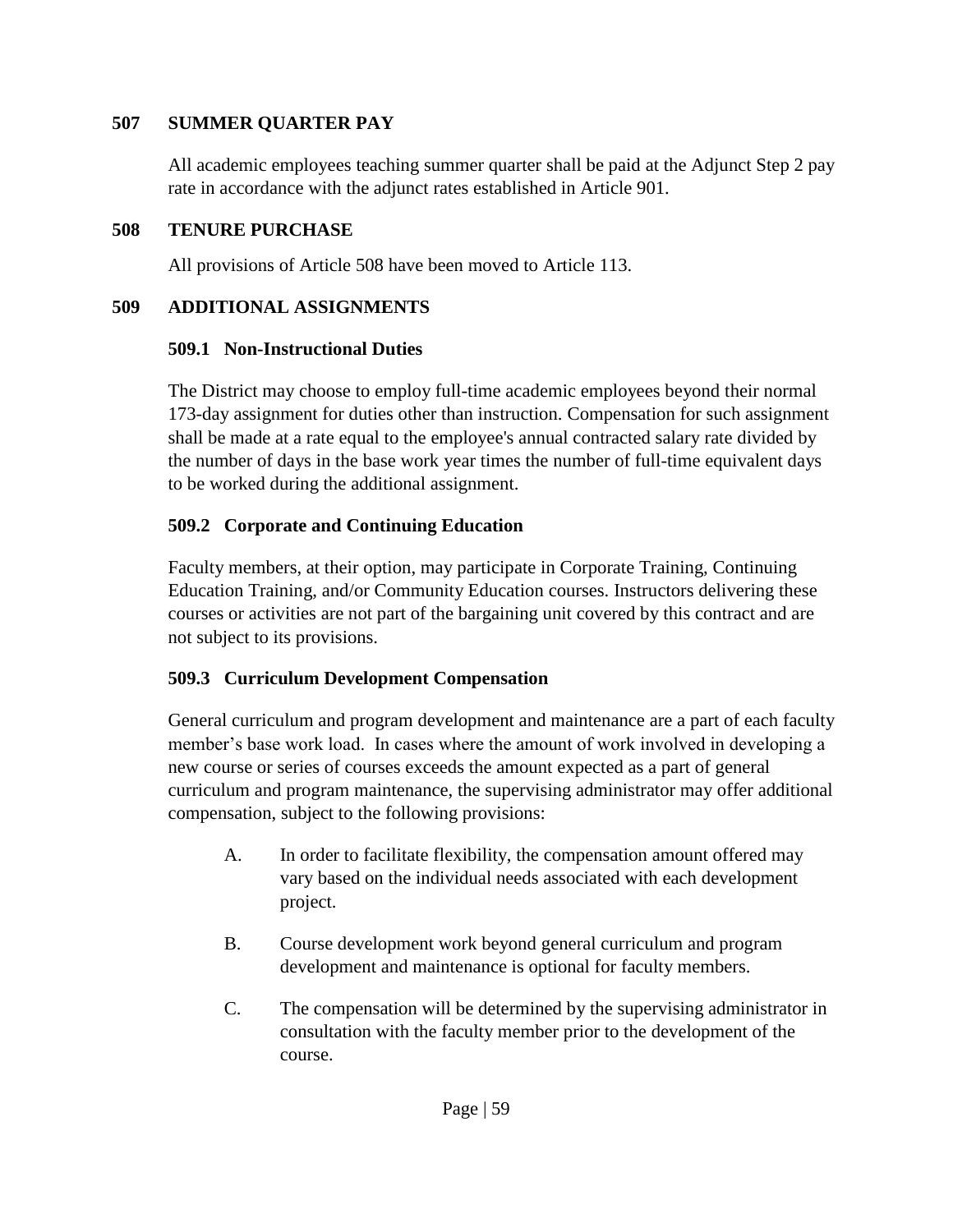- D. In order to receive compensation, new online courses will be subject to the quality standards review process outlined in Appendix I.
- E. In order to provide a reasonable degree of equity in compensation amounts for various development projects, the following compensation guidelines are offered as a starting point for discussion during the supervising administrator's consultation with faculty members:
	- 1. New Course \$550 per credit. The faculty member will create a never-before-offered course from scratch, not drawing from a previously taught course. The faculty member may use some existing content from outside sources, but projects in this category require substantial work to create and organize lesson materials.
	- 2. Full Revision of Modality \$400 per credit. The faculty member will fully convert the modality of an existing course, either inperson to online or online to in-person.
	- 3. Partial Revision of Modality \$220 per credit. The faculty member will partially convert the modality of an existing course, from in-person to hybrid, hybrid to online, online to hybrid, or hybrid to in-person.

### **509.4 Full-Time Substitute Pay**

- A. Full-time academic employees who substitute for academic employees who are ill or on pre-approved absence from the campus shall be paid at the appropriate Adjunct Step 2 hourly lab or lecture rate established in Article 901 section B, provided the arrangement has been previously approved by the supervising administrator.
- B. Full-time academic employees who fill in on a vacant position or extended leave shall be paid at the rate agreed upon by the person involved, LCCFAHE, and the appropriate dean.

### **509.5 Professional Partner Compensation**

- A. The professional partner coordinator shall be compensated at the rate of \$500.00 per quarter for completing the following:
	- 1. Assisting the deans in professional partner assignment.
	- 2. Send introductory email to both new faculty members and professional partners outlining responsibilities and associated required paperwork.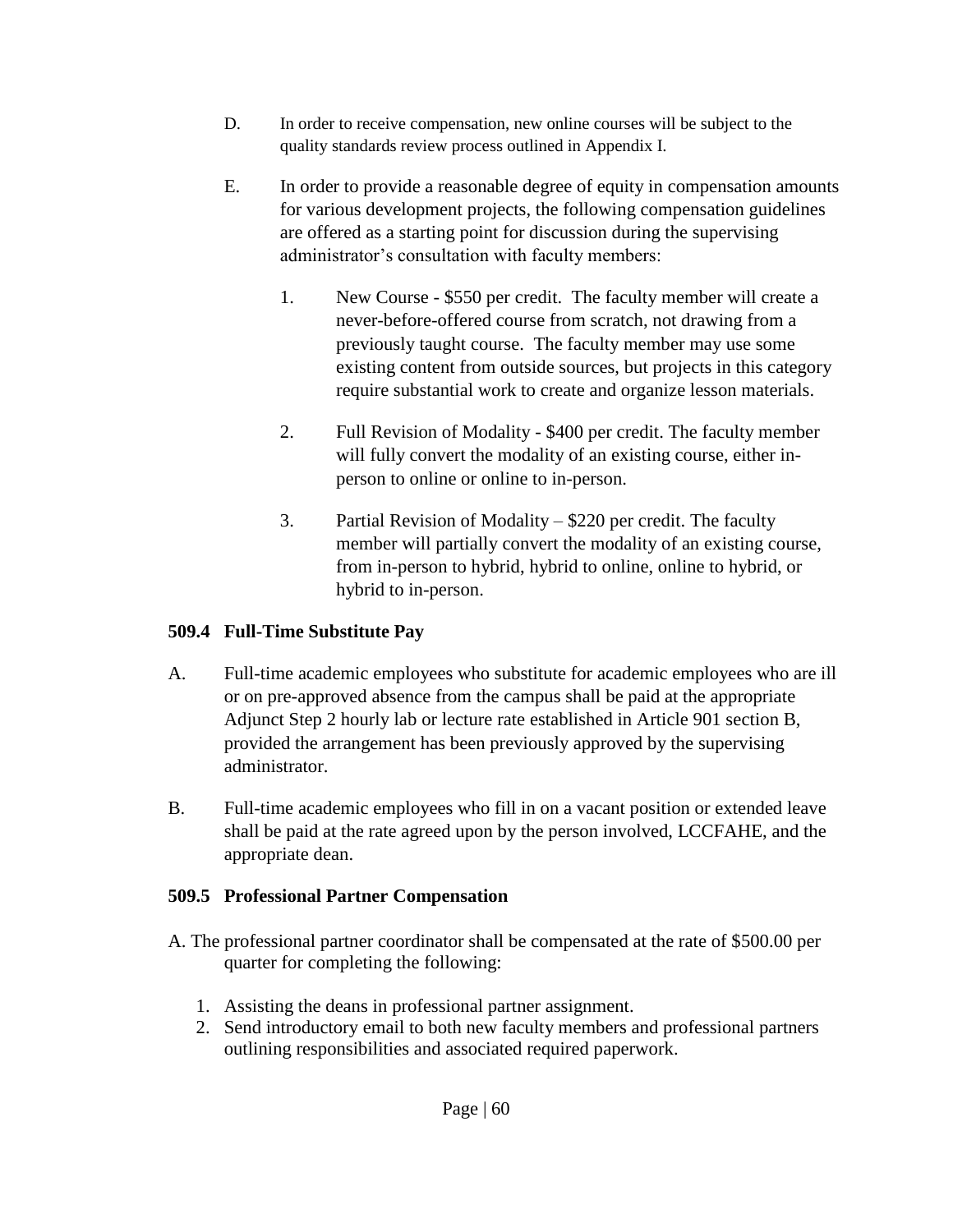- 3. Regularly communicate with professional partners to ensure a successful onboarding.
- 4. Submit required professional partner paperwork to the office of instruction and request payment for professional partners for completion of duties.
- 5. The professional partner coordinator will inform deans when professional partner duties are not completed in the specified term.
- B. Upon completion of duties described below, professional partners shall be paid at the rate of \$200.00 per quarter per adjunct faculty member assigned.
	- 1. Completion of the professional partner checklist.
	- 2. Completion of the classroom observation.
	- 3. Submission of the required paperwork.

### **509.6 Independent Study Compensation**

Full-time academic employees who teach independent study shall be compensated at the quarterly rate of \$45.00 per credit per student.

# **510 CANCELLATION OF CLASSES**

Adjunct, affiliate, and full-time academic employees instructing beyond their full-time load who are affected by the cancellation of classes shall receive compensation according to the following schedule:

- A. Academic employees who are asked by their supervising administrator to meet a course for the first session, or who teach for one or more hours before the class cancellation decision is made by the supervising administrator, shall be compensated at the employee's normal hourly rate for the actual number of hours taught or \$120, whichever is higher.
- B. An academic employee whose class is cancelled without 3 working days' prior notice will receive \$120.

# **511 OVERLOAD**

Full-time academic employees who instruct or perform similar duties in addition to a full load shall be compensated at the adjunct rate.

# **512 CONFORMANCE WITH STATUTES**

It is the intent of the parties that all provisions of this Article be in conformance with the Higher Education Act. In the event that formal action occurs challenging such result, salary provisions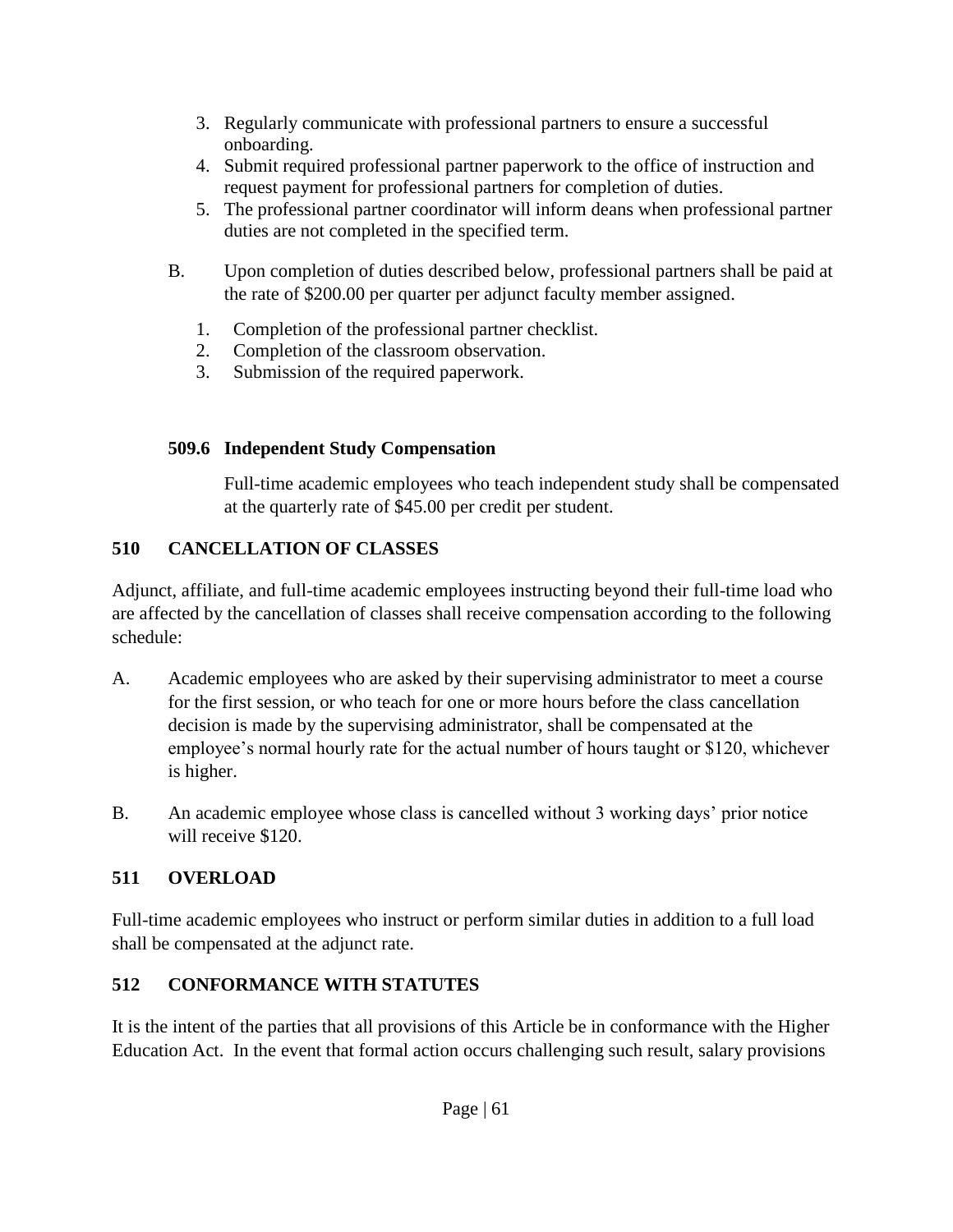contained herein alleged to violate appropriation provisions shall be invalidated pending final resolution of the matter.

### **ARTICLE 600: FULL-TIME FACULTY WORKLOAD**

# **601.1 Intent and Purpose**

It is the intent of the LCCFAHE and the District to establish and maintain workload standards that are fair and equitable for all academic employees. It is the responsibility of the vice president of instruction, in conjunction with supervising administrators, to ensure that academic employees have a reasonably equitable workload in terms of their primary assignments and their college service assignments relating to the academic affairs of the District.

- A. Academic employee work assignments will facilitate quality instruction and allow instructional methods that are innovative and/or the most effective for the given discipline.
- B. Work assignments will create an appropriate distribution of work while allowing adequate flexibility to meet varying organizational and individual needs.
- C. Assignments for academic employees whose primary work assignment is largely non-instructional will be clearly defined and will be comparable in time and effort to those with assignments that are primarily instructional.
- D. Academic workloads consist of a primary assignment and a college service assignment. An average baseline workload model will be used as a starting point for the development and/or evaluation of an academic assignment. It is expected that most assignments will deviate to some extent from the baseline model, depending on the mode of instruction, class capacities, curriculum and program management responsibilities, lab management responsibilities, and other special factors. Deviations from the baseline will be identified and discussed by the academic employee, the employee's department, and the appropriate supervising administrator. The supervising administrator is responsible for documenting final workloads and rationale for deviations, and the vice president of instruction is responsible for periodically reviewing academic workloads. Summaries of workload reviews will be made available to the LCCFAHE annually upon request. The base workload assumptions are as follows:
	- 1. Academic employees are exempt employees and as such may not have a specific schedule. Although a portion of an academic employee's workload may take place off-campus, faculty have an obligation, as per Article 107, to provide 173 days of service to the College. Deviations from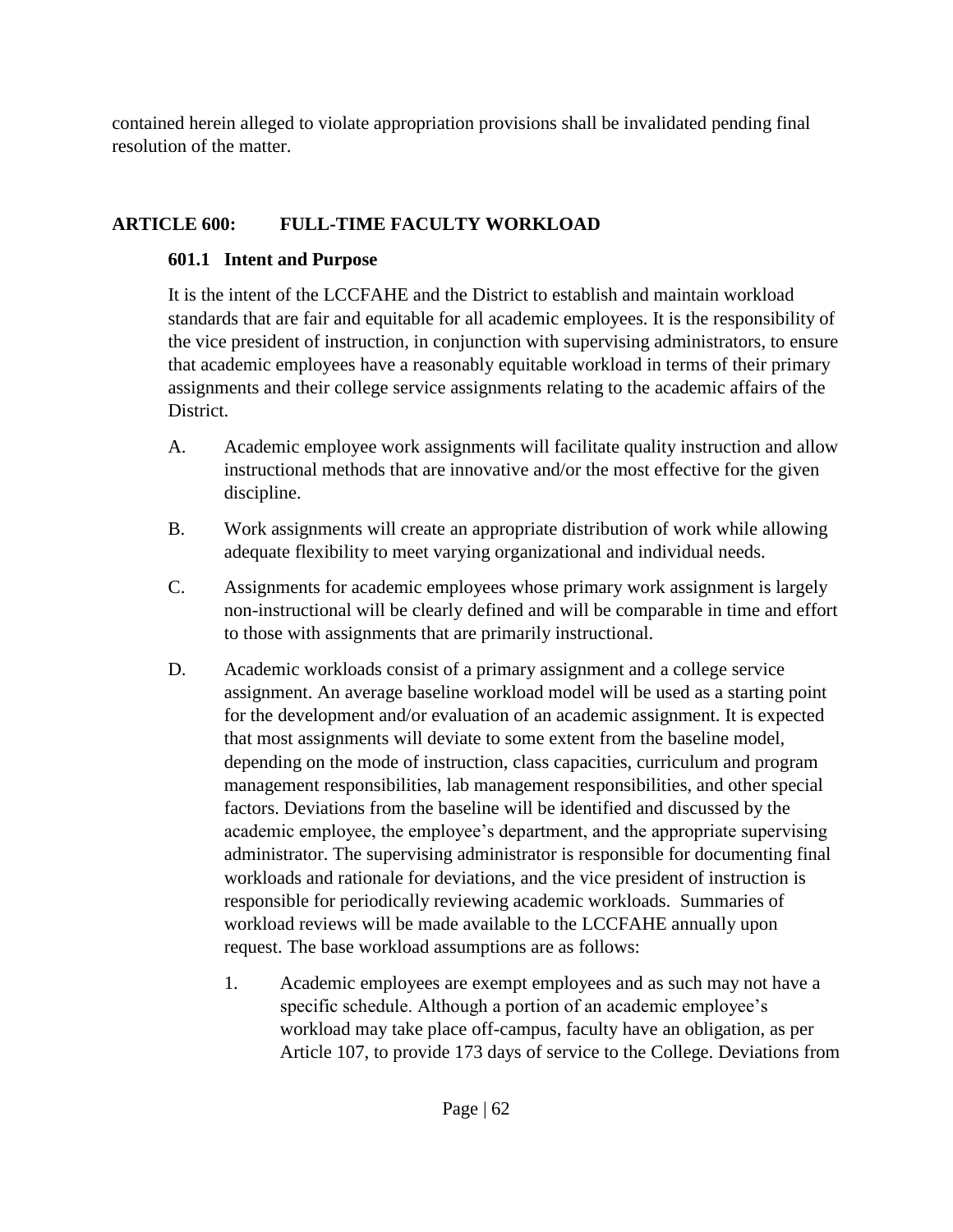baseline campus availability practices will be worked out as a part of establishing individual workloads.

- 2. The average credit load for an academic employee engaged in full-time teaching is 45 credits annually (15 credits per quarter for 3 quarters). The average weekly contact hours associated with this credit load is 15 to 24 contact hours per full week of instruction.
- E. Class capacities affect workload and may be considered when adjusting workloads. Base class capacities, deviations from base class capacities, and online class capacities, will be established by the supervising administrator after consulting with individual employees and their related departments. In general, online class capacities will not exceed that of similar face-to-face classes.

### **601.2 Assignment of Workload**

- A. Within the limitations and guidelines outlined in this agreement, the assignment of loads for academic employees is the responsibility of the appropriate supervising administrator. Workloads will be developed in consultation with individual academic employees and the employee's department. A change in assignment must be within the faculty's assigned instruction unit or as mutually agreed. The supervising administrator and academic employee shall meet at least once each academic year to discuss and review the employee's workload. Other aspects of the employee's assignment may be discussed at this meeting, including faculty evaluation information as outlined in Article 800.
- B. The District will consult with an academic employee at least one (1) quarter before assigning significantly new or different duties to the employee. Significant changes in workload that are mutually agreeable to both the academic employee and the District may be implemented earlier.
- C. The District will seek to fill off campus assignments on a voluntary basis. If no academic employee volunteers, an assignment may be made subject to Article 601.2 (B). Compensation for travel time and mileage to and/or from off campus assignments shall be subject to the following terms:
	- 1. If the off-campus assignment involves additional travel mileage, the employee will be compensated according to OFM travel reimbursement rules and rates. A prior approval form must be completed and submitted to the Office of Instruction.
	- 2. Any cost for parking will be reimbursed.
- D. If an academic employee, the employee's department, and/or the supervising administrator cannot reach agreement on workload assignments and/or deviations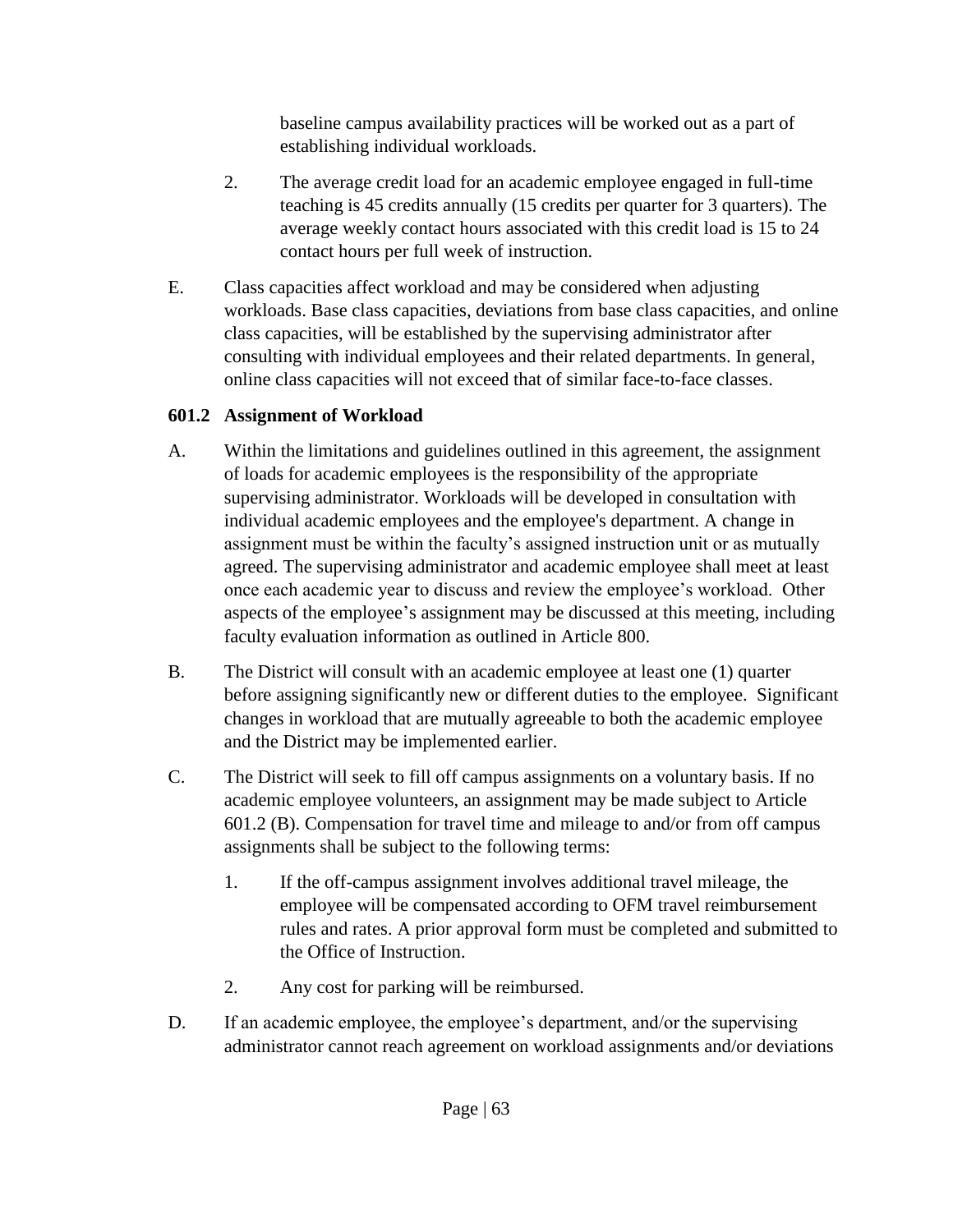from the baseline workload standard, the vice president of instruction is responsible for making the final determination after consulting with Governance Council. Academic employees may utilize the grievance procedure beginning at level 3 as outlined in Article 1003.3 if not satisfied with the decision of the vice president of instruction.

### **601.3 Primary Workload – Teaching**

The primary workload for academic employees engaged in teaching includes direct instructional contact with students, student consultation hours (office hours), advising, assessment, and open time for preparation and grading.

- A. Direct Instructional Credits and Contact Hours: Each academic employee is assigned an instructional workload comparable to all academic employees' loads in time and effort. Assignments shall normally be 45 credits per academic year (15 credits per quarter for 3 quarters), generating from 15 contact hours up to a maximum of 24 contact hours per week in direct instructional contact with students, depending upon the mode of instruction used. These normally assigned hours shall not include assignment of overloads. Direct instructional contact means time scheduled in organized classes, seminars, or other activities of a similar nature.
- B. Student Consultation Hours: Full-time academic employees whose primary assignment is teaching will schedule five (5) hours per week outside of classroom instruction to be available for student consultation. All other full-time academic employees and the appropriate supervising administrator will mutually agree as to the number of student consultation hours per week. These hours, including time, location, email, and telephone number (if available), will be given to the Office of Instruction for publication prior to the start of classes each academic quarter.
- C. Advising: As much as possible, student advisees shall be matched with faculty advisors by program, major, and degree intent. Every effort shall be made to equalize advisee loads at 30 advisees. No advisees over 30 will be assigned without the permission of the academic employee and the supervising administrator. Additional advisees assigned will be considered an overload assignment and be compensated as established in Article 900, unless used as described in Article 601.6 towards an employee's service obligation.
- D. Assessment: In addition to class assessment activities associated with instruction, academic employees have an obligation to participate in program or disciplinerelated assessment activities occurring within their departments as a part of the instructional workload.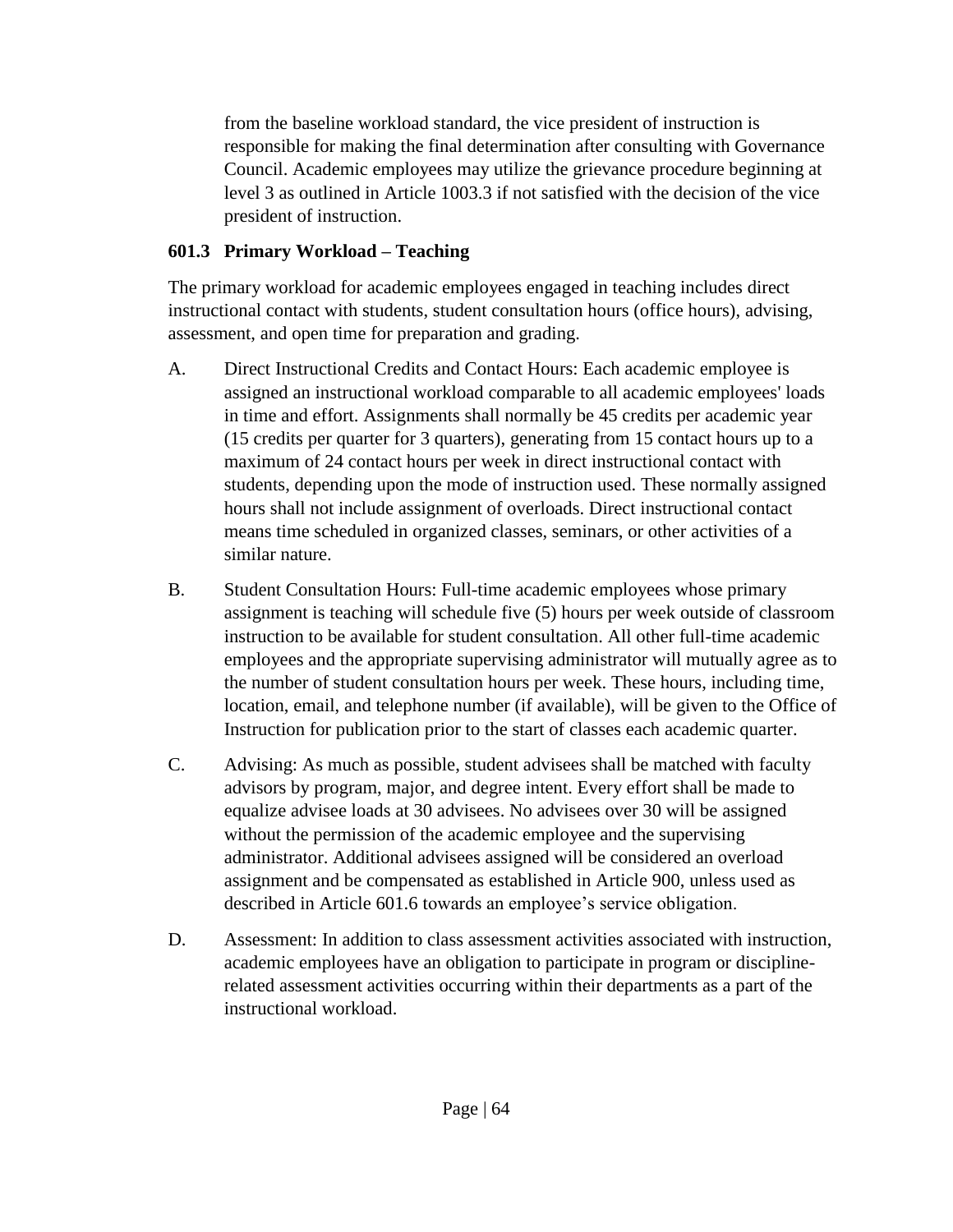- E. Workload Exceptions: The normal full-time teaching load at Lower Columbia College is 15 credits/credit equivalents per quarter with the following exceptions:
	- 1. ECED/BAS-TE 12
	- 2. NURS 12

### **601.4 Primary Workload – Counseling**

As with other academic employees, the primary workload for full-time academic employees engaged in providing student counseling services is based on an average 40 hour work week, with 35 of those hours on campus. Counselors are contracted for 173 days; however, because of the need to provide counseling services between quarters and during the summer, the 173 days may be scheduled over 4 quarters (summer, fall, winter, and spring) instead of the academic year defined in Article 107. Additional overload contracts for extra days of counseling service may be offered at the discretion of the District. Overload contracts are optional on the part of the academic employee. The rate of pay is specified in Article 900.

### **601.5 Primary Workload - Librarian**

As with other academic employees, the primary workload for full-time academic librarians is based on an average 40-hour work week, with 35 of those hours scheduled on campus.

A full-time librarian's primary assignment includes, but is not limited to:

- A. Information literacy instruction: Collaborate with faculty to provide courseintegrated instruction for online and face-to-face classes through the delivery of workshops and the development and promotion of online modules and instructional tools. Librarians may be assigned to teach credit-bearing information literacy courses during their scheduled hours.
- B. Library reference service: Approximately one third of a librarian's 35-hour weekly schedule is designated to providing one-on-one library reference service to all library users at the reference desk.
- C. Assessment: Participate in program review, and evaluate and document achievement of student learning outcomes.
- D. Collection development: Evaluate, weed, maintain, and build the library's collection of print and online resources to support the College curriculum and college community.
- E. Learning Commons support: Provide staff coverage and general support to students, faculty, and staff as needed. Work as a team with other Learning Commons staff to coordinate user services and activities.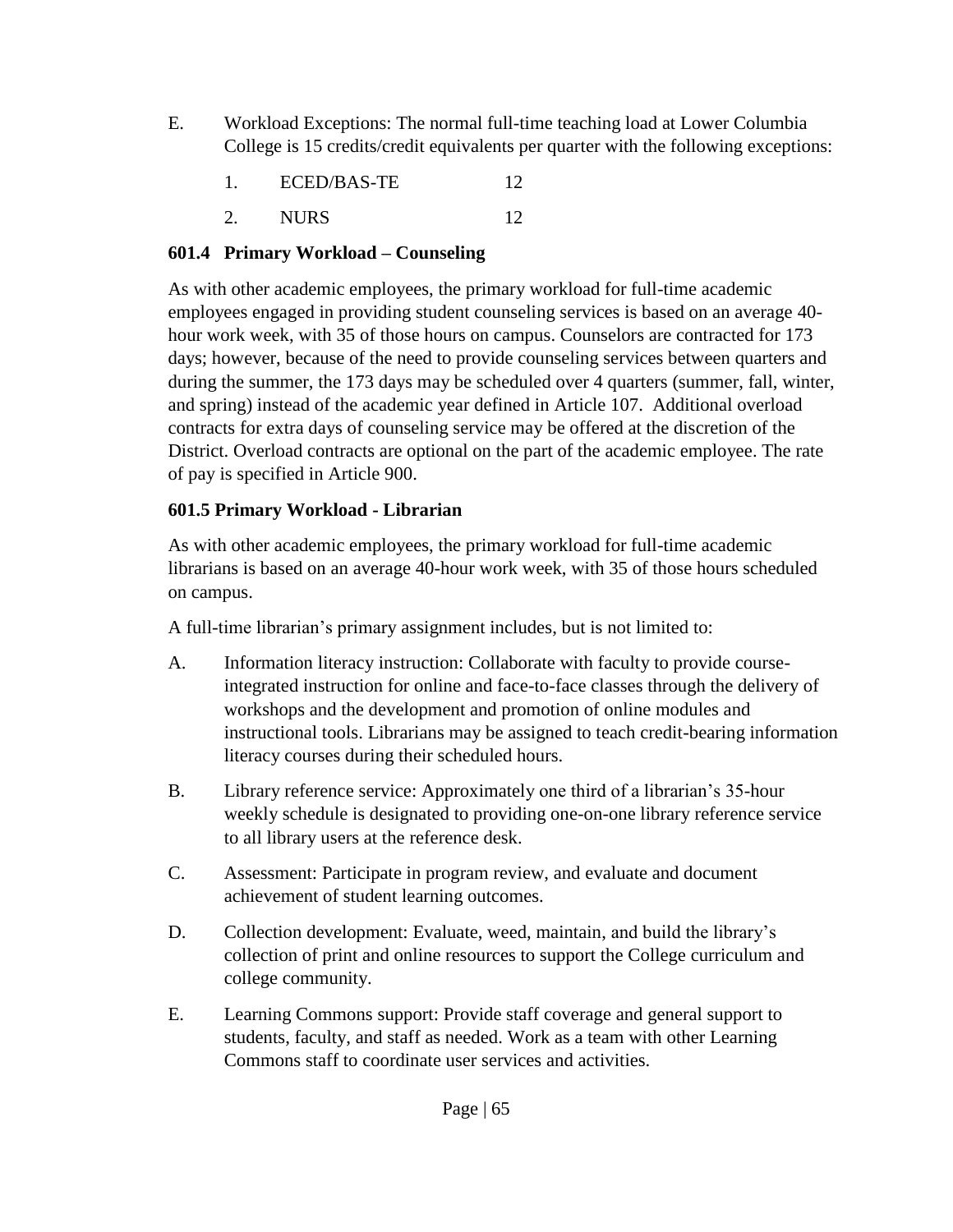- F. Online resources: Assist with the management of the online integrated library system (catalog), online databases, maintain library web pages, and support and promote the library's Open Educational Resources initiative.
- G. Other activities supporting the promotion of information literacy across the curriculum.

### **601.6 College Service Obligation**

- A. Full-time faculty members are expected to participate in activities that promote the healthy functioning and advance the mission of the College. This service to the College is beyond that listed in Articles 601.3, 601.4, and 601.5.
- B. Examples of service activities include, but are not limited to:
	- 1. Serving on a committee as appointed by the president of the College, vice president for instruction, vice president for student success, the appropriate dean or supervising administrator, or the instructional department;
	- 2. Advising more than 30 active advisees, without additional compensation, as assigned by normal College procedures;
	- 3. Coordinating and scheduling of Professional Technical Advisory Committees;
	- 4. Serving as the advisor of a student club;
	- 5. Engaging in unpaid internal or external consulting;
	- 6. Teaching additional courses above normal assignment. No overload assignment is made when the academic employee uses teaching to fulfill the requirement;
	- 7. Maintaining/preparing instructional lab facilities;
	- 8. Coordinating special events;
	- 9. Working with area high schools and/or other agencies;
	- 10. Other activities as appropriate to the academic employee's work assignment and mutually agreed to by the employee and the supervising administrator.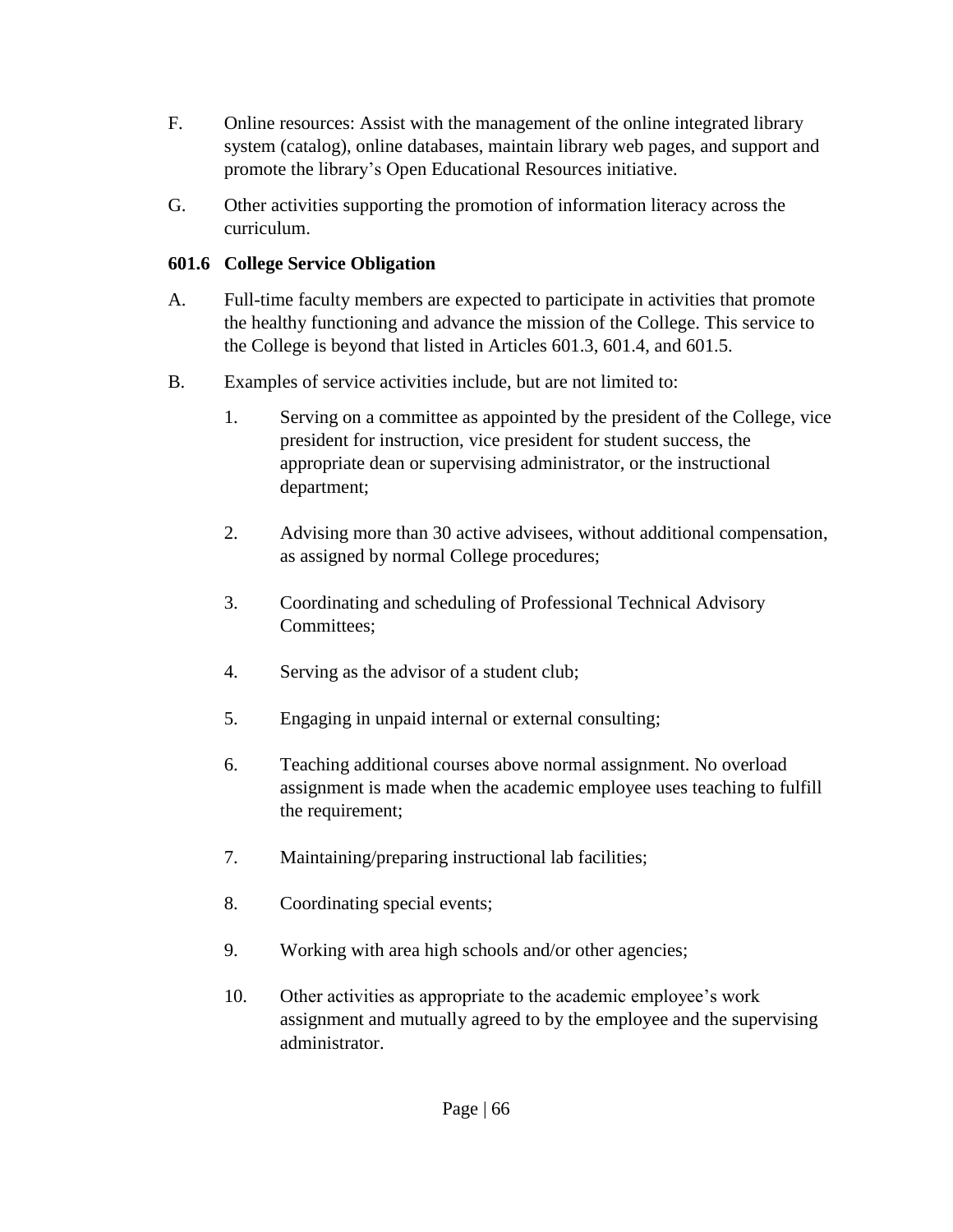- C. The assignment of the specific activities will be made by the academic employee's supervising administrator after consultation with the academic employee. Every effort will be made to ensure that there is workload equity among the faculty. Disputes will be settled as outlined in Article 601.2 (D).
- D. Service obligation activities will be included in the faculty member's teaching effectiveness plan and updated as changes occur.

### **601.7 Probationary Faculty Workload Considerations**

Before assigning additional tasks to probationary faculty, the appropriate supervising administrator will consult in good faith with the appropriate probationary committee to ensure that their workloads are reasonable in light of the rigor and additional tasks required during the probationary period.

- A. Probationary academic employees who have issues or concerns regarding workload may request that their supervising administrator, probationary committee, and/or the LCCFAHE review their workload and make recommendations, with the understanding that the appropriate supervising administrator has the final responsibility to resolve any issues or concerns.
- B. The frequency of requests shall be limited to two (2) per academic year, unless additional requests are mutually agreeable to the LCCFAHE and the District.
- C. Should the supervising administrator be unable to resolve a workload issue, the appropriate vice president shall be the final arbiter.
- D. A probationary academic employee may appeal any final decision made by the supervising administrator to the appropriate vice president, who shall be the final arbiter.

### **602 COOPERATIVE EDUCATION**

Academic employees may participate in cooperative education and other work-based learning activities either as an overload activity or as a part of their college service obligation. Academic employees serving as instructor coordinators in cooperative education experiences are subject to the following provisions. Instructor coordinators will:

- A. Complete orientation activities to review cooperative education policies, procedures and responsibilities.
- B. Provide work-based learning guidance to students and will assist them in planning their career goals, developing learning objectives for the work site and monitoring their progress throughout each quarter of enrollment in co-operative education.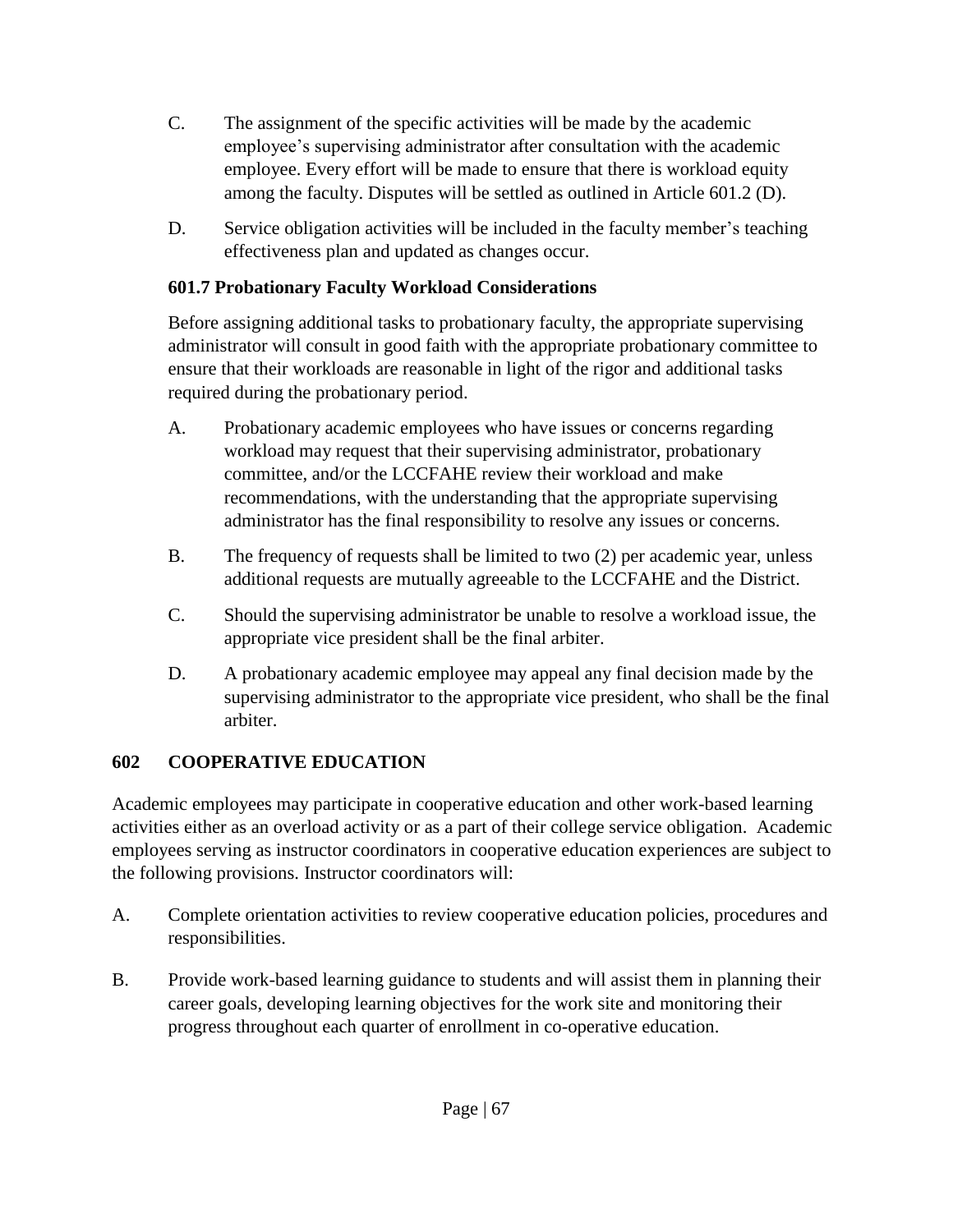- C. Complete on-site visits as required by the State Board (SBCTC) Policy Manual.
- D. Submit final grades following approved College procedures, and submit final evaluations for the student's record to cooperative education staff following established procedures.

### **ARTICLE 700: FULL-TIME FACULTY LEAVES**

This article does not apply to the following adjunct contracts: Continuing Education, Corporate Training, stipends, and other special contracts.

### **701 SICK LEAVE DEFINITION**

- A. "Sick leave" shall mean a leave of absence with pay granted pursuant to RCW 28B.50.551 for illness, injury, bereavement, or emergencies.
- B. "Compensatory account" shall mean that account set up for sick leave, and that account shall be posted with sick leave.
- C. "Non-compensatory" shall mean sick leave which is ineligible for sick leave buyback pursuant to Article 703.
- D. A full-time academic employee shall be credited with twelve (12) days sick leave on the first day of the initial contract which is for three (3) consecutive quarters. Thereafter, commencing with the second year of employment, the employee shall be credited with one (1) day of leave per month. Full-time academic employees teaching summer quarter do not accrue additional leave under Article 903. Academic employees in leave without pay status shall not be credited with leave.
- E. Employees shall notify their supervising administrator when they find it necessary to be absent. The employer reserves the right to request from the employee a statement signed by a licensed health care practitioner or certified mental health practitioner concerning treatment for an illness or injury which extends five (5) consecutive contract days or longer.

### **702 ANNUAL ACCOUNTING FOR SICK LEAVE**

- A. All sick leave taken by eligible employees shall be posted to the compensatory account, except for those employees who have a non-compensatory account balance in which case in any month the number of days charged to the compensatory account shall not exceed the number of days accrued to their compensatory account that month. Excess sick leave days in that month will be charged to the non-compensatory account until it is exhausted. Any remaining sick leave days used will be charged to the compensatory account.
- B. Leave account information is available through the LCC internal information system.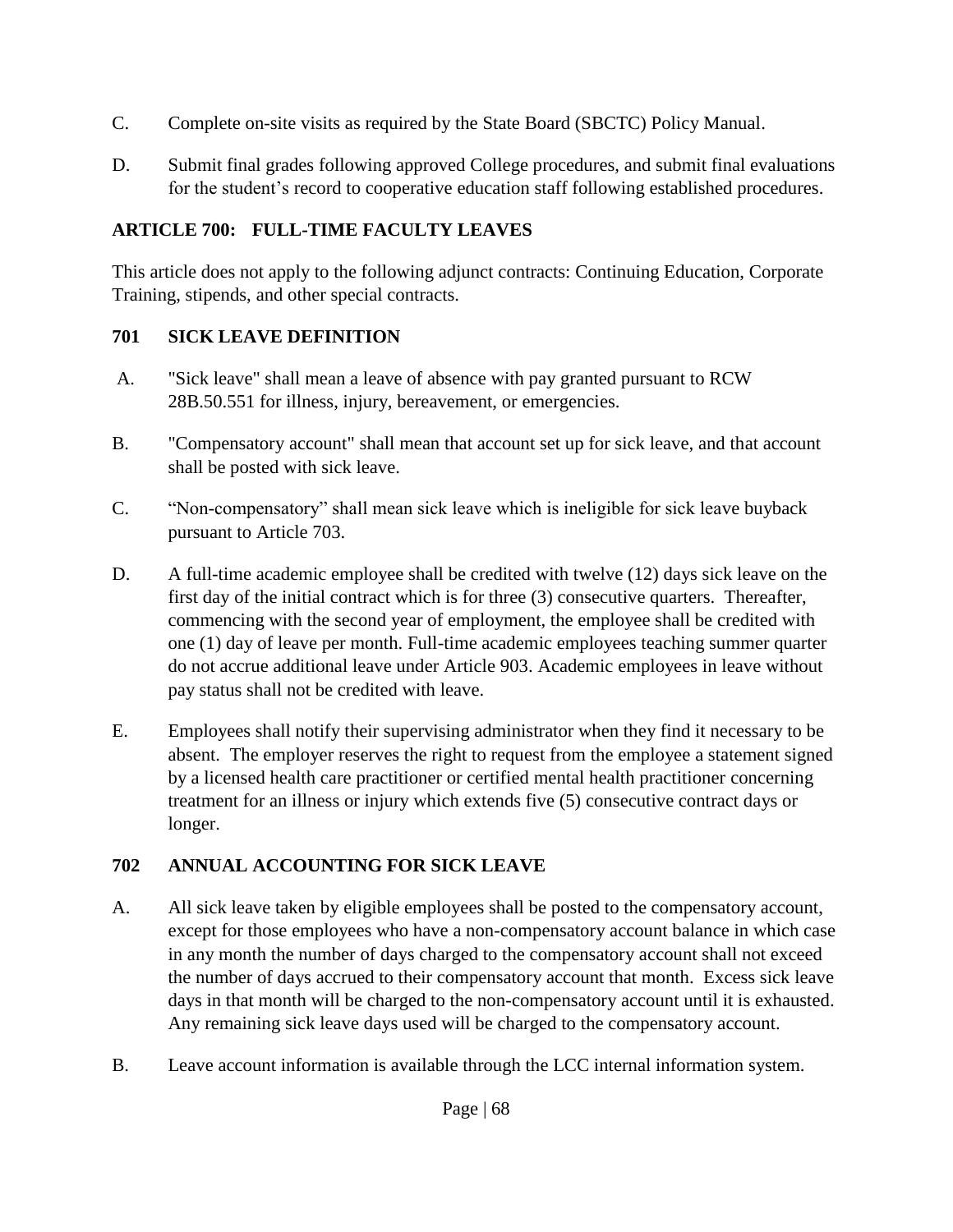### **703 SICK LEAVE BUY-BACK**

- A. Pursuant to RCW 28B.50.553, in January of the year following any year in which a minimum of sixty (60) compensable days of sick leave is accrued, and each January thereafter, any eligible employee may, upon written request, receive remuneration for unused compensable leave accumulated in the previous calendar year at a rate equal to one (1) day's monetary compensation of the employee for each four (4) full days of accrued compensable leave in excess of sixty (60) days. Sick leave for which compensation has been received shall be deducted from the accrued compensatory balance at the rate of four (4) days for every one (1) day's pay.
- B. Eligible employees, at the time of separation from state service due to retirement on account of age or physical disability, or the estate of a deceased eligible employee, may participate in sick leave buy out or VEBA compensation consistent with applicable statutory requirements and District procedure.

### **704 JURY DUTY**

Leave of absence with pay shall be granted employees to serve on jury duty, as trial witnesses, or to exercise other subpoenaed civil duties. Employees will be allowed to retain any compensation paid to them for their jury duty service. Employees shall reimburse the Employer for compensation received for all other civil duty, exclusive of expenses incurred.

### **705 BEREAVEMENT LEAVE**

Bereavement leave, which is deducted from sick leave, may be taken as follows:

- A. Five (5) days for death in the immediate family, which includes: husband, wife, offspring, parent, sibling, stepbrother, stepsister, stepchild, stepparent, grandchild, grandparent, in-law, or any person living in the immediate household of the employee. Leave to pay last respects to a very close deceased friend may be granted by the immediate supervisor without loss of pay to the employee.
- B. Upon approval of the appropriate dean, additional days of bereavement leave shall be deducted from accumulated sick leave.

### **706 FAMILY AND MEDICAL LEAVE**

Leave shall be granted in accordance with the Family and Medical Leave Act (FMLA) and any amendments thereto and the Washington Family & Medical Leave Program (RCW 50A.04). Eligibility for FMLA requires that an employee has worked for at least twelve (12) months and for at least one thousand two hundred fifty (1,250) hours during the twelve (12) months prior to the requested leave. Full-time academic employees are considered to be eligible if he or she has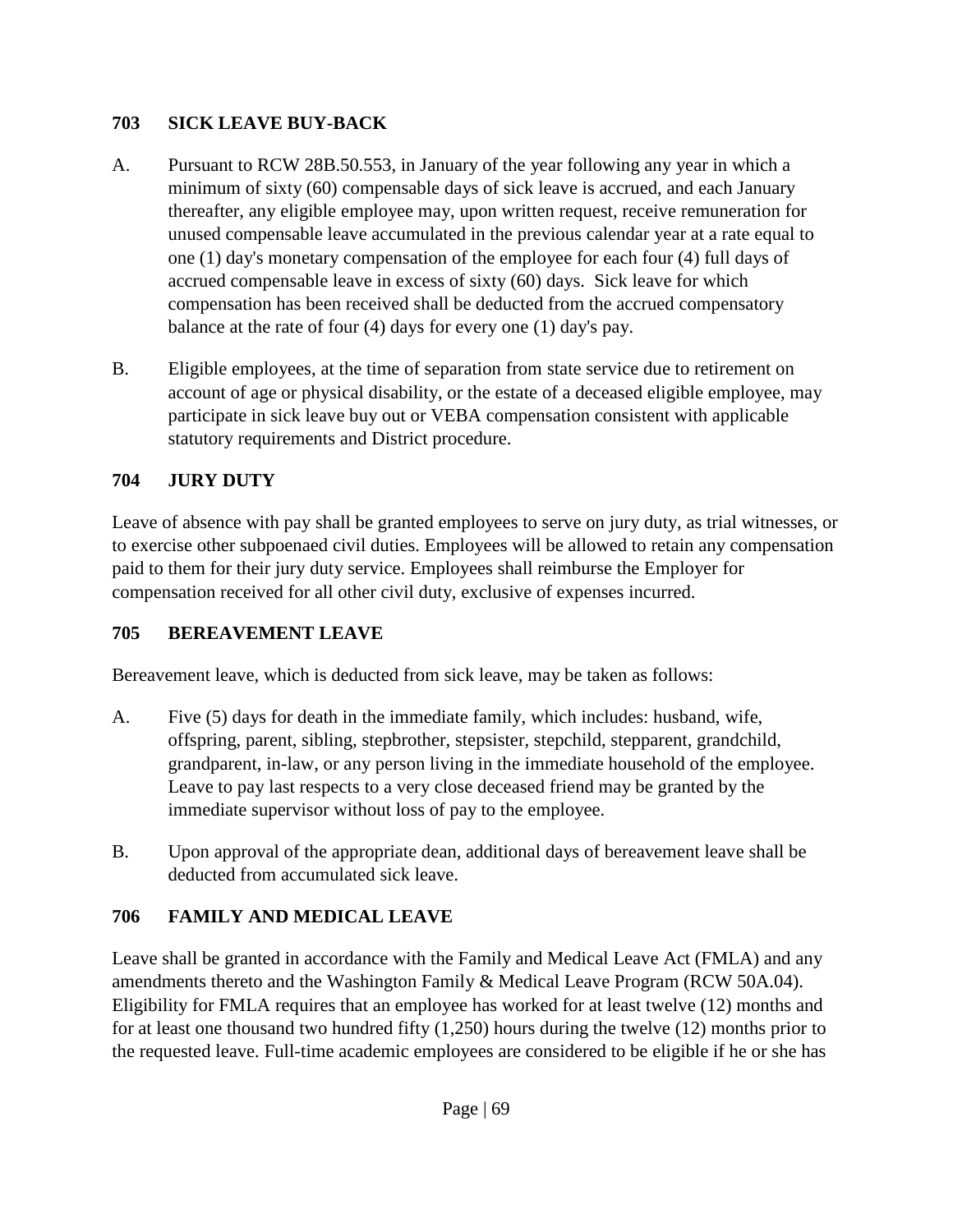worked as full-time faculty for one academic year prior to the request. Pro rata faculty qualify on a pro-rated basis. Eligible employees are entitled to up to twelve (12) workweeks of paid or unpaid FMLA leave in a twelve (12) month period. FMLA leave is not always consecutive leave. Intermittent leave, leave on a reduced schedule, or a combination of intermittent and consecutive leave may be necessary for an eligible employee's own serious health condition, to care for a family member with a serious health condition or military family leave, or to care for a newborn child or a newly placed child. LCC and the employee must mutually agree to the work schedule and duration before the employee may take the leave intermittently or work a reduced schedule. Eligibility for the Washington Family & Medical Leave Program is determined by the Employment Security Department in accordance with RCW 50A.04 and WAC 192.

### **707 SABBATICAL LEAVE**

### **707.1 Philosophy**

Sabbatical leaves, in accordance with RCW 28B.10.650, provide full-time tenured academic employees with the opportunity for professional growth, enrichment, and renewal and are encouraged by the College. The professional growth and enrichment aspects of a sabbatical leave enhance the ability of faculty to fulfill their duties at the College. The enrichment and renewal aspects allow faculty to pursue activities not normally allowed during their regular assignment and regain a healthy perspective on their profession.

### **707.2 Duration**

The Board may grant up to three (3) quarters of absence with or without pay as defined in Article 707.8 to full-time academic employees for research, study in residence at an accredited institution of higher education, work to update skills, educational travel, or other activities.

### **707.3 Eligibility**

Tenured academic employees may apply for an initial sabbatical after five academic years of service at the College. The initial sabbatical, if approved, will begin no sooner than the beginning of the sixth academic year of service. Sabbatical leave requests shall not exceed three academic quarters (one academic year) of leave from contracted responsibilities. After completing the sabbatical and fulfilling the requirements outlined in Article 707.9, faculty may apply for additional sabbaticals at any time; however, the number of sabbaticals granted to an individual will be considered during the evaluation process as outlined in Article 707.7.

The average number of annual remunerated professional leaves awarded by the College shall not exceed four percent of the total number of full time equivalent faculty, as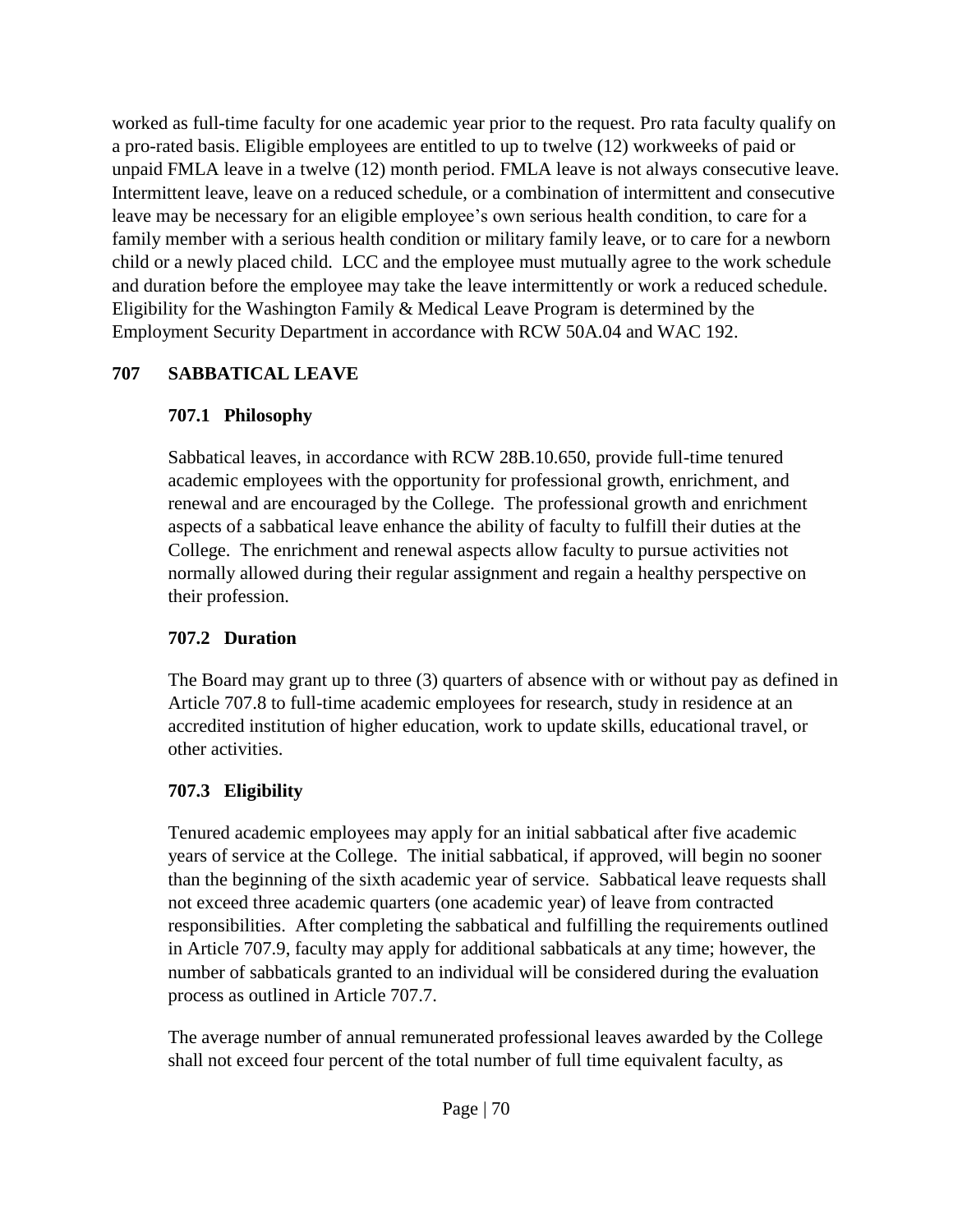defined by the Office of Financial Management, who are engaged in instruction (RCW 28B.10.650).

# **707.4 Application Process**

The application process that follows is intended to be specific enough to allow for the orderly and fair review of sabbatical proposals, flexible enough so that academic employees can take advantage of opportunities that arise, and timely enough that the College and the employee can plan for the implementation of the sabbatical. Academic employees requesting a sabbatical shall:

- A. Prepare a sabbatical proposal according to the application format in Article 707.5. Consultation with the academic employee's department and dean during the preparation of the proposal is encouraged.
- B. Submit the proposal to their division dean. Proposals must be submitted by the fifth day of classes of fall, winter, or spring quarter for consideration during that quarter. Proposals received after the fifth day of the quarter shall be considered the following quarter. Proposals are not evaluated during summer quarter.
- C. Requests for sabbatical leave for two or three consecutive quarters that span two academic years (i.e. divided by summer quarter) shall be submitted and regarded as a single sabbatical application.

### **707.5 Application Format**

In order that the Sabbatical Leave Committee may objectively evaluate each application, the following outline is offered. Individuals may offer additional material, but at a minimum should include the following in the application:

- A. Statement of Topic This statement should frame the thesis of the proposal.
- B. Summary of Need This section should explain how the proposal addresses the needs of students, the individual, the department(s), the College and/or the community.
- C. Evidence of Preparation and Commitment This section should include information pertaining to professional background, interest, and goals.
- D. Description This section should outline the prospective activities and expected results of the sabbatical, divided into three sections:
	- 1. An outline of the activities to be completed.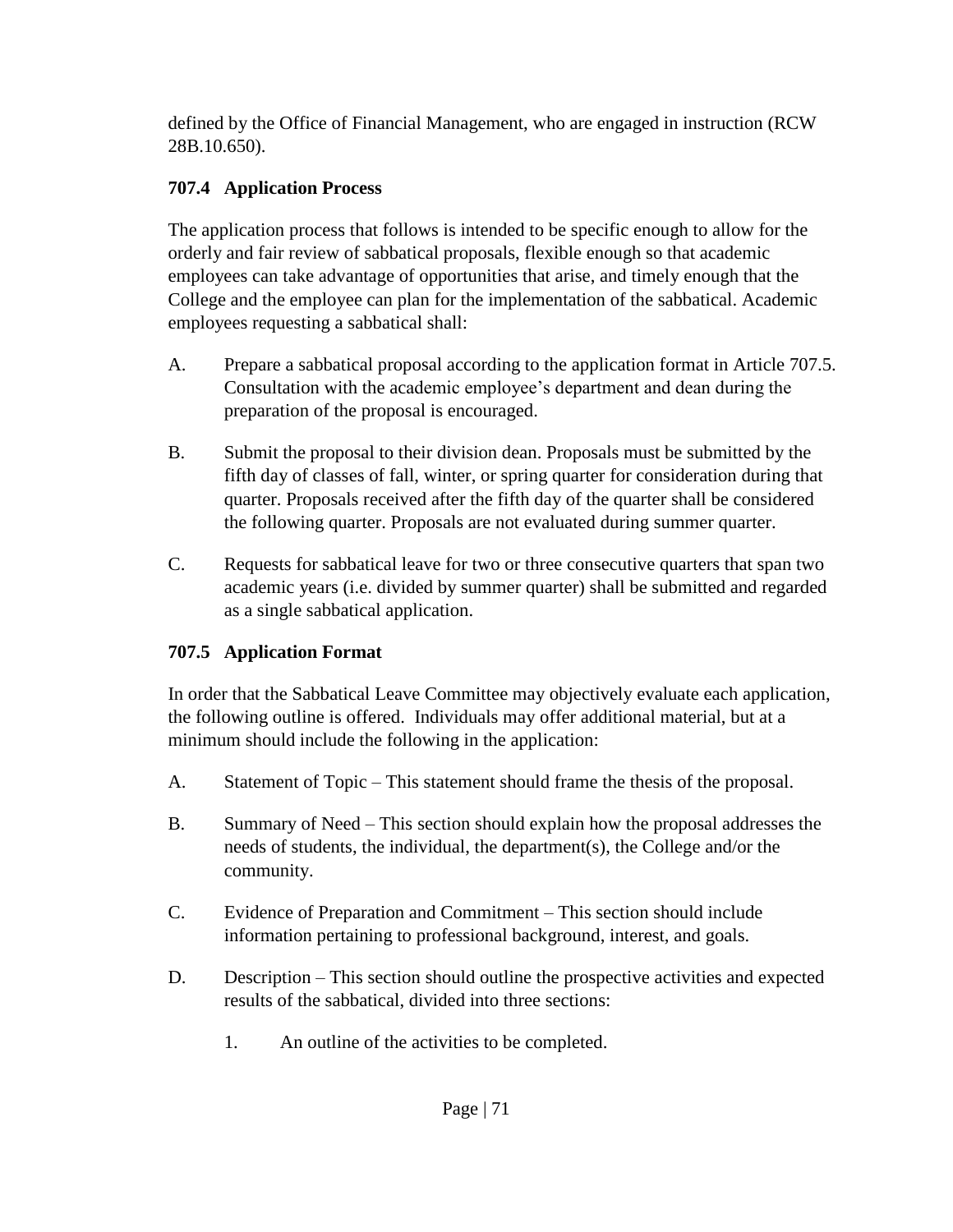- 2. What the sabbatical study would do to enhance the effectiveness of the individual faculty member.
- 3. What benefit is likely to accrue to the institution as a result of the applicant's study leave.
- E. Sabbatical Timeline and Implementation This section should list the time frame of the sabbatical and list specific considerations related to critical decision dates, potential workload coverage, and any other issues related to the implementation of the sabbatical by the College. It is suggested that sabbatical requests are made two quarters in advance.

#### **707.6 Sabbatical Leave Committee**

The Sabbatical Leave Committee will consist of four tenured faculty members elected by the full-time faculty each fall and two instructional division deans as appointed by the vice president for instruction. Each instructional department shall nominate one member to be considered for election to the Sabbatical Leave Committee. Faculty service terms shall be three years. Elections for faculty positions shall be staggered on a three-year cycle, with one faculty member being elected in the first and second years of the cycle and two faculty members being elected in the third. In the event that a faculty member is unable to finish a three-year term, a replacement will be elected for the remainder of the term. Faculty members may be elected to serve no more than two consecutive terms. Each quarter in which one or more applications are to be reviewed, the committee shall at its first meeting elect one of the faculty representatives to serve as chair for the remainder of the quarter. The committee will review sabbatical applications according to the provisions of Article 707.7.

#### **707.7 Application Review Process**

#### **A. Review**

At the beginning of each quarter, the deans will identify any proposals submitted or pending from the previous quarter. Sabbatical Committee members will be notified of the pending application(s) no later than the end of the second week of the quarter. A meeting of the Sabbatical Leave Committee will be convened no later than the fifth week of the quarter. After electing a chair as outlined in 707.6, the Committee will check applicants for eligibility and review the applications according to the criteria outlined in this agreement. The Committee may request the attendance of applicants and assist as needed with revisions to the application. After applications are adequately revised (if needed), the Committee shall make a written recommendation, ranking all applications properly submitted and meeting the criteria as outlined in this agreement. The recommendation shall be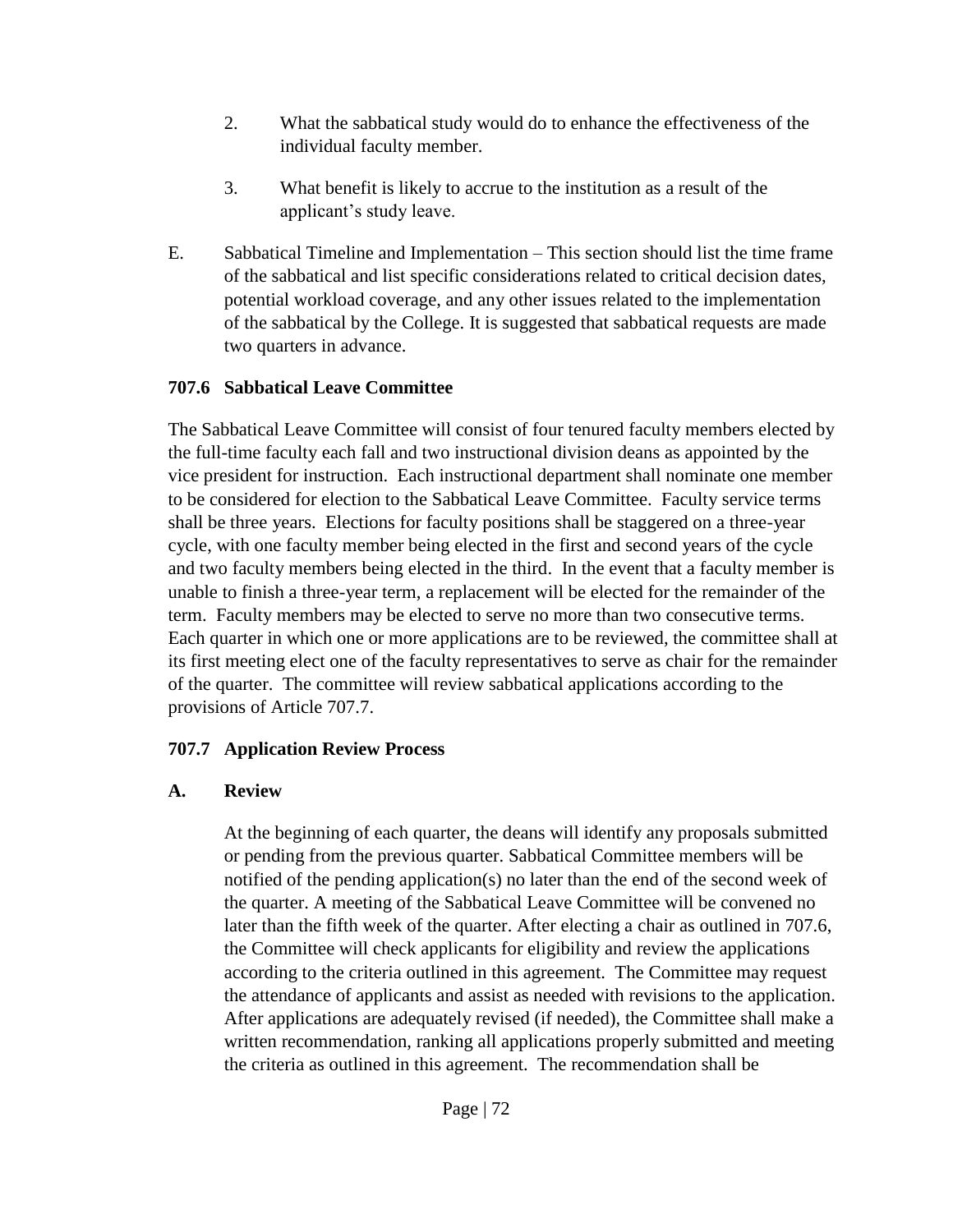completed either by the end of the quarter or according to a later deadline if appropriate and requested in the proposal. The ranking will indicate the Committee's priority as to the granting of leaves and shall follow the guidelines established in 707.7.C. The written recommendation will be forwarded by the committee chair to the vice president for instruction and all sabbatical applicants. The vice president for instruction will review the committee's recommendation and prepare his or her written recommendation. A copy of the vice president for instruction's recommendation will be sent to each sabbatical applicant. The vice president for instruction's recommendation, along with the committee's recommendation, will be presented to the president, who will make the final decision.

#### **B. Evaluation Criteria**

In order to provide objective and fair evaluation and ranking of proposals, the following guidelines will be used to evaluate proposals. These guidelines may be revised by mutual agreement between the District and the LCCFAHE.

- 1. Value to the individual (40% weighting) The proposal should meet at least one of the following considerations:
	- a. Will improve and develop teaching skills.
	- b. Will improve an area of professional concern (methodology, curricula, etc.).
	- c. Will assist faculty in meeting professional development goals (evaluation cycle outcomes).
- 2. Value to the institution/instructional program (40% weighting). The proposal should meet at least one of the following considerations:
	- a. Will develop a new direction for program/department/institution.
	- b. Will develop a new program (courses) for instruction/institution.
	- c. Will develop significant content/skills in existing courses.
	- d. Will help evaluate effectiveness of program/department/institution.
	- e. Will allow program to adopt new technology.
- 3. Previous sabbaticals (20% weighting). The Committee will factor into their ranking whether or not an applicant has had a previous sabbatical. In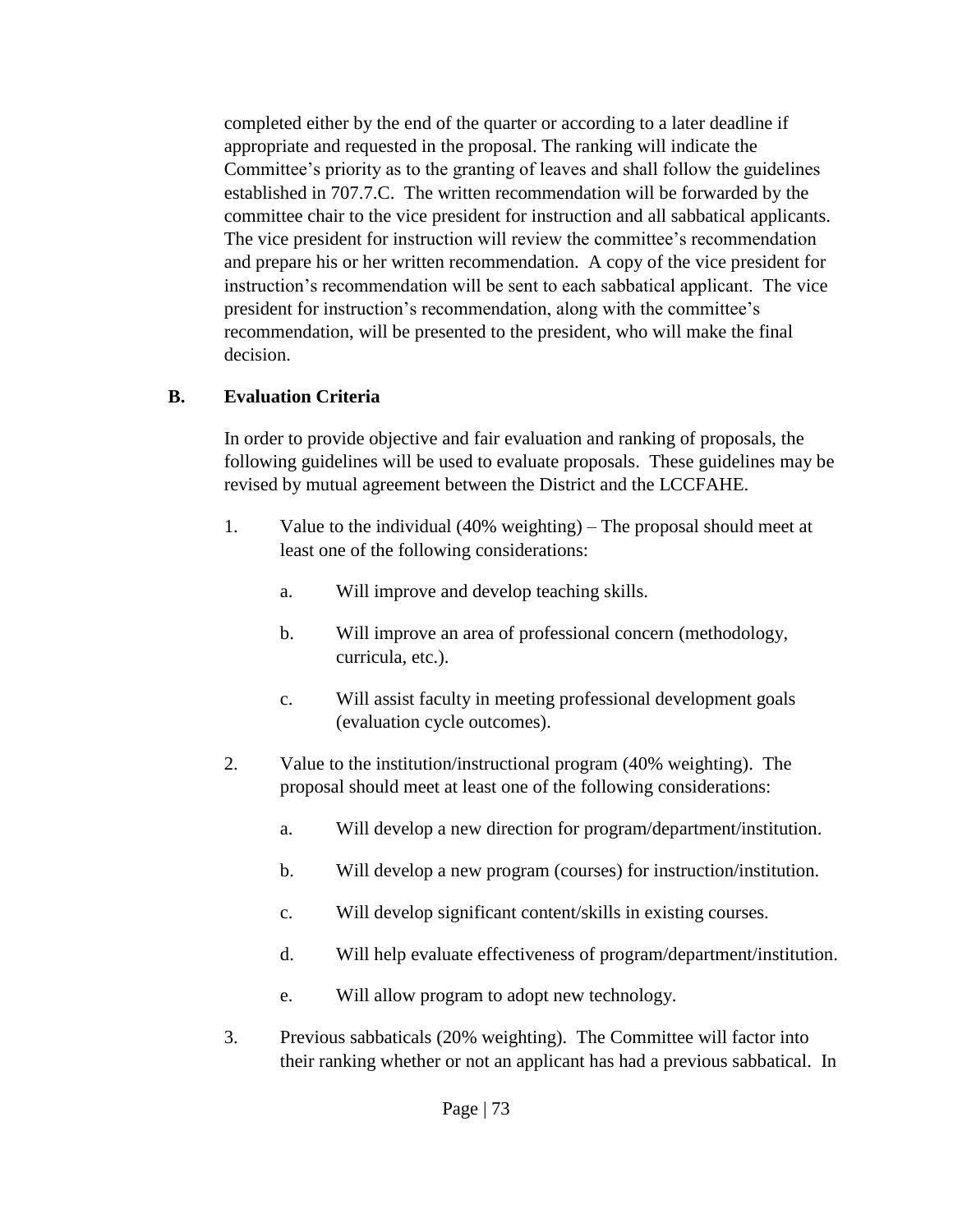general, the Committee will apply the principle that, within a group of applicants, the applicant with the least number of previous sabbaticals should be given preference. For all applicants who have had a previous sabbatical that commenced on or after fall quarter 1998, the Committee shall review the written report completed for the previous sabbatical leave. The Committee may recognize that, under exceptional circumstances, it may be desirable to place a proposal by an applicant with previous sabbaticals at a higher priority than a proposal submitted by an applicant with fewer or no previous sabbaticals.

#### **C. Ranking Criteria**

For situations in which more than one sabbatical leave is requested for a given quarter or quarters, the Committee shall apply the following guidelines:

- 1. No more than four percent of the total number of full time equivalent faculty, as defined by the Office of Financial Management, who are engaged in instruction (RCW 28B.10.650) should be on sabbatical for any given quarter.
- 2. When ranking sabbatical proposals, the impact on the discipline area(s) shall be considered.

#### **D. Meritorious Unfunded Sabbatical Requests**

In the event the review process finds a sabbatical proposal to be meritorious, but the leave is not recommended because of a lack of sabbatical slots, higher priority institutional need for other proposals, or resource limitations, the committee may offer the faculty member continuance for future consideration. If accepted, such a continuance shall result in the application having priority over other applications submitted for the next round of sabbatical funding.

#### **E. Appeal**

Faculty members may appeal the initial recommendation of the Sabbatical Committee or the vice president of instruction within 30 contract days from the College president's final decision. Appeals shall be in writing and will express the applicant's objections, rationale, and remedy. Appeals of the Committee recommendation will go to the vice president for instruction, who will consider the appeal and make a recommendation to the College president regarding the appeal within 15 contract days of receiving an appeal. A copy of the recommendation will be provided to the applicant. Appeals of the vice president of instruction's initial recommendations or recommendations following appeal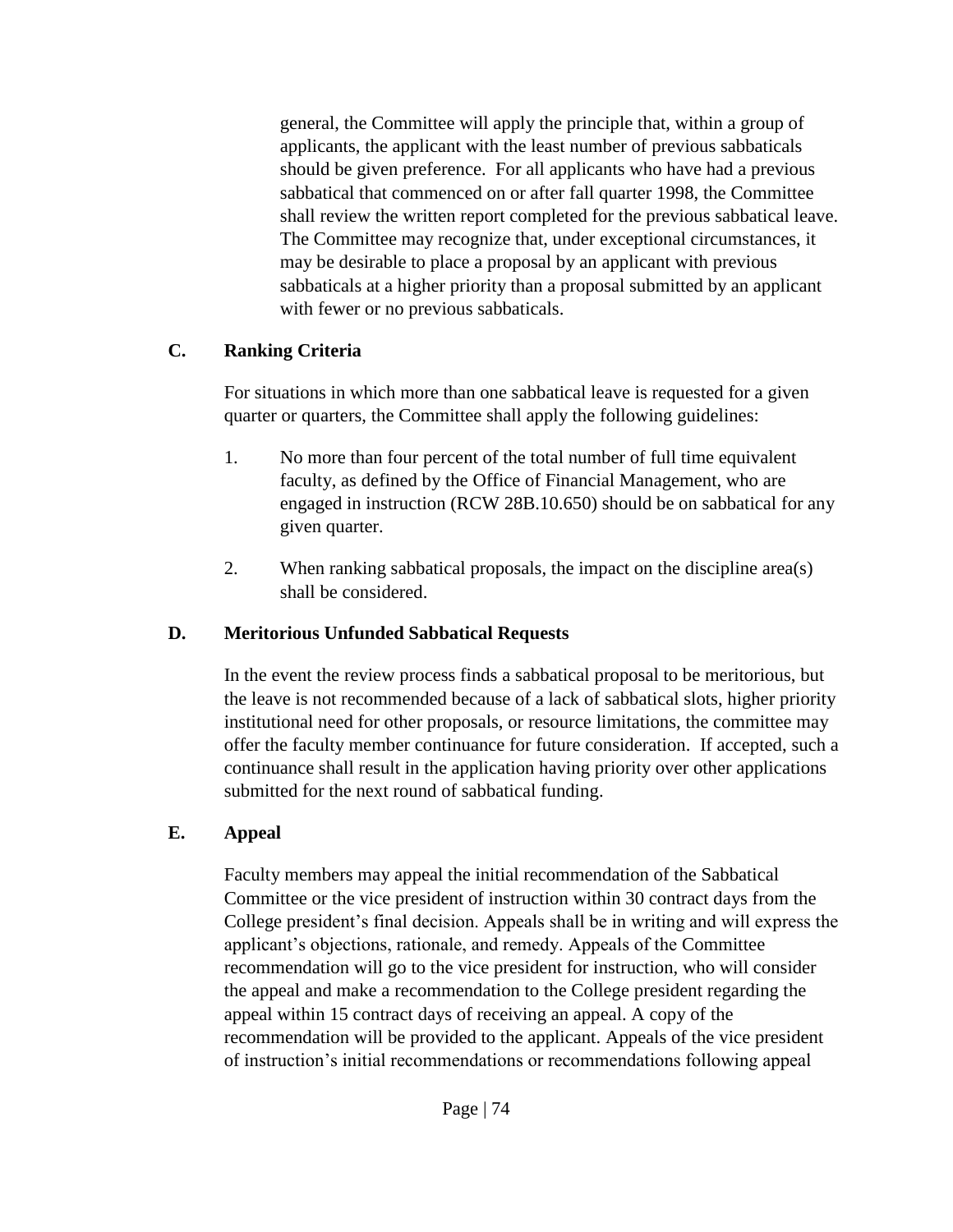will go to the president, who will consider the appeal before making a final decision no later than 15 contract days from the receipt of the appeal or appeal recommendation. Applicants have the right to discuss their written appeals in person with the vice president of instruction before recommendations are submitted to the College president, and/or with the College president before a final decision is made. If desired, the applicant may have LCCFAHE representation at in-person discussion meetings.

#### **707.8 Compensation**

In order to provide maximum flexibility to academic employees when structuring sabbatical leave requests, and to provide the District with assurances that will encourage the provision of funds for sabbaticals, employees may request sabbaticals with up to 90% compensation of base salary, without compensation, or with partial compensation subject to the following provisions:

- A. If an academic employee receives outside compensation while on sabbatical, the District will deduct the amount of the compensation from the amount of compensation requested from the College.
- B. Failure to complete fully the sabbatical objectives as approved will result in the academic employee being required to repay the College 80% of the awarded sabbatical salary. Disputes regarding the completion of sabbatical objectives shall be resolved by joint review of the Sabbatical Leave Committee and the vice president for instruction, and such resolutions shall not be subject to the grievance procedure of this Agreement.
- C. Academic employees may use sick leave during a sabbatical, provided they submit a physician's statement certifying the necessity for sick leave use during sabbatical. Academic employees who experience sick leave during sabbatical shall submit a time table for completion of the sabbatical requirements to the appropriate division dean for approval. Failure to meet the requirements of the revised completion of the sabbatical will result in repayment as provided in 707.8.B.

#### **707.9 Other Responsibilities and Requirements**

- A. An academic employee granted a leave will sign an agreement:
	- 1. Return to the College for a period of time equal in length to that of the leave granted at same or comparable position with no loss in salary schedule status or accrual of seniority.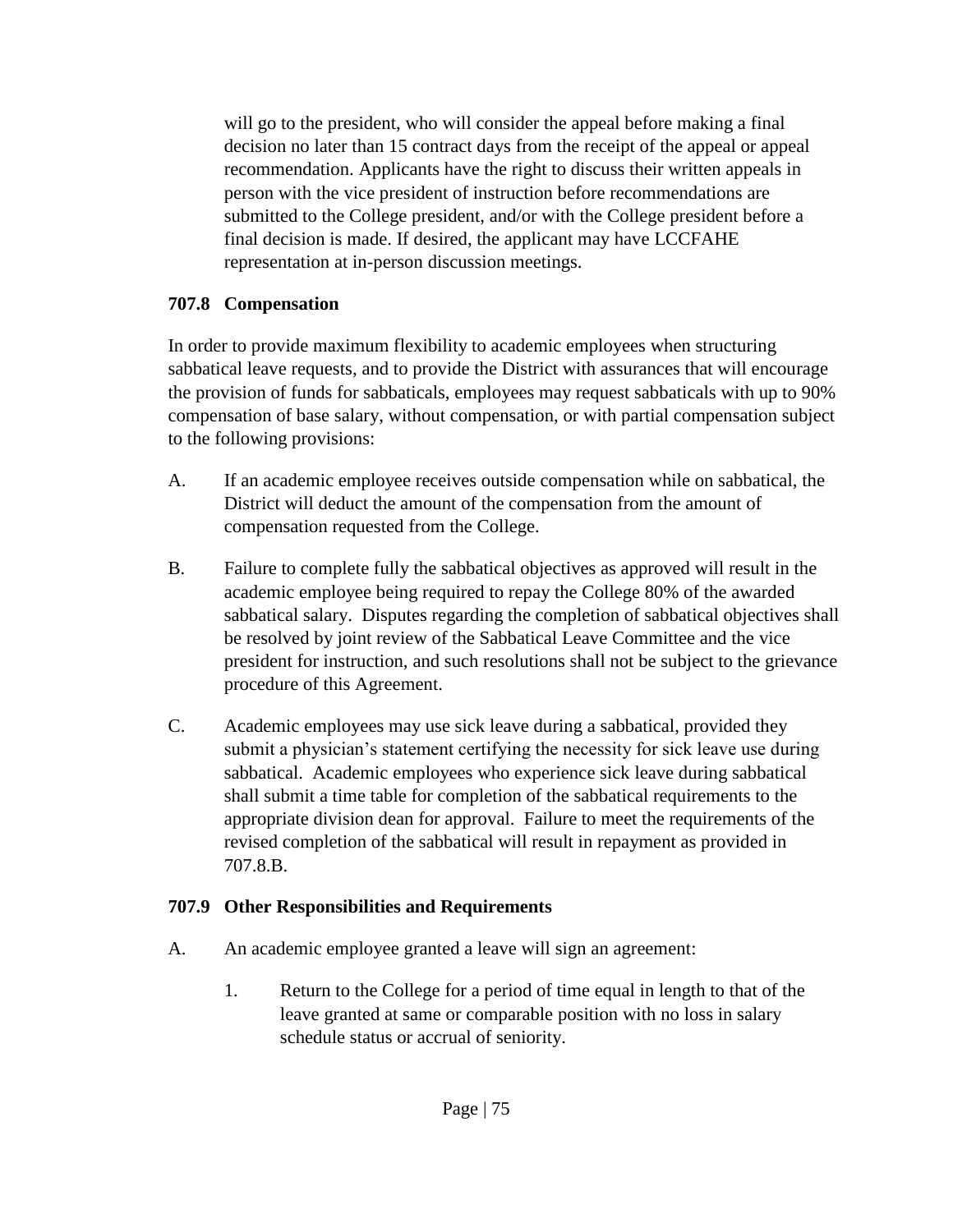- 2. Refund the College all leave pay should the recipient not return at the expiration of the leave. Should the academic employee be unable to return because of disability, death, or a reduction in force causing the elimination or reduction of the recipient's position during the leave, no refund is required.
- B. Upon completion of the sabbatical, the academic employee will prepare a written report that summarizes the actual sabbatical activities and compares them to the description outlined as a part of the application process in Article 707.4. The report shall be completed no later than two quarters after the completion of the sabbatical. Reports will be submitted to the vice president for instruction, who will place them in the LCC Library. The report shall be reviewed by the Sabbatical Leave Committee when evaluating any future sabbatical requests by the academic employee.
- C. Upon completion of the sabbatical, the academic employee will complete two presentations on his or her sabbatical: one to the faculty and campus community as arranged at a mutually convenient time with the vice president for instruction and one to the Board of Trustees as arranged at a mutually convenient time with the president. The presentations shall be completed no later than two quarters after the completion of the sabbatical.
- D. The sabbatical leave policy of this Agreement shall be administered separately from the Faculty Development Policy; however, academic employees may request funds from the Faculty Development Committee to support the total compensation requested for a sabbatical. The decision to grant or deny such funding is at the discretion of the Faculty Development Committee and is subject to its bylaws and guidelines. Any funding granted will be included as a part of the compensation requested.
- E. The sabbatical program shall be administered in a manner consistent with all statutory requirements.

#### **708 LEAVE SHARING**

Full-time academic employees may participate in Lower Columbia College's shared leave program.

#### **709 LEAVE WITHOUT PAY**

A. Leave without pay may be granted to a faculty member by the College. Requests must be made in advance and are subject to the approval of the appropriate supervising administrator.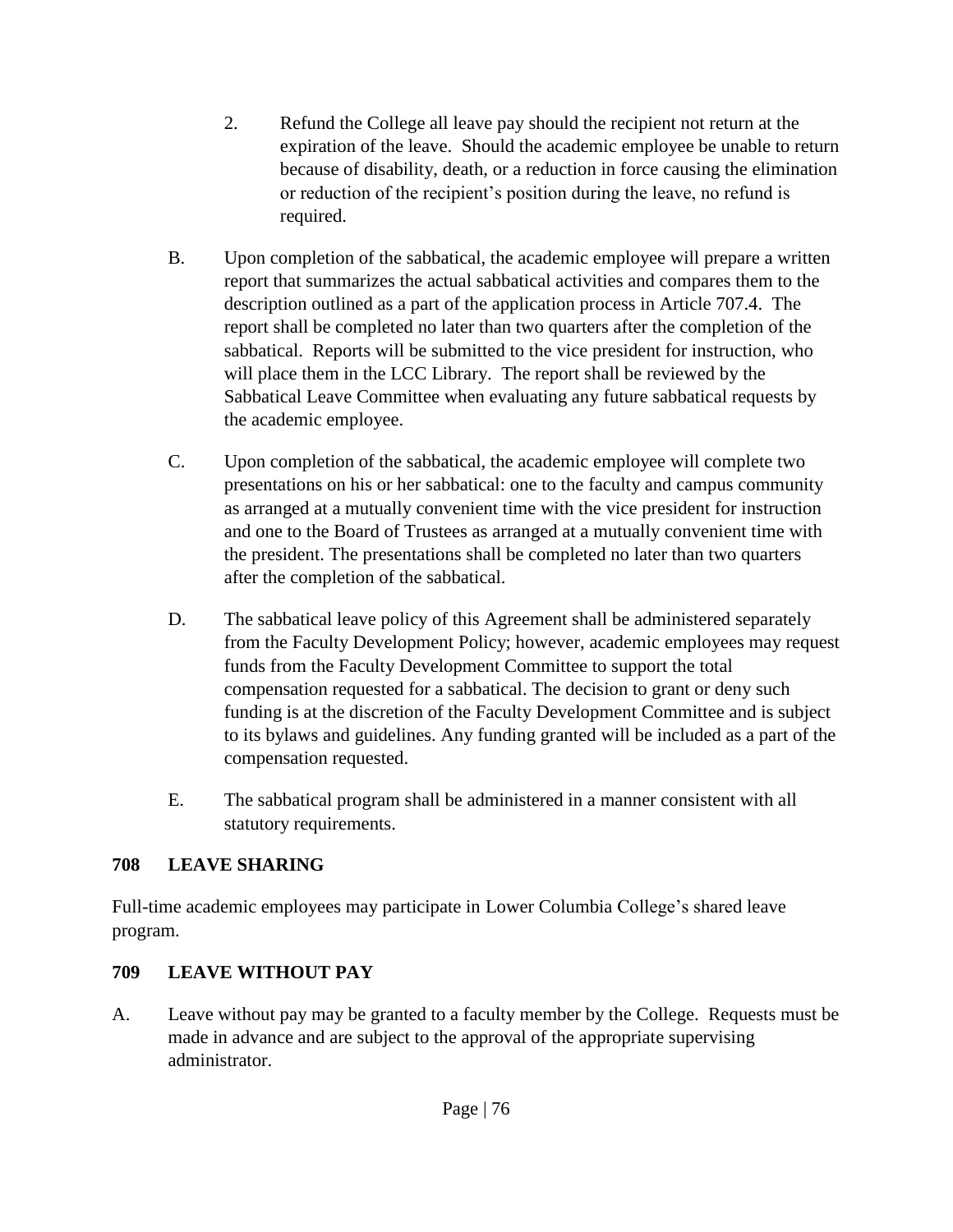- B. Leave without pay and absences other than those granted under this article, will be at the academic employee's daily rate.
- C. When a full-time academic employee is on leave without pay for more than fifteen (15) consecutive contract days, the academic employee's seniority date will be moved forward in an amount equal to the duration of the leave without pay. This provision does not apply to unpaid sabbatical.

# **710 PERSONAL LEAVE**

Personal leave shall be available under the following circumstances:

- A. Full-time academic employees shall have four (4) days of personal leave per contract year. Full-time academic employees who teach as an adjunct during summer quarter shall accrue one additional personal leave day available for use during summer only.
- B. Prior approval from the dean is required for the use of more than two consecutive days of personal leave.
- C. The faculty member using the leave is responsible for making adequate arrangements for covering the course material for a given leave day.
- D. Personal leave for commencement or in-service days must be requested in writing and approved by the appropriate vice president or designee prior to the event.

# **711 FAITH AND CONSCIENCE LEAVE**

Leave without pay will be granted for holidays of faith and conscience for up to two (2) days per calendar year provided that the employee's absence will not impose on the District an undue hardship, as defined by WAC, or that the employee is not necessary to maintain public safety.

# **ARTICLE 800: EVALUATION OF NON-PROBATIONARY ACADEMIC EMPLOYEES**

# **801 PURPOSE**

The purpose of this evaluation program is to provide for professional and personal faculty growth and to foster a standard of teaching and service that provides for quality student education. Evaluations conducted under this article shall be conducted objectively in an equitable and professional manner by all parties. Both the academic employee and the appropriate supervising administrator have specific responsibilities related to the evaluation process outlined in this article. Requests for supplemental evaluation data by appropriate administrators as outlined in provisions of this article may be made on a random basis or to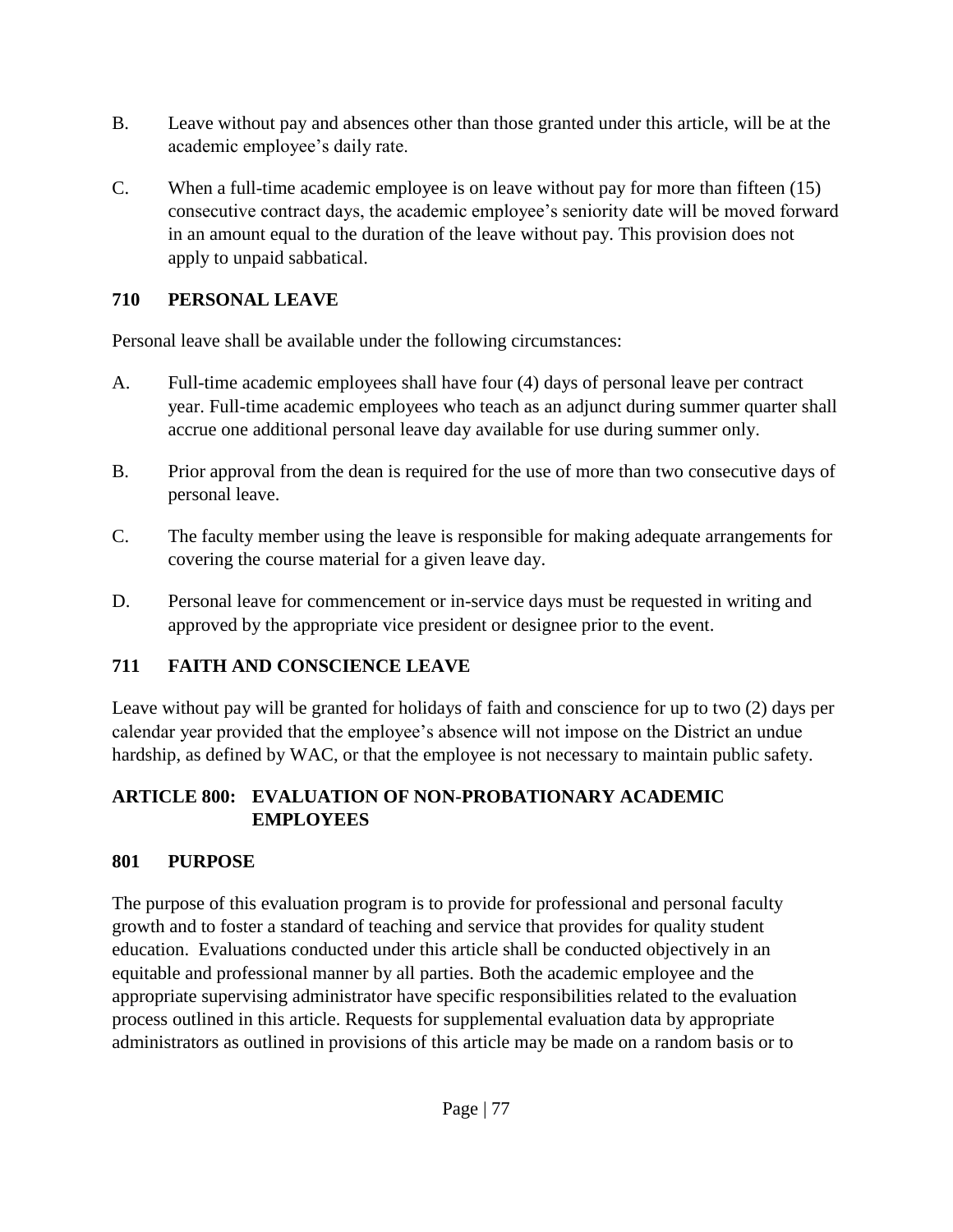address legitimate instructional concerns, but shall not be made to place an unfair or inequitable burden on any academic employee.

The evaluation process is intended to maintain effectiveness of academic employees in:

- A. Teaching, advising, and/or counseling skills or skills as a librarian;
- B. Interacting with students in advising, instructional, non-instructional, and/or extra-curricular activities;
- C. Articulating current knowledge in their subject/discipline area;
- D. Maintaining/developing curriculum and programs;
- E. Performing assessment activities;
- F. Collaborating with faculty, staff, and external agencies or groups;
- G. Staying current on regulatory requirements affecting instruction (FERPA, ADA, etc.) and college safety, security, and emergency procedures;
- H. Adhering to established college policies and procedures;
- I. Managing personal professional development; and
- J. Managing and/or maintaining instructional labs if applicable to the work assignment.

# **802 APPLICABILITY**

- A. With the exception of 803.1, the provisions of this Article shall not apply to probationary academic employees.
- B. It is understood that this Article creates a formative evaluation system; accordingly, no data collected as a result of this article may be used by any party in any disciplinary or termination proceeding. To support useful formative feedback, an evaluation schedule that distributes the evaluation activities throughout the three-year period will be drafted jointly by the academic employee and the dean or supervising administrator and may be amended as agreed.
- C. Nothing in this article shall be construed to preclude summative evaluation on an ad hoc basis consistent with Article 802 B above, and Articles 803, 806, and 1100 of this Agreement.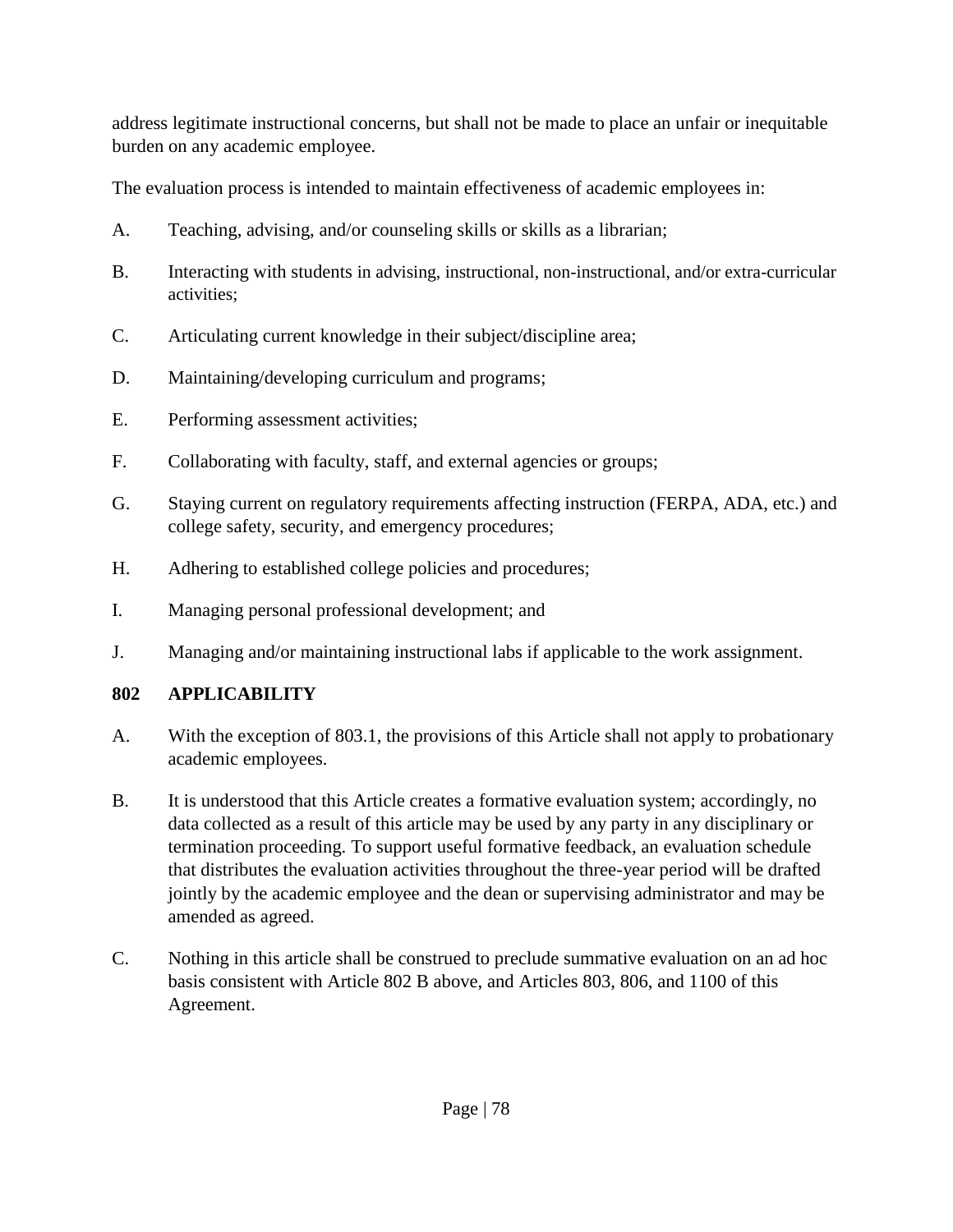#### **803 STUDENT EVALUATION OF INSTRUCTION FOR FULL-TIME ACADEMIC EMPLOYEES**

#### **803.1 Type**

Faculty evaluation form(s) shall be developed that are equitable and accommodate different disciplines and a variety of teaching modalities. The contents of the form(s) shall be mutually agreed upon by representatives of the Contract Maintenance Team. The form(s) shall be reviewed annually and may be revised within the period of this contract with the mutual consent of each party.

# **803.2 Frequency**

# A. Full-Time Tenured

Each full-time tenured academic employee with a teaching assignment will be evaluated by all of his/her students at least one quarter each academic year. During one of the first two years in the triennial conference cycle established in Article 809, spring quarter classes shall be evaluated. In the other year of the first two years of the triennial conference cycle, any quarter's classes will be evaluated. In the third year of the triennial conference cycle, both fall and winter quarter classes shall be evaluated. Any variation of this cycle shall be mutually agreed to between the academic employee and the appropriate supervising administrator.

B. Full-Time Temporary

Each full-time temporary academic employee with a teaching assignment shall be evaluated by all of his/her students each quarter of employment. The results of the evaluations shall be reviewed during the employee's conference(s) as outlined in Article 809 and shall be included in the teaching effectiveness plan required in Article 810.

# **803.3 Data Gathering**

During the last three weeks prior to the final examination week of the quarter, the academic employee shall initiate the completion and collection of the district evaluation form from all classes taught during the quarter. Student evaluations will be conducted in a manner that protects student anonymity and employee confidentiality. The appropriate supervising administrator shall have access to the student data prior to returning the processed forms to the academic employee by the end of the second week of instruction of the following quarter. The summary data will be placed in locked confidential files in the Office of Instruction with access limited to the appropriate administrators. Academic employees may inspect their individual files.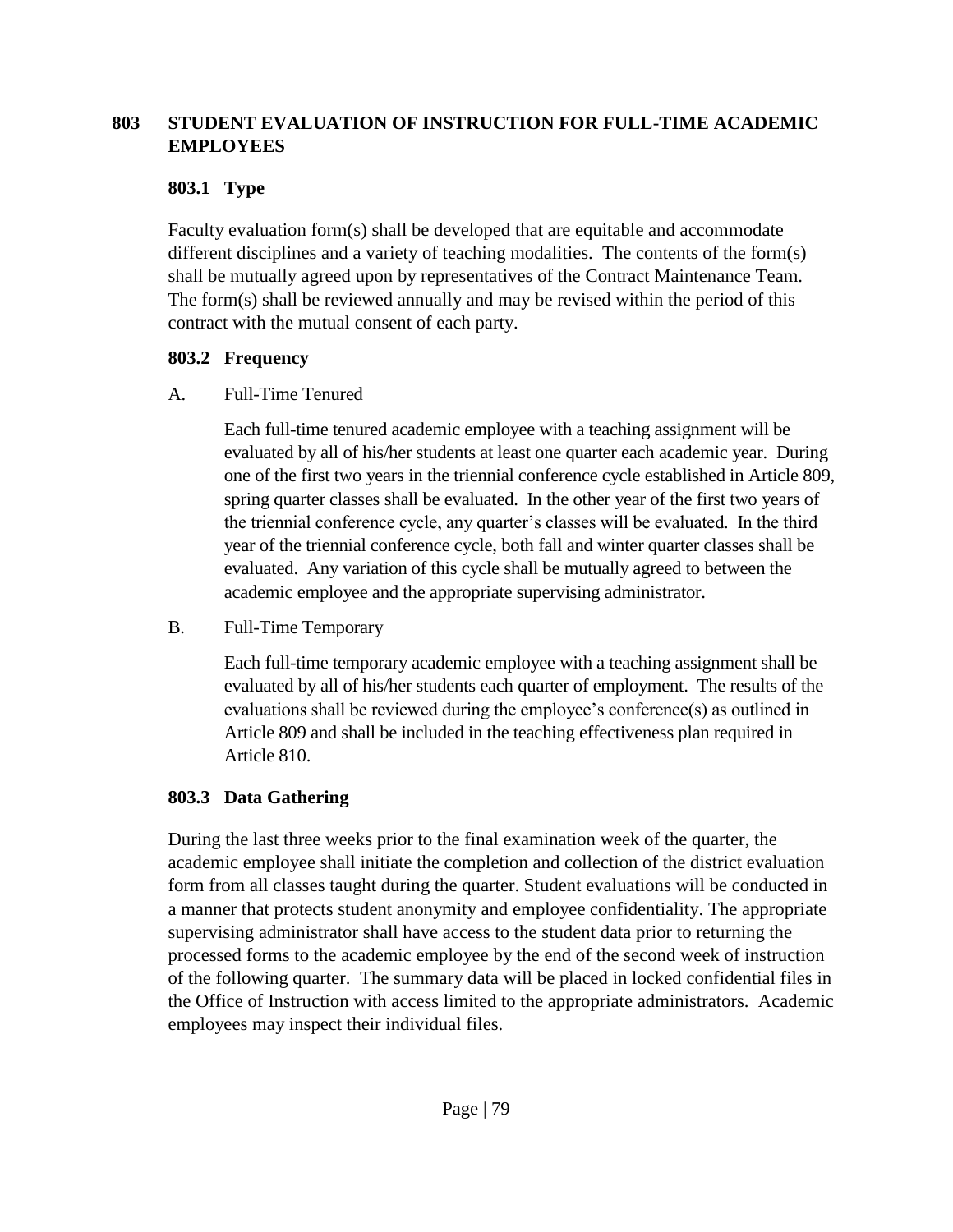#### **803.4 Additional Student Evaluation**

Other student evaluations may be initiated by the academic employee. The appropriate supervising administrator for the academic employee may initiate other student evaluations after first consulting with the academic employee. Information collected by either party through supplemental evaluations may be used for formative purposes during the triennial conference, provided that information collected by one party is shared with the other party for review before the day of the triennial conference. With the mutual consent of both the academic employee and the appropriate supervising administrator, information not shared in advance of the triennial conference may be included in the conference discussion.

#### **804 PEER ASSESSMENT**

### **804.1 Peer Evaluation**

Peer evaluations will be conducted for each tenured academic employee during the third year of the triennial cycle using the form mutually agreed upon by the District and the LCCFAHE. The peer group for evaluation will be identified by the supervising administrator after consultation with the academic employee and is not restricted to members of the academic employee's department.

#### **804.2 Peer Observations**

Peer observations may be conducted for each tenured academic employee during the triennial cycle using the classroom observation forms. The peer observer will be identified by the supervising administrator after consultation with the academic employee and is not restricted to members of the academic employee's department. If the need arises, peer observations may be assigned by the supervising administrator.

# **805 ADMINISTRATIVE OBSERVATIONS**

During the triennial conference cycle of tenured faculty, the supervising administrator will visit a minimum of one class for the purpose of observation and evaluation using a classroom observation tool. With advance notice, the supervising administrator may visit more than one class. Whenever possible, the purpose of the additional observation will be shared prior to the observation. Evaluative information gathered from the classroom observation will be shared with the tenured faculty prior to the day of their triennial conference. Information not shared prior, may be included in the triennial conference discussion with the mutual consent of both the tenured faculty and the supervising administrator.

# **806 SUPERVISOR'S EVALUATION**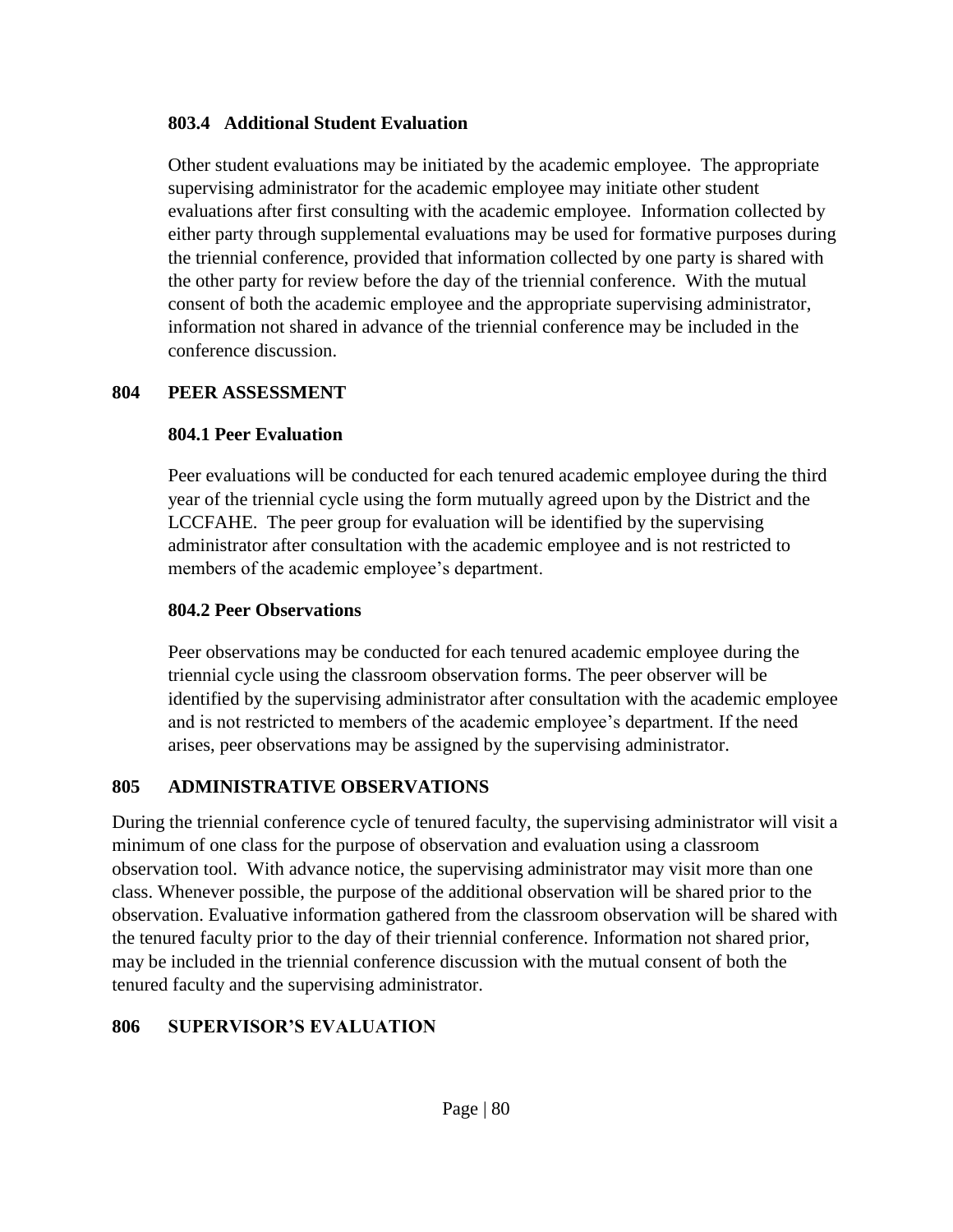After each annual or triennial evaluation meeting, the dean or supervising administrator will provide a written summary providing formative feedback on what the faculty member is doing well and any suggestions for improvement. A draft of this summary will be provided to the faculty member for review before being included with other documentation collected under Article 800. The summary may be adjusted by mutual agreement, or the faculty member may attach a separate written response. Both the dean or supervising administrator and the faculty member will sign the final summary to acknowledge completion of this process.

#### **807 SELF EVALUATION**

In preparation for any formal evaluation conference scheduled as a result of Article 806, each academic employee shall prepare and submit a written self-assessment in a format mutually determined by the academic employee and the appropriate supervising administrator. Such assessment shall include complete student evaluation data and/or other client survey data and the academic employee's conclusions regarding areas of strength and areas where improvement is desirable.

# **808 ADDITIONAL EVALUATIONS**

Either the academic employee or the appropriate supervising administrator may request evaluative input from advisory committees, employers and other members of the community.

#### **809 CONFERENCES**

# **809.1 Frequency**

Each full-time tenured academic employee shall arrange a triennial conference with the appropriate supervising administrator. Conferences with full-time temporary academic employees shall be held during the first year of employment and, contingent on reappointment, triennially thereafter. One-third of the faculty shall hold conferences during an academic quarter every year, the quarter/year for each individual to be determined by lot.

# **809.2 Purpose**

During the conference, self-assessment data developed pursuant to Article 805 shall be reviewed. Except for non-teaching academic employees, the primary purposes of the conference shall be to review evaluation data, review the teaching effectiveness/professional development plan required in Article 810, and identify ways in which the District may assist the academic employee in maintaining and/or improving his/her teaching effectiveness. Where areas for improvement in an academic employee's performance are identified, the institution shall work with the academic employee to develop and implement a plan to address identified areas of concern. The administrator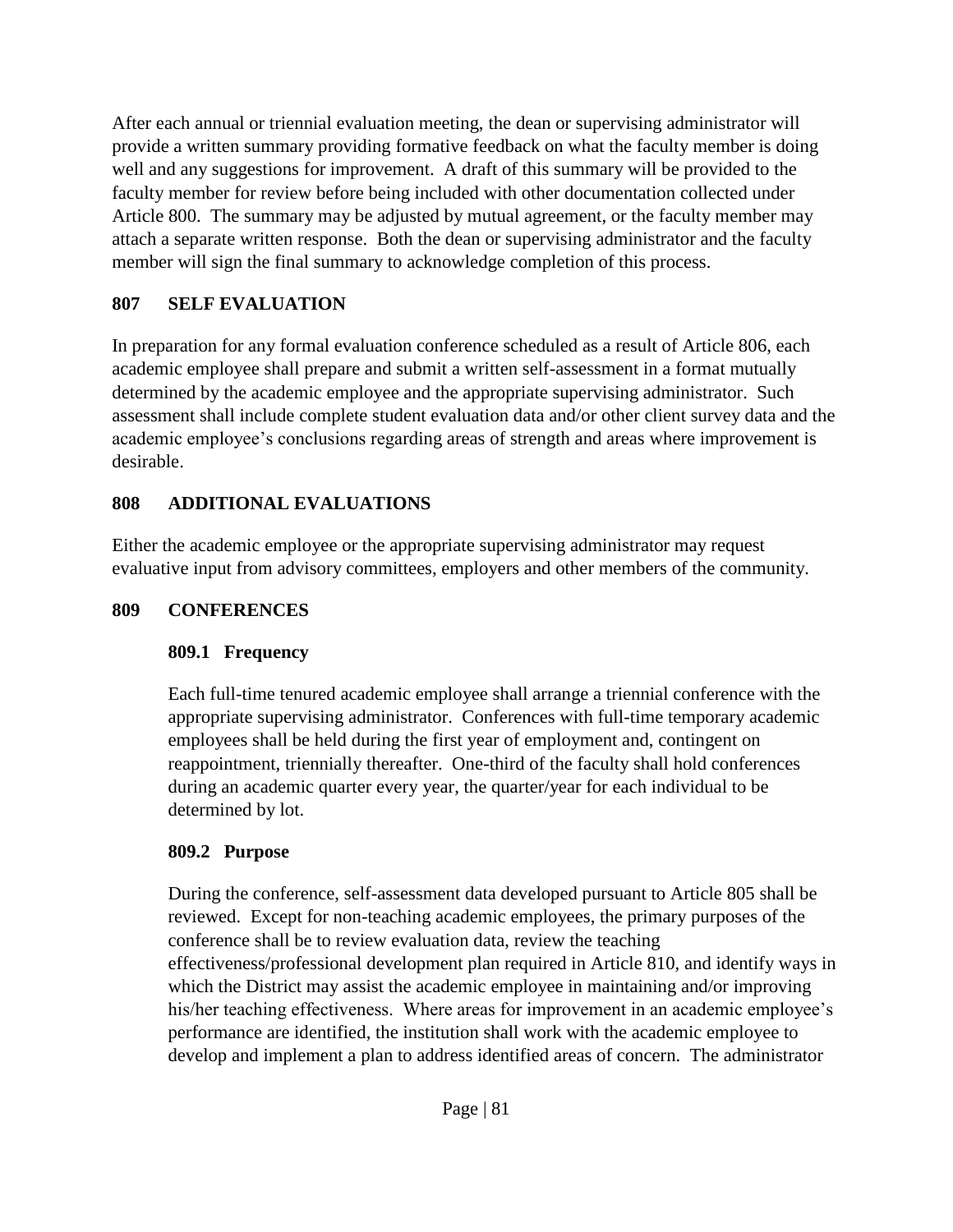shall also provide input regarding the academic employee's contributions to department, division, and/or College goals. For non-teaching academic employees, the primary purpose shall be to evaluate progress towards the goals and objectives outlined in the annual/professional development work plan required in Article 811 and review client and other evaluation data as appropriate to the work assignment.

#### **809.3 Alternate Evaluation Schedule**

A triennial conference is the maximum interval for conferences between academic employees and their supervising administrator. Either the academic employee or the appropriate supervising administrator may request biennial conferences as an alternative.

### **810 TEACHING EFFECTIVENESS/PROFESSIONAL DEVELOPMENT PLAN**

#### **810.1 Requirements: Full-Time Tenured Academic Employees**

Within the first quarter following the granting of tenure, and in preparation for the triennial conference thereafter, each tenured academic employee teaching classes shall submit a concise written proposal outlining his/her plans for the next three years which will improve and/or maintain teaching effectiveness. The academic employee is responsible for carrying out his/her three-year teaching effectiveness plan. The plan and any future changes in the plan must be mutually agreeable between the appropriate supervising administrator and the academic employee.

# **810.2 Requirements: Full-Time Temporary Academic Employee**

Full-time temporary academic employees with a teaching assignment employed for more than one consecutive year shall develop, with the appropriate supervising administrator, a concise teaching effectiveness plan by the end of fall quarter of the second year of employment. The plan shall outline activities for a term to be mutually determined between the academic employee and the appropriate supervising administrator which will improve and/or maintain teaching effectiveness. If subsequent employment occurs, the academic employee is responsible for carrying out his/her teaching effectiveness plan for the duration of the plan. The plan and any future changes in the plan must be mutually agreeable between the appropriate supervising administrator and the academic employee.

#### **810.3 Professional/Technical Faculty Plan Requirements**

For professional/technical faculty, the teaching effectiveness plan serves as the professional development plan required in WAC 131-16-092 through WAC 131-16-094. As such, it must incorporate all the elements required in WAC 131-16-092 through WAC 131-16-094.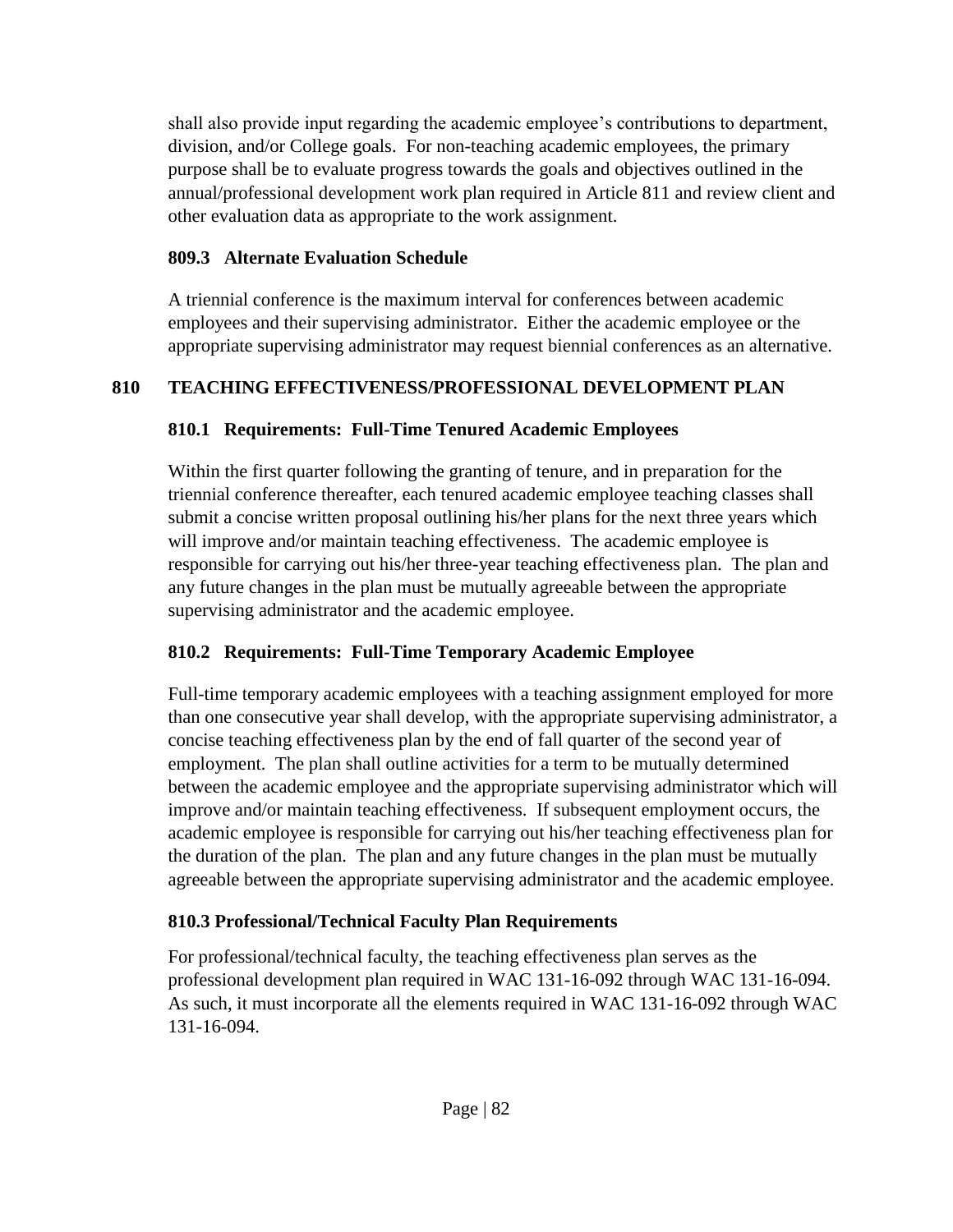- A. The plan shall identify priorities for professional growth. The priorities should address, at a minimum, the professional-technical faculty's ability to provide student instruction, supervise learning environments and implement curriculum, outcomes, and assessments. The plan shall be developed in collaboration with the faculty member and the appropriate supervising administrator, and include at least five professional development activities that are linked to the Skill Standards for Professional-Technical College Instructors and Customized Trainers.
- B. The plan shall include:
	- 1. Goals and objectives that align with the activities identified by the faculty member and supervising administrator for professional development and growth.
	- 2. Measurable outcomes related to activities and the achievement of skill standards.
	- 3. A timeline for successful achievement of outcomes and/or the progress to date.
- C. Examples of professional development activities include, but are not limited to, workshops, courses of instruction, conferences, industry experiences and projects. The appropriate supervising administrator shall be responsible for the approval of the professional development plan.

# **810.4 Annual Progress Meeting**

Both full-time tenured and temporary academic employees shall meet with the appropriate dean at least once each academic year to review the academic employee's teaching effectiveness/professional development plan and facilitate planning related to professional development and annual goals. Temporary faculty employed for more than one consecutive year shall hold the first annual meeting no later than fall quarter of the second year of employment, and annually as arranged thereafter. This meeting may also include planning discussions on workload as specified in Article 600. The purpose of the progress meeting is to facilitate planning and intermediate review of progress towards goals, and as such, does not replace the regular triennial evaluation. The following agenda is suggested for this meeting but may be modified as needed:

A. Discussion/verification of the academic employee's schedule for student evaluation of classes.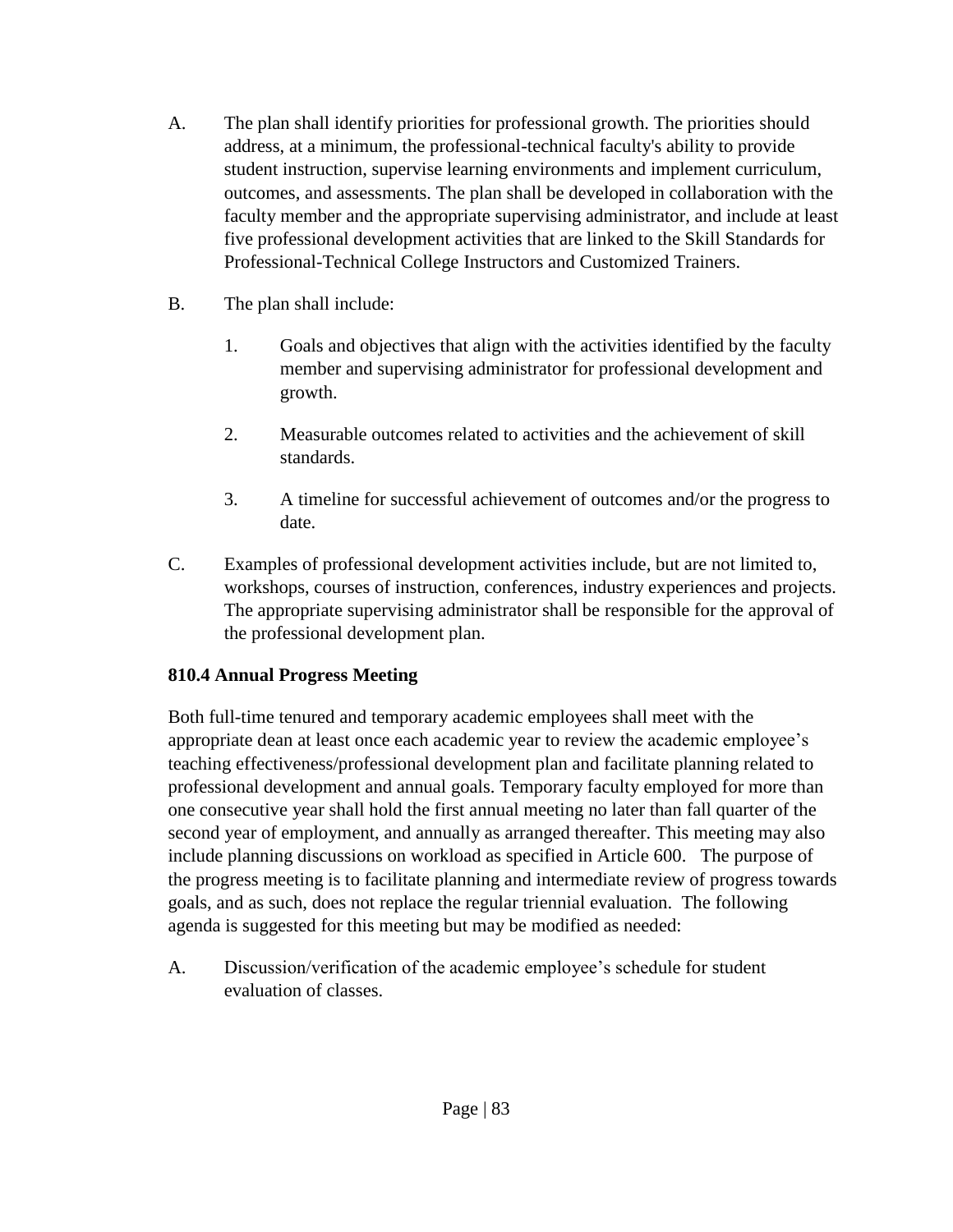- B. Goals related to instruction, instruction-related activities, institutional service, and other appropriate areas related to the academic employee's assignment and teaching effectiveness/professional development plan.
- C. Potential professional development activities, goals for completion, and strategies for funding activities.
- D. Workload and assignment for future quarters, if the meeting is also being used to meet the requirements listed in Article 601.2.

### **811 NON-TEACHING ACADEMIC EMPLOYEES**

### **811.1 Work Plan**

Non-teaching academic employees shall develop a work plan by the end of the first quarter of the non-teaching assignment. Specific goals, objectives, evaluation instruments/methods, and the duration/timeframe of the plan shall be mutually developed between the appropriate supervising administrator and the academic employee. Where applicable, the plan should include evaluation data from the students or clients served by the academic employee. At the request of either party, an LCCFAHE representative may participate in the formulation of the work plan. For academic employees with less than a full teaching load and additional non-teaching duties, the work plan and teaching effectiveness plan shall be combined into one plan addressing both aspects of the employee's assignment. The plan and any future changes in the plan must be mutually agreeable between the appropriate supervising administrator and the academic employee. The academic employee is responsible for carrying out his/her work plan. Where areas for improvement in an academic employee's performance are identified, the institution shall work with the academic employee to develop and implement a plan to address identified areas of concern.

# **811.2 Annual Progress Meeting**

Full-time tenured and temporary academic employees with non-teaching assignments shall meet with the appropriate supervising administrator at least once each academic year to review the academic employee's teaching effectiveness/professional development plan and facilitate planning related to professional development and annual goals. Temporary faculty employed for more than one consecutive year shall hold the first annual meeting no later than fall quarter of the second year of employment, and annually as arranged thereafter. This meeting may also include planning discussions on workload as specified in Article 601.2. The purpose of the progress meeting is to facilitate planning and intermediate review of progress towards goals, and as such, does not replace the regular triennial evaluation. The following agenda is suggested for this meeting but may be modified as needed: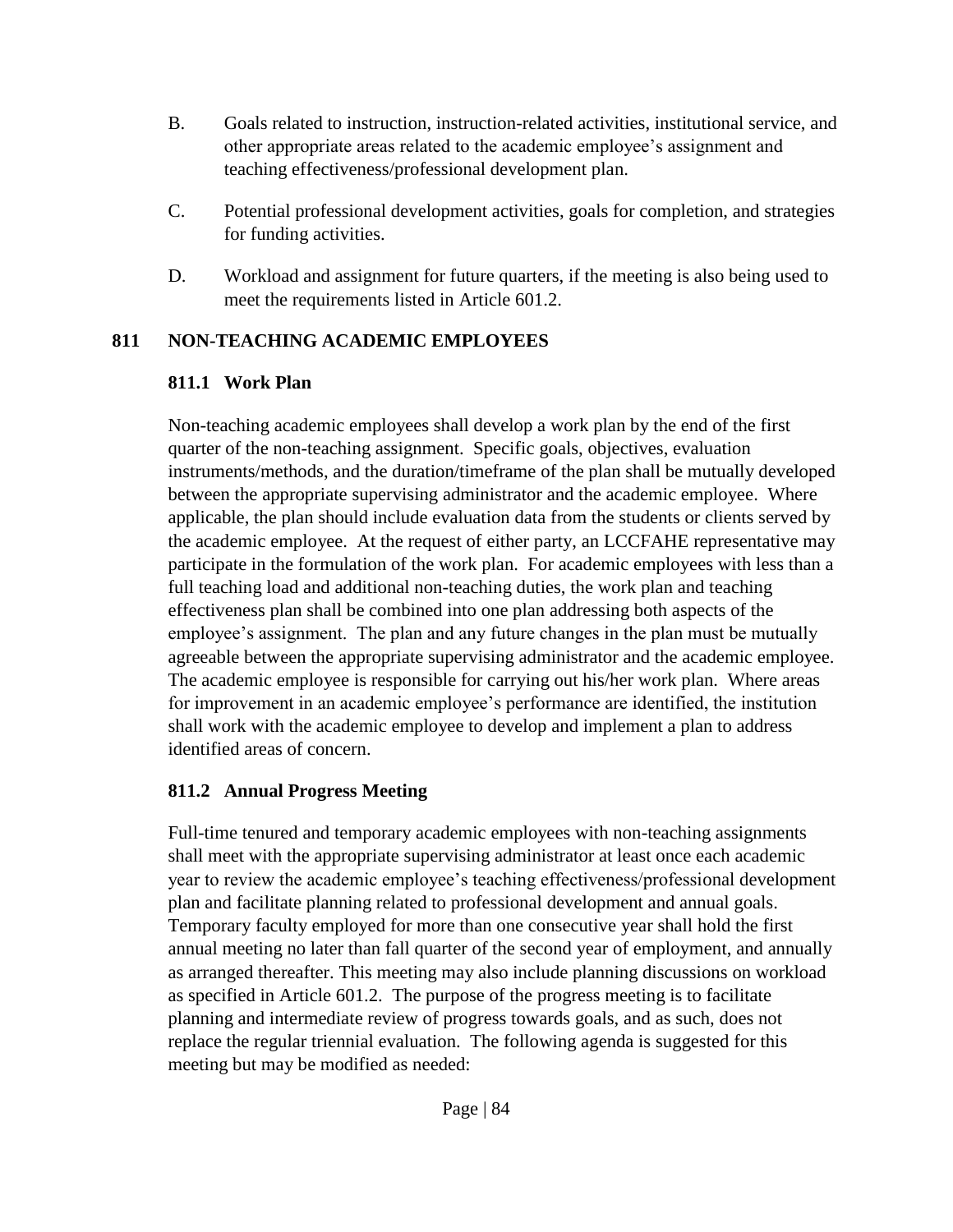- A. Goals related to instruction, instruction-related activities, institutional service, and other appropriate areas related to the academic employee's assignment and teaching effectiveness/professional development plan.
- B. Potential professional development activities, goals for completion, and strategies for funding activities.
- C. Workload and assignment for future quarters, if the meeting is also being used to meet the requirements listed in Article 601.2.

# **SECTION III: ADJUNCT FACULTY PROVISIONS**

#### **ARTICLE 900: ADJUNCT SALARIES AND BENEFITS**

#### **901 ADJUNCT SALARIES**

#### A. **Step Placement**

- 1. All adjuncts who have taught less-than 45 credits are compensated at Adjunct Step 1 rates established below for various teaching situations.
- 2. All adjuncts who have taught 45 or more credits are compensated at Adjunct Step 2 rates established below for a given teaching situation.
- 3. For library reference and student counseling assignments, adjuncts will receive one (1) credit equivalent for every 22 hours of work.
- 4. All adjunct faculty who have attained affiliate status under the previous contract by June 30, 2017, will be paid according to the Affiliate Rate Phase-out provision below.

#### B. **Pay Rates**

**Regular College Courses (pre-college and college level, excluding field-based experience) \*Beginning Fiscal Year 2022, Basic Skills will be paid at the Regular College Course rates.**

**Lecture (Theory, 11 contact hours per credit) Instruction Rates** 

| Adjunct Step 1 | \$53.23 per contact hour $(\$585.53$ per credit) |
|----------------|--------------------------------------------------|
| Adjunct Step 2 | $$60.18$ per contact hour (\$661.98 per credit)  |

#### **Lab (Guided Practice, 22 contact hours per credit) Instruction Rates**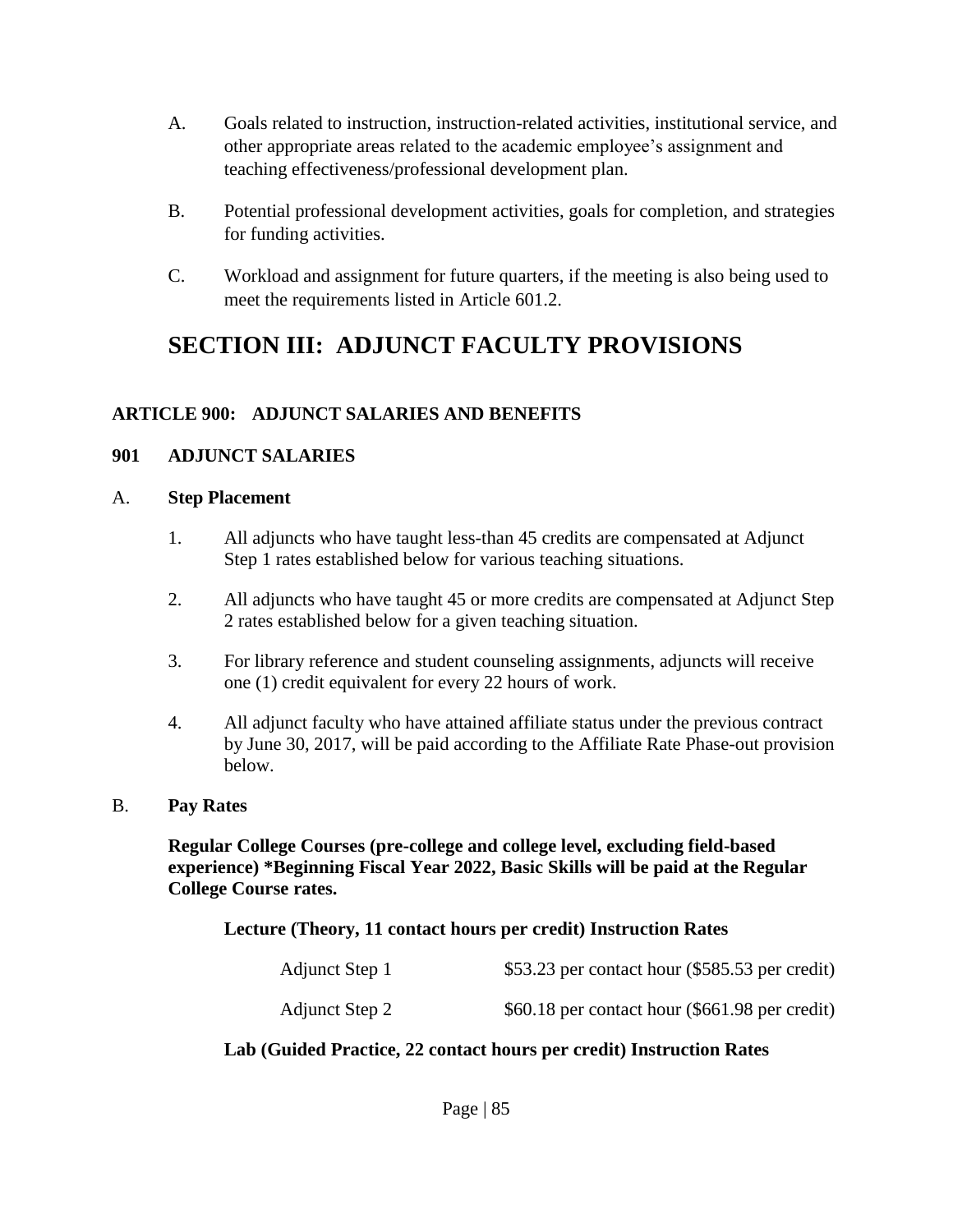Adjunct Step 1  $$40.78$  per contact hour (\$897.16 per credit)

Adjunct Step 2  $$44.82$  per contact hour (\$986.04 per credit)

#### **Fiscal Year 2021 Basic Skills (ABE/ESL/HSC/CEO) Rates** \*

| Adjunct Step 1 | \$50.09 per hour $(\$550.90$ per credit) |
|----------------|------------------------------------------|
| Adjunct Step 2 | \$53.23 per hour (\$585.53 per credit)   |

#### **Field-based Experience Instruction Rates (min. 33 student field hours per credit)**

Adjunct Steps 1, 2, & Affiliate \$29.88 per hour (\$986.04 per credit)

#### **C. Affiliate Rate Phase-out**

All adjunct faculty who have attained Affiliate Status under the previous contract by June 30, 2017, will be paid at the following rates:

#### **Regular Courses**

| Affiliate Lecture Rate: | $$63.55$ per contact hour (\$699.05 per credit)     |
|-------------------------|-----------------------------------------------------|
| Affiliate Lab Rate:     | \$47.37 per contact hour (\$1,042.14 per<br>credit) |

These rates will not be subject to Cost of Living Adjustments (COLAs) and other adjustments, and will remain in effect until Regular Course Step 2 rates, through the application of COLAs or other negotiated adjustments, equal or exceed Affiliate rate values. At that point, the Adjunct Step 1 rate will be renamed the "Adjunct" rate, and the Adjunct Step 2 rate will be renamed the "Affiliate" rate.

#### D. **Future Pay Increases**

Any cost of living (COLA) adjustments or other special funding for adjuncts authorized by the Legislature of the State of Washington during the period of this contract will be applied as negotiated between the District and the LCCFAHE. Such negotiations shall normally take place during meetings for the distribution of funds as outlined in Article 502.

#### **1. Workforce Education Investment Act (WEIA) & General Salary Increase**s

a. Nurse Educator

i. So long as the legislature funds WEIA appropriations for nurse educator salary increases, all nursing Faculty shall receive retention stipends in the amount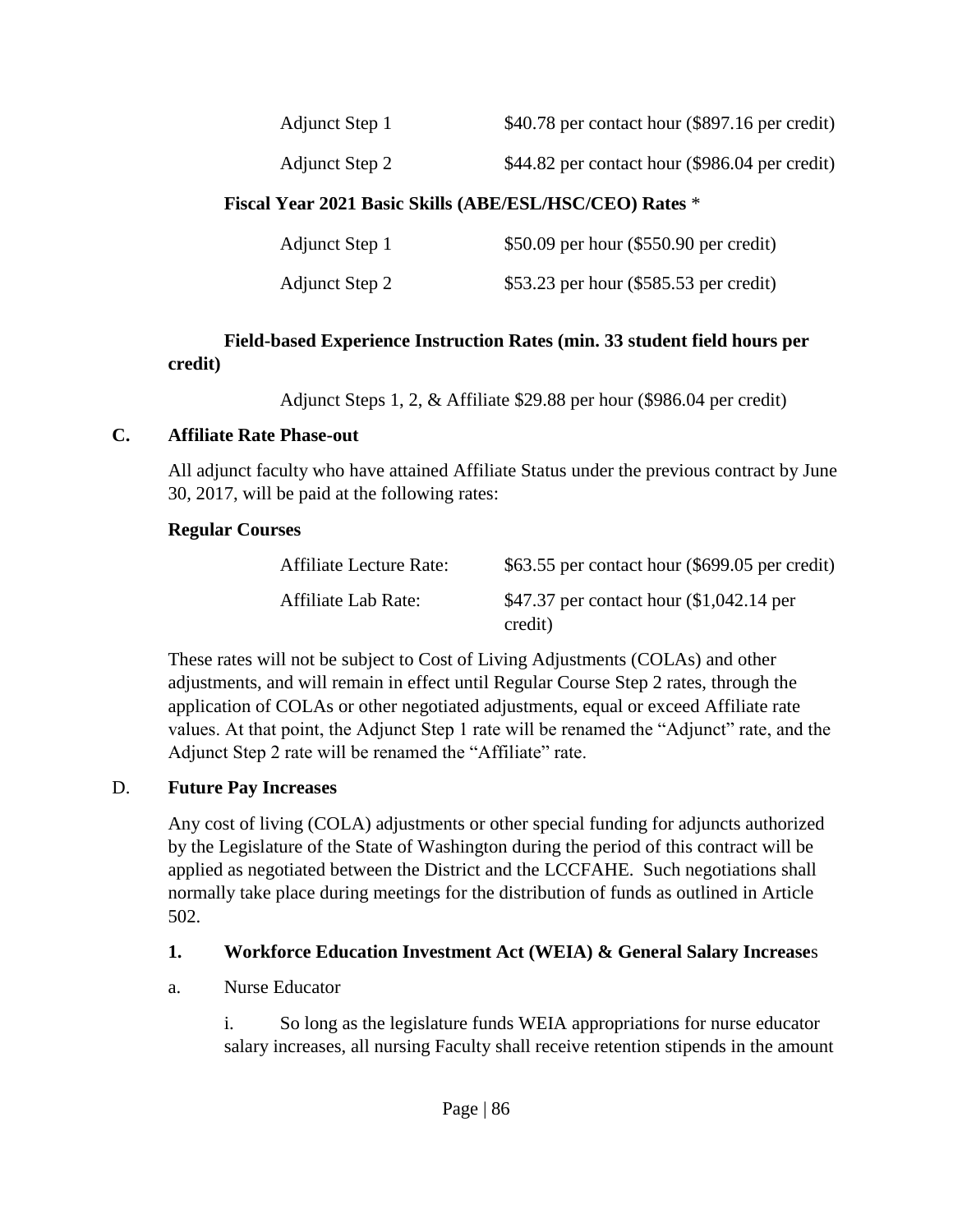equal to 26.5% of their base salary minus any Cost-of-Living- Allowance (COLA) percentage awarded by the legislature.

ii. Effective Fiscal Year 2022 and FY 2023, if the legislature does not fund WEIA appropriations for nurse educators, all nursing faculty shall receive a retention stipend equal to 3% of their base salary. This retention stipend is on top of any legislatively funded COLA.

b. High Demand Faculty & General Faculty

i. Effective Fall Quarter 2020, all non-nursing faculty shall receive a retention stipend equal to 6% of their base salary. This stipend is on top of any legislatively funded COLA.

ii. Effective Fiscal Year 2022 and FY 2023, so long as the legislature funds WEIA appropriations for high demand faculty salary increases, all non-nursing faculty shall receive a retention stipend equal to 6% of their base salary. This stipend is on top of any legislatively funded COLA.

iii. Effective Fiscal Year 2022 and FY 2023, if the legislature does not fund WEIA appropriations for high demand faculty salary increases, all non-nursing faculty shall receive a retention stipend equal to 3% of their base salary. This retention stipend is on top of any legislatively funded COLA.

# E. **Determination of Compensation**

For all regular, Basic Skills, and field-based experience courses, the course session lecture (theory), lab (guided practice), and field-based experience (LCC practicum) contact hour type and value as defined by the LCC Master Course Plan File and established for a specific class section shall be used for the purpose of computing parttime compensation.

### F. **Exceptions to Article 901 (A) through (D) and compensation for special assignments shall be as follows:**

- 1. The lecture rate will be applied to the Math Achievement Center and the BTEC Lab.
- 2. Adjunct librarians will be compensated for reference librarian assignments at the regular course lab rates. Adjunct faculty teaching library or research-related credit courses will be paid according to rates established for regular college courses.
- 3. Adjunct counselors will be compensated for student counseling services at the regular course lab rate. Adjunct faculty teaching courses related to Human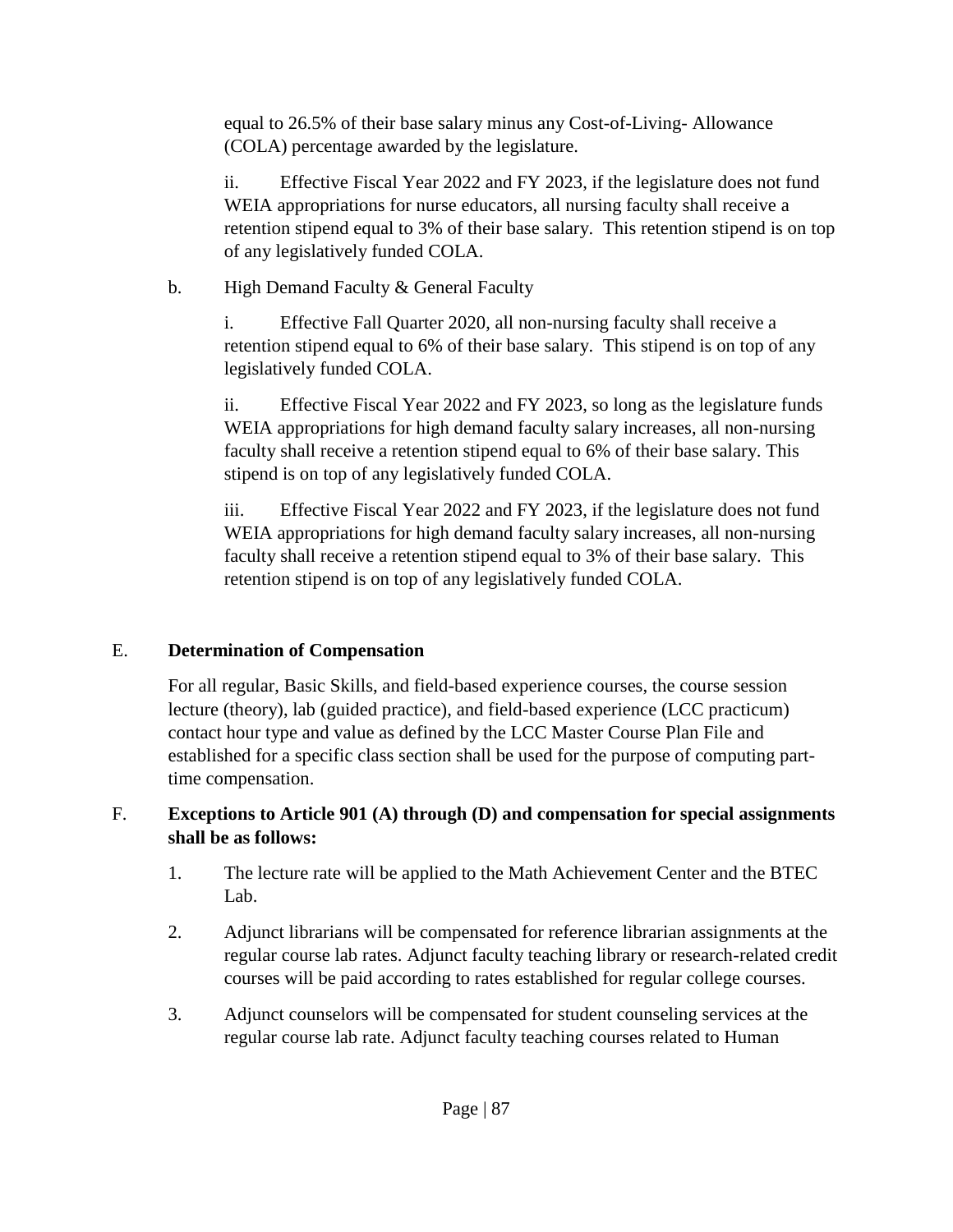Development or other similar personal development coursework will be paid according to rates established for Regular College Courses.

- 4. Compensation for academic employees teaching special apprenticeship courses will be at rates according to SBCTC guidelines for contracted apprenticeship courses.
- 5. Cooperative education instructor coordinators shall be compensated at \$80.00 per student per quarter, except CDS instructor coordinators, who will be compensated at a rate of \$150.00 per student per quarter due to extra required duties.
- 6. Nursing clinical assignments will be paid at the regular course lab rate plus \$350.00 per clinical assignment for required clinical responsibilities.
- 7. Part-time faculty who substitute for other faculty as approved by the appropriate supervising administrator will be paid per hour at the appropriate lab or lecture rate for the course in which they are substituting.
- 8. The professional partner coordinator shall be compensated at the rate of \$500.00 per quarter.
- 9. Upon completion of duties, professional partners shall be paid at the rate of \$200.00 per quarter per adjunct faculty member assigned.
- 10. Academic employees who teach independent study shall be compensated at the quarterly rate of \$45.00 per student per credit. The formula for calculating the percent of full time for independent study is available in the Office of Instruction upon request.
- 11. Adjunct academic employees advising students will be compensated \$20 per individual advisee
- 12. In order to receive curriculum development compensation, new online courses will be subject to the quality standards review process outlined in Appendix I.
- 13. Any compensation for special assignments not listed in 901 (F) shall be negotiated between the appropriate supervising administrator and the faculty member involved, subject to the approval of the vice president of instruction.

#### **902 ADJUNCT LEAVE**

#### **902.1 Sick Leave**

#### **A. Sick Leave Accrual**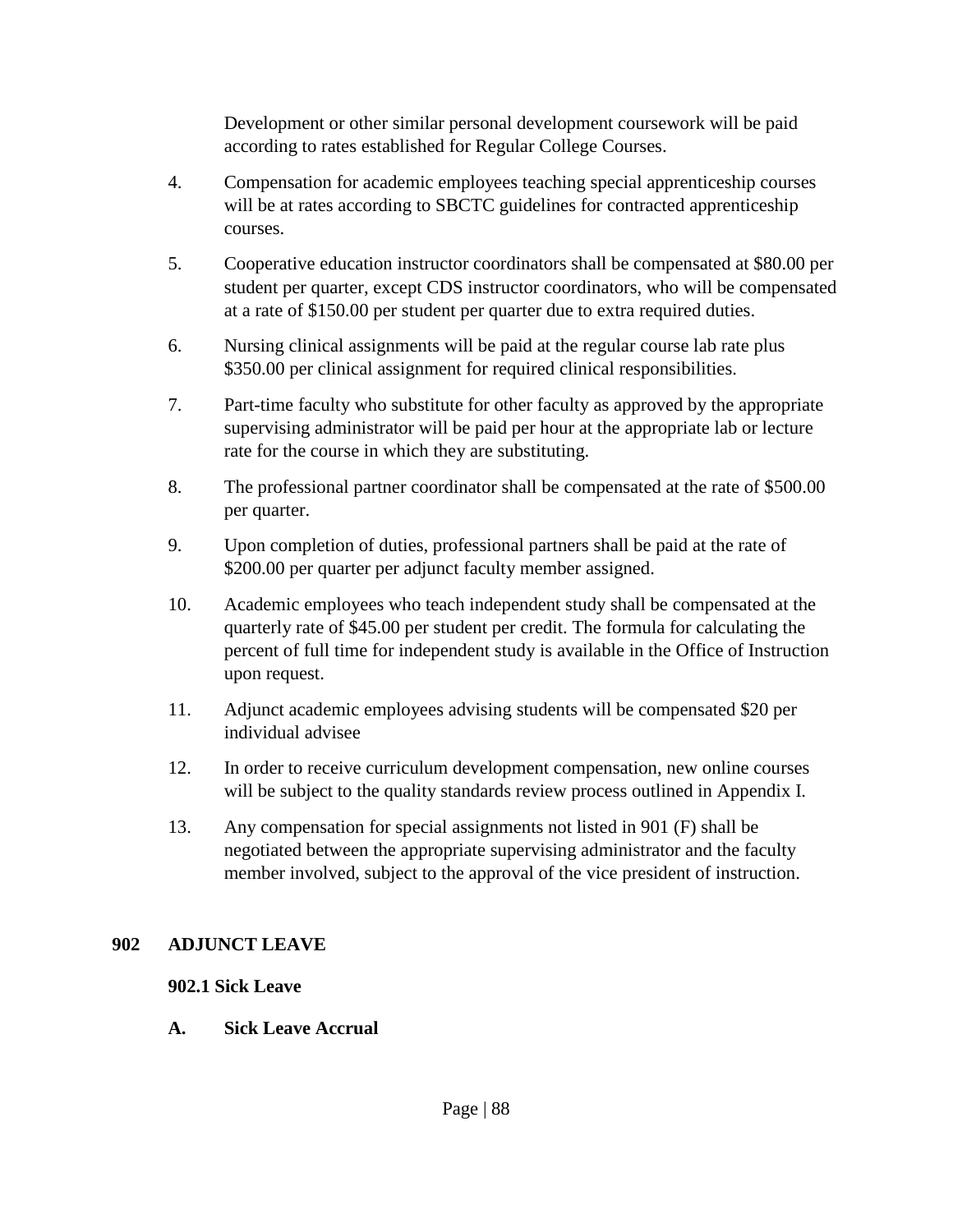Faculty members employed on adjunct and/or quarterly contracts shall earn sick leave based on their contracted FTEF multiplied by seven (7) for each month they are in active teaching status. At no time shall the total hours of sick leave earned per month exceed seven (7) hours. Adjunct faculty shall accumulate such leave at the rate of one (1) day (prorated) for each calendar month during which they are employed for a contractual day. Adjunct faculty sick leave will accumulate from quarter to quarter.

The College will maintain an individual's sick leave balance for three years following active employment. Active employment for purposes of sick leave accrual for adjunct faculty is teaching at least one class every academic year.

Adjunct faculty must petition for reinstatement of their accrued sick leave balance within three (3) years after leaving active employment with Lower Columbia College. Failure to petition for reinstatement of sick leave will result in the loss of any accrued sick leave balances.

#### **B. Sick Leave Use**

Adjunct faculty are entitled to use their accrued sick leave for bereavement as defined in Article 705 and for emergency, family, medical, and disability purposes consistent with WAC 296-130. Sick leave will only be taken during the duration of a current adjunct contract.

#### **C. Sick Leave Transferability**

Adjunct faculty may transfer sick leave balances from another Washington State public community and/or technical college when Lower Columbia College becomes the sole employer. Adjunct faculty must petition to transfer their sick leave balance during the 3rd quarter following the initial first two quarters in which Lower Columbia College has been their sole employer.

If simultaneously employed at another Washington State public community and/or technical college, the respective campus' negotiated agreement will apply.

#### **D. Sick Leave Buy-Back**

1. Pursuant to RCW 28B.50.553, in January of the year following any year in which a minimum of sixty (60) compensable days of sick leave is accrued, and each January thereafter, any adjunct faculty may, upon written request, receive remuneration for unused compensable leave accumulated in the previous calendar year at a rate equal to one (1) day's monetary compensation of the employee for each four (4) full days of accrued compensable leave in excess of sixty (60) days. Sick leave for which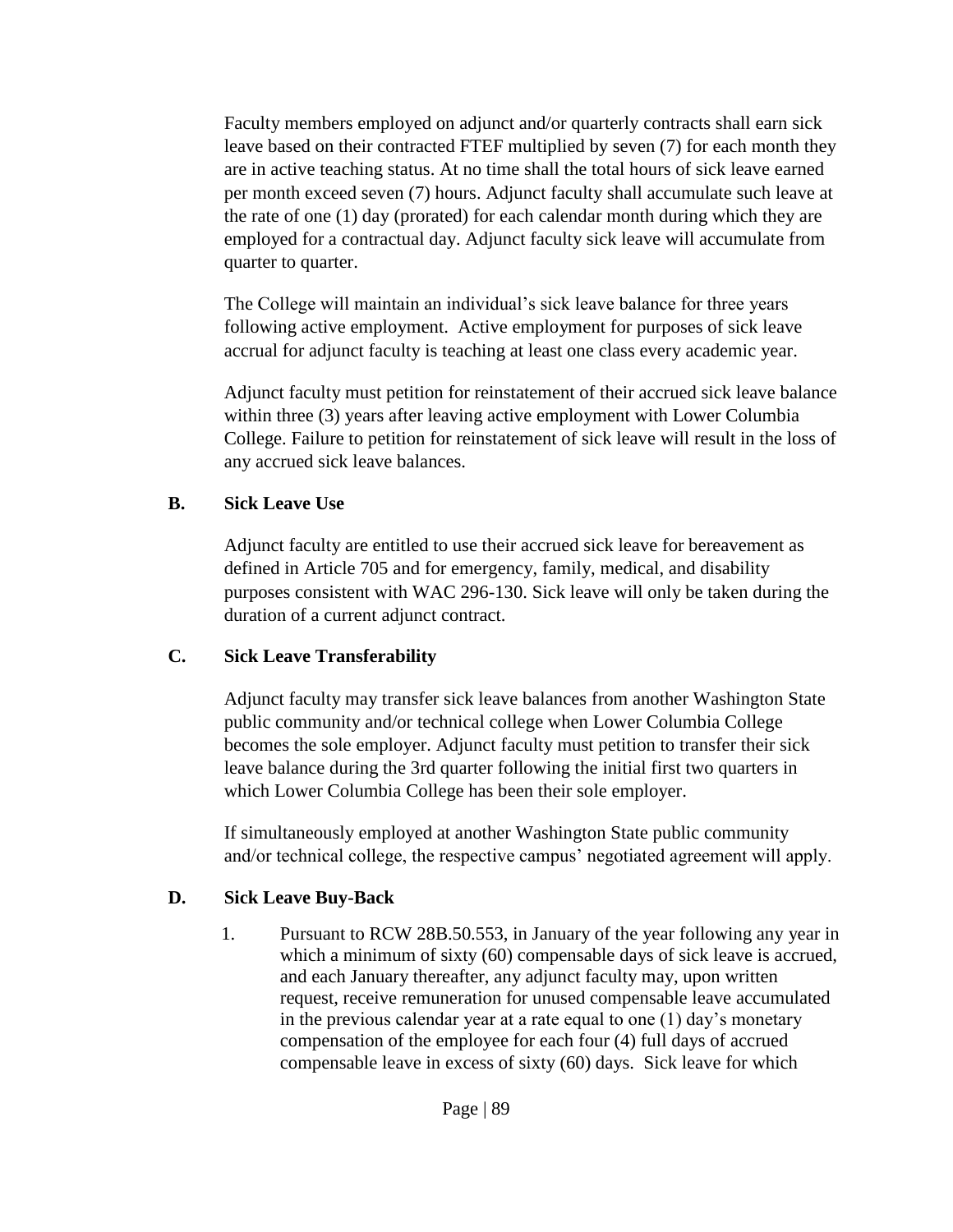compensation has been received shall be deducted from the accrued compensatory balance at the rate of four (4) days for every one (1) day's pay.

2. Adjunct faculty, at the time of separation from state service due to retirement on account of age or physical disability, or the estate of a deceased eligible employee, may participate in sick leave buy out or VEBA compensation consistent with applicable statutory requirements and District procedure.

#### **902.2 Shared Leave**

Adjunct Faculty may participate in Lower Columbia College's shared leave program.

### **902.3 Family and Medical Leave**

Leave shall be granted in accordance with the Family and Medical Leave Act (FMLA) and any amendments thereto and the Washington Family and Medical Leave Program (RCW 50A.04). For purposes of establishing eligibility under the Family and Medical Leave Act, adjunct faculty are required to work at least fifty percent of a full load for at least three of the previous four consecutive quarters with Lower Columbia College. For purposes of establishing eligibility under the Washington Family and Medical Leave Program, the percentage of full-time workload will be used to determine eligibility (RCW 28B.50.489).

# **902.4 Jury Duty**

Adjunct faculty shall be granted leave of absence with pay to serve on jury duty, as trial witnesses, or to exercise other subpoenaed civil duties. Employees will be allowed to retain any compensation paid to them for their jury duty service. Employees shall reimburse the employer for compensation received for all other civil duty, exclusive of expenses incurred.

# **902.5 Personal Leave**

Adjunct academic employees shall have four (4) days of personal leave available from July 1 through June 30. No more than (2) days may be used per quarter. The faculty member using the leave is responsible for making adequate arrangements for covering the course material for a given leave day. This article does not affect the terms of the adjunct's employment appointment.

# **903 ADJUNCT FACULTY WORKLOAD**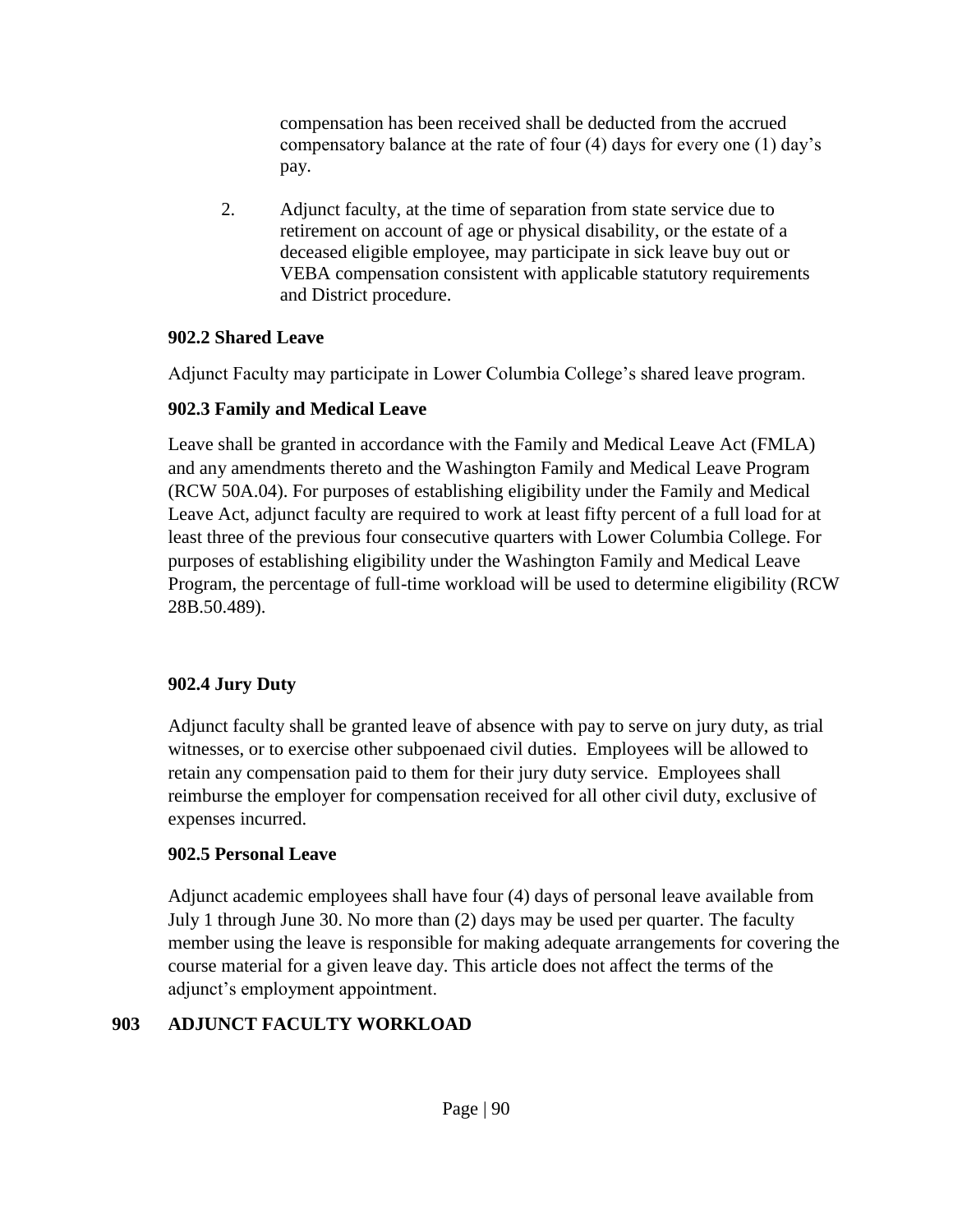The primary function of adjunct instructors is to teach students in a professional environment that is conducive to learning and consistent with LCC's Mission and Core Values. Adjunct instructors will communicate and work collaboratively with the department chair and the appropriate supervising administrator to:

- A. Teach courses in accordance with the course description and outcomes listed on the approved course plan.
- B. Assist students by making appropriate use of services, facilities, materials and methods available for enhancing the learning process.
- C. Create, implement and grade class assignments and examinations.
- D. Administer final exams and/or culminating activities according to the College final exam schedule and guidelines.
- E. Be reasonably available to students outside of class to assist them with learning problems associated with class materials.
- F. Maintain knowledge and professional skills in discipline.
- G. Participate in required adjunct orientation activities. The District may offer compensation for certain activities.
- H. Stay current with all regulatory requirements related to their duties. The District will provide training on state and regulatory requirements to all academic employees (see Article 311).
- I. Adhere to published policies and procedures.

In addition, adjunct faculty teaching in professional technical programs may be subject to the provisions outlined in WAC 131-16-092 regarding certification for instructors.

# **904 EVALUATION OF ADJUNCT AND AFFILIATE FACULTY**

# **904.1 Purpose**

The purpose of this section is to provide professional and personal growth of adjunct and affiliate faculty and to foster a standard of teaching and service that provides quality student education.

# **904.2 Applicability**

The provisions of this section apply to all adjunct and affiliate academic employees who teach in credit programs.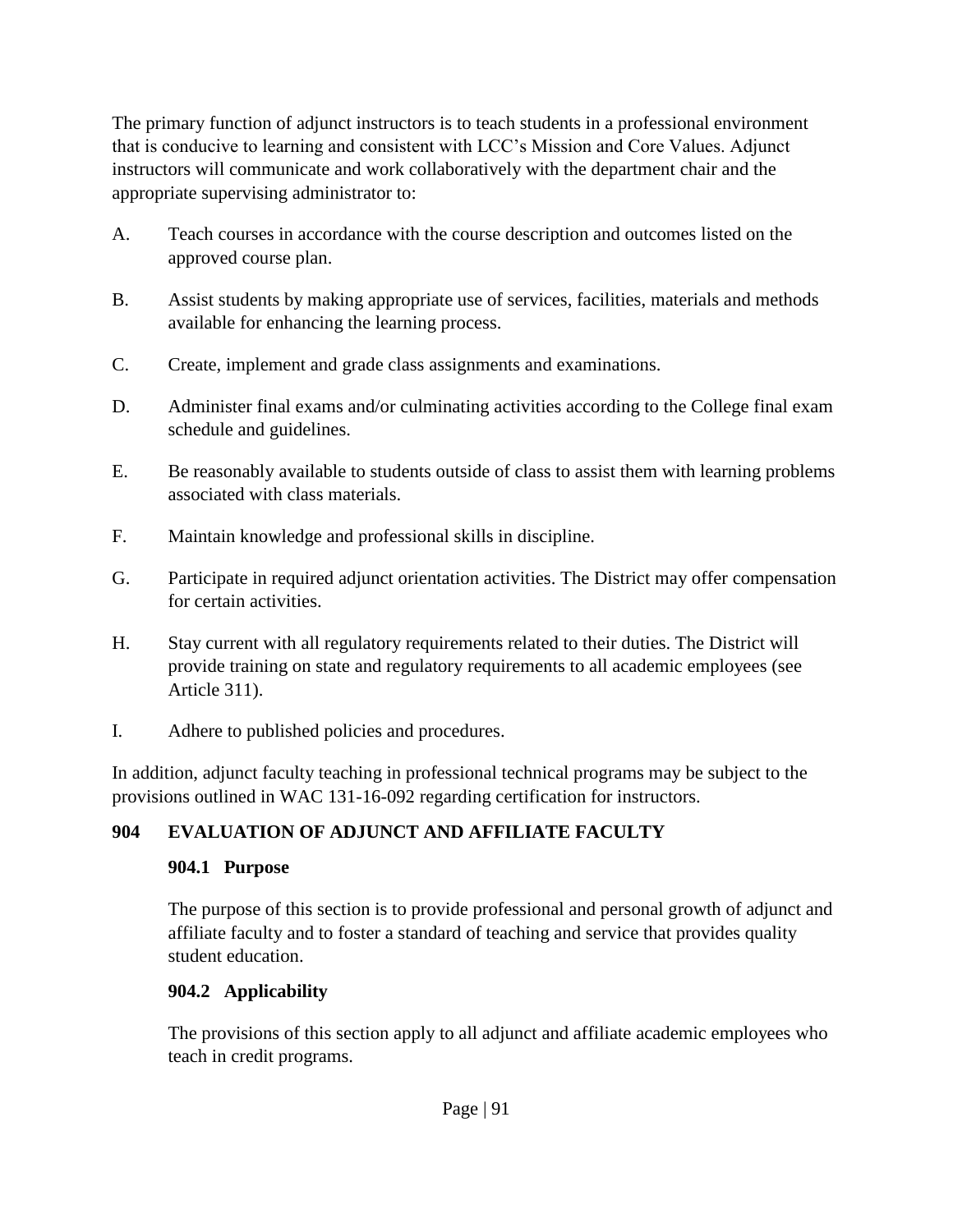#### **904.3 Process**

The initial evaluation process for regular adjunct and affiliate academic employees shall consist of the professional partner program and student evaluation process outlined in Articles 313, 905 and 803. After the completion of the professional partner program, the evaluation process shall consist of the student evaluation process in Article 905 and, where applicable, conferences as outlined in Article 906. Other additional methods of evaluation may be used at the request of the appropriate supervising administrator in consultation with the adjunct academic employee. Nothing in this section shall be construed to preclude summative evaluation consistent with this contract and RCW.

#### **904.4 Classroom Review by Administrators**

An adjunct academic employee's supervising administrator may observe some or all of the academic employee's classes for the purpose of data collection and evaluation, provided that such observations are scheduled beforehand with the academic employee.

#### **905 STUDENT EVALUATIONS FOR ADJUNCT ACADEMIC EMPLOYEES**

#### **905.1 Frequency**

- A. Student evaluations will be completed for each class taught by an adjunct academic employee during the first two quarters for which they are appointed.
- B. Student evaluations will be completed for all courses taught in one quarter each academic year thereafter.
- C. Evaluations should occur no earlier than the fifth week nor no later than the eighth week of instruction.

#### **905.2 Student Evaluation Forms**

The district form for the evaluation of instruction created under Article 803.1 shall be used for classroom evaluations.

#### **905.3 Data Gathering**

- A. Student evaluations shall be conducted in a manner that protects student anonymity and employee confidentiality. Such protection, as a minimum, shall include third party collection of completed evaluations. The information will be typed before it is shared to ensure confidentiality.
- B. To assist the professional development of the adjunct instructor, the supervising administrator will consult with the department chair, and director or professional partner as appropriate, to review the student data and offer input to the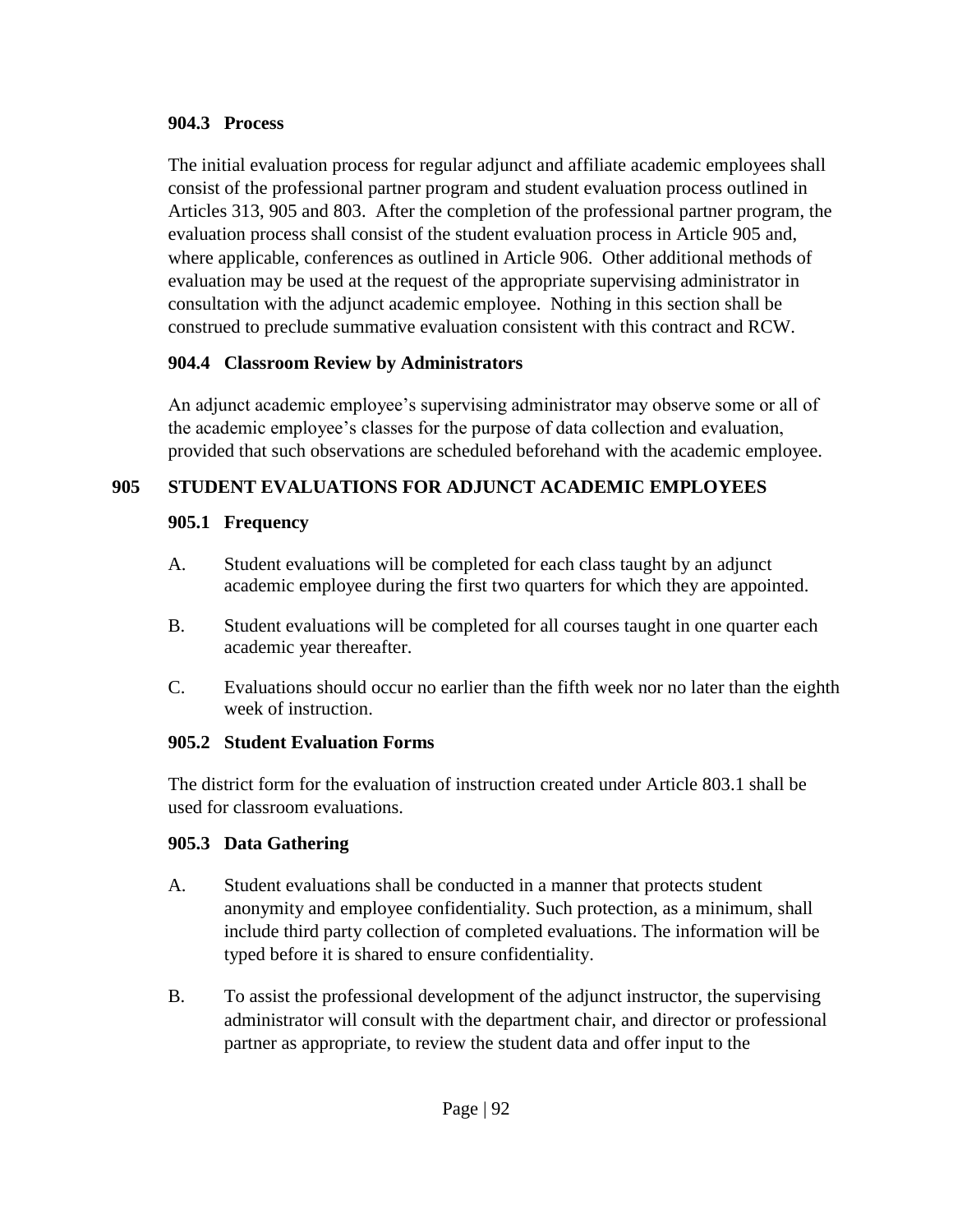supervising administrator prior to his/her sharing the information with the adjunct academic employee. The information will be shared by the end of the second week of instruction of the following quarter.

- C. The original data will be placed in locked confidential files with access limited to the appropriate administrators. Academic employees may inspect their individual files.
- D. As a result of this review, the appropriate supervising administrator may request a conference between the administrator and the employee to discuss the results.

#### **906 CONFERENCES FOR ADJUNCT ACADEMIC EMPLOYEES**

Conferences for adjunct academic employees with the appropriate supervising administrator may be held at the request of either party.

# **SECTION IV: CONTRACT MANAGEMENT**

#### **ARTICLE 1000: GRIEVANCE PROCEDURE**

#### **1001 DEFINITIONS**

- A. A grievance is a claim that there has been a violation, misinterpretation, or misapplication of a specific article or articles of this Agreement. A grievance may be filed by one or more members of the bargaining unit who claim they have been aggrieved, or by the LCCFAHE.
- B. The grievant may have representation by the LCCFAHE at each step of the grievance procedure.
- C. A "grievant" shall mean an academic employee, or group of academic employees, or the LCCFAHE filing a grievance.
- D. "Board" shall mean the Board of Trustees of Community College District 13.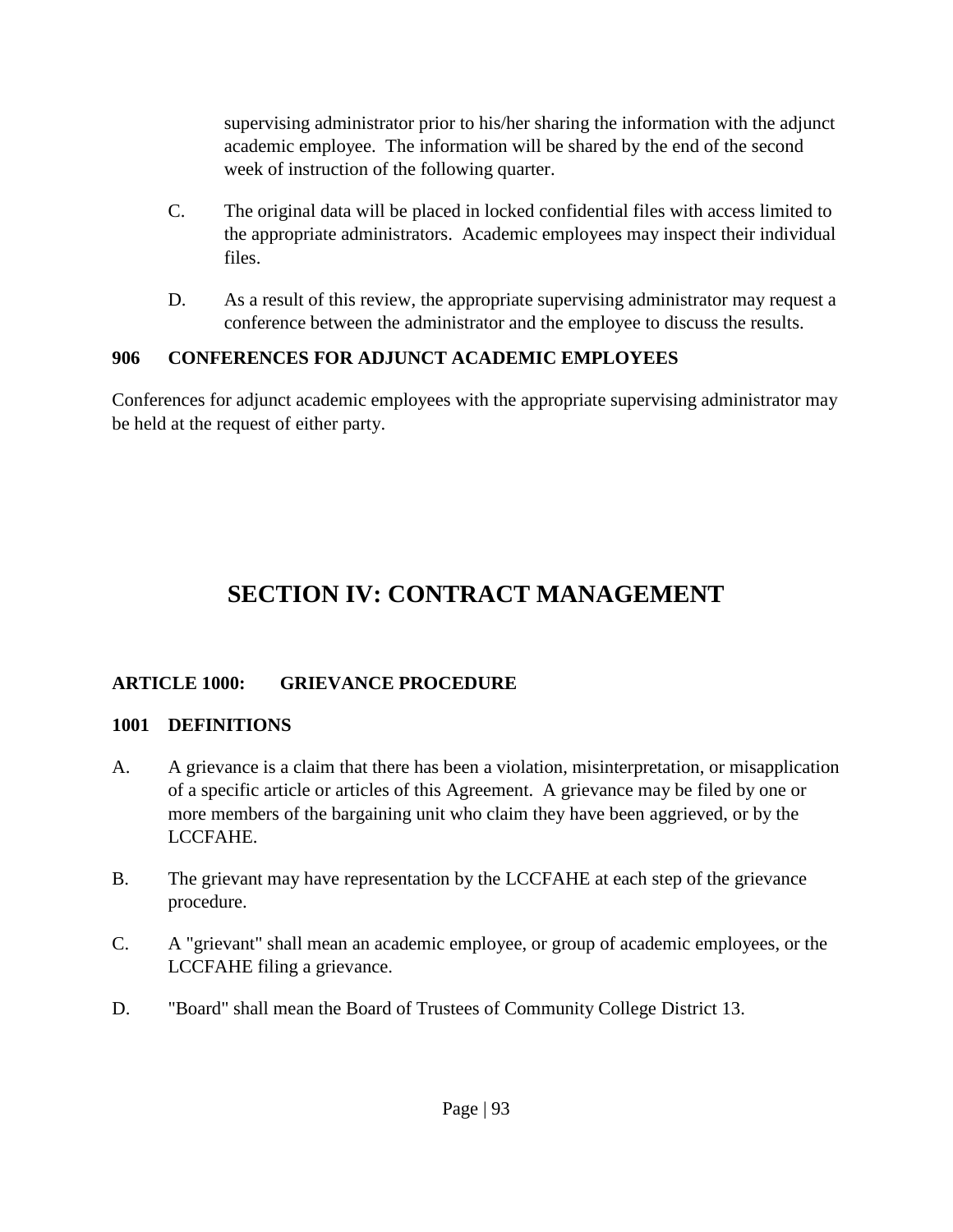- E. "LCCFAHE" shall mean the Lower Columbia College Faculty Association of Higher Education.
- F. "President" shall mean the chief administrative officer of Community College District 13.

#### **1002 PURPOSE**

- A. The purpose of this procedure is to resolve disputes which are a result of alleged violations of this Agreement.
- B. A copy of the written answer to a grievance at any level shall be sent to the LCCFAHE.
- C. Nothing herein shall be construed to deny any member of the academic employees the use of normal College channels in processing other complaints that arise outside the scope of this contract.

# **1003 PROCEDURE AND ARBITRATION**

# **1003.1 Level One**

The grievant shall promptly attempt to resolve the grievance with the appropriate supervisor. If the grievance is not resolved informally, the grievant will present a signed, written grievance to the immediate supervisor within fifteen (15) contract days from the date of the occurrence of the event giving rise to the grievance, or within fifteen (15) contract days from the date the grievant should reasonably become aware of such event. The statement of grievance shall name the grievant involved, shall state the facts giving rise to the grievance, shall identify by appropriate reference all the provisions of this Agreement alleged to be violated, shall state the contention of the grievant with respect to these provisions, shall indicate the relief requested, and shall be signed by the grievant involved. Within ten (10) contract days after the presentation of the grievance, the immediate supervisor shall provide a written answer to the grievant. By mutual agreement between the LCCFAHE and the District, the grievance process may be initiated at level two.

# **1003.2 Level Two**

In the event a grievance has not been satisfactorily resolved at level one, the grievant may, within ten (10) contract days of the receipt of the immediate supervisor's answer, submit to the appropriate vice president a signed, written statement of grievance. The written statement of grievance shall contain the criteria identified in level one. The vice president may call witnesses, hold hearings, and take any other appropriate action necessary to determine all the facts at issue and shall give the grievant an answer, in writing, not later than ten (10) contract days after the receipt of the written grievance. If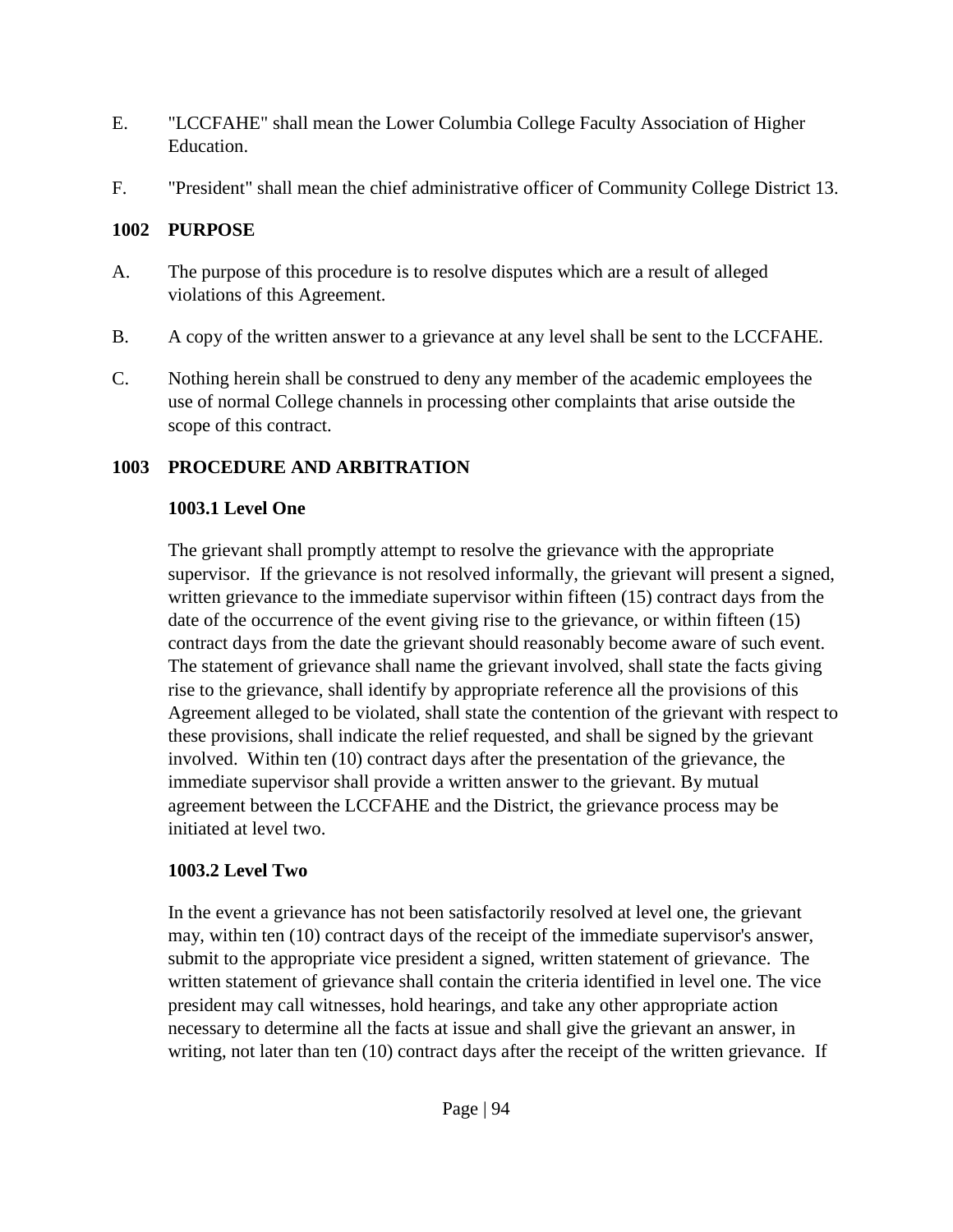further investigation is needed, additional time, of a duration mutually agreed upon by both parties, shall be allowed.

# **1003.3 Level Three**

If the grievance is not resolved satisfactorily at level two, the grievant may, within ten (10) contract days of the receipt of the vice president's answer, submit to the president of the College a signed, written statement of the grievance. The statement of grievance shall name the grievant involved; shall state the facts giving rise to the grievance; shall identify all the provisions of the Agreement alleged to be violated, by appropriate references; shall state the contention of the grievant with respect to these provisions; shall indicate the relief requested; and shall be signed by the grievant. The president shall give an answer in writing no later than ten (10) contract days after receipt of the written grievance. If further investigation is needed, such additional time shall be allowed as is mutually agreed to by both parties.

# **1003.4 Level Four**

- A. If the grievance is not resolved at level three, the LCCFAHE may, in its sole discretion, within ten (10) contract days, notify the president that the grievance shall be submitted to binding arbitration.
- B. Only grievances which involve an alleged violation by the employer of a specific Article or provision of this Agreement and which are presented to the District in writing during the terms of this Agreement and which are processed in the manner and within the time limits herein provided shall be subject to arbitration.
- C. The fees and expenses of the arbitrator shall be borne equally by the District and the LCCFAHE.
- D. A request for arbitration services will be made to the American Arbitration Association by either party within ten (10) contract days of notification under 1003.4 A. The parties will be bound by the rules and procedures of the American Arbitration Association.
- E. The arbitrator shall not amend, modify, nullify, or add to the provisions of this Agreement. The arbitrator's decision shall be binding upon both parties unless he/she has exceeded his/her authority under the terms of this Agreement.
- F. Upon request of either party, the merits of a grievance and the procedural and/or substantive arbitrability issues arising in connection with that grievance shall be consolidated for hearing before the arbitrator provided that an arbitrator shall resolve the arbitrability of a grievance before hearing the merits of the grievance.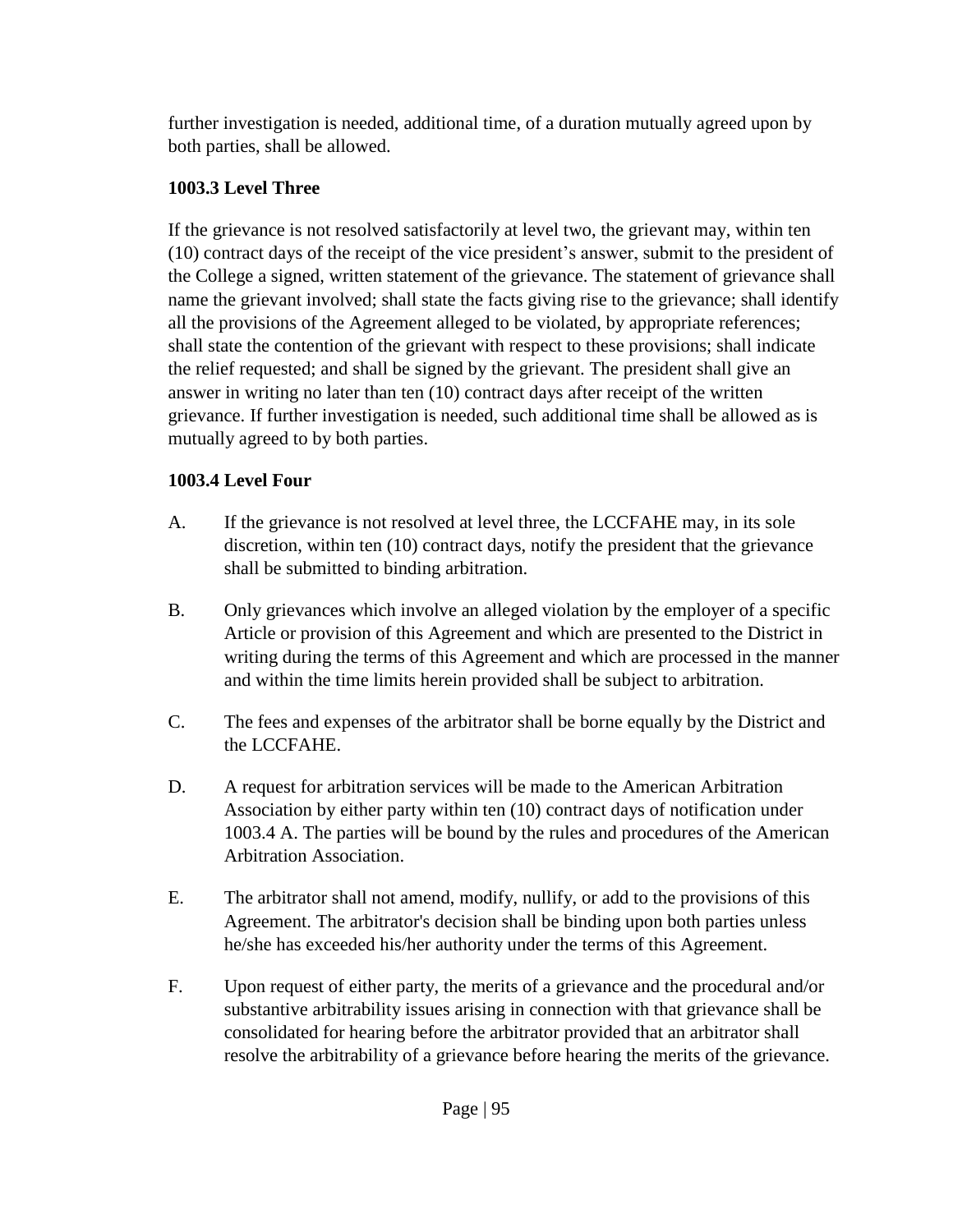G. An arbitrator shall not have the authority to remand an issue back to the parties for negotiations as a part of any award.

#### **ARTICLE 1100:MANAGEMENT RIGHTS**

It is recognized that the Board of Trustees has the responsibility, right, and authority to manage and direct or delegate the operations and activities of the College to the full extent authorized by law and the Constitution of the State of Washington and of the United States; provided, that all such actions shall be in conformity with the provisions of this Agreement.

#### **ARTICLE 1200: DURATION**

#### **1201 EFFECTIVE DATES**

This agreement shall become effective on July 1, 2020 and shall remain in effect until June 30, 2023.

#### 1202 REOPENING

The LCCFAHE may re-open Articles 500 and 900 at any time the Legislature of the State of Washington authorizes and allocates funds for such purposes which are not already contemplated by this Agreement or in the event the rules change regarding the treatment of increments and/or advancements.

#### **1203 FUTURE NEGOTIATIONS**

Negotiations for a subsequent agreement shall commence no later than February 1, 2023.

Signed this , 2021 at Longview, Washington. day of **FOR THE DISTRICT: FOR THE LCCFAHE:** 

Page | 96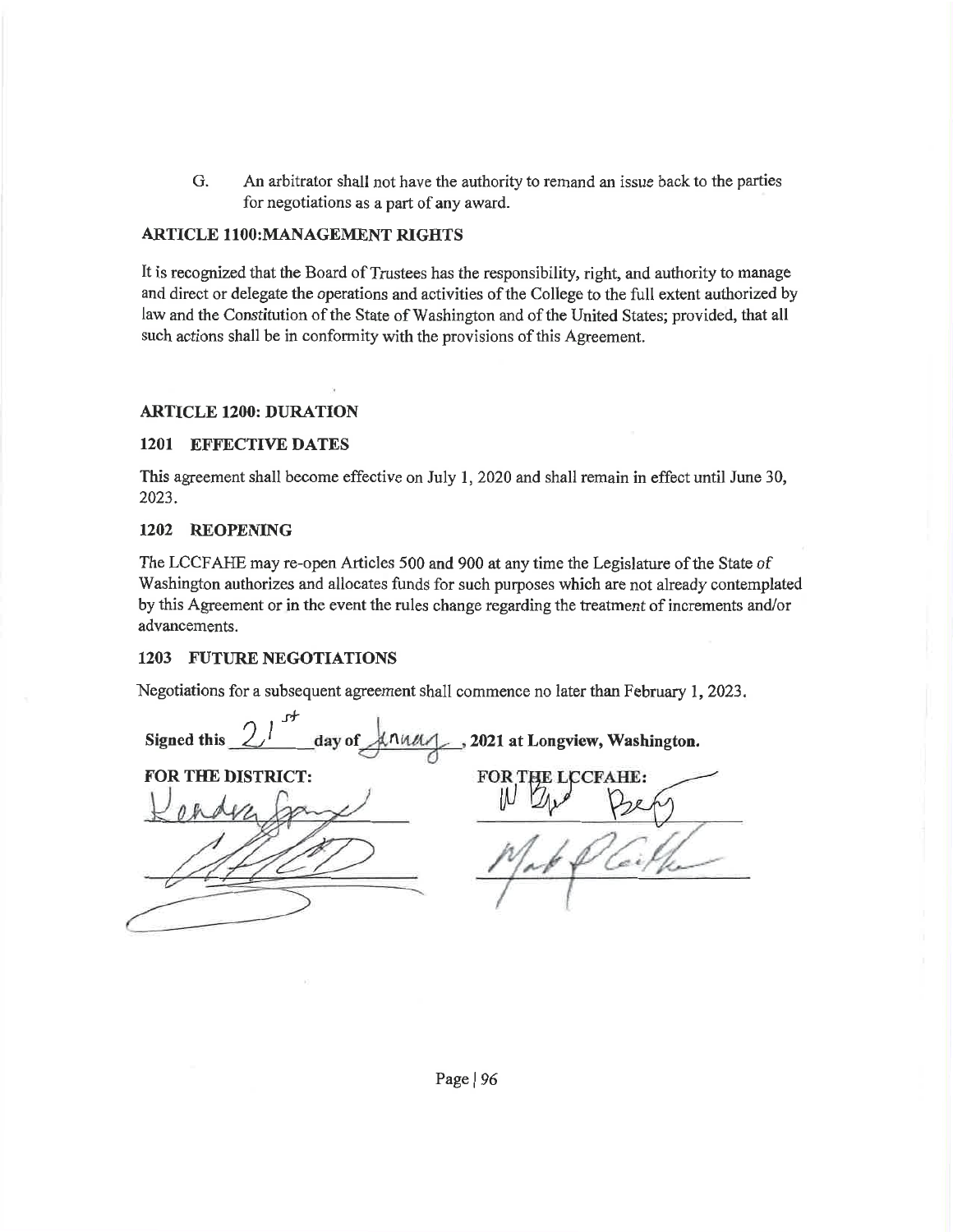# **SECTION V: APPENDICIES**

#### **APPENDIX A: PROFESSIONAL DEVELOPMENT UNITS**

Professional Development Units (PDUs) provide a means for recognizing and rewarding major activities undertaken by individual faculty members in order to stay current in their fields and/or grow professionally.

Non-probationary academic employees shall receive four (4) PDUs for each new year of service completed. In addition, non-probationary and probationary academic employees shall earn PDUs by meeting the criteria described below.

- 1. **PDU Evaluation Guidelines** The following guidelines, limitations and restrictions will be employed in approving and evaluating these activities and in converting them to Professional Development Units.
	- A. Teaching Effectiveness/Professional Development Plan PDU activities must be related to the academic employee's teaching effectiveness/professional development plan.
	- B. Application Process Upon completion of the activity, the academic employee shall submit the required documentation to the designated administrative representative. All documentation must be submitted within one year of the completion of the activity. PDU documentation submitted after the first day of summer quarter will be evaluated the following academic year.
	- C. Documentation Documentation shall include the following:
		- 1. If pre-approval is required, indication that a proposed activity was preapproved. Documentation may consist of a memo or college form signed by, or an e-mail from, the appropriate supervising administrator.
		- 2. Specific types of activities may require additional documentation. Further detail is listed in the section for each activity. The vice president or dean may request additional documentation if questions regarding the activity arise.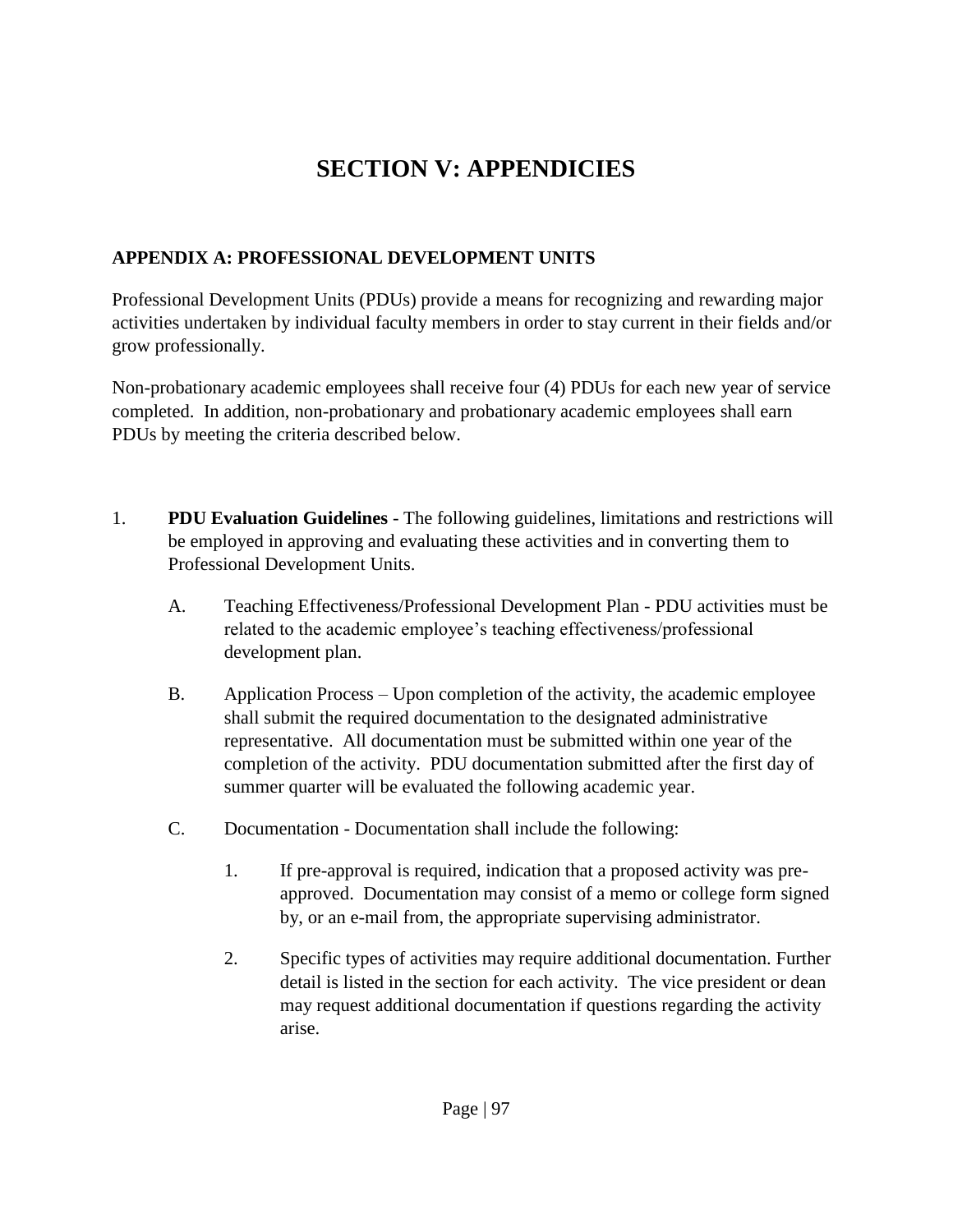- D. Evaluation Professional development activities shall be evaluated according to the criteria contained in this appendix in manner that is fair and equitable for all employees. In addition to the criteria described for each type of activity, the following guidelines shall apply:
	- 1. Activities shall be clearly related to the academic employee's teaching effectiveness plan.
	- 2. Activities shall be completed beyond the base workload duties of the academic employee unless specifically approved by the appropriate supervising administrator.
	- 3. A specific activity may be applied more than once only if it can be demonstrated that repeating the activity will provide significant practice of skills and/or add significantly new knowledge and understanding for the academic employee.
	- 4. Faculty shall not receive PDUs for activities considered part of their regular workload, including activities for which faculty receive release time or activities in accordance with Article 601.6 College Obligation.
- E. Approval PDUs will be evaluated and approved by the appropriate vice president or dean. If a PDU application is not approved or is altered, the Office of Instruction will notify the applicant by email or in writing including reasons for alteration.
- F. Dispute Resolution Disputes over the validity or acceptability of an activity, or over whether or not an activity was sufficiently completed, shall be resolved by a PDU Dispute Resolution Committee consisting of three (3) faculty selected by the LCCFAHE and three (3) administrators selected by the vice president of instruction. The Dispute Resolution Committee shall operate according to published parliamentary procedures (Sturgis). In the case of a tie vote, the motion to change the acceptability of an activity shall be lost.
- G. Limitations Only activities defined within this appendix count towards PDUs for the purpose of advancement on the salary schedule. For academic employees hired with less than the minimum qualifications for a position, any academic credits completed in order to fulfill minimum qualifications shall not count towards PDUs in accordance with Article 501.3E. Within each reporting year, the following maximum PDUs earned shall be allowed:

| <b>Maximum Per Year</b><br><b>Activity</b> |
|--------------------------------------------|
|--------------------------------------------|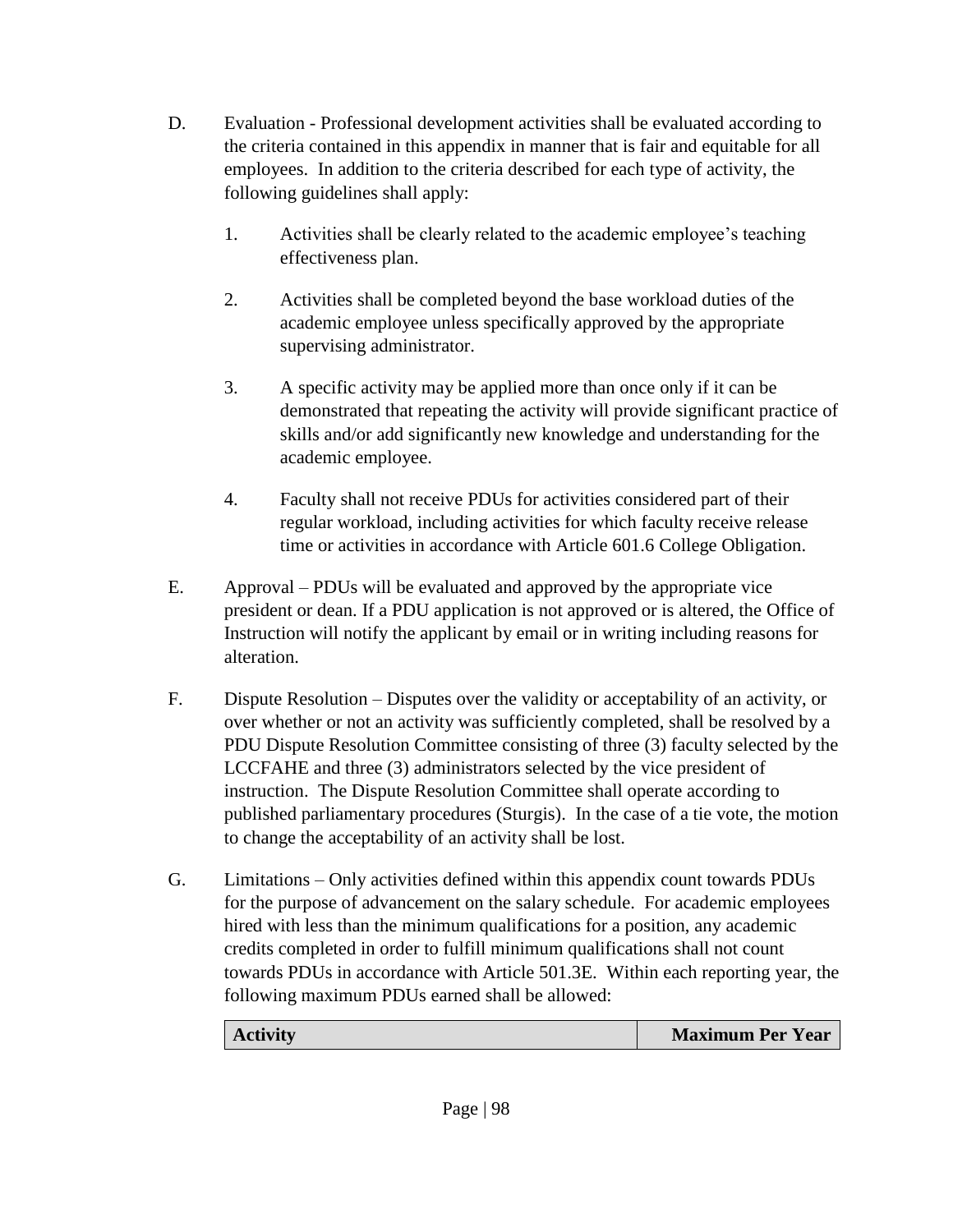| <b>Craft Performance</b>                         | 10 |
|--------------------------------------------------|----|
| Conferences, Workshops, Seminars, Compliance     | 20 |
| Trainings, and Continuing Education Units (CEUs) |    |
| Community/College Service                        | 3  |
| Graduate Academic Credit                         | 15 |
| Undergraduate Academic Credit                    | 10 |
| <b>Research and Development</b>                  | 10 |

- H. Reporting No later than the first full week of October, the Human Resources Office shall issue a report to each academic employee noting the number of PDUs on record for the previous year (July 1 to June 30), and any PDUs carried forward.
- 2. **Qualifying PDU Activities** The following describes each type of PDU activity counted towards increment advancement on the full-time academic salary schedule.
	- A. Academic Credit Credits, earned at accredited public or private institutions which are substantiated by official transcripts may be converted to PDUs. College courses must be identified in the individual's teaching effectiveness plan. Continuing Education Units (CEU's) are not treated as academic credits; they are recognized as conference, workshop, and seminar activities. All academic credit shall be evaluated as follows:

| 1 quarter credit  | $\equiv$ | 1 PDU                |  |
|-------------------|----------|----------------------|--|
| 1 semester credit |          | 1.5 PDU <sub>s</sub> |  |

Documentation for academic credits applied to PDUs must include official transcripts or an official grade report showing satisfactory completion of the coursework.

B. Craft Performance – Planned, pre-approved experience outside of regular teaching or counseling duties may be converted to PDUs according to the following:

 $(20 \text{ hours}) = 1 \text{ PDU}$ 

Craft performance is defined as activities completed by the academic employee that will maintain currency of the teaching discipline. Activities included in craft performance include (1) paid/unpaid work experience and (2) creative acts such as writing stories/poems, translating languages, composing and arranging music,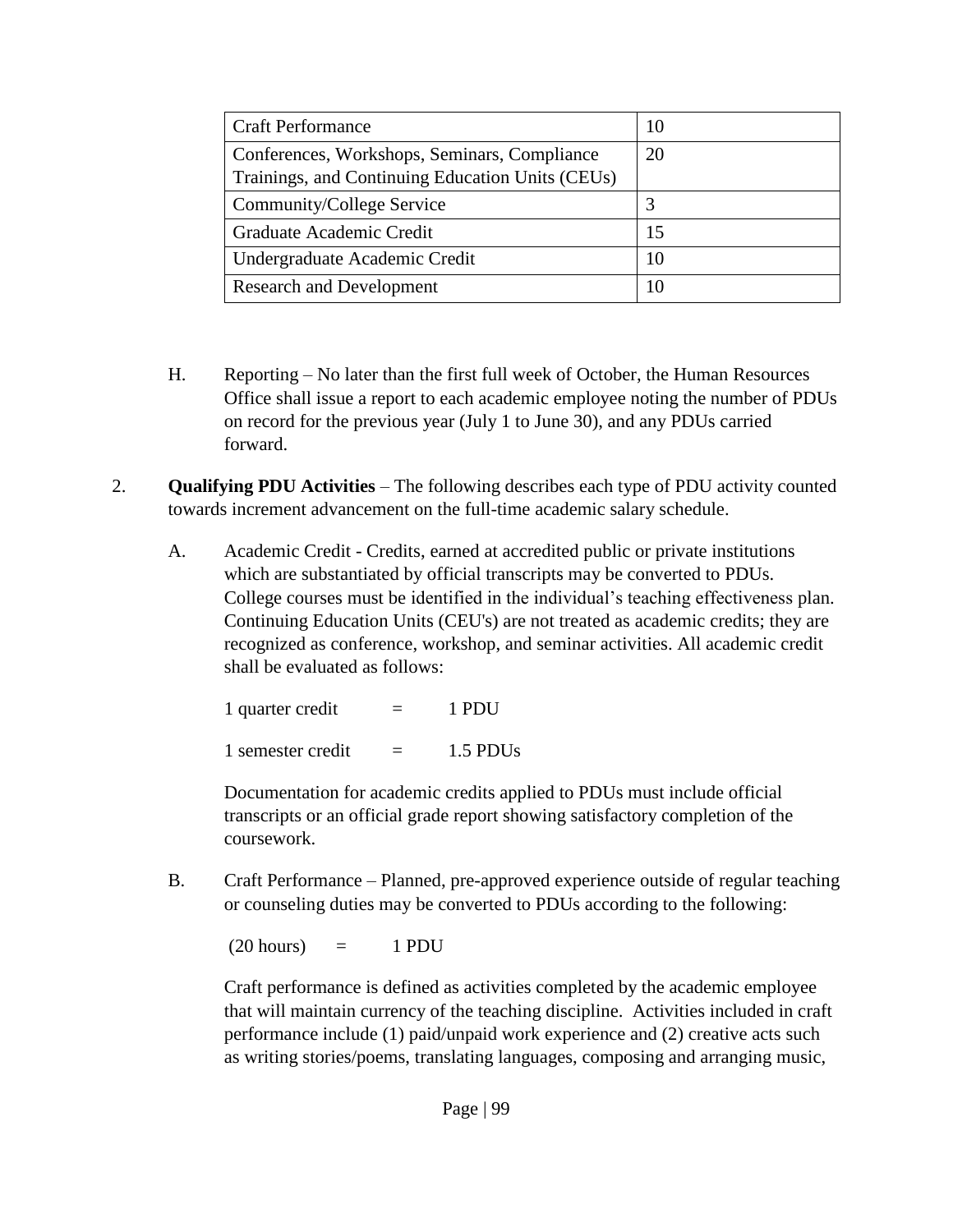drawing, painting, sculpting, performing music/drama, choreography, and photography. Craft performance activities must be clearly related to the teaching effectiveness plan.

- 1. Paid field work can be documented by check stubs or a letter from an employer clearly stating the individual was paid. The hours of the activity must also be clearly supported.
- 2. For unpaid experience, documentation shall include a work schedule/log supporting the hours of the activity and a letter from the employer or client stating that the activity was completed. Self-employed individuals shall include a work schedule/log supporting the hours of the activity and provide evidence of a bona-fide business such as (but not limited to) a business card, paid advertisements placed in the course of conducting business, or a letter from a client stating that an activity was completed.
- 3. Creative acts shall be documented by a work schedule/log supporting the hours of the activity.
- C. Conference, workshops, seminars, compliance training, and Continuing Education Units (CEUs) - Participation in conferences, workshops, compliance trainings and seminars appropriate to the individual's teaching effectiveness plan may be counted as professional development. Workshops for which Continuing Education Units (CEUs) are given are included in this type of activity. PDUs are awarded on the basis of the actual hours of the conference, workshop or seminar activity, excluding time for travel and meals.

Conferences, Workshops, Seminars, Compliance Trainings, and CEUs

1 hour  $= .1$  PDU

Documentation verifying the number of hours of the activity must be provided. This may include announcements, agendas, and/or certificates clearly indicating the actual hours of the activity.

- D. Research and Development Units PDUs may be earned for independent research and development activities in excess of the normal contractual obligations. Examples may include:
	- Travel as a part of curriculum development
	- Reading scholarly articles or books
	- Publishing papers in journals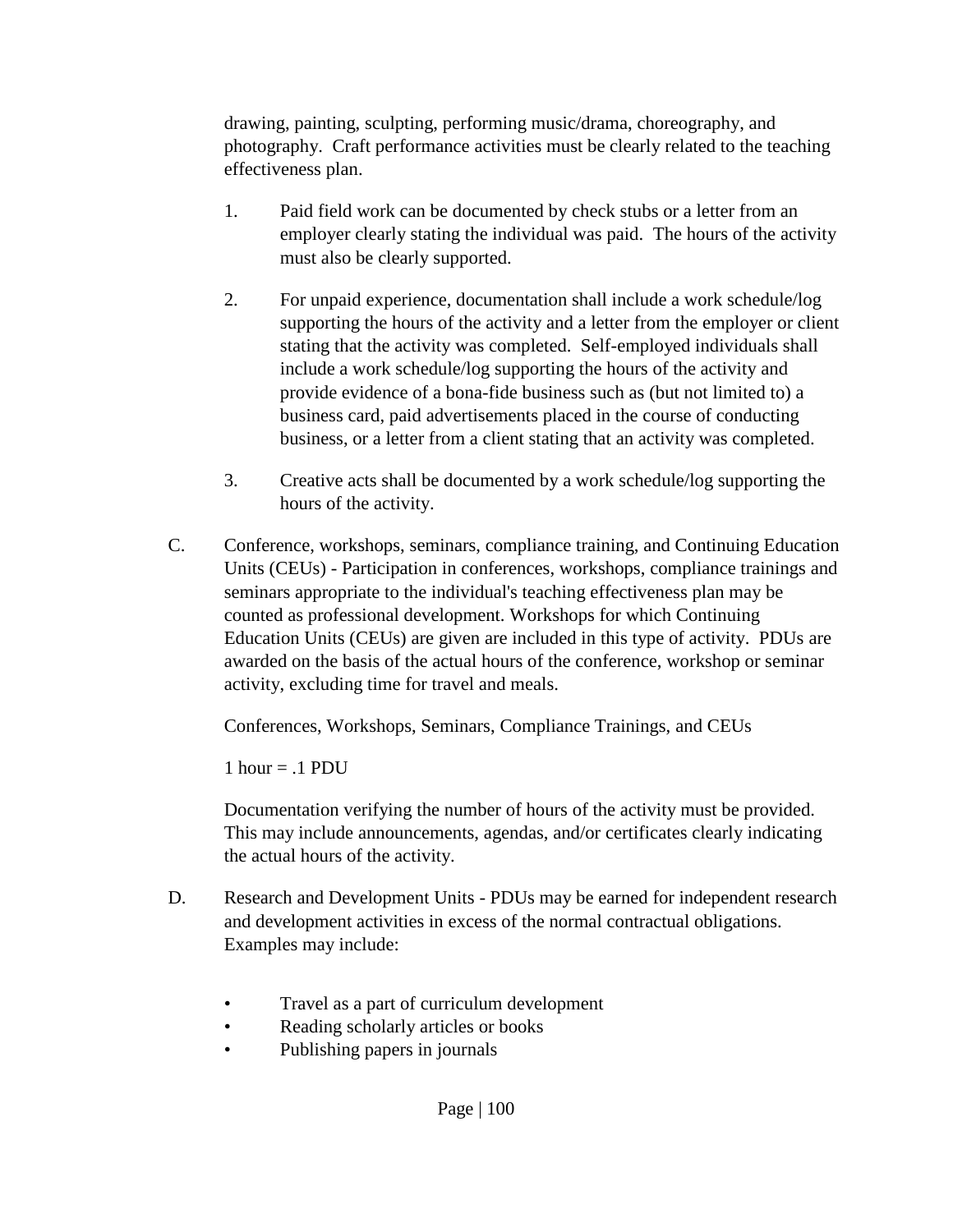- Reviewing articles/textbooks prior to publication
- Presenting at professional conferences/workshops
- Book publication

Activity must be scholarly, pre-approved, and related to the individual's teaching effectiveness plan. Travel related to the research project must be documented by a daily activity log documenting the places visited and the dates and hours of the visit. Reading related to independent research and development must be documented with a daily log of hours and a bibliography. Independent research and development shall be evaluated as follows:

 $40$  hours = 1 PDU

In place of the concise report and in addition to other required documentation, research and development activities shall be documented by a comprehensive report that describes the results of the research and demonstrates the relevance of the research to the teaching effectiveness plan.

E. Community Service - Participation in service to the community, such as volunteer community work or professional leadership in the community as a member of a board or task force. Community service activities must be clearly related to the individual's teaching effectiveness plan. A log of hours will be accepted as documentation of community service activities. Community service activities will be converted according to the following:

 $20$  hours = 1 PDU

3. **Professional Development Funds** – The District shall allocate \$16,000 annually to be disbursed by the Faculty Development Committee for conferences, tuition, and other professional development activities covered by the Committee's guidelines. The district shall allocate an additional \$2,500 annually to be dispersed by the Faculty Development Committee specifically to further support adjunct faculty professional development. Any funds not allocated by May 15th of each year shall be used for instructional equipment and instructional materials as determined by the Faculty Development Committee.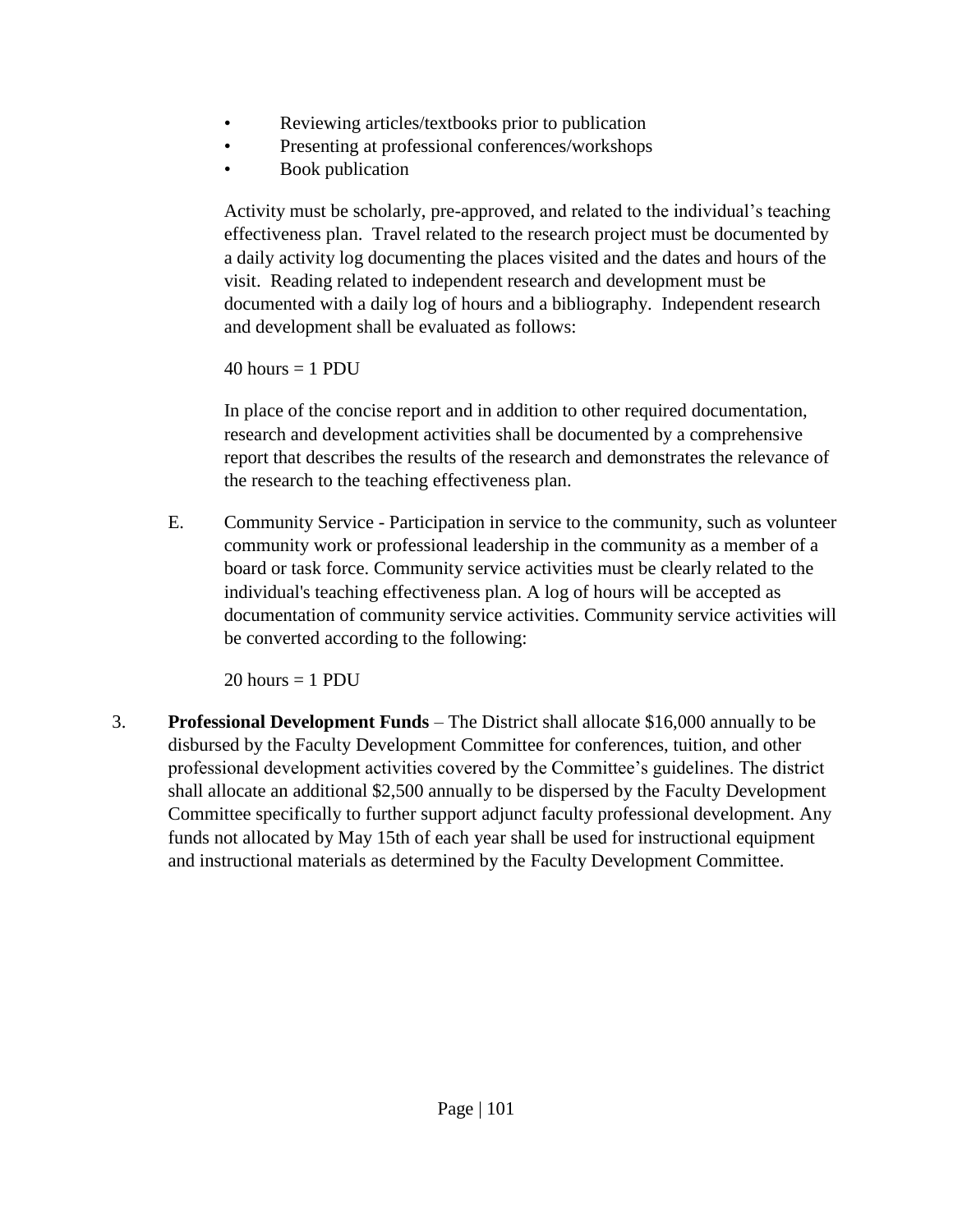#### **APPENDIX B: SALARY SCHEDULE FOR FULL-TIME ACADEMIC EMPLOYEES**

All salary schedules listed in this appendix are for 173 contractual days. Summer pay and overload contracts are excluded. The base salary schedule is listed in the table below. Any money made available by the legislature shall be applied to this base as outlined in Article 501.

| Step           | 2020-2021 Salary Base |
|----------------|-----------------------|
| 1              | \$54,077              |
| $\overline{2}$ | \$55,248              |
| 3              | \$56,419              |
| $\overline{4}$ | \$57,590              |
| 5              | \$58,761              |
| 6              | \$59,932              |
| 7              | \$61,103              |
| 8              | \$62,274              |
| 9              | \$63,445              |
| 10             | \$64,616              |
| 11             | \$65,787              |
| 12             | \$66,958              |
| 13             | \$68,129              |
| 14             | \$69,300              |
| 15             | \$70,471              |
| 16             | \$71,642              |
| 17             | \$72,813              |
| 18             | \$73,984              |
| 19             | \$75,155              |
| 20             | \$76,326              |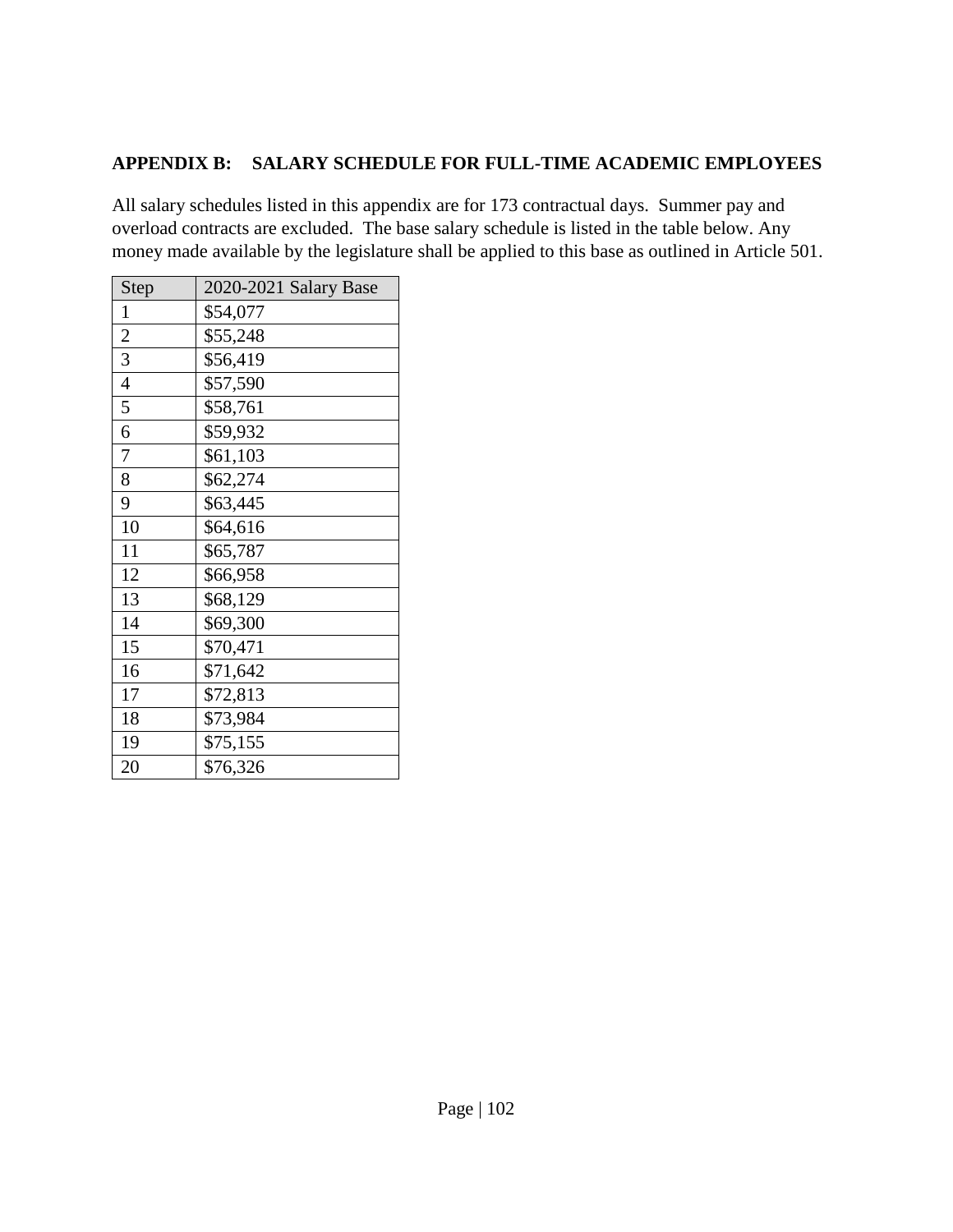# **APPENDIX C: INSTRUCTIONAL UNITS**

| $\mathbf{1}$   | Accounting                         | 25 | English as a Second Language   |
|----------------|------------------------------------|----|--------------------------------|
| $\overline{2}$ | <b>Adult Basic Education</b>       | 26 | <b>Environmental Sciences</b>  |
| 3              | <b>Allied Health</b>               | 27 | Spanish                        |
| 4              | Anthropology                       | 28 | Health                         |
| 5              | Art                                | 29 | History                        |
| 6              | <b>Automotive Technology</b>       | 30 | Humanities                     |
| 7              | <b>Biological Sciences</b>         | 31 | <b>Library Sciences</b>        |
| 8              | <b>Business Technology</b>         | 32 | <b>Machine Trades</b>          |
| 9              | <b>Business Administration</b>     | 33 | Manufacturing                  |
| 10             | <b>Chemical Dependency Studies</b> | 34 | Mathematics                    |
| 11             | Chemistry/Chemical Engineering     | 35 | <b>Medical Assisting</b>       |
| 12             | <b>Computer Aided Design</b>       | 36 | Music                          |
| 13             | <b>Computer Science</b>            | 37 | <b>Nursing</b>                 |
| 14             | Counseling                         | 38 | Philosophy                     |
| 15             | <b>Criminal Justice</b>            | 39 | <b>Physical Education</b>      |
| 16             | Diesel/Heavy Equipment             | 40 | Physics                        |
|                | Technology                         | 41 | <b>Political Science</b>       |
| 17             | Drama                              | 42 | Pre-College English            |
| 18             | Early Childhood Education          | 43 | <b>Pre-College Mathematics</b> |
| 19             | <b>Earth Sciences</b>              | 44 | Psychology                     |
| 20             | Economics                          | 45 | Sociology                      |
| 21             | Education                          | 46 | <b>Communication Studies</b>   |
| 22             | Engineering                        | 47 | Welding                        |
| 23             | <b>Engineering Technician</b>      | 48 | <b>BAS-Teacher Education</b>   |
| 24             | English                            |    |                                |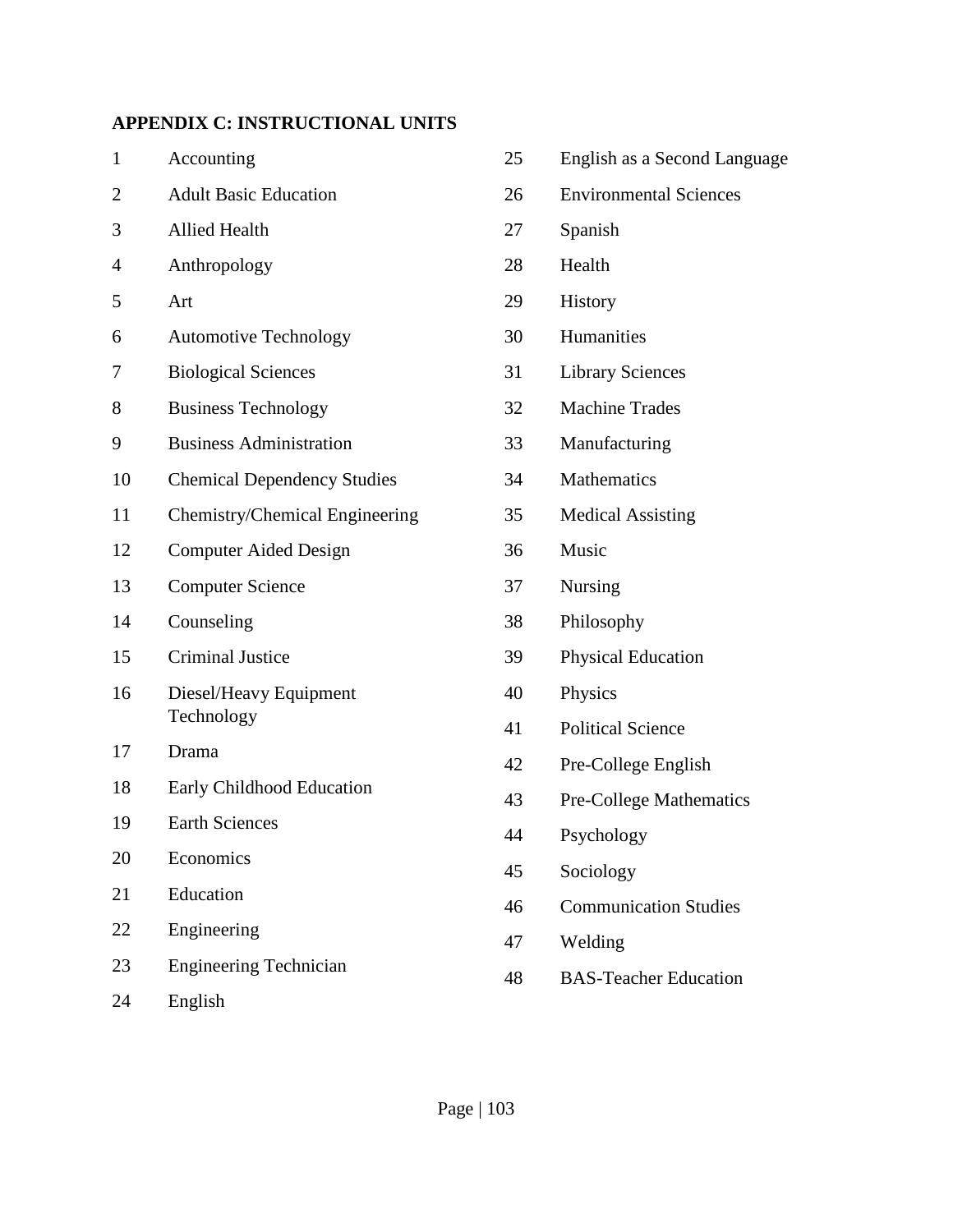#### **APPENDIX D: PROFESSIONAL PARTNER CHECKLIST**



- Use this form to record professional partner activities with your assigned faculty.
- Initial and date each activity in the column provided.
- Attach appropriate documentation to verify classroom visitation, review of lesson plans, etc.
- Return completed checklist to professional partner coordinator.

| Instructor                                     | Quarter/Year |
|------------------------------------------------|--------------|
| <b>Professional Partner</b>                    | Department   |
| Professional Partner recommendations/comments: |              |

| Before the teaching assignment begins, the new instructor should complete the<br>following: |                                                                            | Instructor<br>initials/date | Professional<br>Partner<br>initials/date |
|---------------------------------------------------------------------------------------------|----------------------------------------------------------------------------|-----------------------------|------------------------------------------|
|                                                                                             | Understands the purpose of the Professional Partner Program                |                             |                                          |
|                                                                                             | Understands where to find the Faculty Handbook on the LCC website          |                             |                                          |
|                                                                                             | Met with the division dean and reviewed new faculty onboarding checklist   |                             |                                          |
| CAMPUS<br>POLICY                                                                            | Met with the department chair                                              |                             |                                          |
|                                                                                             | Received an official Course Plan(s)                                        |                             |                                          |
|                                                                                             | Received a sample course syllabus                                          |                             |                                          |
|                                                                                             | Received access to course materials                                        |                             |                                          |
|                                                                                             | Received an employee ID card (if applicable)                               |                             |                                          |
|                                                                                             | Received an LCC Email address which is used as the primary method of email |                             |                                          |
|                                                                                             | Understands the campus mail system                                         |                             |                                          |
|                                                                                             | Understands how to use the campus telephone system                         |                             |                                          |
|                                                                                             | Understands how to access and use Google Drive                             |                             |                                          |
|                                                                                             | Knows where to find LCC forms                                              |                             |                                          |
| CAMPUS INFORMATION                                                                          | Knows the location of copy machines                                        |                             |                                          |
|                                                                                             | Understands how to copy instructional materials                            |                             |                                          |
|                                                                                             | Understands how to receive instructor copies of textbooks from publishers  |                             |                                          |
|                                                                                             | Understands how to order textbooks through the LCC Bookstore               |                             |                                          |
|                                                                                             | Understands how to procure office supplies from the LCC Bookstore          |                             |                                          |
|                                                                                             | Knows whom to call if unable to conduct a class                            |                             |                                          |

|    | Once the term is underway, the new instructor will continue to work with their<br>professional partner to ensure they: | Instructor<br>initials/date | Professional<br>Partner<br>initials/date |
|----|------------------------------------------------------------------------------------------------------------------------|-----------------------------|------------------------------------------|
|    | Understand how to add / drop students, and how to release instructor permissions                                       |                             |                                          |
|    | Understand how to develop a lesson plan                                                                                |                             |                                          |
|    | Created a lesson plan for-professional partner review                                                                  |                             |                                          |
|    | Taught a class in the presence of their Professional Partner                                                           |                             |                                          |
| 'n | Reviewed classroom visitation appraisal with the Professional Partner; signs form                                      |                             |                                          |
|    | Understand the process of Student Evaluation of instruction                                                            |                             |                                          |
|    | Conducted student evaluations for all classes taught                                                                   |                             |                                          |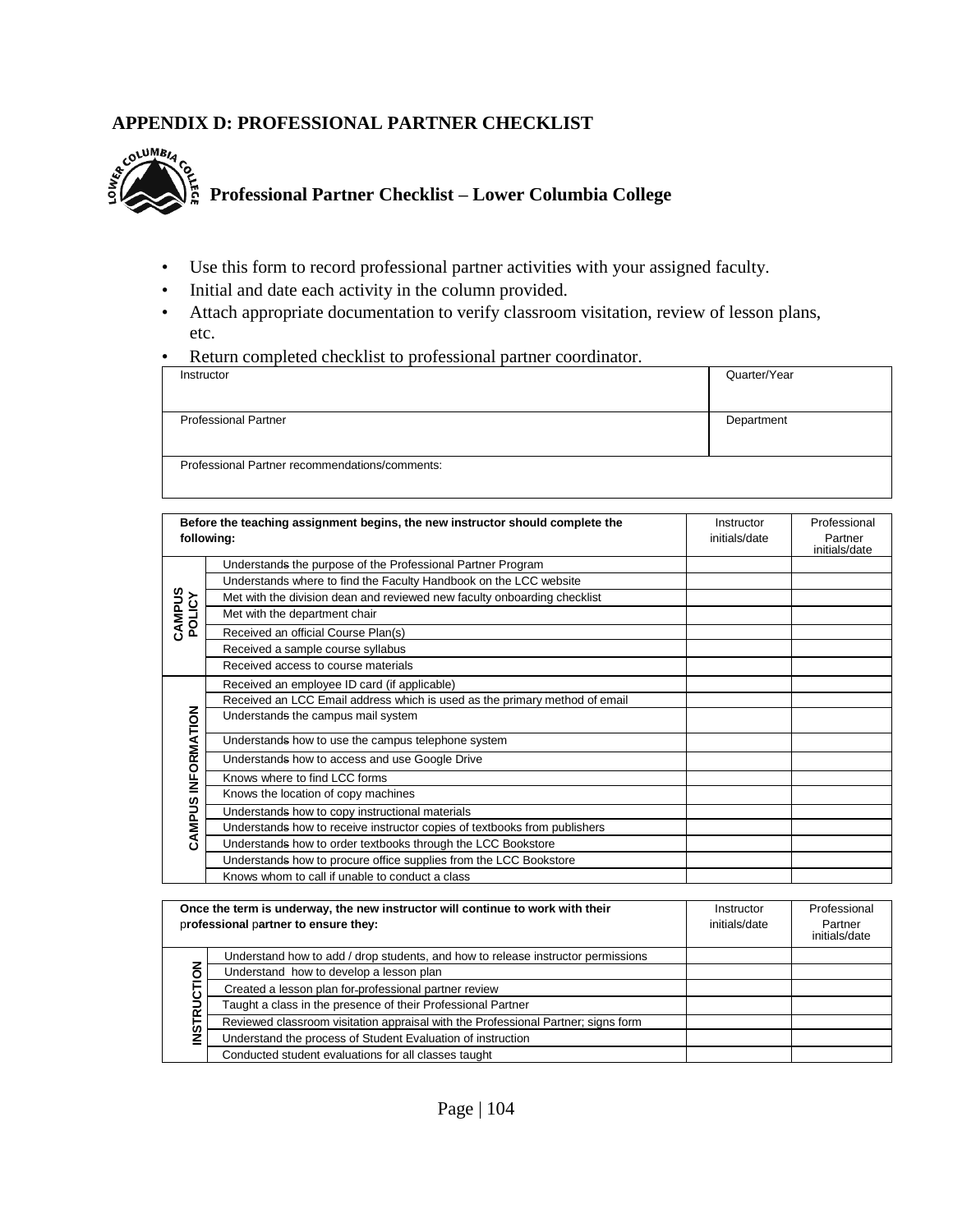| Understand how to access and use ctcLink, EAB Navigate, and Canvas    |  |
|-----------------------------------------------------------------------|--|
| Understand test proctoring services for face-to-face and DE students  |  |
| Understand services available to students in the Learning Commons     |  |
| Understand how to submit grades through ctcLink                       |  |
| Understand how to review and submit faculty contracts through ctcLink |  |

• Optional for Probationary Faculty

• An online version of this form is available on the forms page of the LCC website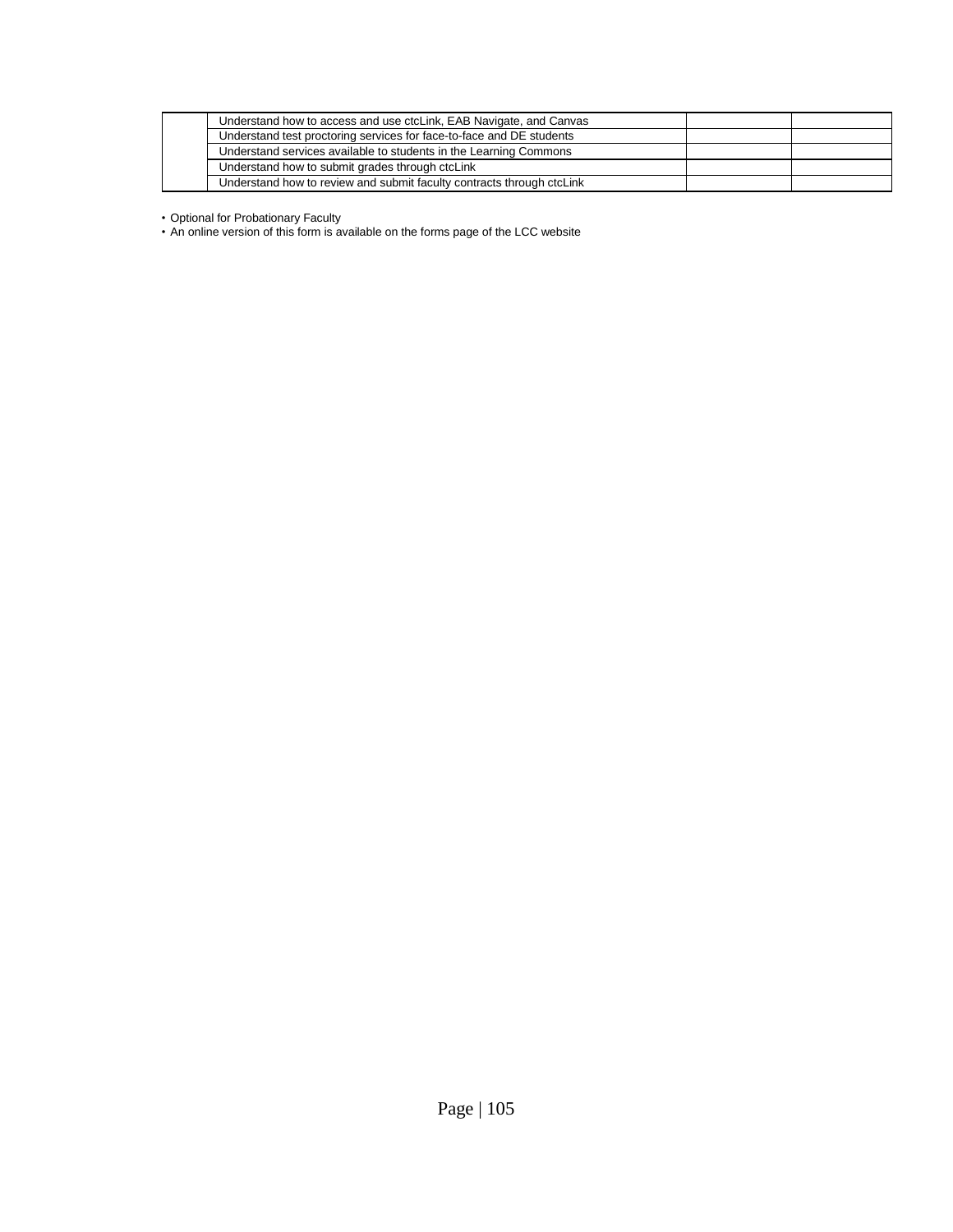#### **APPENDIX E: PLACEMENT WORKSHEET FOR NEW FULL-TIME FACULTY**

#### **1. Initial Placement (Ref. Article 501.1)**

Newly hired full-time academic employees shall be placed on the salary schedule according to the following criteria. All academic credits referenced below are quarter credits; adjustments shall be made for semester credits at an exchange of 1 semester credit  $= 1.5$ quarter credits. All years referenced below refer to years of relevant work experience.

| Qualification                                                | <b>Steps Awarded</b> |
|--------------------------------------------------------------|----------------------|
| Bachelor's Degree or Journeyman,                             |                      |
| Less than Bachelors/Journeyman and up to 6 yrs. experience.  |                      |
| Master's Degree, Bachelor's + 90 credit, Bachelor's + 4 yrs. |                      |
| Journeyman $+4$ yrs.                                         |                      |
| Master's+2 yrs., Master's+45 credits,                        |                      |
| Bachelor's + 135 credits, Bachelor's + 6 yrs.,               |                      |
| Journeyman $+ 6$ yrs.                                        |                      |
| Master's+90 credits                                          |                      |
| Doctorate Degree                                             |                      |
| <b>Initial Steps Awarded:</b>                                |                      |

#### **2. Experience Adjustment (Ref. Article 501.2)**

After placing a new academic employee as outlined in Article 401.1, any years of relevant applicable experience not utilized shall be used to adjust the placement upward to a higher step. Placement shall be adjusted for applicable relevant experience beyond that utilized in Article 401.1 based upon two (2) full years equaling one (1) step not to exceed six (6) years (3 steps) beyond initial placement.

| <b>Total Relevant Experience:</b>                                 |                                  |  |
|-------------------------------------------------------------------|----------------------------------|--|
| Divided by 2:                                                     | <b>Experience Steps Awarded:</b> |  |
| <b>3. Additional Steps</b> (Limit two $(2)$ – Ref. Article 501.2) |                                  |  |
| 4. Final Step Placement (Initial + Experience Adjustment)         |                                  |  |
| <b>Corresponding Salary Dollar Amount</b>                         |                                  |  |
|                                                                   | Date:                            |  |
| LCCFAHE Representative: ___                                       | Date:                            |  |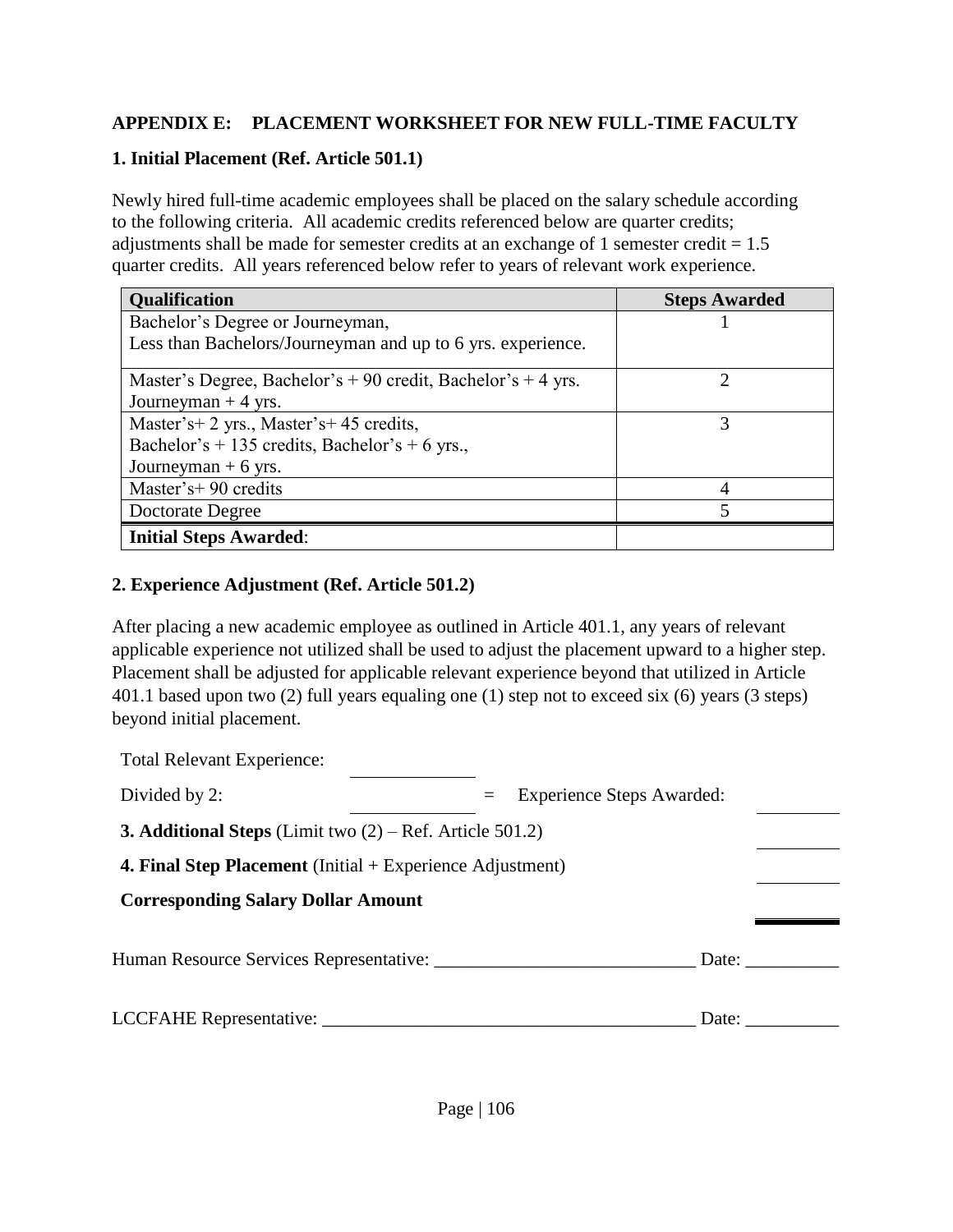### **APPENDIX F: SAMPLE CHECKLIST FOR PROBATIONARY PROCESS**

| Checklist for the probationary review process                                                 |      |
|-----------------------------------------------------------------------------------------------|------|
| During a general orientation session with the supervising administrator, the probationer will | Date |
| review the following:                                                                         |      |
| The duties and responsibilities of instructors                                                |      |
| The guidelines for probationary review committees                                             |      |
| Departmental objectives, teaching assignment, and job description                             |      |
| During the probationary period, the probationer will attend the following meetings:           | Date |
| <b>Curriculum Committee</b>                                                                   |      |
| Academic Standards Committee                                                                  |      |
| <b>Instructional Council</b>                                                                  |      |
| Governance Council                                                                            |      |
| College's Board of Trustees                                                                   |      |
| Instructional Assessment Committee                                                            |      |

#### **Proposed Activity Schedule for Quarterly Probationary Review Committee Meetings: \***

| 1 <sup>st</sup><br><b>Quarter Meeting</b> | 2 <sup>nd</sup><br><b>Quarter Meeting</b> | 3 <sup>rd</sup><br><b>Quarter Meeting</b>              |
|-------------------------------------------|-------------------------------------------|--------------------------------------------------------|
| Probationer prepares a<br>a)              | Probationer prepares a final<br>a)        | <b>Class Observation Appraisal</b><br>a)               |
| written draft of Goals and                | proposal of Goals and                     | b)<br>Student Appraisals of                            |
| Objectives for committee                  | Objectives for approval by                | Instruction                                            |
| review and feedback                       | committee and submission to               | Probationer provides written<br>C)                     |
| <b>Class Observation Appraisal</b><br>b)  | the VPI.                                  | response to the year's                                 |
| by a committee member                     | Class Observation Appraisal<br>b)         | classroom, student, and peer                           |
| Student Appraisals of<br>C)               | by a committee member                     | evaluations                                            |
| Instruction                               | Student Appraisals of<br>C)               | Probationer provides written<br>d)                     |
|                                           | Instruction                               | report of progress made                                |
|                                           | Peer Review<br>d)                         | towards approved goals and                             |
|                                           | Committee makes<br>e)                     | objectives                                             |
|                                           | recommendation regarding                  |                                                        |
|                                           | continued appointment                     |                                                        |
| 4 <sup>th</sup> Quarter Meeting           | 5 <sup>th</sup> Quarter Meeting           | 6 <sup>th</sup> Quarter Meeting                        |
| <b>Class Observation Appraisal</b><br>a)  | <b>Class Observation Appraisal</b><br>a)  | <b>Class Observation Appraisal</b><br>a)               |
| Student Appraisals of<br>b)               | Student Appraisals of<br>b)               | Student Appraisals of<br>b)                            |
| Instruction                               | Instruction                               | Instruction                                            |
|                                           | Peer Review<br>C)                         | Probationer provides written<br>C)                     |
|                                           |                                           |                                                        |
|                                           | Committee makes<br>d)                     | response to the year's                                 |
|                                           | recommendation regarding                  | classroom, student, and peer                           |
|                                           | continued appointment                     | evaluations                                            |
|                                           |                                           | Probationer provides written<br>d)                     |
|                                           |                                           | report of progress made                                |
| 7 <sup>th</sup> Quarter Meeting           | 8 <sup>th</sup> Quarter Meeting           | toward goals and objectives<br>9 <sup>th</sup> Quarter |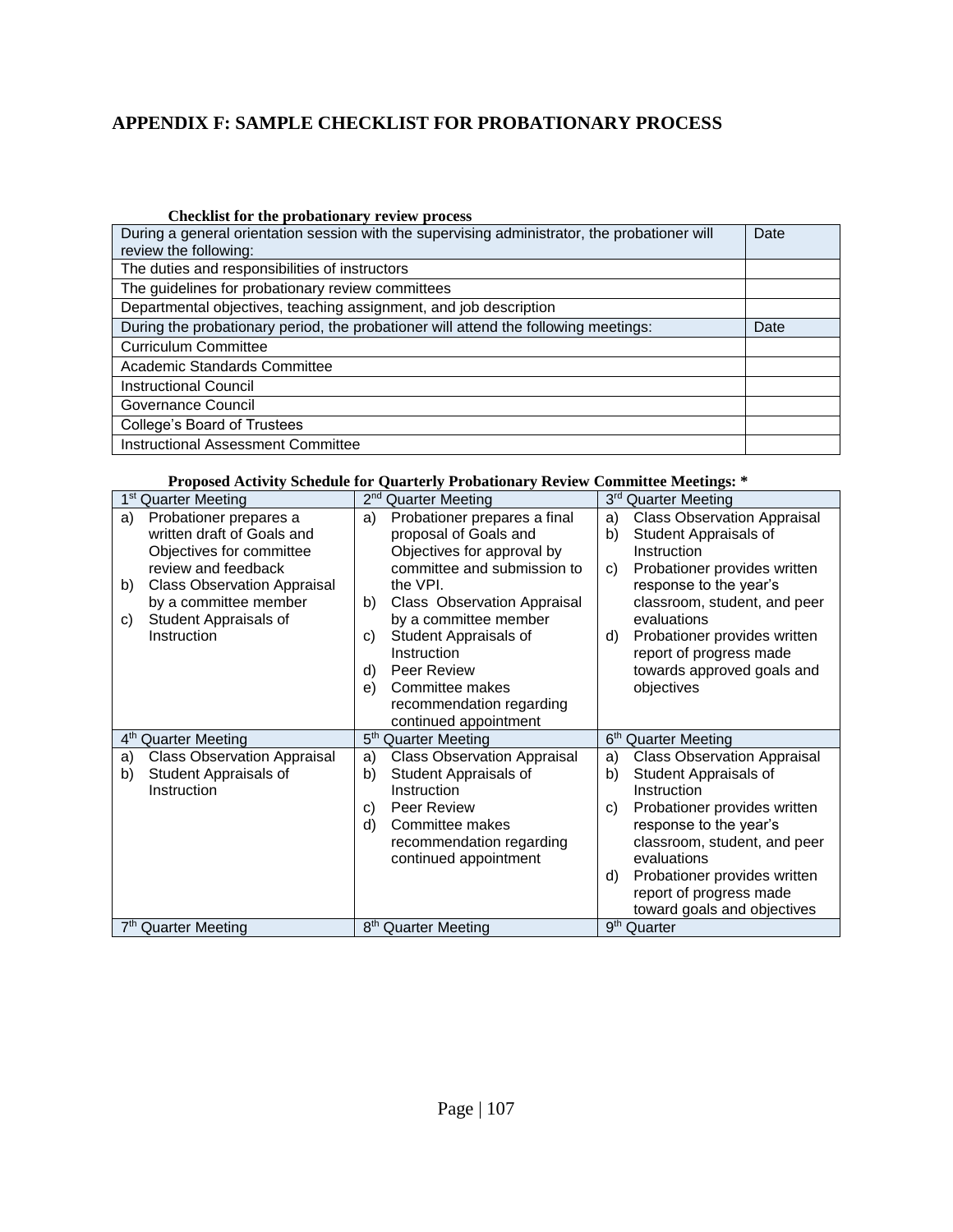| a)<br>b)<br>C) | <b>Class Observation Appraisal</b><br>Student Appraisals of<br>Instruction<br>Peer Review | a)<br>b)<br>C) | <b>Class Observation Appraisal</b><br>Student Appraisals of<br>Instruction<br>Probationer provides written<br>response to the year's<br>classroom, student, and peer<br>evaluations | a) | Upon tenure approval by the<br>Board of Trustees, meet with<br>Dean to discuss the<br>evaluation process for<br>tenured faculty, which<br>includes a three-year<br>teaching effectiveness plan, |
|----------------|-------------------------------------------------------------------------------------------|----------------|-------------------------------------------------------------------------------------------------------------------------------------------------------------------------------------|----|-------------------------------------------------------------------------------------------------------------------------------------------------------------------------------------------------|
|                |                                                                                           | d)<br>e)       | Probationer provides written<br>report of progress made<br>toward goals and objectives<br>Committee makes<br>recommendation regarding<br>tenure                                     |    | annual reports of progress,<br>and triennial evaluation                                                                                                                                         |

\***This schedule can be changed at the discretion of the committee with adherence to the requirements of the Faculty contract.**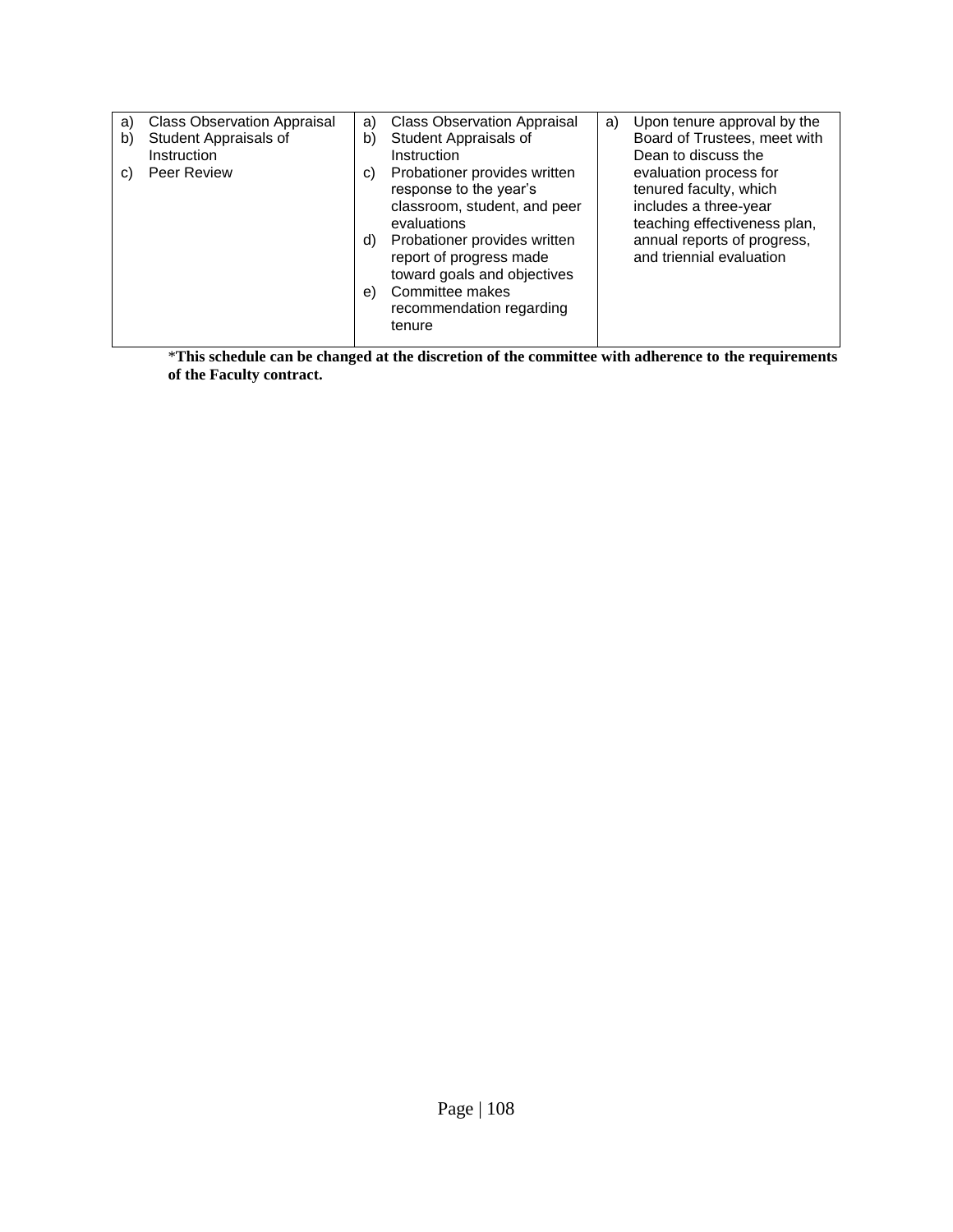#### **APPENDIX G: INSTRUCTIONS FOR LCC FACULTY PEER EVALUATION**

#### **Background and Instructions**

Peer evaluation is a required part of the review process that provides vital information to both administrators and faculty members on how effectively the faculty member functions within the LCC environment.

The first three questions are included in faculty peer evaluations. Up to three additional questions may be developed and added by mutual agreement between the faculty and supervising administrator.

For tenured faculty, peer evaluators will be identified by the supervising administrator after consultation with the faculty (see Article 804.1). Evaluators will include at a minimum, all members of the faculty's assigned department and additional participants selected should be people who have or should have interaction with the faculty. See Article 304.2.

For probationary faculty, a peer group for the evaluation will be established and will include at a minimum all members of the faculty's assigned department and faculty and staff outside the department selected by the probationary review committee. The participants selected should be people who have or should have interaction with the faculty.

Evaluations should be submitted to the Office of Instruction. This evaluation is confidential. Responses to the evaluation may be submitted electronically or on paper in a sealed envelope. Electronic evaluations should be submitted in an attachment that does not include the evaluator's name. The evaluator's identity as a member of the peer group can be identified by the email accompanying the attachment. Paper evaluations should be unsigned and submitted in a sealed envelope with the evaluator's signature on the outside of the envelope. The signature on the outside of the envelope allows the evaluator to be identified as member of the peer group. In all cases, once the evaluator is identified as a member of a faculty's peer group, appropriate steps should be taken to disassociate the evaluator's identity from the evaluation form.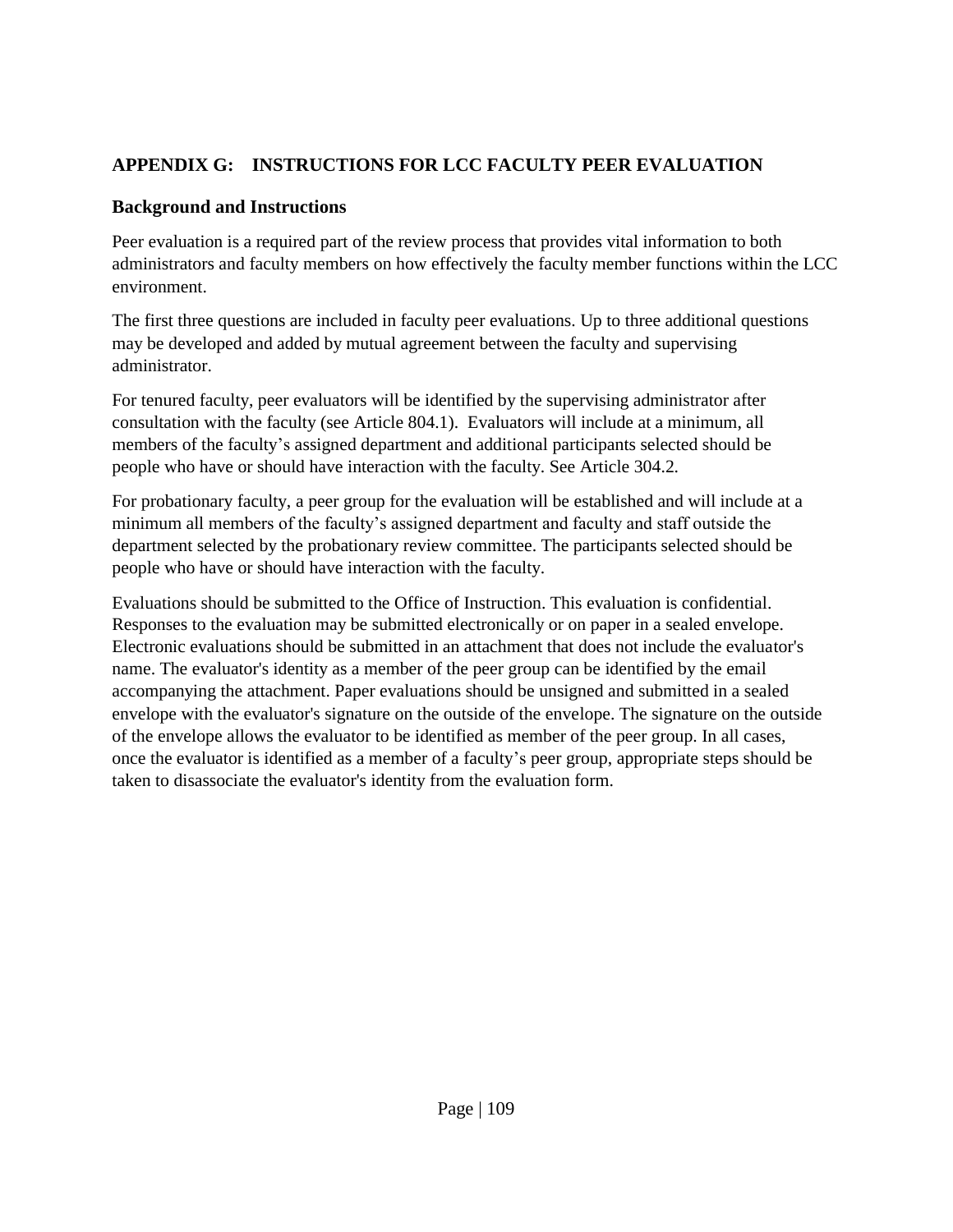# **LCC Faculty Peer Evaluation Form**

**Faculty: \_** 

**Department:**

**Academic Quarter and Year:** \_\_\_\_\_\_

**Return to the Office of Instruction by:** \_

- 1. Please provide constructive feedback for the faculty listed above, and return it to the Office of Instruction as per the attached instructions.
- 2. In what ways have you had the opportunity to interact with the faculty? (Committees, co-teaching, project work, informally, etc.)
- 3. What have you found to be positive qualities exhibited by this faculty during the performance of job duties?
- 4. What suggestions do you have regarding improvements that would help the faculty perform more effectively?

#### **Supplemental Questions**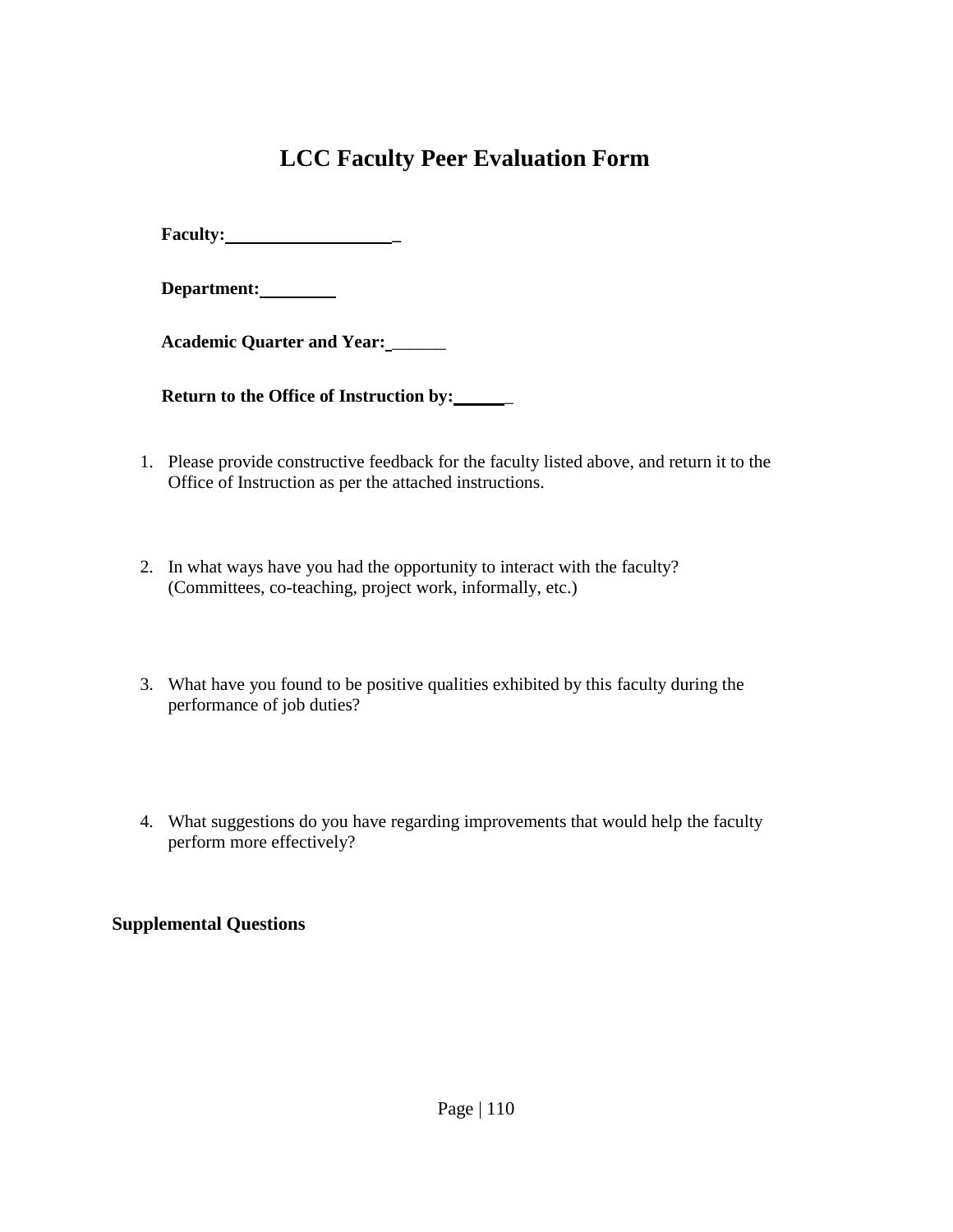#### **APPENDIX H: TEACHING EFFECTIVENESS PLAN: PROBATIONARY FACULTY-GOALS AND OBJECTIVES**

## **Probationary Faculty**: \_\_\_\_\_\_\_\_\_\_\_\_\_\_\_\_\_\_\_\_\_\_\_\_\_\_\_\_\_\_\_\_\_\_\_\_\_\_\_\_\_\_\_\_

**Department**: \_\_\_\_\_\_\_\_\_\_\_\_\_\_\_\_\_\_\_\_\_\_\_\_\_\_\_\_\_\_\_\_\_\_\_\_\_\_\_\_\_\_\_\_\_\_\_\_\_\_\_\_

| Goal:                                                  |  |
|--------------------------------------------------------|--|
|                                                        |  |
| <b>Objectives</b> (items to complete to achieve goal): |  |
| 1.                                                     |  |
| 2.                                                     |  |
| $\overline{3}$ .                                       |  |
|                                                        |  |
|                                                        |  |
| 1.                                                     |  |
| $\overline{2}$ .                                       |  |
| 3.                                                     |  |
|                                                        |  |
| 1.                                                     |  |
| $\overline{2}$ .                                       |  |
| $\overline{3}$                                         |  |
|                                                        |  |
| 1.                                                     |  |
| 2.                                                     |  |
| 3.                                                     |  |

| Goal:                                                  |                    |  |  |
|--------------------------------------------------------|--------------------|--|--|
| <b>Objectives</b> (items to complete to achieve goal): |                    |  |  |
| 1.                                                     |                    |  |  |
| 2.                                                     |                    |  |  |
| 3.                                                     |                    |  |  |
|                                                        |                    |  |  |
| <b>Progress</b> (status report)                        | Quarter/Year:      |  |  |
| 1.                                                     |                    |  |  |
| 2.                                                     |                    |  |  |
| 3.                                                     |                    |  |  |
| <b>Progress</b> (status report)                        | Quarter/Year: ____ |  |  |
| 1.                                                     |                    |  |  |
| 2.                                                     |                    |  |  |
| 3.                                                     |                    |  |  |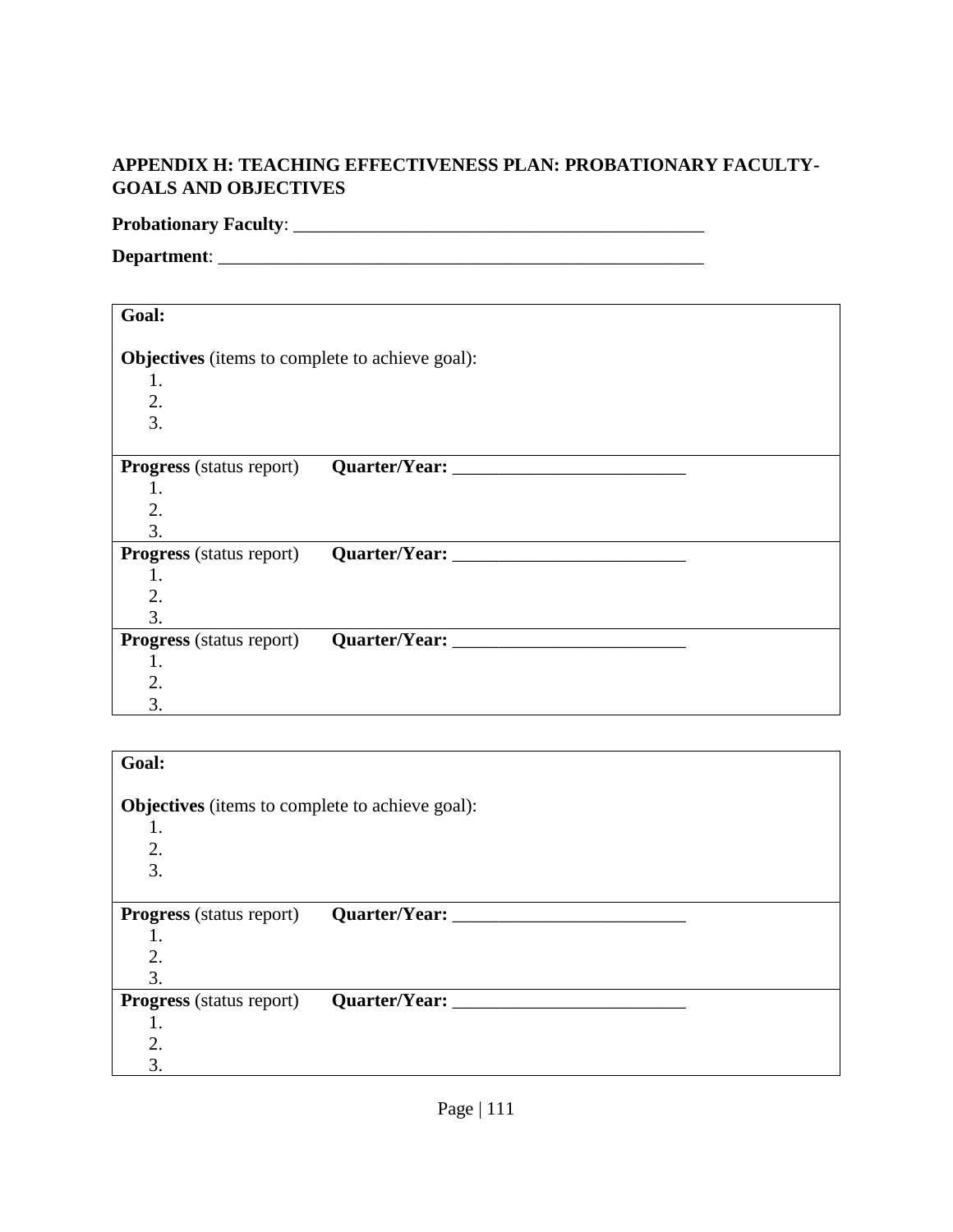| <b>Progress</b> (status report) | Quarter/Year: |  |
|---------------------------------|---------------|--|
| . .                             |               |  |
| ـ.                              |               |  |
| J.                              |               |  |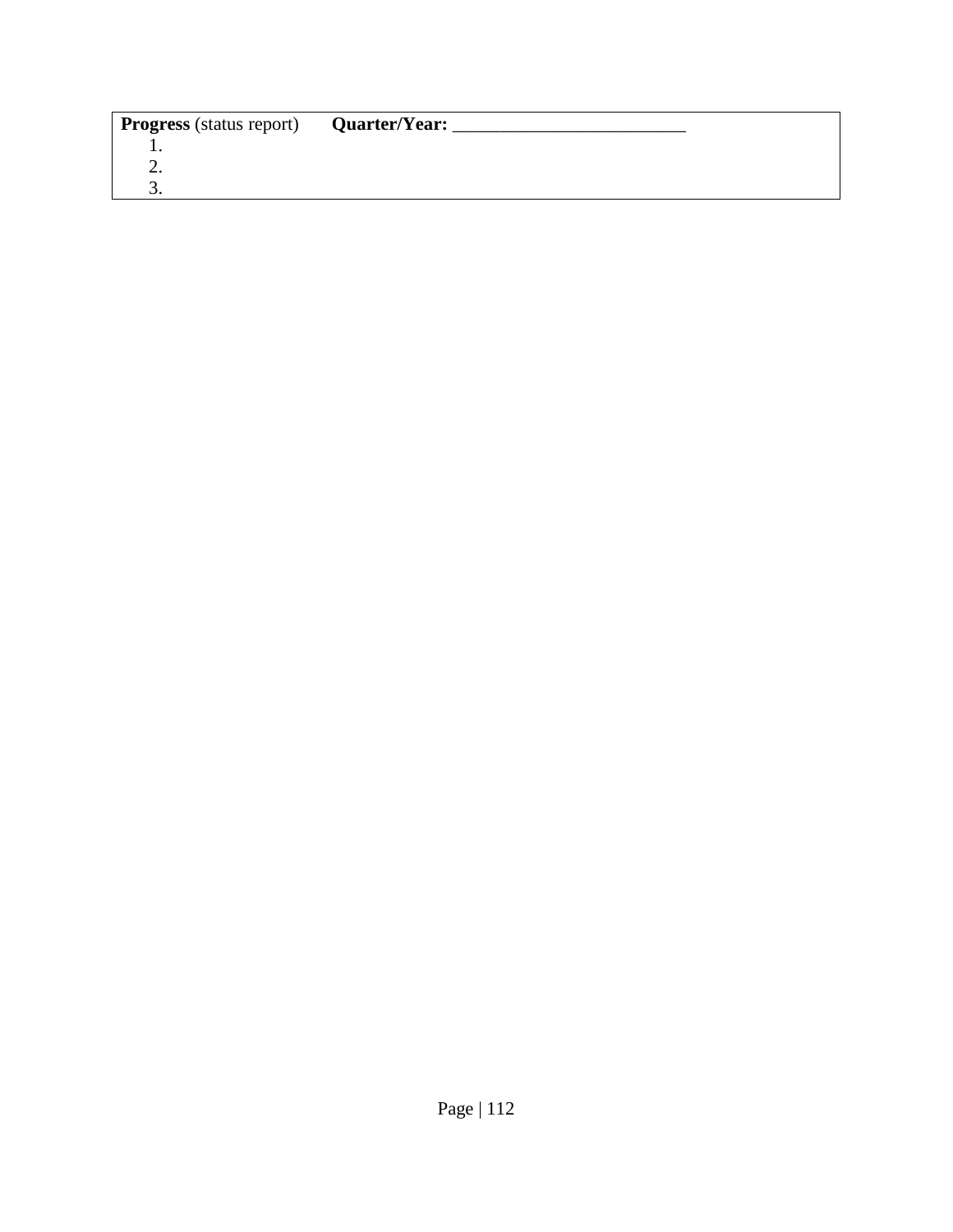### **APPENDIX I: LCC ONLINE COURSE DESIGN CHECKLIST AND RUBRIC**

Date: Course/Instructor: Course/Instructor: Reviewer: Reviewer:

For the complete **course design rubric**, visit: [bit.ly/LCCCourseDesignRubric](http://bit.ly/LCCCourseDesignRubric)

Process for submitting a course for peer review: [bit.lyLCCCourseDesignProcss](https://docs.google.com/document/d/1Iq-Gnrx4QoGHO9uqsX9kyf92Y72Dz8Sw/edit)

| <b>Standard</b>                                                                                                                                                   | Feedback |  |  |
|-------------------------------------------------------------------------------------------------------------------------------------------------------------------|----------|--|--|
| <b>1. Course Overview and Introduction</b>                                                                                                                        |          |  |  |
| <b>1.1</b> Clear, detailed instructions for accessing<br>course components (ex. syllabus, calendar,<br>assignments, files, instructions on how to get<br>started) |          |  |  |
| <b>1.2</b> Clear expectations for course<br>communication and etiquette                                                                                           |          |  |  |
| <b>1.3</b> Information on the technical competencies<br>necessary to complete the course                                                                          |          |  |  |
| 2. Assessment of Student Learning                                                                                                                                 |          |  |  |
| 2.1 Learning activities that promote the<br>achievement of student learning outcomes                                                                              |          |  |  |
| 2.2 Detailed assessment instruments that are<br>appropriate to student work and outcomes                                                                          |          |  |  |
| 2.3 Multiple opportunities for students to<br>"self-check" their learning                                                                                         |          |  |  |
| <b>3. Instructional Materials and Resources</b>                                                                                                                   |          |  |  |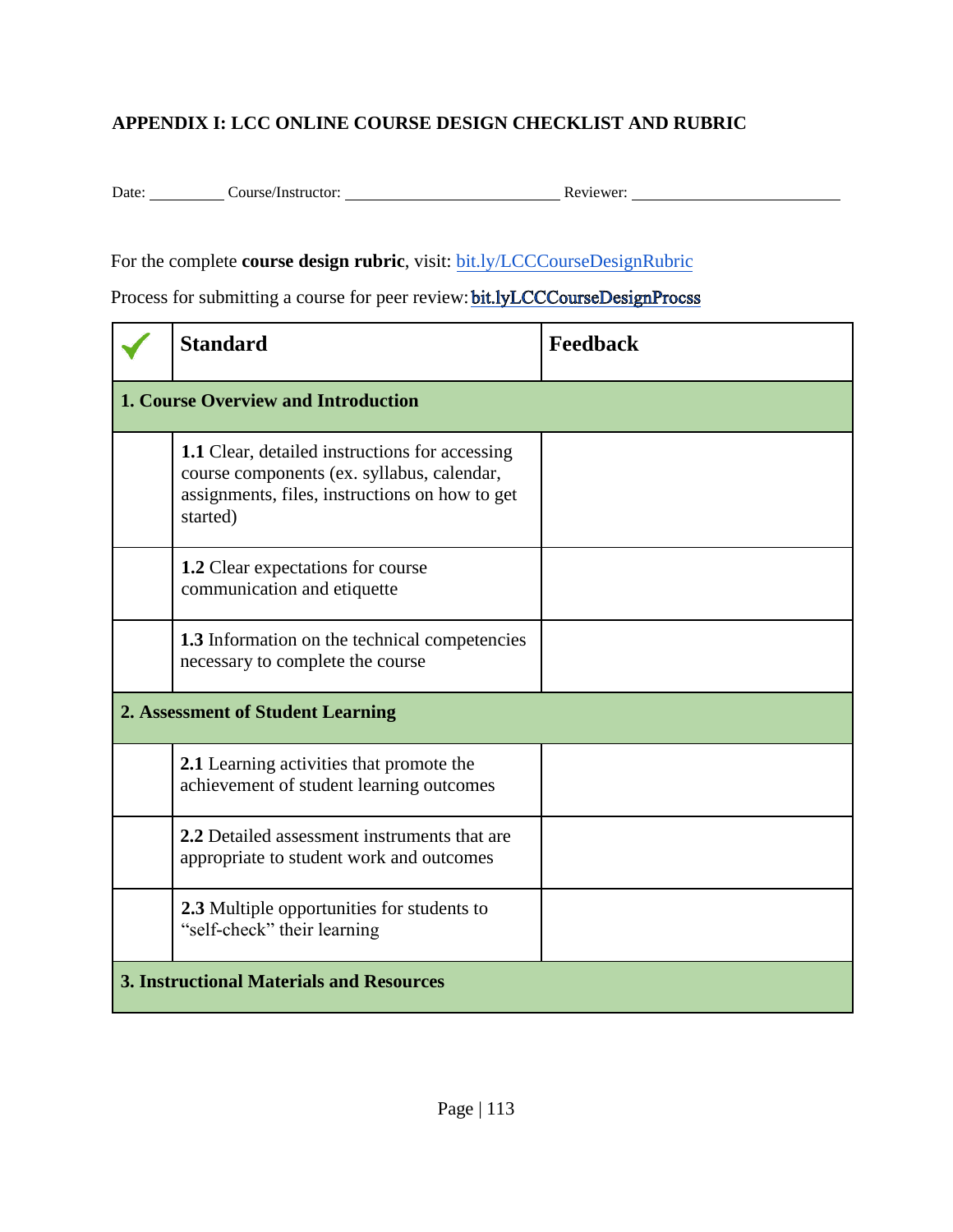| <b>3.1</b> Appropriately cited course resources and<br>materials                                    |  |
|-----------------------------------------------------------------------------------------------------|--|
| 3.2 Minimal number of steps to reach primary<br>course content (2 clicks max)                       |  |
| <b>3.3</b> Course content not directly applicable to<br>student outcomes is minimized               |  |
| <b>4. Student Interaction and Community</b>                                                         |  |
| 4.1 Opportunity, at start of course, for students<br>to introduce themselves                        |  |
| <b>4.2</b> Information about how to be a successful<br>online learner/student                       |  |
| 4.3 Logical, consistent, efficient navigation                                                       |  |
| <b>4.4</b> Learning activities that promote active<br>learning and frequent engagement              |  |
| 4.5 Clearly communicated requirements for<br>student participation and interaction                  |  |
| <b>5. Technology for Teaching and Learning</b>                                                      |  |
| <b>5.1</b> A variety of instructional materials, tools,<br>and media to support learning objectives |  |
| <b>5.2</b> Tech tools and resources that enable<br>student engagement and active learning           |  |
| <b>5.3</b> Clear information regarding access to<br>technology and resources                        |  |
| 5.4 A list of acceptable formats for assignment<br>completion and submissions                       |  |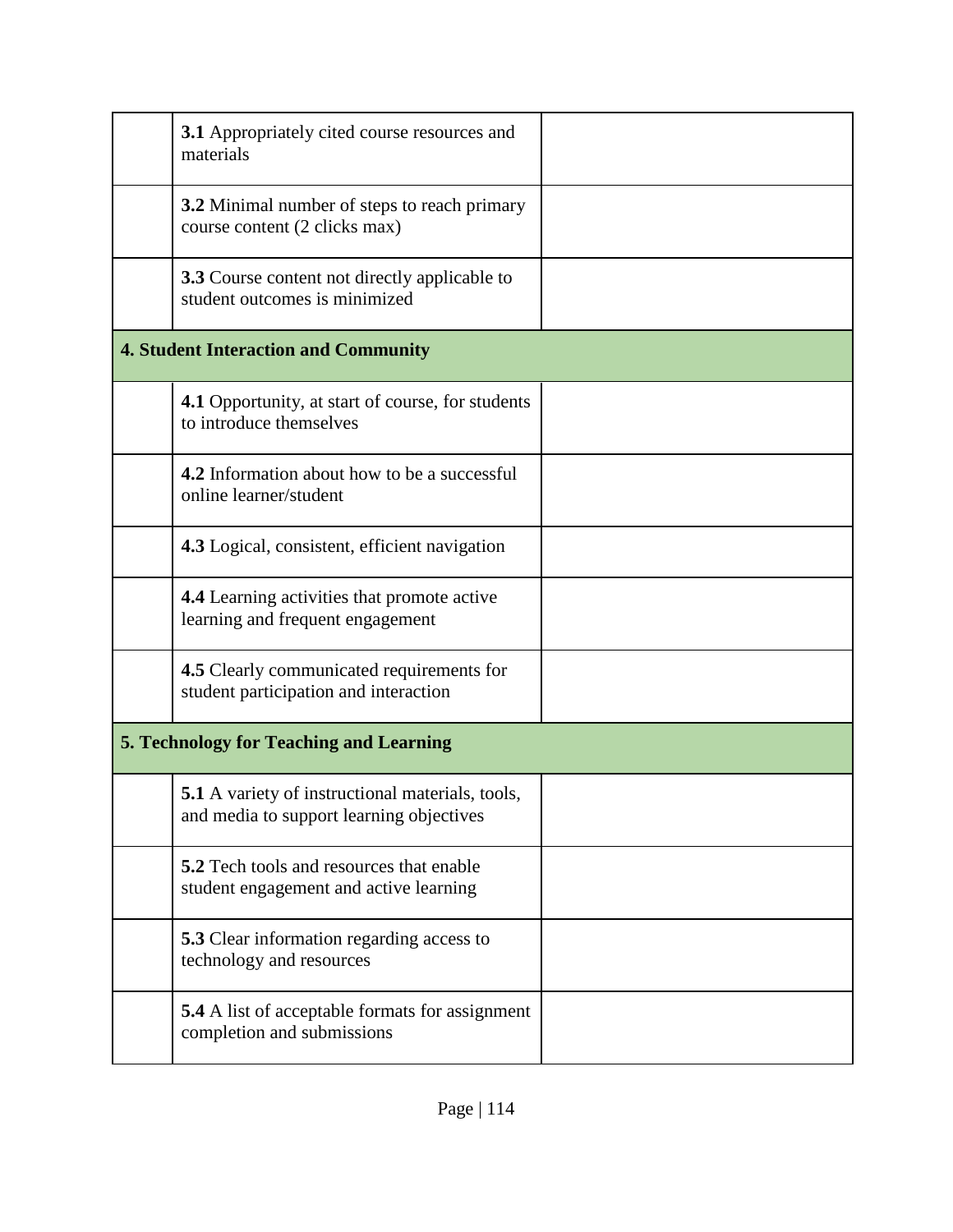| 6. Learner Support and Resources Communicated in the Course Syllabus |                                                                                                                               |  |  |
|----------------------------------------------------------------------|-------------------------------------------------------------------------------------------------------------------------------|--|--|
|                                                                      | <b>6.1</b> Detailed information about any technical<br>support provided by the campus                                         |  |  |
|                                                                      | <b>6.2</b> An introduction to campus academic<br>support services and resources                                               |  |  |
|                                                                      | <b>6.3</b> Information regarding the institution's<br>student support (non-academic, non-technical)<br>services and resources |  |  |
|                                                                      | <b>7. Accessibility and Universal Design</b>                                                                                  |  |  |
|                                                                      | <b>7.1</b> Course meets accessibility requirements<br><b>LCC's accessibility checklist</b>                                    |  |  |
| 8. Mobile Design Readiness (optional)                                |                                                                                                                               |  |  |
|                                                                      | <b>8.1</b> Audio and video content displays easily on<br>multiple platforms such as PCs, tablets, and<br>smartphones          |  |  |
|                                                                      | <b>8.2</b> Course content is easy to read on multiple<br>platforms                                                            |  |  |